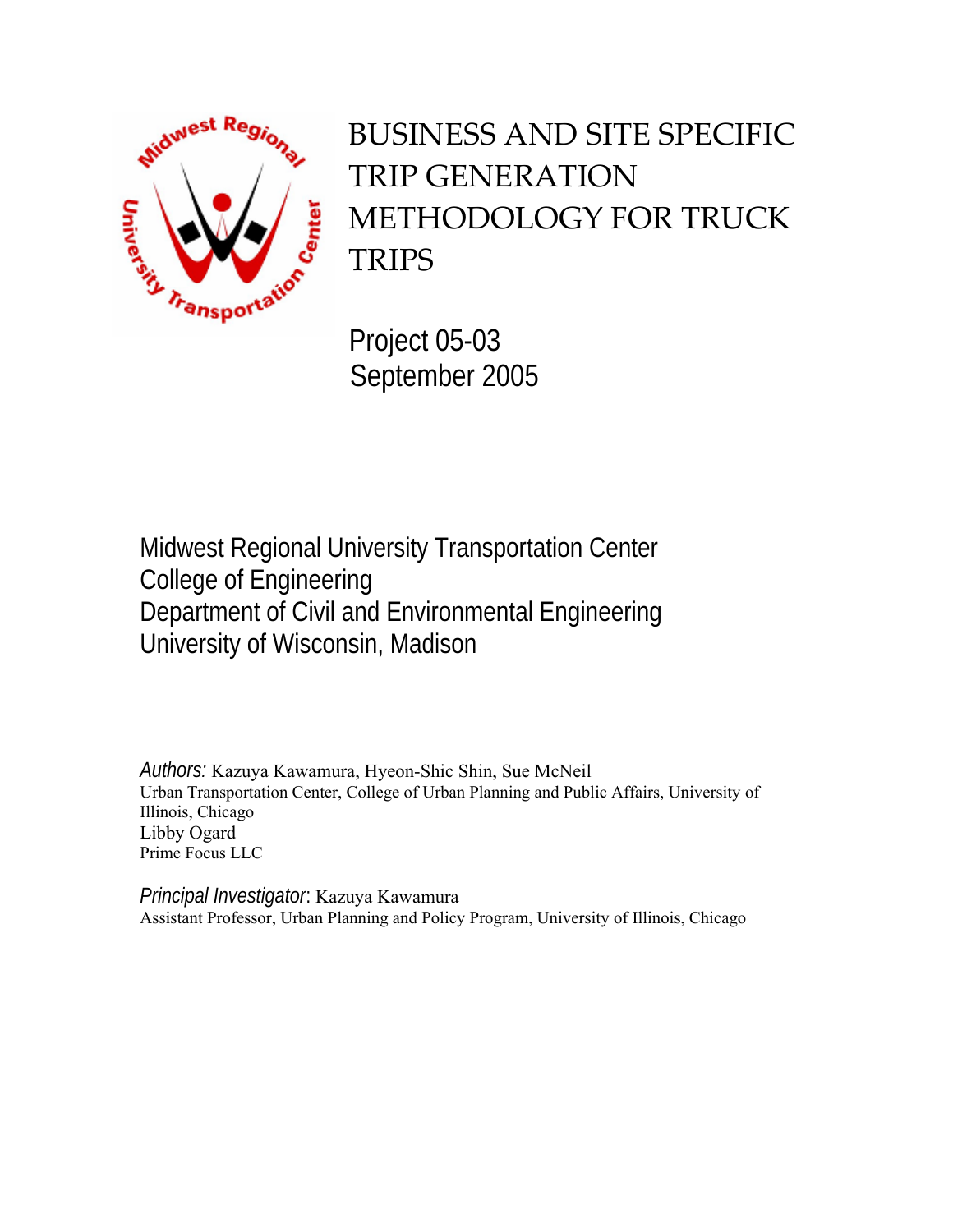# **EXHIBIT B**

|                                                                               | EXHIBIT B<br><b>Technical Report Documentation Page</b>                                                                                                                                                                                                                                                                                                                                                                                                                                                                                                                                                                                                                                                                                                                                                                                                                                                                                                                                                                                                                                                                                                                                                                |                                          |           |
|-------------------------------------------------------------------------------|------------------------------------------------------------------------------------------------------------------------------------------------------------------------------------------------------------------------------------------------------------------------------------------------------------------------------------------------------------------------------------------------------------------------------------------------------------------------------------------------------------------------------------------------------------------------------------------------------------------------------------------------------------------------------------------------------------------------------------------------------------------------------------------------------------------------------------------------------------------------------------------------------------------------------------------------------------------------------------------------------------------------------------------------------------------------------------------------------------------------------------------------------------------------------------------------------------------------|------------------------------------------|-----------|
| 1. Report No.                                                                 | 2. Government Accession No.                                                                                                                                                                                                                                                                                                                                                                                                                                                                                                                                                                                                                                                                                                                                                                                                                                                                                                                                                                                                                                                                                                                                                                                            | 3. Recipient's Catalog No.               |           |
|                                                                               |                                                                                                                                                                                                                                                                                                                                                                                                                                                                                                                                                                                                                                                                                                                                                                                                                                                                                                                                                                                                                                                                                                                                                                                                                        | <b>CFDA 20.701</b>                       |           |
| 4. Title and Subtitle                                                         |                                                                                                                                                                                                                                                                                                                                                                                                                                                                                                                                                                                                                                                                                                                                                                                                                                                                                                                                                                                                                                                                                                                                                                                                                        | 5. Report Date September 30,             |           |
| <b>Business and Site Specific Trip Generation Methodology for Truck Trips</b> |                                                                                                                                                                                                                                                                                                                                                                                                                                                                                                                                                                                                                                                                                                                                                                                                                                                                                                                                                                                                                                                                                                                                                                                                                        | 2005                                     |           |
|                                                                               |                                                                                                                                                                                                                                                                                                                                                                                                                                                                                                                                                                                                                                                                                                                                                                                                                                                                                                                                                                                                                                                                                                                                                                                                                        | 6. Performing Organization Code          |           |
| 7. Author/s Kazuya Kawamura, Hyeon-Shic Shin, Sue McNeil, and Libby Ogard     |                                                                                                                                                                                                                                                                                                                                                                                                                                                                                                                                                                                                                                                                                                                                                                                                                                                                                                                                                                                                                                                                                                                                                                                                                        | 8. Performing Organization Report        |           |
|                                                                               |                                                                                                                                                                                                                                                                                                                                                                                                                                                                                                                                                                                                                                                                                                                                                                                                                                                                                                                                                                                                                                                                                                                                                                                                                        | No.                                      |           |
|                                                                               |                                                                                                                                                                                                                                                                                                                                                                                                                                                                                                                                                                                                                                                                                                                                                                                                                                                                                                                                                                                                                                                                                                                                                                                                                        | <b>MRUTC 05-03</b>                       |           |
| 9. Performing Organization Name and Address                                   | 10. Work Unit No. (TRAIS)                                                                                                                                                                                                                                                                                                                                                                                                                                                                                                                                                                                                                                                                                                                                                                                                                                                                                                                                                                                                                                                                                                                                                                                              |                                          |           |
| <b>Midwest Regional University Transportation Center</b>                      |                                                                                                                                                                                                                                                                                                                                                                                                                                                                                                                                                                                                                                                                                                                                                                                                                                                                                                                                                                                                                                                                                                                                                                                                                        |                                          |           |
| <b>University of Wisconsin-Madison</b>                                        | 11. Contract or Grant No.                                                                                                                                                                                                                                                                                                                                                                                                                                                                                                                                                                                                                                                                                                                                                                                                                                                                                                                                                                                                                                                                                                                                                                                              |                                          |           |
| 1415 Engineering Drive, Madison, WI 53706                                     |                                                                                                                                                                                                                                                                                                                                                                                                                                                                                                                                                                                                                                                                                                                                                                                                                                                                                                                                                                                                                                                                                                                                                                                                                        | <b>DTRS 99-G-0005</b>                    |           |
| 12. Sponsoring Organization Name and Address                                  |                                                                                                                                                                                                                                                                                                                                                                                                                                                                                                                                                                                                                                                                                                                                                                                                                                                                                                                                                                                                                                                                                                                                                                                                                        | 13. Type of Report and Period<br>Covered |           |
| U.S. Department of Transportation                                             |                                                                                                                                                                                                                                                                                                                                                                                                                                                                                                                                                                                                                                                                                                                                                                                                                                                                                                                                                                                                                                                                                                                                                                                                                        | Final Report $[06/01/04 - 09/30/05]$     |           |
| Research and Special Programs Administration                                  | 14. Sponsoring Agency Code                                                                                                                                                                                                                                                                                                                                                                                                                                                                                                                                                                                                                                                                                                                                                                                                                                                                                                                                                                                                                                                                                                                                                                                             |                                          |           |
| 400 $7th$ Street, SW                                                          |                                                                                                                                                                                                                                                                                                                                                                                                                                                                                                                                                                                                                                                                                                                                                                                                                                                                                                                                                                                                                                                                                                                                                                                                                        |                                          |           |
| Washington, DC 20590-0001                                                     |                                                                                                                                                                                                                                                                                                                                                                                                                                                                                                                                                                                                                                                                                                                                                                                                                                                                                                                                                                                                                                                                                                                                                                                                                        |                                          |           |
| 15. Supplementary Notes                                                       |                                                                                                                                                                                                                                                                                                                                                                                                                                                                                                                                                                                                                                                                                                                                                                                                                                                                                                                                                                                                                                                                                                                                                                                                                        |                                          |           |
| of Transportation.                                                            | Project completed for the Midwest Regional University Transportation Center with support from the Wisconsin Department                                                                                                                                                                                                                                                                                                                                                                                                                                                                                                                                                                                                                                                                                                                                                                                                                                                                                                                                                                                                                                                                                                 |                                          |           |
| 16. Abstract                                                                  |                                                                                                                                                                                                                                                                                                                                                                                                                                                                                                                                                                                                                                                                                                                                                                                                                                                                                                                                                                                                                                                                                                                                                                                                                        |                                          |           |
|                                                                               | The motivation for this research comes from the recognition that recent developments in supply chain management (SCM) have<br>altered the mechanism of truck trip generation at the individual facility level. This research develops models of truck trip generation<br>(TTG) at the disaggregate level that incorporate strategic supply chain decisions made by individual businesses. The main assumption<br>is that the TTG is an outcome of a series of strategic and operational business decisions. The research team conducted a survey of<br>national retail chains. The data sets obtained from two furniture chains were used to develop binary logit models. Empirical data,<br>although limited, validated the potential of building a disaggregate TTG model at the individual store level. Inclusion of location and<br>store type dummy variables almost always improved model's predictive power, often dramatically. The findings presented in this<br>report also underscore various shortcomings of existing methods. We found that commonly used independent variables such as the<br>store floor space or the number of employees are poor predictor of truck trip generation at retail stores. |                                          |           |
| 17. Key Words                                                                 | 18. Distribution Statement                                                                                                                                                                                                                                                                                                                                                                                                                                                                                                                                                                                                                                                                                                                                                                                                                                                                                                                                                                                                                                                                                                                                                                                             |                                          |           |
|                                                                               | No restrictions. This report is available through the Transportation Research<br>Information Services of the National Transportation Library.                                                                                                                                                                                                                                                                                                                                                                                                                                                                                                                                                                                                                                                                                                                                                                                                                                                                                                                                                                                                                                                                          |                                          |           |
| 19. Security Classification (of this report)                                  | 20. Security Classification (of this page)                                                                                                                                                                                                                                                                                                                                                                                                                                                                                                                                                                                                                                                                                                                                                                                                                                                                                                                                                                                                                                                                                                                                                                             | 21. No. Of Pages                         | 22. Price |
| Unclassified                                                                  | Unclassified                                                                                                                                                                                                                                                                                                                                                                                                                                                                                                                                                                                                                                                                                                                                                                                                                                                                                                                                                                                                                                                                                                                                                                                                           | 107                                      | -0-       |
| Form DOT F 1700.7 (8-72)                                                      | Reproduction of form and completed page is authorized.                                                                                                                                                                                                                                                                                                                                                                                                                                                                                                                                                                                                                                                                                                                                                                                                                                                                                                                                                                                                                                                                                                                                                                 |                                          |           |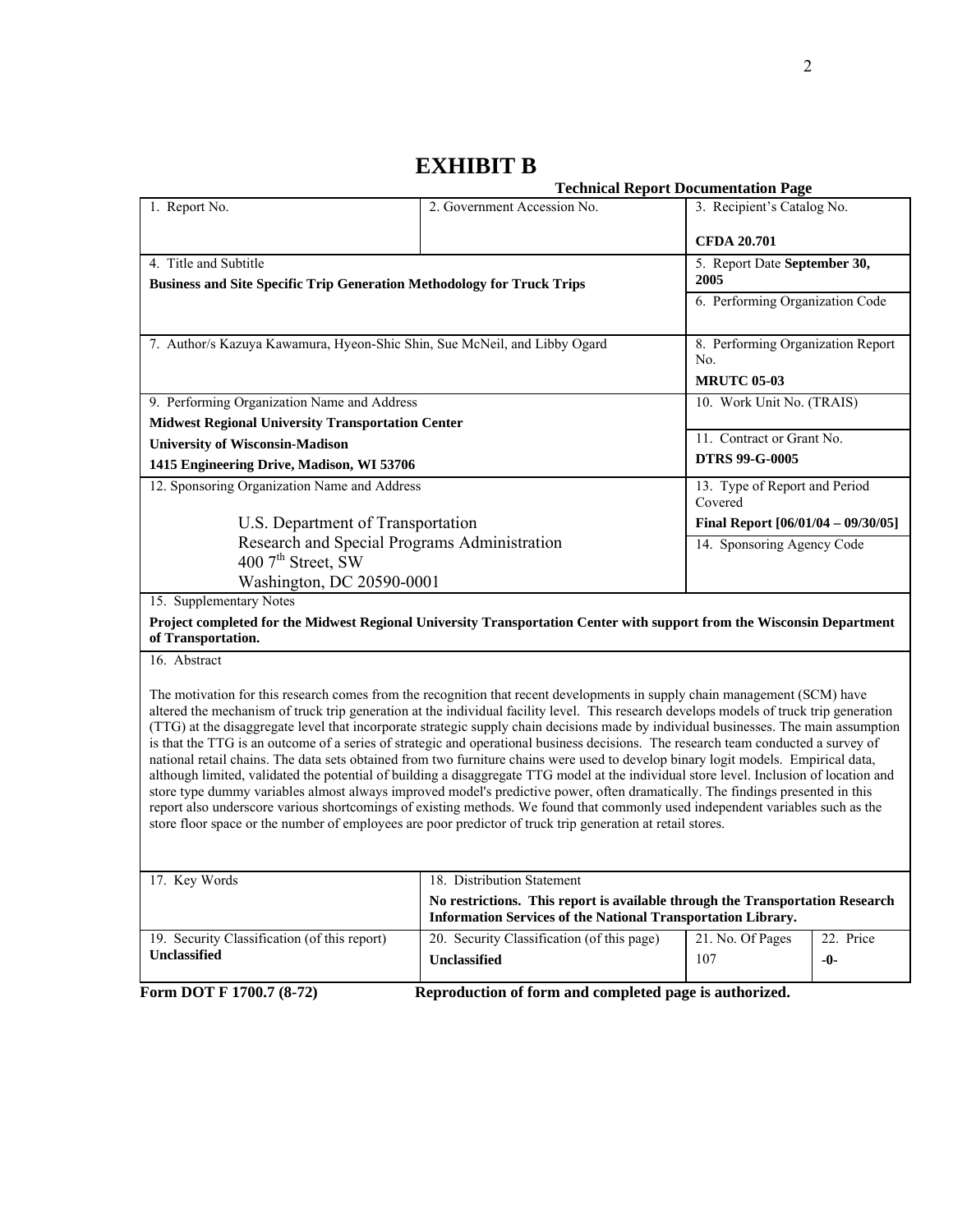## **DISCLAIMER**

This research was funded by the Midwest Regional University Transportation Center through the Transportation Asset Management Pooled Fund Research Program administered by the Wisconsin Department of Transportation and the Federal Highway Administration. The contents of this report reflect the views of the authors, who are responsible for the facts and the accuracy of the information presented herein. This document is disseminated under the sponsorship of the Department of Transportation, University Transportation Centers Program, in the interest of information exchange. The U.S. Government assumes no liability for the contents or use thereof. The contents do not necessarily reflect the official views of the Midwest Regional University Transportation Center, the University of Wisconsin, the Wisconsin Department of Transportation or the Federal Highway Administration at the time of publication.

The United States Government assumes no liability for its contents or use thereof. This report does not constitute a standard, specification, or regulation.

The United States Government does not endorse products or manufacturers. Trade and manufacturers' names appear in this report only because they are considered essential to the object of the document.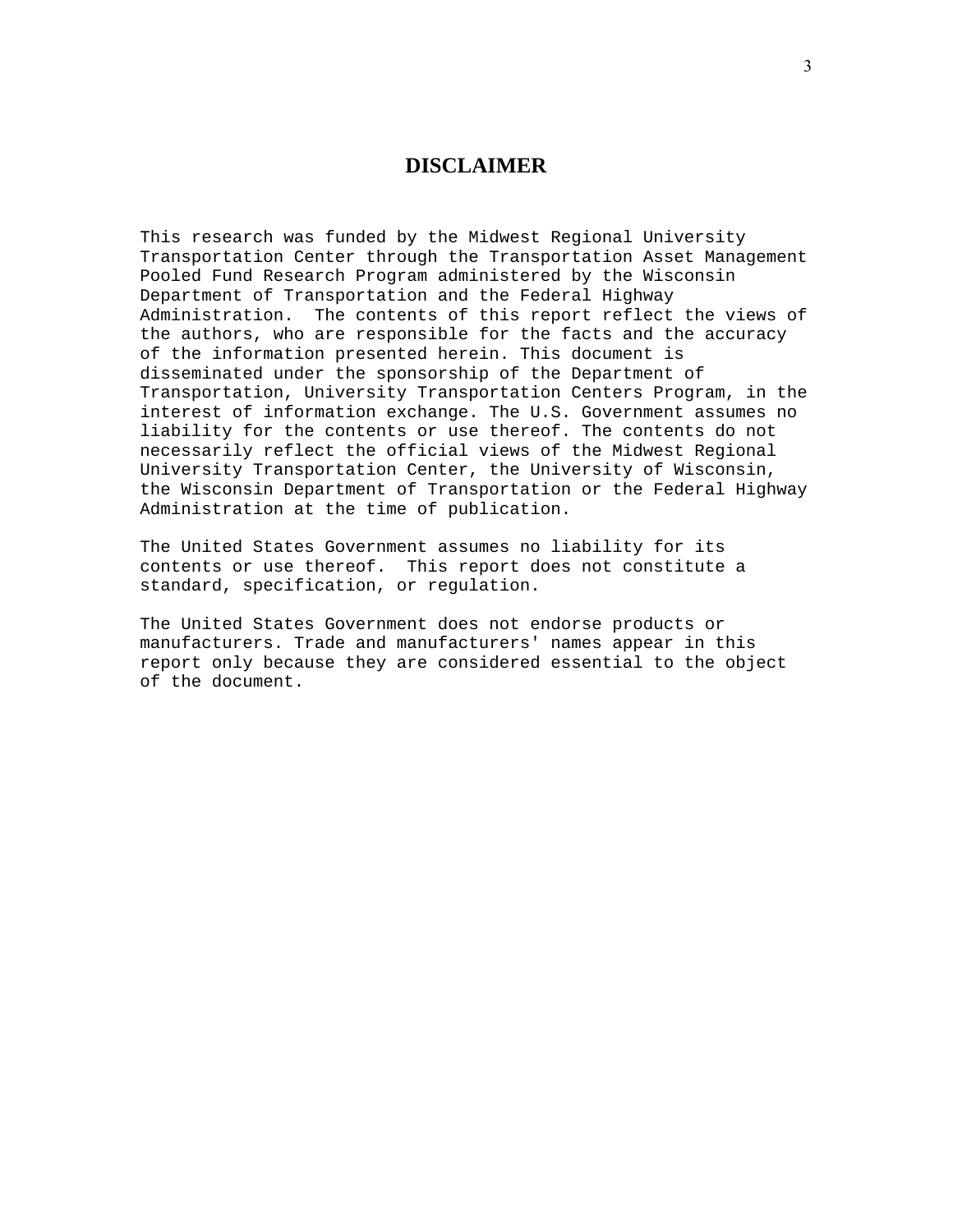# **ACKNOWLEDGEMENTS**

We would like to thank following individuals who provided valuable input. We also would like to thank anonymous individuals who provided crucial data. Without their contribution, this research would not have been possible.

Larry Chaplin - Genco

Steve Silvis - Genco

Michelle Gripenstraw - Genco

Rober G. Bremley - Schneider Logistics

Kouros Mohamadian - University of Illinois, Chicago

Anthony Pagano - University of Illinois, Chicago

Paul Metaxatos - University of Illinois, Chicago

F. Gerald Rawling - Chicago Area Transportation Study

Keith Sherman - Illinois Department of Transportation

Bob Gale - Minnesota Department of Transportation

David Cipra - Wisconsin Department of Transportation

David Levinson - University of Minnesota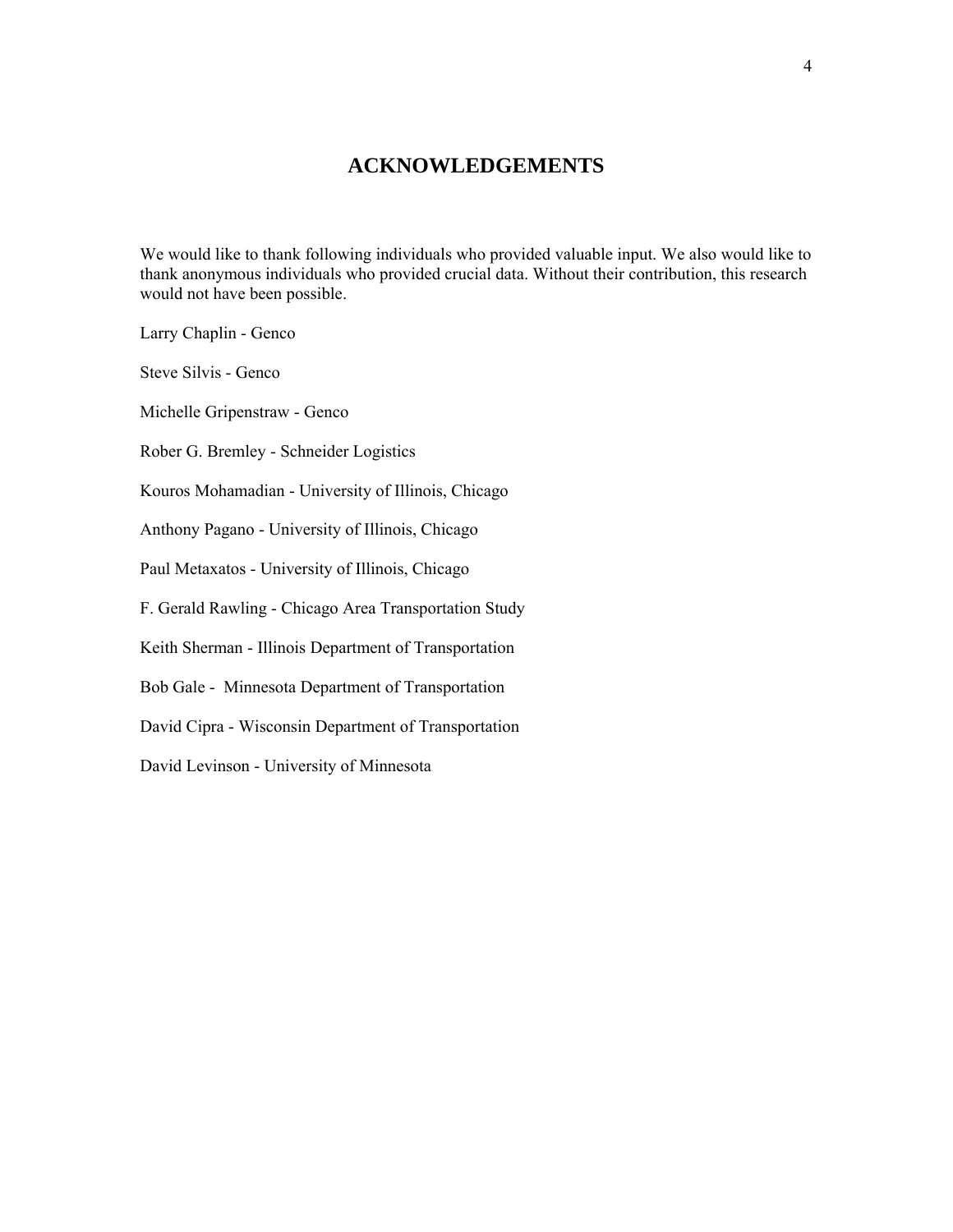# **Table of Contents**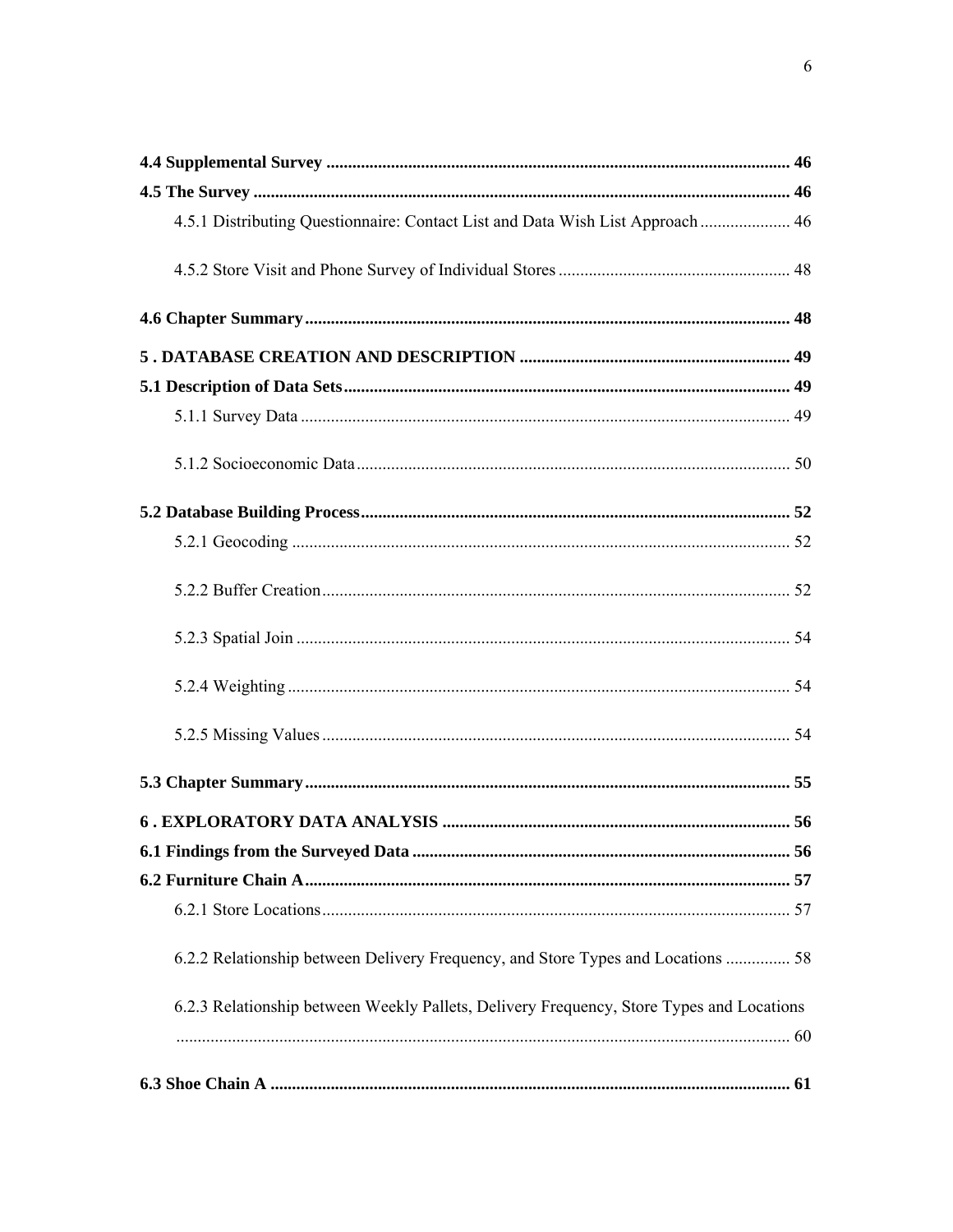| 7.1.1 Multiple Regression Models for the Amount of Merchandise Delivered  65 |  |
|------------------------------------------------------------------------------|--|
|                                                                              |  |
|                                                                              |  |
|                                                                              |  |
|                                                                              |  |
|                                                                              |  |
|                                                                              |  |
|                                                                              |  |
|                                                                              |  |
|                                                                              |  |
|                                                                              |  |
|                                                                              |  |
|                                                                              |  |
|                                                                              |  |
|                                                                              |  |
|                                                                              |  |
|                                                                              |  |
|                                                                              |  |
|                                                                              |  |
| APPENDIX F. POISSON REGRESSION ANALYSIS AND NEGATIVE BINOMIAL                |  |
|                                                                              |  |
|                                                                              |  |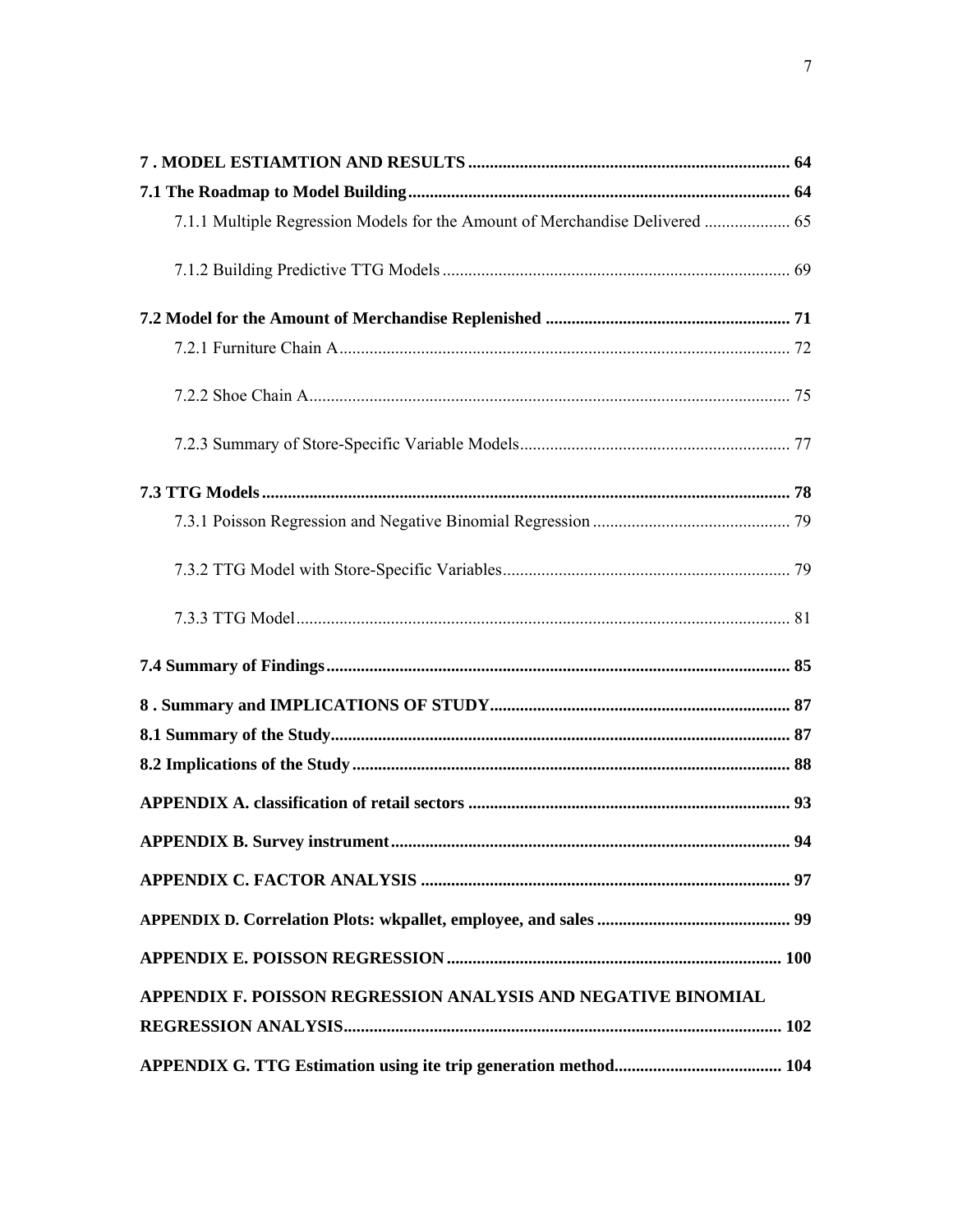## **EXECUTIVE SUMMARY**

#### **Introduction**

The growth of E-commerce and increasingly sophisticated supply chain management strategies used by today's businesses require truck travel demand forecasting tools that are capable of capturing the effects of those market and economic forces on trucks' trip-making behaviors. As the first step toward the development of such model, this study tackled the most fundamental but often neglected component of truck travel demand forecasting process, trip generation. Our effort focused on building prototype models for one specific type of facility, retail stores.

Truck trip generation (TTG) analysis is a study to estimate the number of trucks coming in and out of a study area (e.g., a store, a shopping mall, or an industrial park). Thus, the TTG analysis provides transportation planners and public agencies with fundamental information, namely the usage of infrastructure in the vicinity of various businesses by trucks. This information is useful, for making transportation asset management decisions. Our approach for developing the new generation of TTG modeling is founded upon the observation that in order to capture the effects of supply chain strategies, it is necessary to construct a model at the individual facility level as opposed to at zonal level. In addition, it is necessary to identify the variables (preferably observable) that can be used to capture the characteristics of supply chain strategies employed at each facility.

#### **Conceptual Model of Supply Chain and Truck Trip Generation**

Figure E-1 is a conceptual supply chain of a manufacturer that was developed based on the information gathered from literature in the business and logistics fields. The supply chain consists of the manufacturer, suppliers, and consumers. Suppliers can be providers of raw materials, or maybe other manufacturers, value added assemblers, importers, or others. Consumers may include the end-consumers, Distribution Centers (DCs,) retailers, and others. The box in the center represents the logistics decision-making process. Strategic, tactical, and operational decision makings comprise the logistics system (Winser, 2003; Miller and de Matta, 2003). Based on the decision hierarchy of the logistics system, a business makes various decisions on inventory, distribution, production, sales, and replenishment or routing schedule to retail chains. However, businesses must be responsive to their customers and market demand.. Their decisions are partly dictated by the factors that they do not control. For example, businesses must respond to the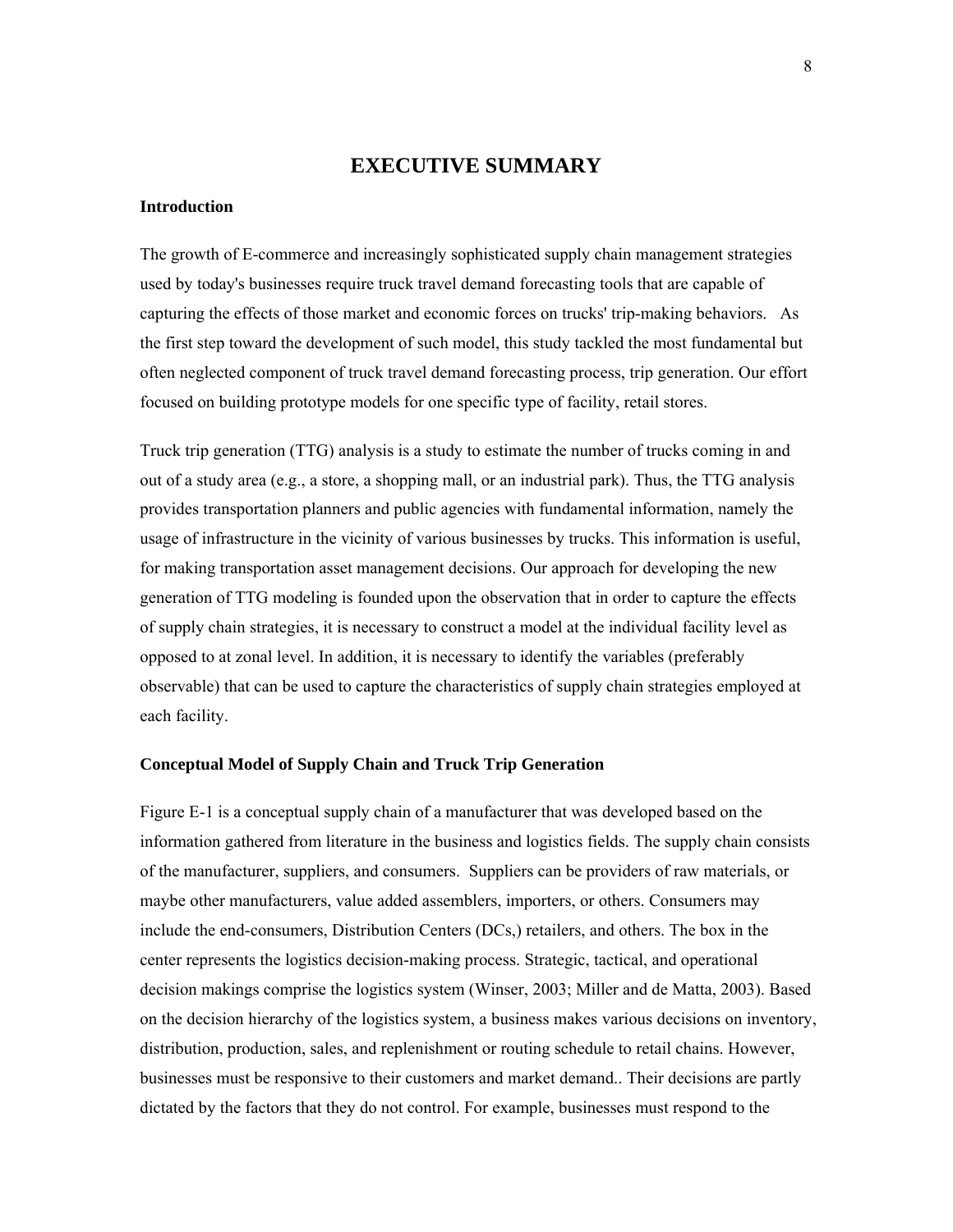conditions of various markets (e.g. fluctuations in consumer demand, seasonal demand spikes, labor, real estate, energy, and competitive pressures), consumer preferences, and government regulations. Consequently, truck trips connecting suppliers, firms, and customers are influenced by the complex interaction among those decisions, factors and constraints.



**Figure E-1 Conceptual Supply Chain and Truck Trip Generation** 

### **Conceptual Truck Trip Generation Model**

While the literature review provided a high-level understanding of the relationship between the business decisions, supply chain systems, and TTG, more detailed knowledge of the day-to-day operations of the businesses was needed to formulate actual model. In order to obtain needed information, preliminary interviews with the experts from a manufacturing plant, a trucking company, and two logistics and supply chain providers were conducted. Following is a list of the insights obtained from the interviews:

 $\triangleright$  All interviewees agreed that a disaggregate TTG analysis at the site-specific level would capture the activities of individual facilities.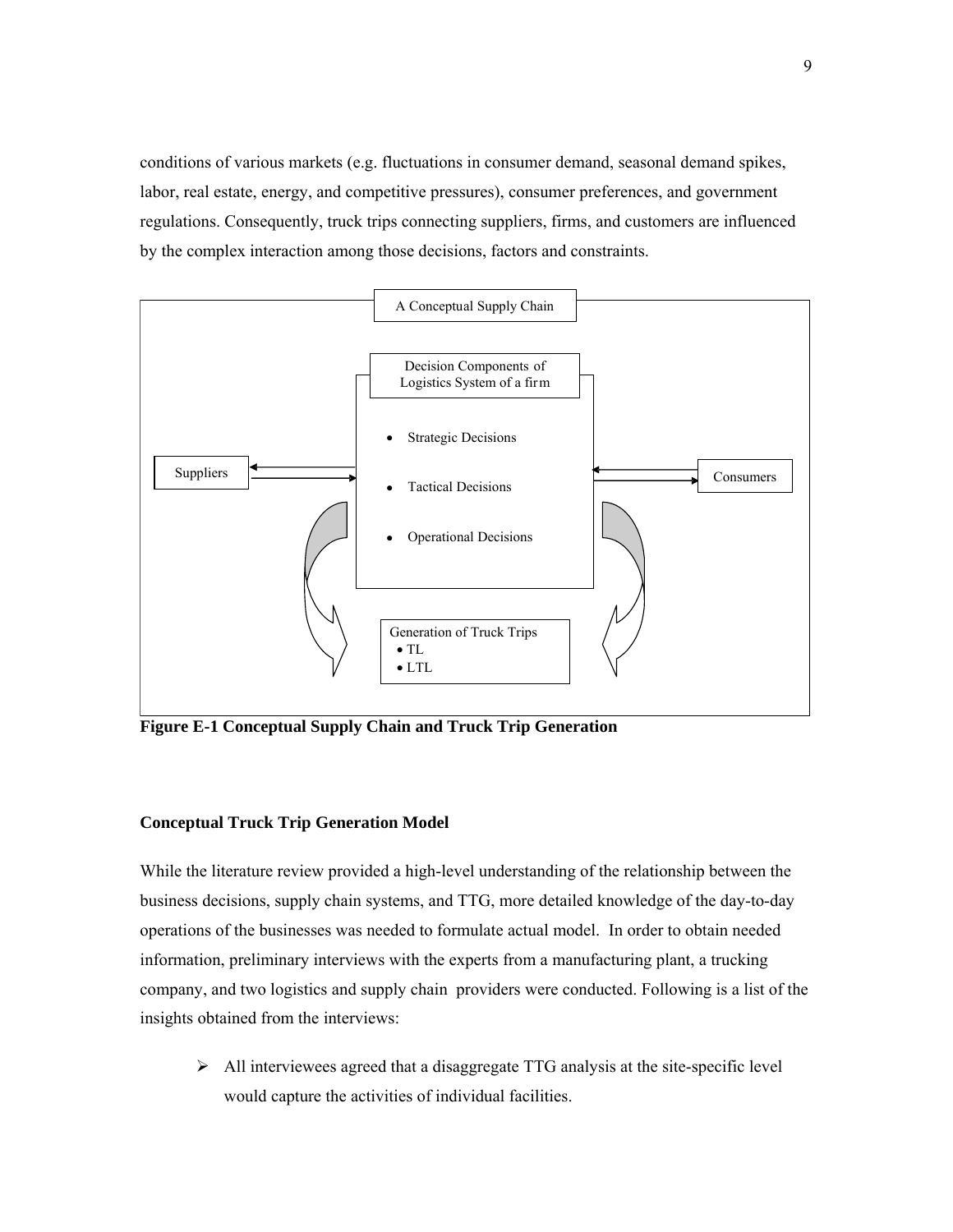- $\triangleright$  The experts recommended the retail sector, big-box stores in particular, as these facilities have sufficient volumes and activities where consistent trucking operations could be observed or estimated. Especially, the distribution centers (DCs) for those stores can be a rich data source for the activities of individual stores. The economic significance of the retail sector also makes these centers desirable subjects.
- $\triangleright$  Grocery stores were eliminated as the possible target for this research since, unlike big-box retailers, their supply chains are highly decentralized, making the data collection difficult if not impossible.
- $\triangleright$  In general, major retailers operate their shipping and routing schedules based on highly standardized supply chain management schemes so that different sectors may share certain characteristics.
- $\triangleright$  The number of employees and facility size are possibly important proxies for estimating the number of truck trips from a retail store.
- $\triangleright$  One of the interviewees stated that the most important variable is the customer demand, and logistics decisions are often in response to projected sales.

Assimilating the knowledge from literature review and expert interviews, the resulting framework for the retail businesses, depicted in Figure E-2 was developed. The small box on the top of the figure implies that the most important factor of freight truck demand is consumer demand for different types of goods. There are two relevant aspects of goods that can be used to categorize them in terms of TTG. The first is the velocity of inventory turns (e.g. slow-moving vs. fastmoving). The other is the weight-to-volume ratio. The goods that fill the capacity of a truck in terms of weight is called "weigh-out" goods, while those that face limitation from the cargo space is called "cube-out" goods. Today as a result of packaging characteristics most loads moving to retail stores cube out before they weigh out. It is typical that raw materials such as lumber, cement and bulk liquid chemicals weigh out before they cube out. The bottom of the middle box shows the variables that need to be considered in a TTG modeling process. The variables are classified as either long-term or short-term factors. The long-term factors include variables such as physical constraints of a facility and human resources. On the other hand, the short-term factors are associated with daily operations of a business. Such variables as replenishment schedule and sales information can be critical factors that determine the TTG.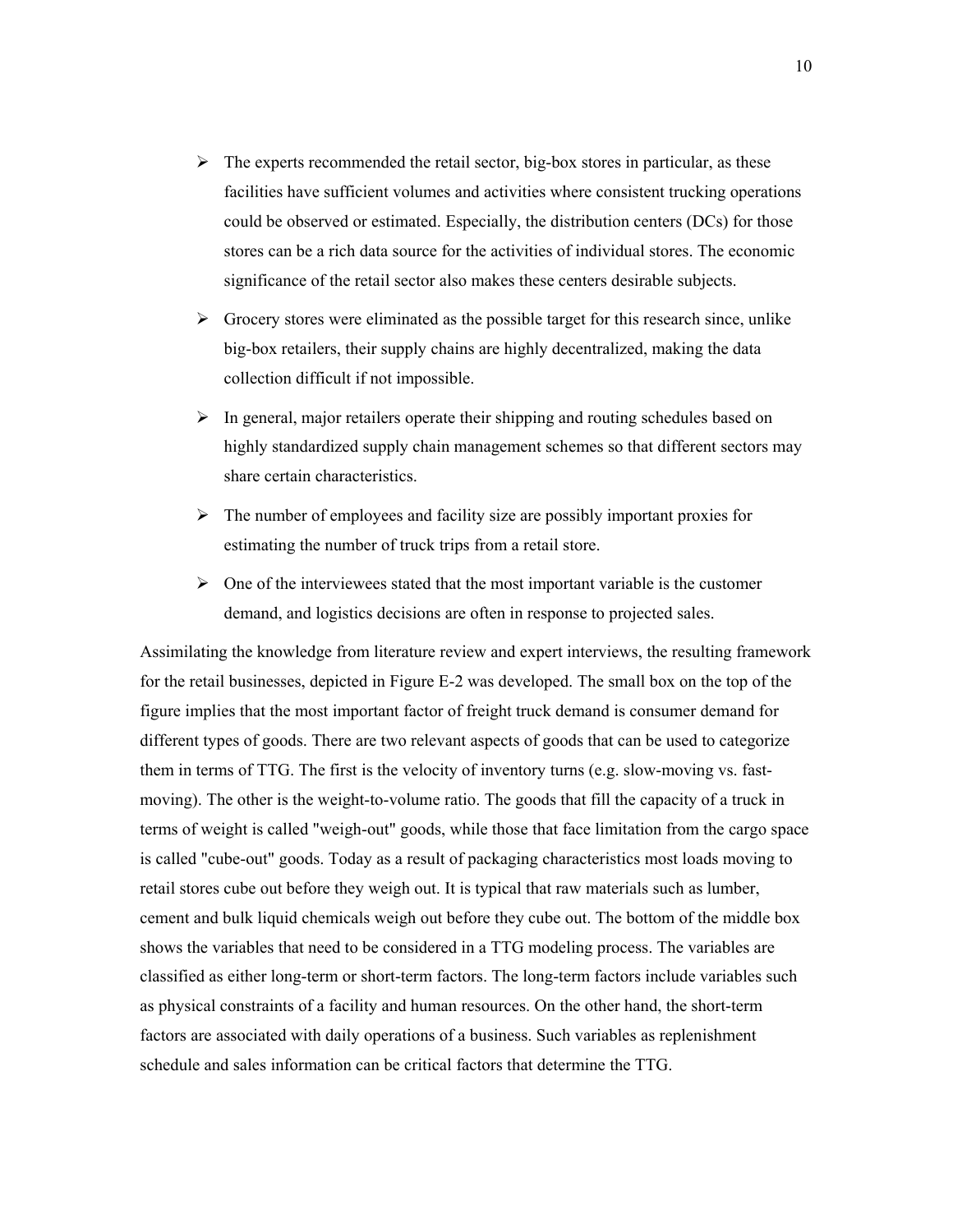

**Figure E-2 Conceptual Model of Truck Trip Generation**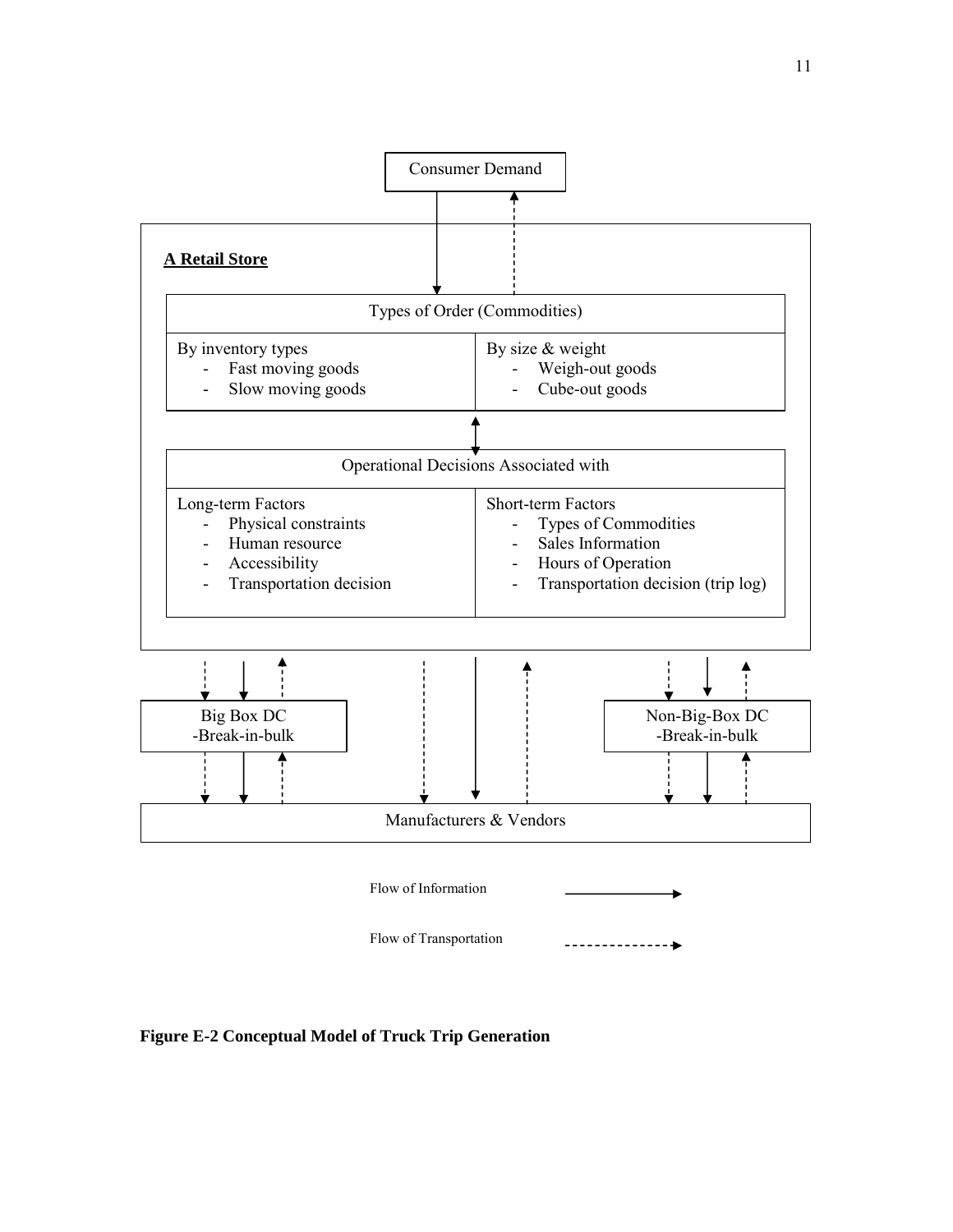#### **Data Collection**

Once the conceptual model was developed, the data for calibration and validation of the TTG model were collected. Due to the resource constraints and also following the recommendation made during the expert interviews, the data collection focused on the DCs and retail stores in the Midwestern states. Three survey methods were employed: a survey questionnaire, store visits, and phone contacts. The two data sets from the first provided the most detailed information on the amount of merchandise delivered to stores and the number of delivery trips per week per store. In total, 426 stores from 9 national retail chains – 5 furniture chains and 4 shoe chains – were collected, as shown in Table E-1.

In addition, for each store in the database, a total of 37 socioeconomic variables were compiled from the Census Block Groups that are within a 6-mile radius from the store. These variables were considered to be the proxies for the consumer demand for each store. Four different types of weights, based on the distance between each Census Block Group and the store, were applied to the socioeconomic variables.

#### **Exploratory Data Analysis**

Prior to the model development, a series of exploratory analyses, using descriptive statistics, was conducted. Several relevant observations are:

- $\triangleright$  All the retailers in the database have highly standardized routing schedules throughout the year. Except for furniture chains A and E, other seven chains have the same number of deliveries for all the stores throughout the year (see Table E-2).
- $\triangleright$  For furniture chains A and E, some stores receive only one delivery per week while others receive two deliveries per week. Such standardization can be made possible by consolidating shipments and sourcing all items from a single distribution center..

There is evidence that some furniture retailers are shifting from push to pull-logistics. For example, we found that Furniture Chain C recently changed from twice-a-week replenishment using tractor-trailer units to daily replenishments using a parcel carrier. All the large furniture pieces are delivered directly to the customers from the DC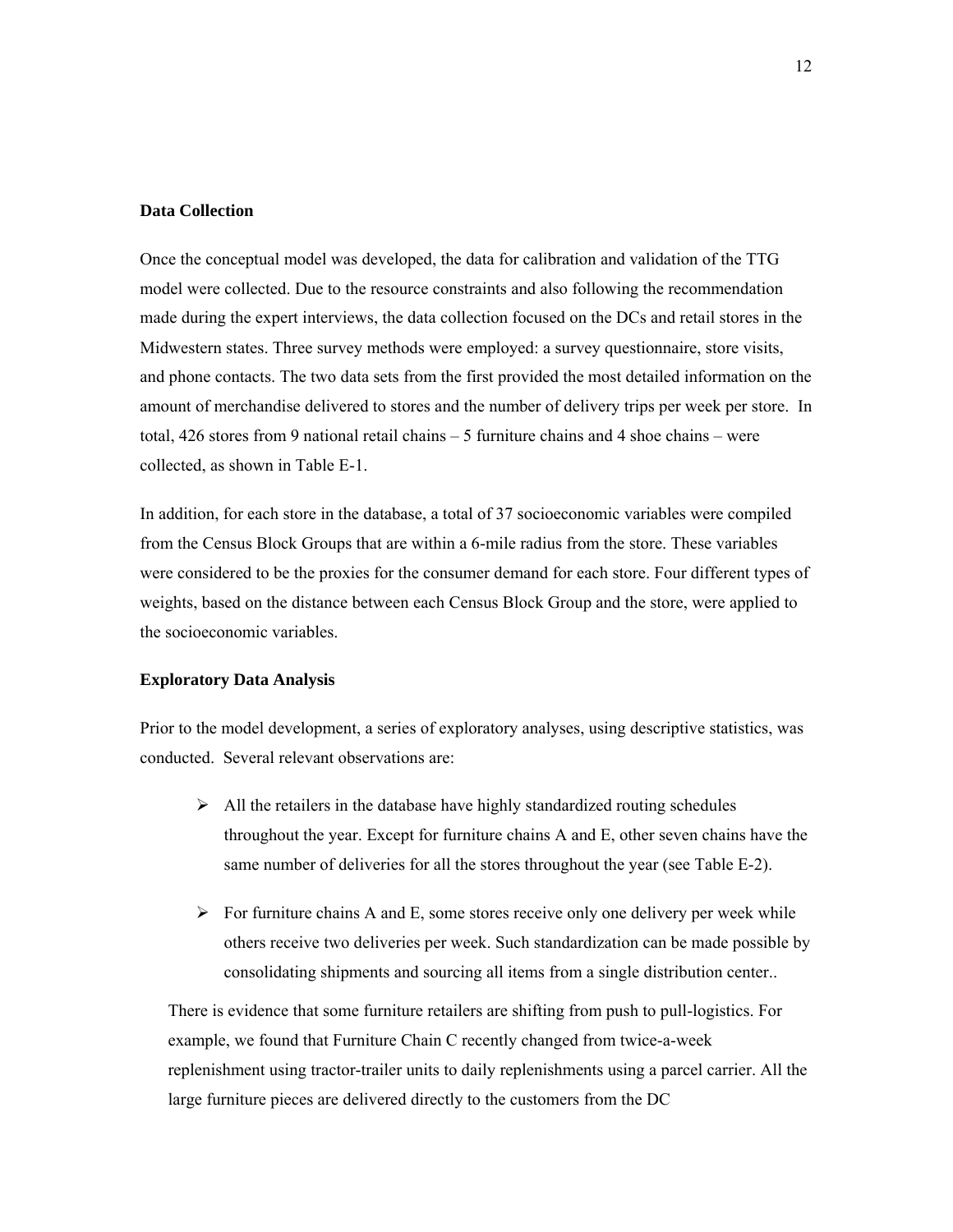### **Table E-1 Survey Results**

| Strategy                            | Chains      | $SIC*$ | Response<br>Rate | Number of<br><b>Stores</b> | Advantage                | Disadvantage                  |
|-------------------------------------|-------------|--------|------------------|----------------------------|--------------------------|-------------------------------|
| Distributing                        | Furniture A | 5712   |                  | 76                         | * Detailed               | * Extremely low response rate |
| Survey                              | Shoe A      | 5661   | $4\%$ (3/75)     | 259                        | replenishment            | * Time consuming              |
| <b>Ouestionnaire</b> to             | Apparel A   | 5632   |                  | n/a                        |                          | * No consistent information   |
| Distribution                        | Subtotal    |        |                  | 335                        |                          |                               |
|                                     | Furniture B | 2511   | $100\%$ (4/4)    | 4                          | * Cooperative            | * No detail information       |
|                                     | Furniture C | 5719   | 100% (6/6)       | 6                          |                          | * Time consuming              |
| <b>Visiting Stores</b>              | Furniture D | 2512   | 100% (6/6)       | 12                         |                          |                               |
|                                     | Subtotal    |        | 100% (16/16) 22  |                            |                          |                               |
|                                     | Furniture E | 5719   | 26.1%<br>(13/36) | 13                         | * Somewhat<br>responsive | * No detail information       |
| Phone Survey<br>(Individual Stores) | Shoe B      | 5661   | 67.5%<br>(27/40) | 27                         | * Low cost               |                               |
|                                     | Shoe C      | 5661   | 50% (10/20)      | 10                         |                          |                               |
|                                     | Shoe D      | 3149   | 79.2%<br>(19/24) | 19                         |                          |                               |
|                                     | Subtotal    |        | 59% (69/117) 72  |                            |                          |                               |
| <b>Total</b>                        |             |        |                  | 426                        |                          |                               |

\* The definitions of 4-digit SIC

5712 - Furniture Stores

5719 - Micellaneous Home Furnishings Stores

2511 - Wood Househod Furniture, except upholstered

2512 - Wood Household Furniture, upholster

5661 - Shoe Stores

3149 - Footwear, Except Rubber, Not Elsewhere Classified

### **Table E-2 Replenishment Schedules**

| <b>Business</b>   | <b>Replenishment</b> | <b>Truck used</b> | <b>SIC</b> |
|-------------------|----------------------|-------------------|------------|
|                   | deliveries per       |                   |            |
|                   | week                 |                   |            |
| Furniture Chain A | 1 or 2               | Semi              | 5712       |
| Furniture Chain B |                      | Semi              | 2511       |
| Furniture Chain C | 5                    | <b>UPS</b>        | 5719       |
| Furniture Chain D |                      | Semi              | 2512       |
| Furniture Chain E | $1$ or $2$           | Semi              | 5719       |
| Shoe Chain A      |                      | Semi              | 5611       |
| Shoe Chain B      | 2                    | Semi              | 5611       |
| Shoe Chain C      |                      | Semi              | 5611       |
| Shoe Chain D      |                      | Semi              | 3149       |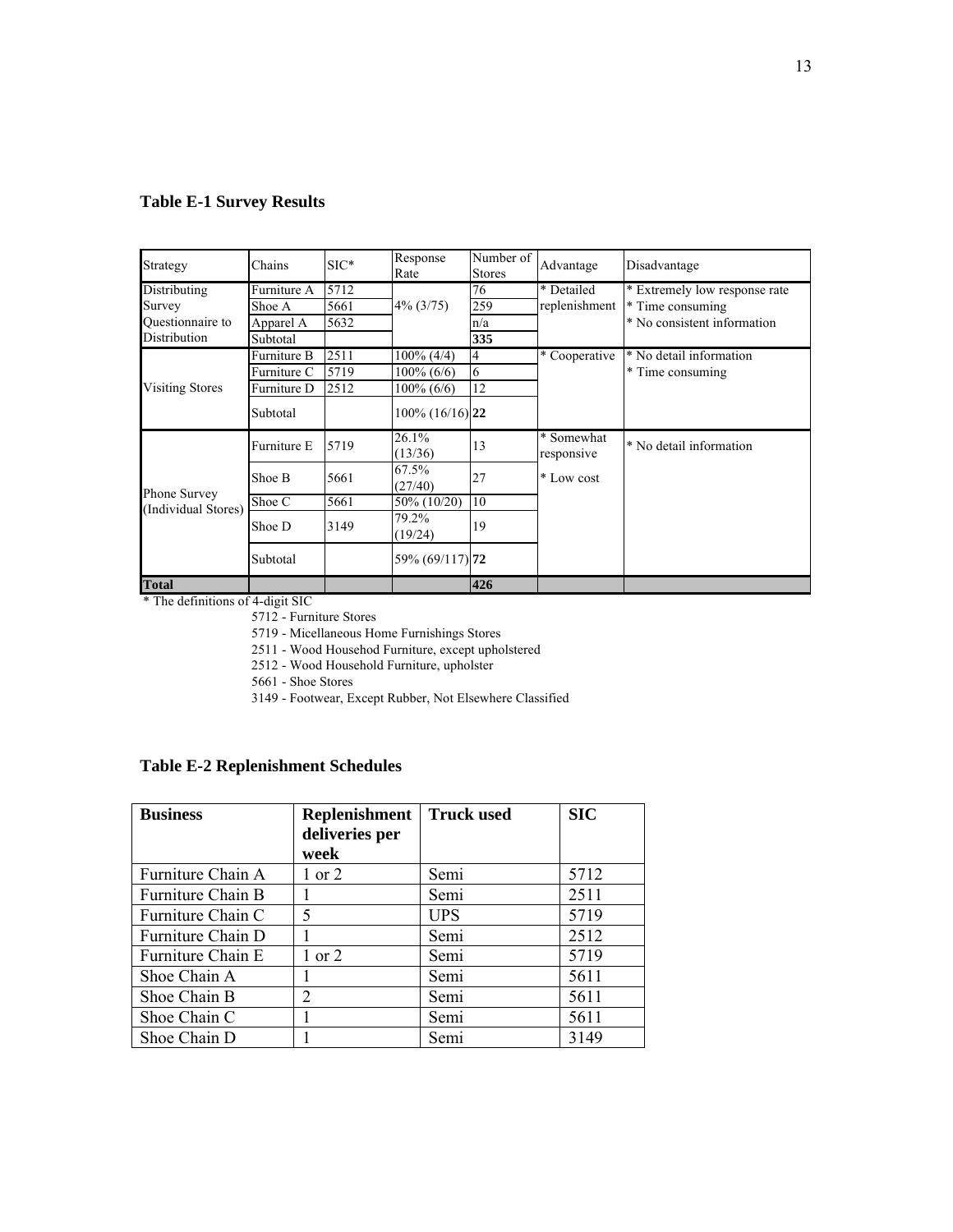$\triangleright$  Standard industrial classification (SIC) is not a reliable scheme to categorize businesses in terms of replenishment frequencies. This implies that in order to develop a set of TTG models that covers entire spectrum of businesses that generate truck trips, a new scheme to categorize them in terms of TTG characteristics must be developed (so that one TTG model can be used for all the businesses in each category). In Table 2 businesses that were similar would categorized differently by SIC code.

According to the data source for Furniture Chain A, the most relevant determinants of the replenishment frequency was the type and location of each store. In general, the stores located in off-mall setting (i.e. customers can park directly in front of the stores) received more frequent replenishment than their mall-based counterparts due to their higher volume of sales and probably larger show room floor space. In addition, the "combo" stores that sell both regular and children's furniture tend to receive more frequent deliveries than the conventional stores. The analysis of replenishment frequencies for the Furniture Chain A stores generally supports such patterns although the store type (i.e. combo, conventional, or outlet) seems to have greater influence on the replenishment frequency than the location (i.e. mall or off-mall).

#### **Model Building**

The TTG model was developed using data from the two retail chains, Shoe Chain A and Furniture Chain A, that provided the most detailed information. The objective of the model building process was to answer the following questions:

- $\triangleright$  What are the variables that can be used to identify different supply chain strategies?
- $\triangleright$  What are the variables that can be used to predict customer demand at each store?
- ¾ What variables are the most appropriate independent variables for TTG model?
- $\triangleright$  Are TTG models fitted for one business, transferable to another business in the same retail sector?

The model fitting techniques used in this study were rather unusual due to the fact that the datasets that were available for model building, although they were very detailed, came only from two businesses. This is somewhat analogous to having a panel dataset that contains very detailed information for only one subject. It is not possible to estimate the inter-subject variability based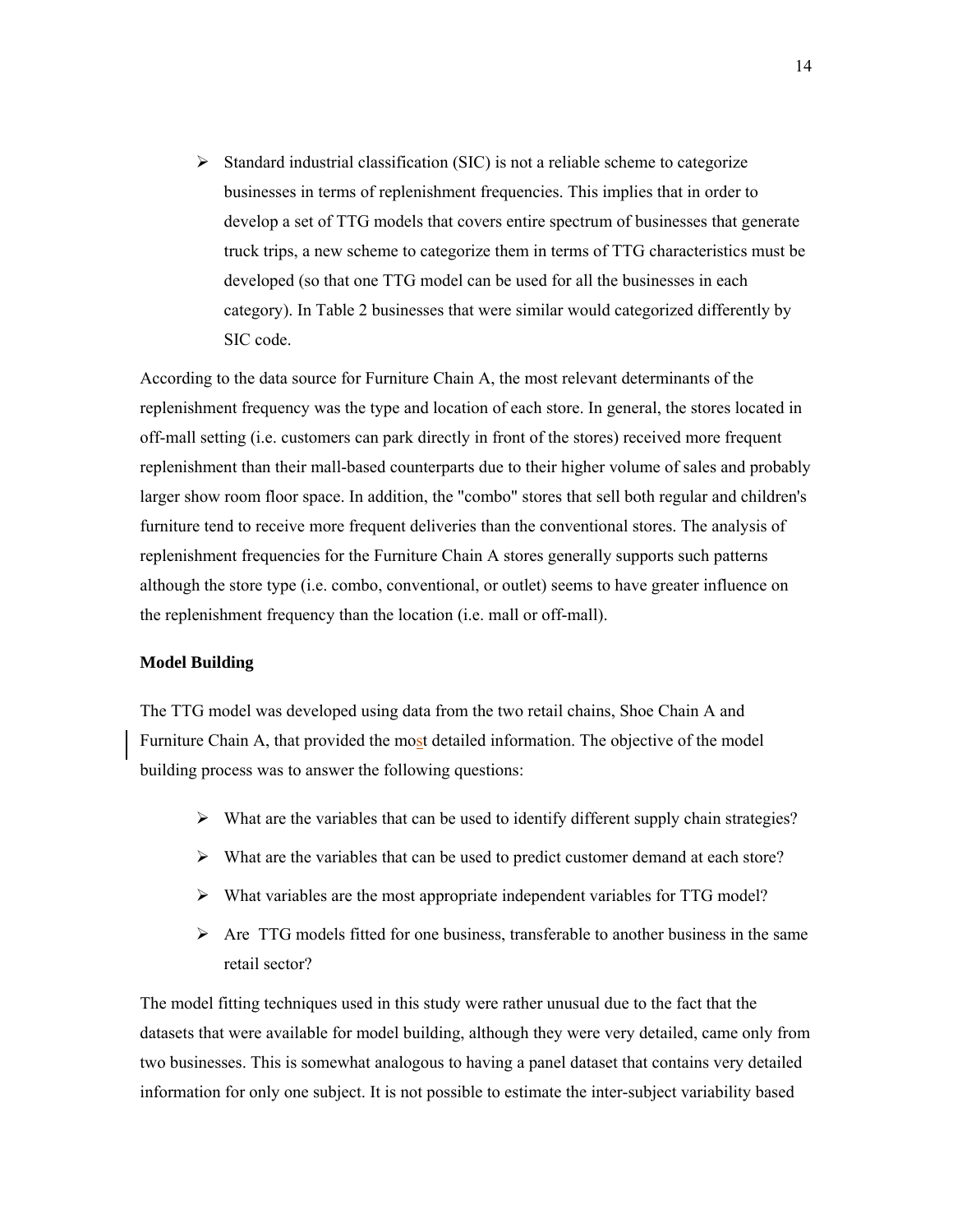on the standard statistical techniques such as standard errors and hypothesis tests. Thus, the model building relied entirely on the goodness of fit measures such as pseudo-R-squared, and percent of correctly predicted responses, as well as the reasonableness of the coefficients.

For Shoe Chain A, it was not possible to develop a TTG model since all the stores received 1 truck trip per week. Instead, a model that predicts the number of shoe cartons delivered per week to each store was developed to identify the variables that can be used to estimate the customer demand. Surprisingly, socioeconomic characteristics of the market shed were found to be poor determinants of customer demand. While the number of employees at each store was identified as the most important independent variable for estimating the customer demand, in general, the models generally showed poor levels of fit for the customer demand.

The TTG model for Furniture Chain A was fitted with binomial logit regression. The two best models, as shown in Table E-3, with different sets of independent variables and weights for socioeconomic variables, showed adequate level of fit and generally replicated the replenishment frequencies of the stores included in the fitted data<sup>1</sup>. However, both models failed to identify a large portion of the stores that receive two replenishment deliveries per week. This will lead to an underestimation of truck trips generated.

The two best models were applied to the data for Furniture Chain E for validation and to test the transferability. Since Furniture Chain E does not have the same type of store definitions as Furniture Chain A, a variant of the two models shown in Table E-3 was developed. The results showed that the best model, the variant of Model 22, correctly predicted the delivery frequency for 64% (7 out of 11) of stores. However, the model correctly estimated only 40% (2 out of 5) of stores that receive only one delivery per week. It should be noted however, that the fit of these variants were considerably poorer than the original models. For example, for Model 22, the pseudo R-squares dropped from 0.5076 to 0.2182 when the store type was removed from the model. This underscores the importance of incorporating the independent variables into the TTG model that are able to capture the supply chain strategies of businesses.

1

 $<sup>1</sup>$  The dependent variable for the TTG models was the frequency of deliveries/replenishments. Each</sup> delivery/replenishment generates two truck trip ends (attraction and production).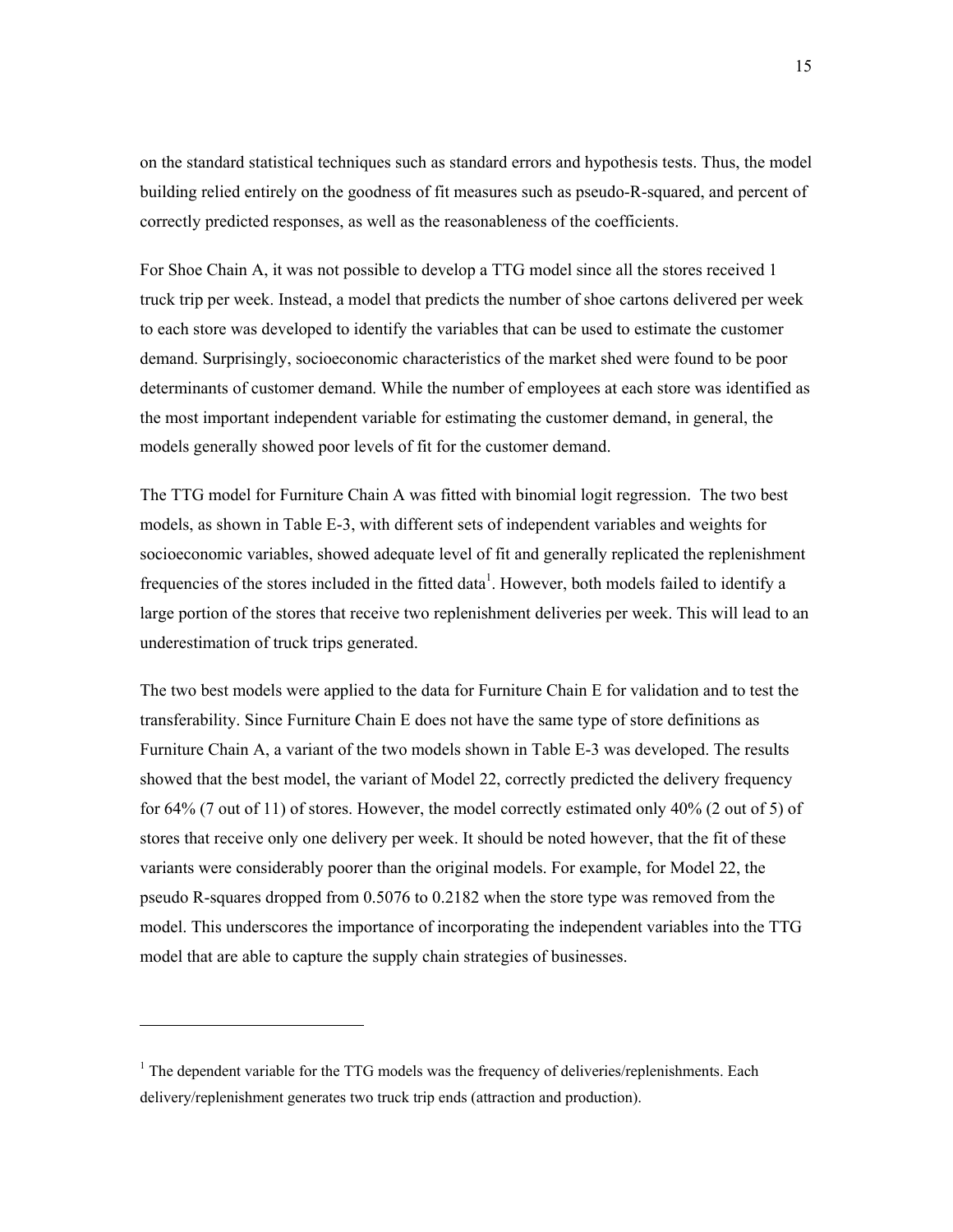The findings from the model building generally supports the conceptual TTG model for big-box retail chains, shown in Figure E-2, except for the role played by the customer demand. Including the variables that capture customer demand, the number of employees or sales, in the models had little effect on the performance. In some cases, dropping those variables actually improved the model's ability to predict the stores with twice-a-week replenishment schedules. On the other hand, the role of the store type and location, key factors of supply chain decisions according to a survey respondent, turned out to be even more significant than our initial expectation. In fact, it is possible to correctly predict delivery frequencies for over 85% of the stores in the Furniture Chain A dataset using only the store type and location dummy variables.

|                                       | Model                                                                                                                                          |                                                                                                                                                              |  |
|---------------------------------------|------------------------------------------------------------------------------------------------------------------------------------------------|--------------------------------------------------------------------------------------------------------------------------------------------------------------|--|
|                                       | <b>Model 21</b>                                                                                                                                | Model 22                                                                                                                                                     |  |
| N                                     | 58                                                                                                                                             | 58                                                                                                                                                           |  |
| Variables                             | employee, off-mall dummy, outlet<br>dummy, conventional store dummy,<br>pop. in high income grp.*, median age*,<br>median income <sup>2*</sup> | sales, off-mall dummy, outlet<br>dummy, conventional store<br>dummy, pop. density*, pop. in<br>low income grp.*, median age*,<br>total income <sup>-1*</sup> |  |
| Pseudo- $R^2$                         | 0.5602                                                                                                                                         | 0.5076                                                                                                                                                       |  |
| 2 delivery stores<br>$(\%$ correct)** | 57.14%                                                                                                                                         | 64.29%                                                                                                                                                       |  |
| 1 delivery stores<br>$(\%$ correct)** | 97.73%                                                                                                                                         | 100%                                                                                                                                                         |  |
| Overall %<br>correct**                | 87.93%                                                                                                                                         | 91.38%                                                                                                                                                       |  |

\* weighted

\*\* for calibration dataset (Furniture Chain A)

#### **Implications**

This research proposed a new generation of truck trip generation (TTG) modeling. Unique features of the proposed model, compared against existing TTG models, are: 1) it was developed at individual facility level, and 2) it was designed to capture the effects of supply chain strategies on the truck trip generation.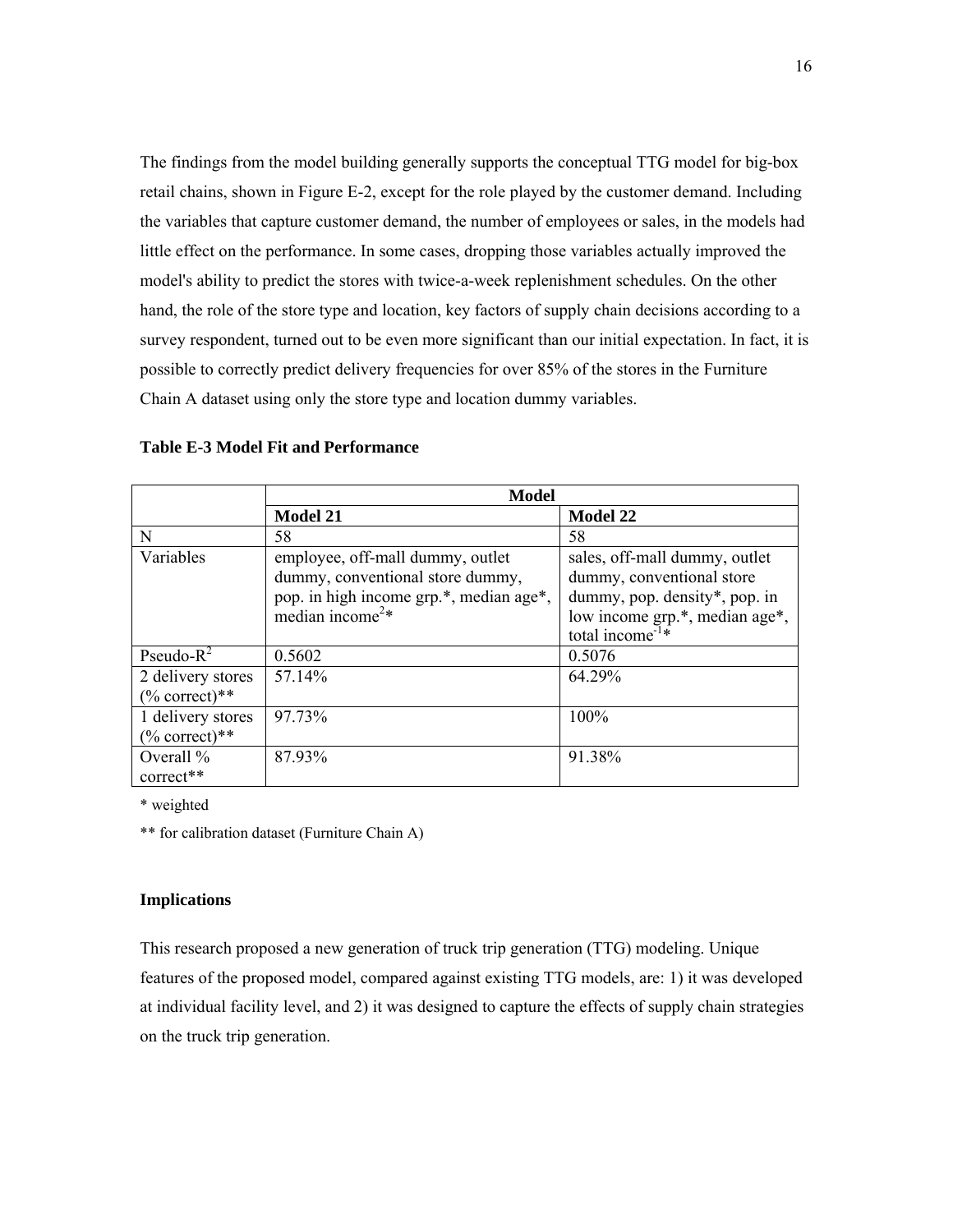The knowledge gained during the data collection process brought valuable insights into the relationship between the business strategies concerning logistics and supply chain management and the TTG characteristics of businesses. The knowledge building process also taught us that a closer cooperation between the private sector and the academia is absolutely critical for the development of better analytical tools to address increasing truck trips in urban areas.

The findings presented in this report underscore various shortcomings of existing methods. As shown in Table E-4, the ITE method severely overestimated the truck trip ends while our TTG models produced reasonably accurate estimates.

|                                       |      | Furniture Chain A Furniture Chain E      |
|---------------------------------------|------|------------------------------------------|
| Number of stores                      | 58   | 11                                       |
|                                       |      | Total number of truck trip ends per week |
| Model $23$ (I-1)                      | 126  | 34                                       |
| Model $24$ (II-1)                     | 124  | 38                                       |
| Model 21 W/O types (I-4)              | 132  | 40                                       |
| Model 22 W/O types (II-4)             | 126  | 42                                       |
| ITE (based on number of<br>employees) | 2265 | 588                                      |
| Actual                                | 144  | 34                                       |

**Table E-4 Comparison of TTG Models Versus ITE Trip Generation Method** 

We found that commonly used independent variables such as the store floor space or the number of employees are poor predictor of truck trip generation at retail stores. Although our study covered only two retail chains, this was consistent for both cases. Consequently, it is reasonable to suspect that current traffic studies and infrastructure planning activities that rely on such independent variables contain a large margin of error. Furthermore, for small-scale traffic studies, collecting such information may be rather wasteful since one can predict the TTG potential of a facility by simply asking the supply chain strategies of prospective tenant or collecting data on similar facilities operated by the tenant.

We also found that TTG characteristics can vary considerably within the same retail sector, e.g. furniture stores, depending on the supply chain strategy adopted. Since existing methods, e.g., ITE trip generation, categorize businesses based on the commodities or services being offered,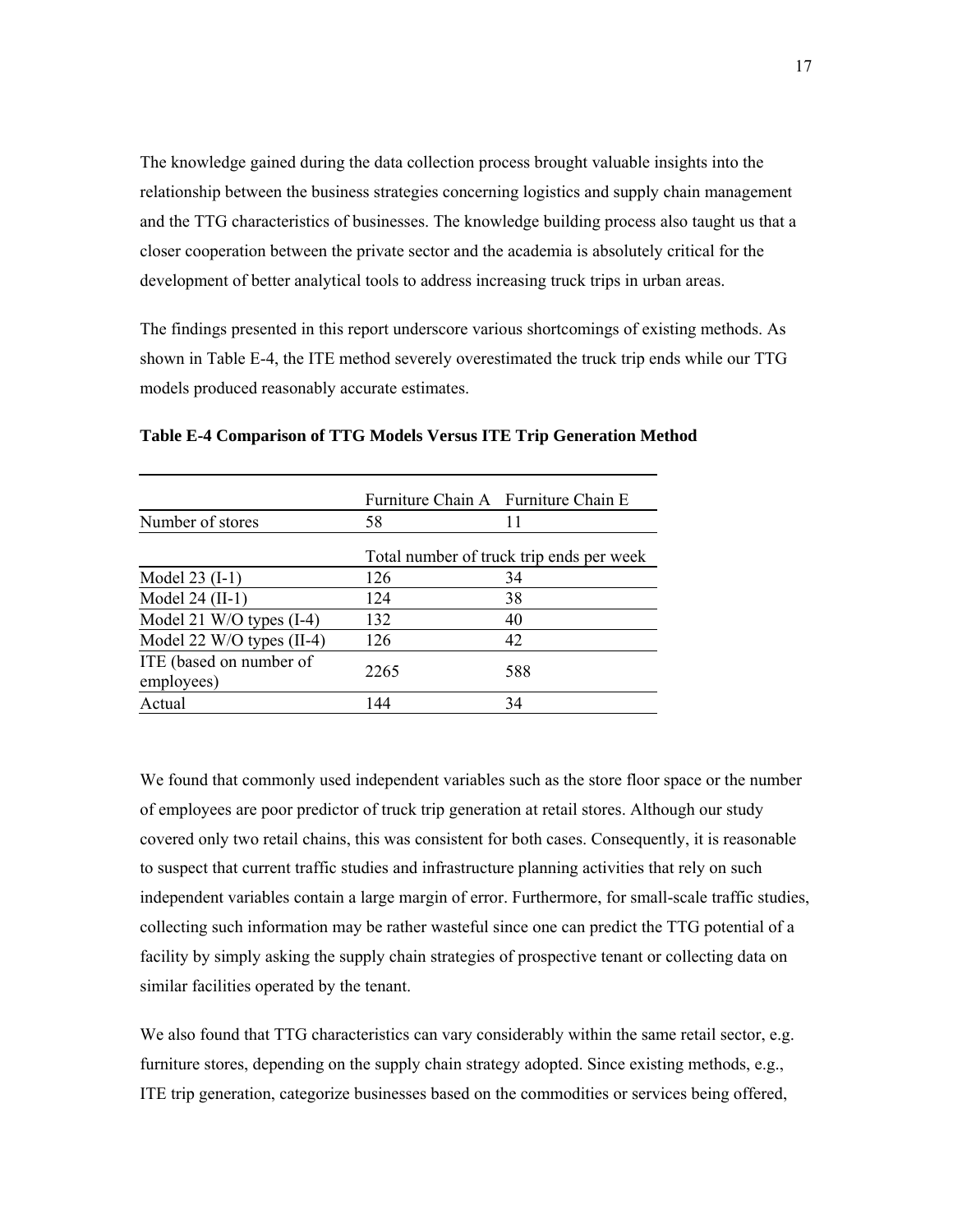this can introduce another source of error. Thus, for advancing the new-generation TTG model to the application stage, the development of appropriate classification system is imperative.

### **Recommendations**

The findings from this study suggest a future direction for TTG modeling. Empirical data, although limited, validated the potential of building a disaggregate TTG model at the individual store level. Inclusion of location and store type dummy variables almost always improved model's predictive power, often dramatically. It should be noted that store location and types are physical characteristics that are easily observed, while identification of attributes such as floor space, the number of employees, or sales is more difficult to obtain. Since current data collection approaches that rely on land use information or development plans are not effective in gathering the aforementioned type of data, a whole new data collection strategy must be developed to support new TTG models.

The successful development of the new generation of TTG models will rest on the availability of data. Although a considerable amount of resources were spent on data collection, we did not obtain sufficient number of datasets to cover broad types of retailers. Also, the validation and the evaluation of the transferability of the model were limited by the data availability. Considering the proprietary nature of the data required to build the TTG models, it is our opinion that the development of the new generation models cannot be carried out without strong support from the public sector and also industry participants and trade organizations. We were fortunate to receive support from organizations such as the Council of Supply Chain Management Professionals to identify best practices in the industry. If individual companies could provide neutral trade associations or third parties with truck trip data a more robust analysis could be more meaningful.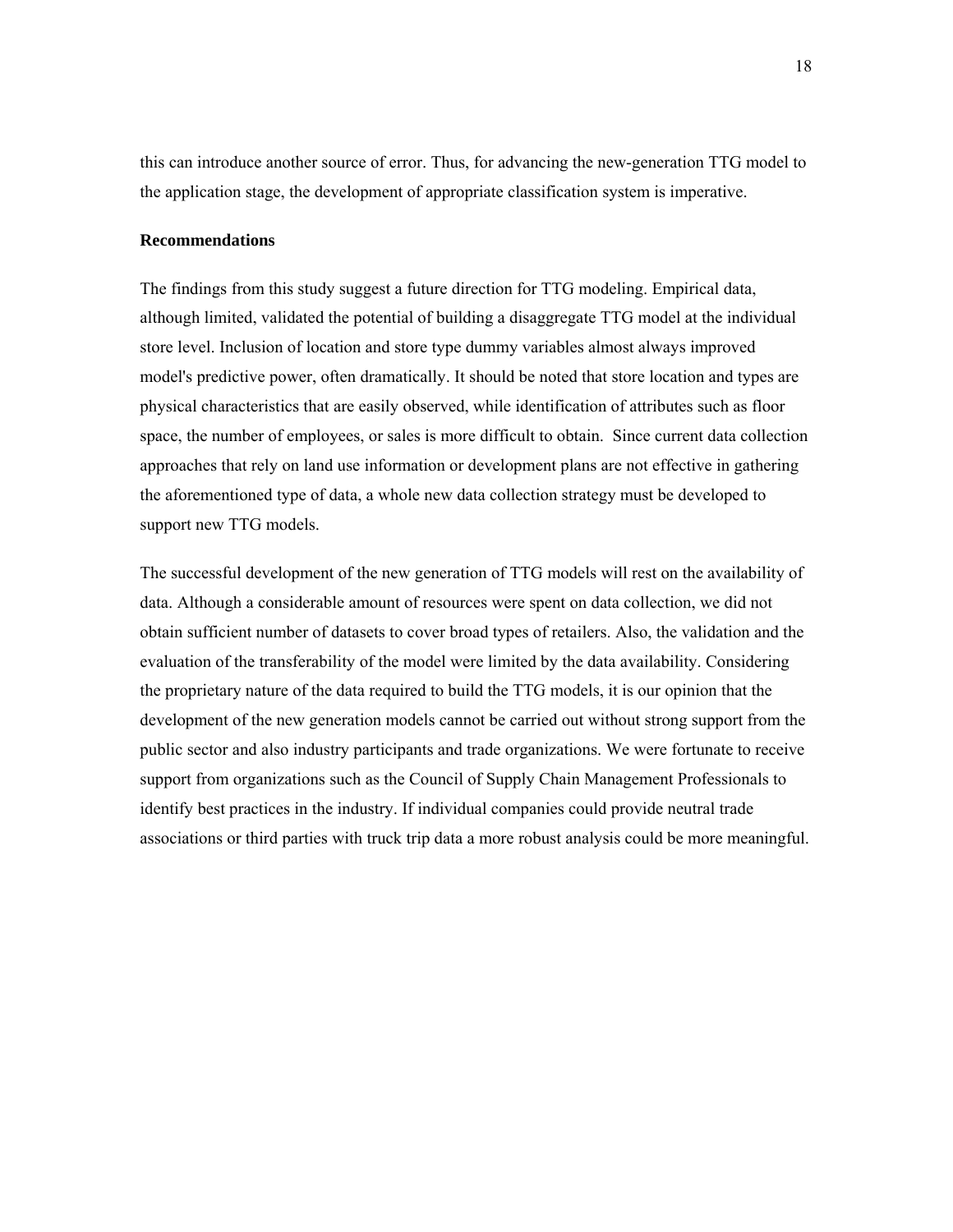### **1 . INTRODUCTION**

#### **1.1 Introduction**

The fundamental motivation for this research is to understand the impacts of recent changes in supply chain strategies on the behavior of trucks. There are three broad trends that make freight transportation planning for trucks an urgent agenda in the U.S. First, economic trends in recent years seem to put ever-increasing number of trucks on roads. For example, the globalization of economy and the push toward free trade, exemplified by the North American Free Trade Association (NAFTA), have increased the role of freight transportation in border regions, major seaports, and corridors connecting main regions of production and consumption (Cambridge Systematics, 1997). Recent data show that trucking is the dominant mode of transportation for moving commodities in and out of major truck trip generators such as major urban areas, ports and border regions. For example, the proportion of urban interstates that carry more than 10,000 trucks per day on average is expected to increase to 69% by 2020 from 27% in 1998 (FHWA, 2004<sup>a</sup>). In addition, an estimate by the Federal Highway Administration (FHWA) predicts that the volume (tons) of freight transported by trucks will grow by over 75% in the next 15 years (FHWA, 2002). In the Chicago region, 75.3% or 220 million tons of commodities originating in the region ended within 50 miles of their origin; among those shipments, trucks shipped 90.3%, or 199 million tons (U.S. Bureau of Census, 1997). As the demands for faster and more flexible goods movements continue to grow, truck traffic will continue to increase. According to the 2002 Commodity Flow Survey (CFS), trucks move 64 percent of the nation's commercial freight, measured by value, and 58 percent of tonnage (BTS, 2004). Most certainly, such dependence on trucks has contributed in ever-increasing levels of congestion, road and bridge maintenance costs, and expansion needs for roads and freight facilities.

Second, in the early 1990's, freight transportation planning began to increased attention within the mainstream of planning activity, i.e. the development of regional transportation plans. This was partly influenced by the federal government's recognition of the importance of goods movement on the national economy. The Intermodal Surface Transportation Efficiency Act (ISTEA) of 1991 (US Congress, 1991) required that Metropolitan Planning Organizations (MPOs) include freight transportation components in MPOs' Regional Transportation Plans (RTPs), Transportation Improvements Plans (TIPs), and annual work elements. The Transportation Equity Act for the  $21<sup>st</sup>$  Century (TEA-21) of 1998 (US Congress, 1998) followed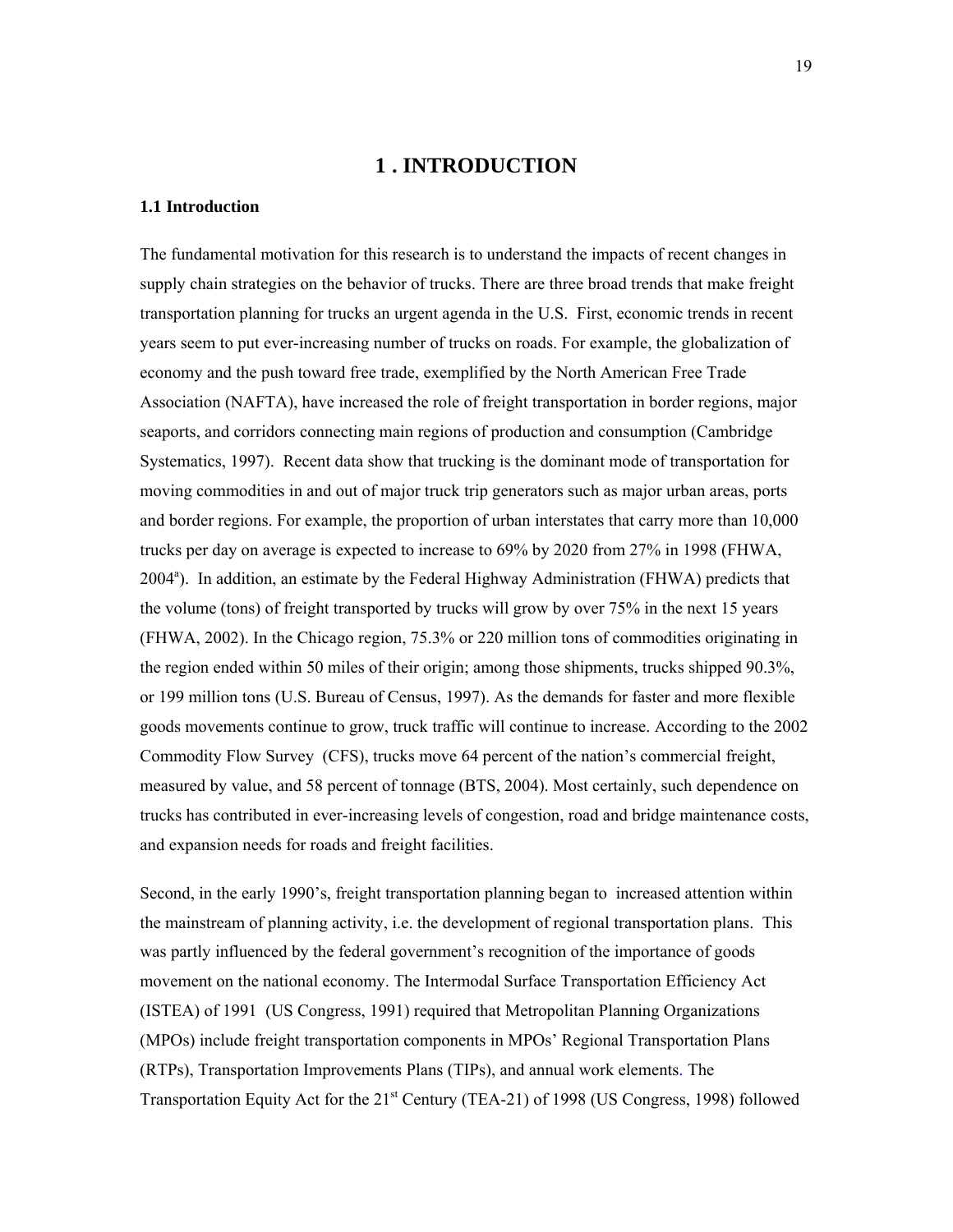its predecessor. Both pieces of legislation emphasized seamless goods movement (intermodality) and the efficient management of the National Highway System. It is expected that even greater emphasis will be put on freight transportation-related issues in the coming years.

Lastly, the widespread adoption of innovative logistics and supply chain management (SCM) strategies has changed the pattern of goods movements from push logistics to pull logistics. That is, the paradigm of goods movements has shifted from manufacturer- or supplier-led shipments (push logistics) of mass-produced items to consumer-led shipments (pull logistics). During the mass production era, most shipments were based on "point-to-point bulk shipments" (Suarez-Villa, 2003). In contrast, the current era of flexible production and lean inventory systems is characterized by more frequent goods movements with "smaller and lighter shipments" (Suarez-Villa, 2003). In the retail sector, for example, this leads to an increasing number of delivery trips without much change in the physical characteristics (e.g. floor space) of the stores.

#### **1.2 Truck Trip Generation**

While trucking plays a critical role in the national and regional economy, trucks are also responsible for most of the pavement damage, a sizable portion of air pollutants from nonstationary sources, and congestion (TRB, 2002). Thus, it is imperative that decision makers have accurate information on what drives the current and future demand for freight transportation in order to manage and utilize transportation infrastructure effectively.

Substantial strides have been made in forecasting truck travel demand in the past several years. However, the trends mentioned in the previous section will likely affect the pattern of freight flows especially in urban areas. It is evident that currently available demand forecasting methods are not suited to address those changes. A number of critical gaps need to be addressed.

As the first step toward the development of a truck demand forecasting model, that can account for the logistics and operations management strategies used by today's businesses, this study tackled the most fundamental but often neglected component of the truck travel demand forecasting process, trip generation. The truck trip generation (TTG) analysis is performed to estimate the number of trucks coming in and out of a study area or a facility. The analysis will help public agencies to make better transportation planning and policy decisions.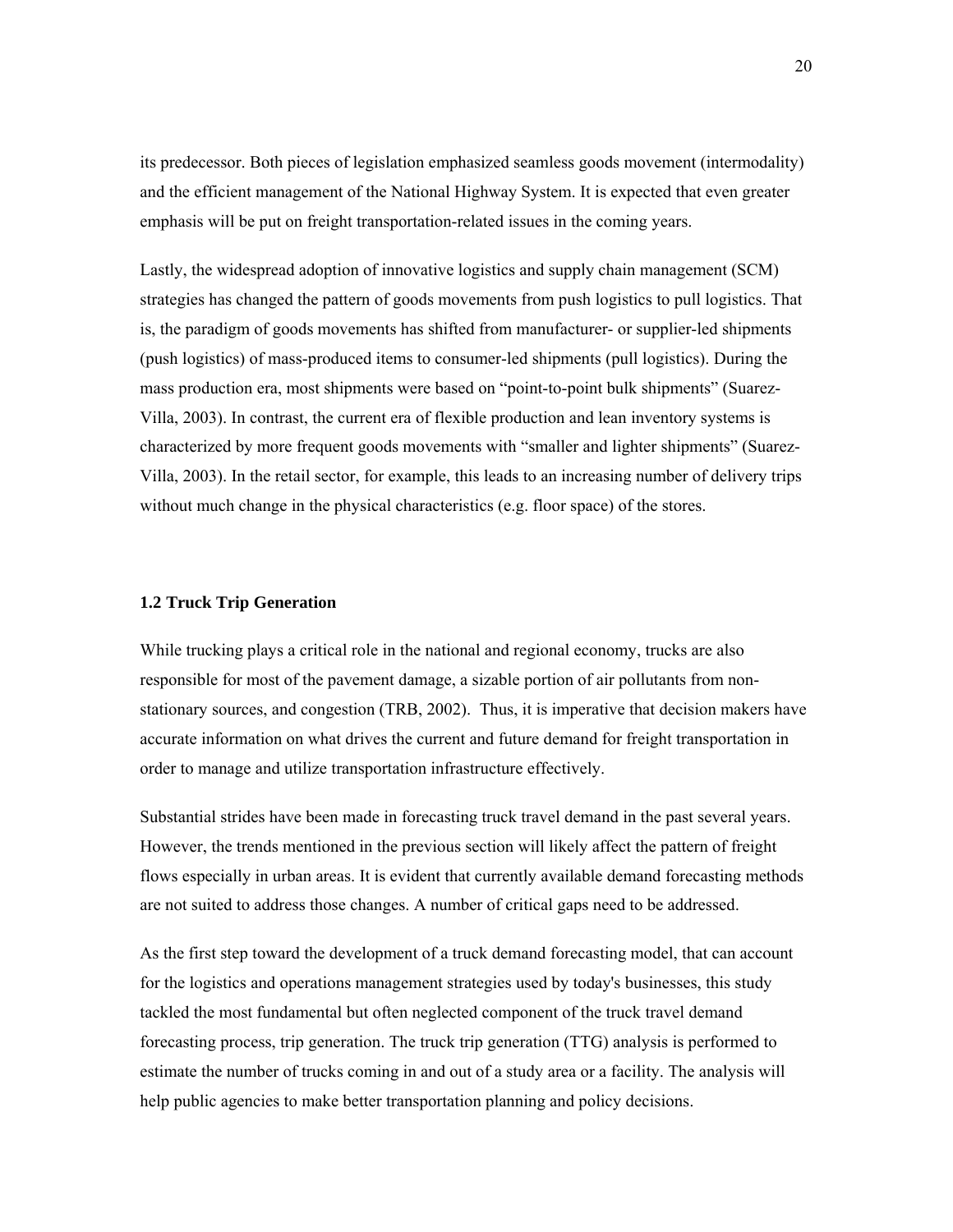In practice; however, the TTG analysis has not often achieved its goal of providing accurate information for decision makers. The most serious obstacle is the lack of data. Accurate demand forecasting, and then the quantification of the impacts of truck activities can be computed only by using a reliable dataset (Holguin-Veras & Lopez-Genao, 2002). Data collection efforts in the public sector have been limited since the freight-related data often contain sensitive business information, and consequently, publicly available data are only released at the aggregate level (Pendyala, Shankar, & McCullough, 2000). Although disaggregate level data are available from private data collection companies like TRANSEARCH, the price of these datasets limits extensive use of this source in many regions. Because of these reasons, existing models for TTG (or truck travel demand in general) are mostly based on aggregate data. In other words, only aggregate variables or proxies of economic activities such as land use types, number of employees, and the gross floor space are used for TTG estimations. Consequently, existing models are not suited to analyze the impacts of logistics management strategies that may vary considerably among businesses.

In addition, the outputs produced by aggregate-level models are largely inconsistent; indicating such approaches cannot capture the relationship between economic activities at different business facilities and the amount of freight truck trips. This problem is exacerbated in today's environment as businesses have adopted even more sophisticated logistic management strategies. For example, flexible production decisions propelled by the development of just-in-time (JIT) logistics and e-commerce (or e-economy) must have changed the shipment patterns of goods.

This study presents a different perspective on the relationships between TTG and economic activities. Our hypothesis is that TTG is directly related to decision-making behavior with respect to supply chain management (SCM) and logistics strategies adopted by each business. At the site level, a retail store or a manufacturing plant for example, the number and type of freight truck trips within a given time period can be regarded as "an outcome of a series of decisions about products, sales, locations, delivery times, and frequencies (Iding et al., 2002)." As such, this study tries to relate the characteristics of the delivery trips made by trucks to both customer demand for merchandise and also strategic decisions that businesses make regarding their supply chain.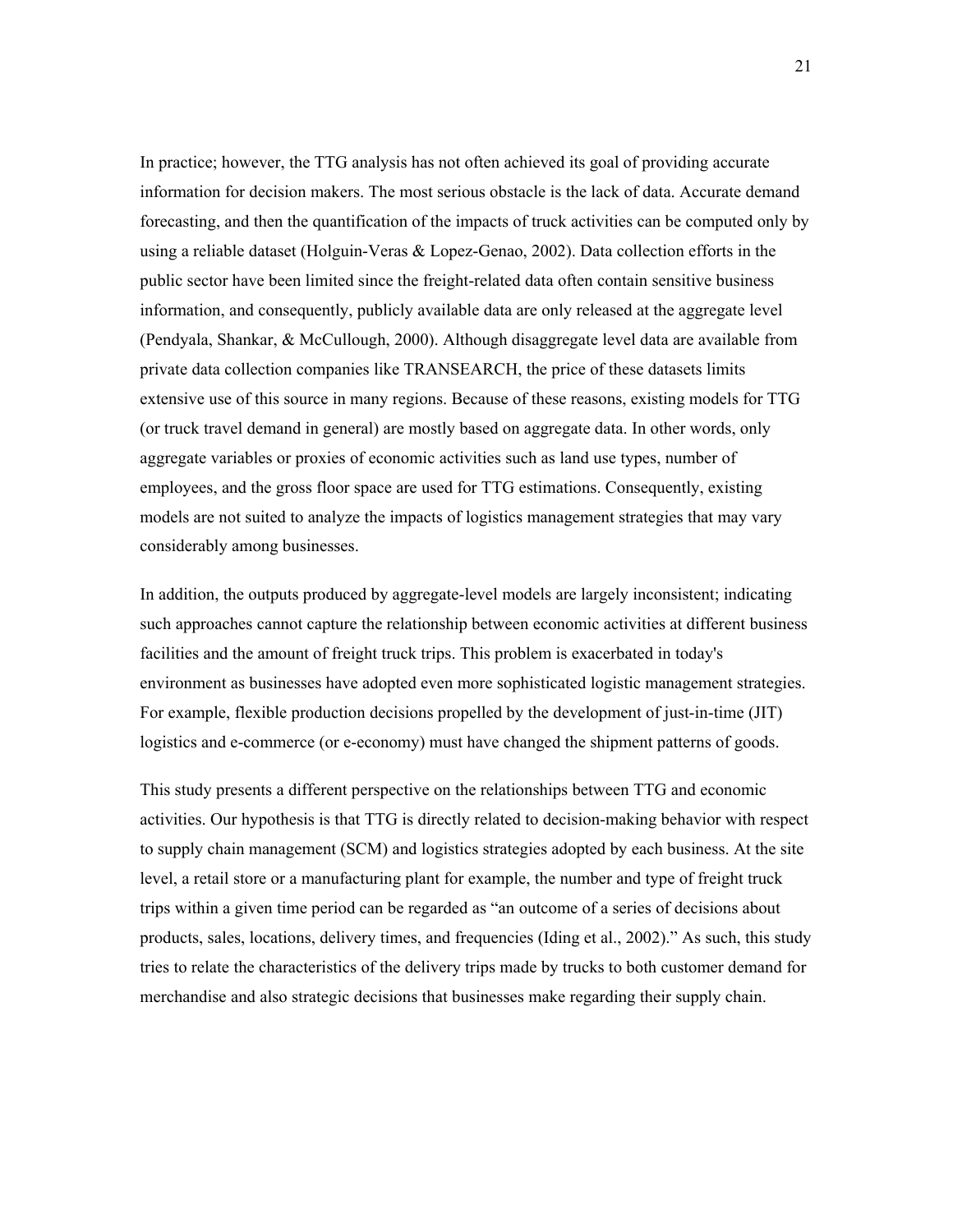#### **1.3 Research Questions**

The lack data, due to confidentiality reasons prevented us from developing even rudimentary assumptions that can be used to formulate a set of candidate models to be tested. Thus, the research began with the exploratory analysis, followed by data collection and quantitative analysis. As such, the research questions, listed below, encompass a wide range of issues.

- (1) What are the strengths and weaknesses of past TTG analysis?
- (2) What are the businesses' perspectives on the mechanism that generates truck trips?
- (3) How do TTG characteristics differ among businesses?
- (4) How do the business operations relate to shipment decisions?
- (5) What are the variables that can explain business operations?
- (6) What are the most appropriate independent variables for predicting TTG?
- (7) Are the TTG models transferable among similar businesses?

(8) Is there an existing taxonomy that can be used to group together the businesses for which a single model can be applied?

#### **1.4 Organization of the Report**

This chapter has discussed the background issues relevant to this research. In addition, research questions were formulated. The next chapter reviews various types of past TTG studies. The application of supply chain and behavioral aspects to freight transportation is also reviewed. Chapter 3 develops the research framework that is created based on the literature review and preliminary interviews of experts. Then, the data collection processes, that employed three different approaches, are discussed in detail in Chapter 4. After the description of the collected data in Chapter 5, exploratory analyses of the data are conducted in Chapter 6. Then, the TTG models are developed in Chapter 7. Finally, the report concludes with the discussion of the implications of the findings.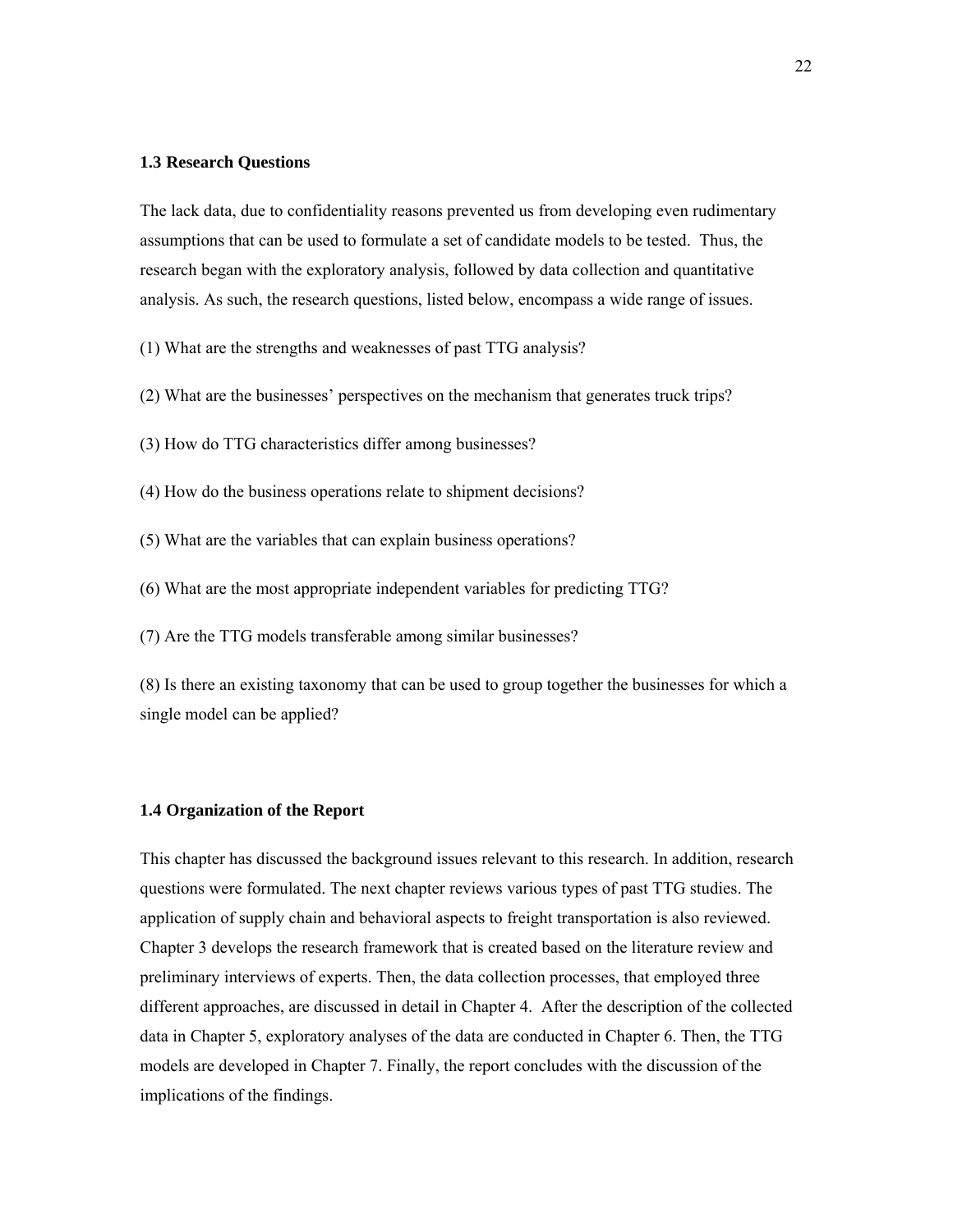### **2 . LITERATURE REVIEW**

The literature on estimating TTG can be divided into several categories depending on the unit of analysis, types of data, and objectives of research. An analysis of trip generation can be measured at either the regional level or the site-specific level. In addition, TTG analysis can be conducted either to evaluate or to predict travel behavior for a particular facility; or, TTG can be a part of a comprehensive transportation modeling system.

This chapter attempts to address the first research question stated in Section 1.3. Three aspects of TTG analyses are reviewed. First, the comparison between commodity-based and trip-based approaches is briefly summarized. Second, different types of TTG analysis are described in terms of various estimation techniques employed. Finally, the application of supply chain characteristics or behavioral aspects of freight routing decision is discussed.

#### **2.1 Commodity-Based vs. Trip-Based Approaches**

Freight transportation demand models can be loosely divided into two approaches depending on the study focus: commodity-based and trip-based approaches. The former focuses on the quantity and the types of goods movements by various types of vehicles, while the latter specifically deals with traffic flows in terms of the types of vehicles and operations (Garrido, 2001). However, the more practical distinction between the two approaches is the objective and the types of data used. The trip-based approach is usually applied at the site-specific level, while the commodity-based approach is applied at the zonal level. Since the zonal level economic data are easier to obtain than the site level information, the commodity-based approach is the one that is frequently used if the goal of the study is to forecast area-wide truck trips. One of the recent examples is the freight analysis framework (FAF) developed by the FHWA. The FAF is "a methodology to estimate trade flows on the Nation's infrastructure, seeking to understand the geographic relationships between local flows and the Nation's overall transportation system" (FHWA, 2004<sup>b</sup>).

The commodity-based approach does not directly estimate truck trips. The number of truck trips is calculated by "converting annual commodity tonnage into daily truck trips using a payload conversion factor" (Fisher  $\&$  Han, 2001). Although the approach has been extensively studied and seems more popular than the trip-based approach, it tends to underestimate the number of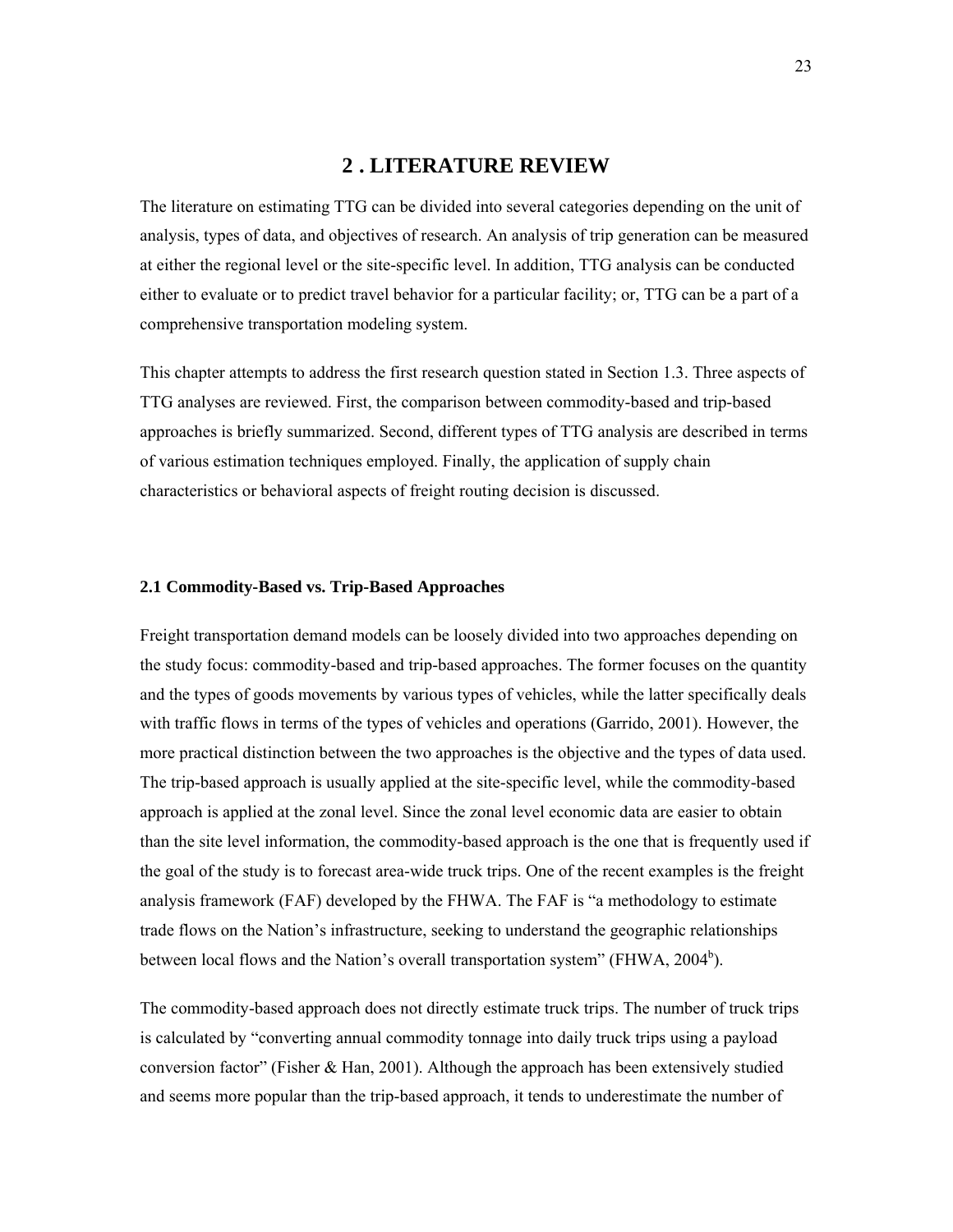truck trips generated within a region because the effects of trip chaining and local pickup and delivery trips are not accounted for (Fisher & Han, 2001). It also should be noted that most of the commodity-based models rely on simple conversion factors to estimate the truck trips from the commodity flow. Thus they are not capable of capturing the effects of logistics strategies on the load factors of trucks. In addition, the commodity-based approach requires commodity tonnage, which is not easy to obtain, except at freight terminals and ports.

The trip-based approach directly measures truck trips on the basis of the assumption that the number of truck trips produced in or attracted to an area is a function of some observable characteristics, such as the types of land use, number of employees, and gross floor space. Although the trip-based approach estimates the number of truck trips better than the commoditybased approach (Fisher and Han, 2001), it exhibits several problems: no methodological agreement, a lack of detailed truck flow data, the use of proxy variables at the aggregate level, and difficulty generalizing results.

#### **2.2 Techniques of Truck Trip Generation Analysis**

The following sections summarize the techniques for estimating TTG models. Some studies fall into two or more categories. An effort has been made to categorize these studies based on their stated focus.

#### **2.2.1 Trip Rates**

The calculation of trip rates is probably the simplest and the most straightforward technique of trip generation (Fisher & Han, 2001). This is generally a good approach for a short and mid-term impact analysis for a small study area (Brogan, 1979). In general, trip rates are expressed as the number of truck trips per land area or facility size in acres or square feet. Brogan (1979) measured land-area trip rates for Flint, Michigan; Columbus, Ohio; Kenosha, Wisconsin; and Racine, Wisconsin by various land-use classes. Although there was a large variation among the cities, it was generally recognized that commercial and industrial land uses are the most intense generators of truck trips in terms of trip rates per unit area. This study also compared the trip rates from those four cities to those from four previous studies. The study found that "the stability of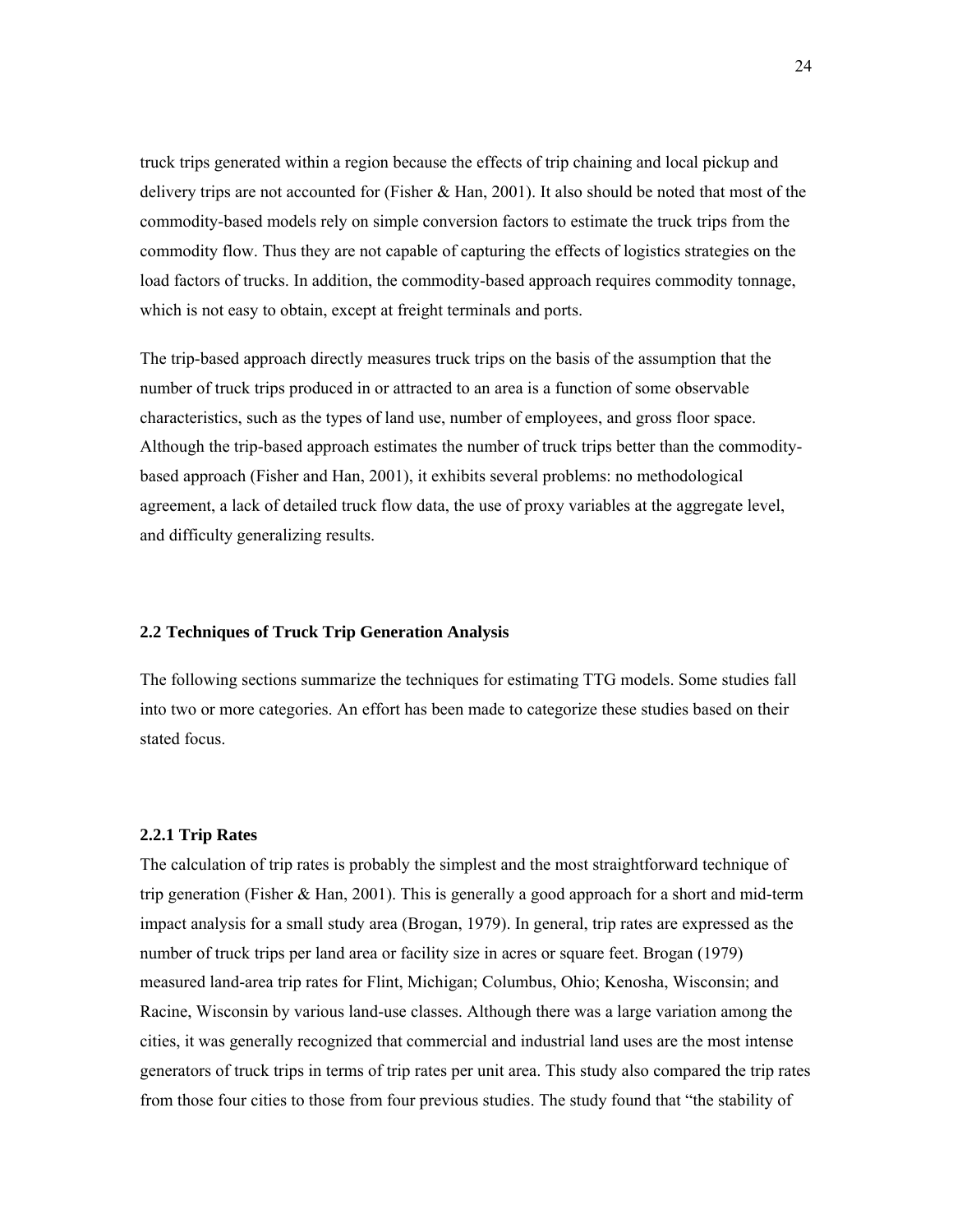the trip rates across urban areas is difficult" because a wide variety of land-use categories are employed. This may be due to the fact that the trip rates technique relies on a single independent variable (e.g. area).

#### **2.2.2 Regression Analysis**

Regression analysis seems to be the most frequently used method in trip generation analysis for passenger as well as freight transportation demand models. A regression-based trip-end model was developed by Slavin (1974) to identify the relationships between truck trip-ends and socioeconomic activities at the various land uses. The trip-end model is characterized by the use of the information regarding trip purposes (activities) at the origin and destination zones. In Slavin's model, trip-ends were divided into several categories, based on different activities of industries, such as "production and distribution activities" and "delivery without production activities". The study estimated the number of truck trips between origin and destination zones as a function of: the area of the destination zone, the number of employees for each industrial category, residential population, and travel times between origin and destination pairs. The study found that zonal trip generations, categorized by the trip-ends (activities), had statistically significant relationships with all independent variables. An important finding of this study is that "zonal trip making is a strong function of activity densities and proportional to zonal area." (Slavin, 1974)

Brogan (1980) extended Slavin's work by comparing the effectiveness of different stratification strategies for estimating TTG by trip ends. This study employed three different stratification schemes for constructing the models: (1) by truck types, (2) by trip purposes, and (3) by land uses. Various independent variables were used including: highway employment, retail employment, manufacturing employment, dwelling units and others. Despite the efforts, the paper found that the stratification did not yield significant improvement over the non-stratified model.

A similar study was conducted in Fontana, California (Tadi & Balbach, 1994). The purpose was to measure trip generation characteristics for non-residential land uses, such as warehousing, industrial, truck terminals and truck sales. Data collection consisted of conducting 10-hour manual counts and 24-hour machine counts at 21 sites. The data were collected for two critical locations by 24-hour manual counts in order to ensure the statistical integrity of the data. Three regression models, two separate models by axle types and the pooled model, for each land use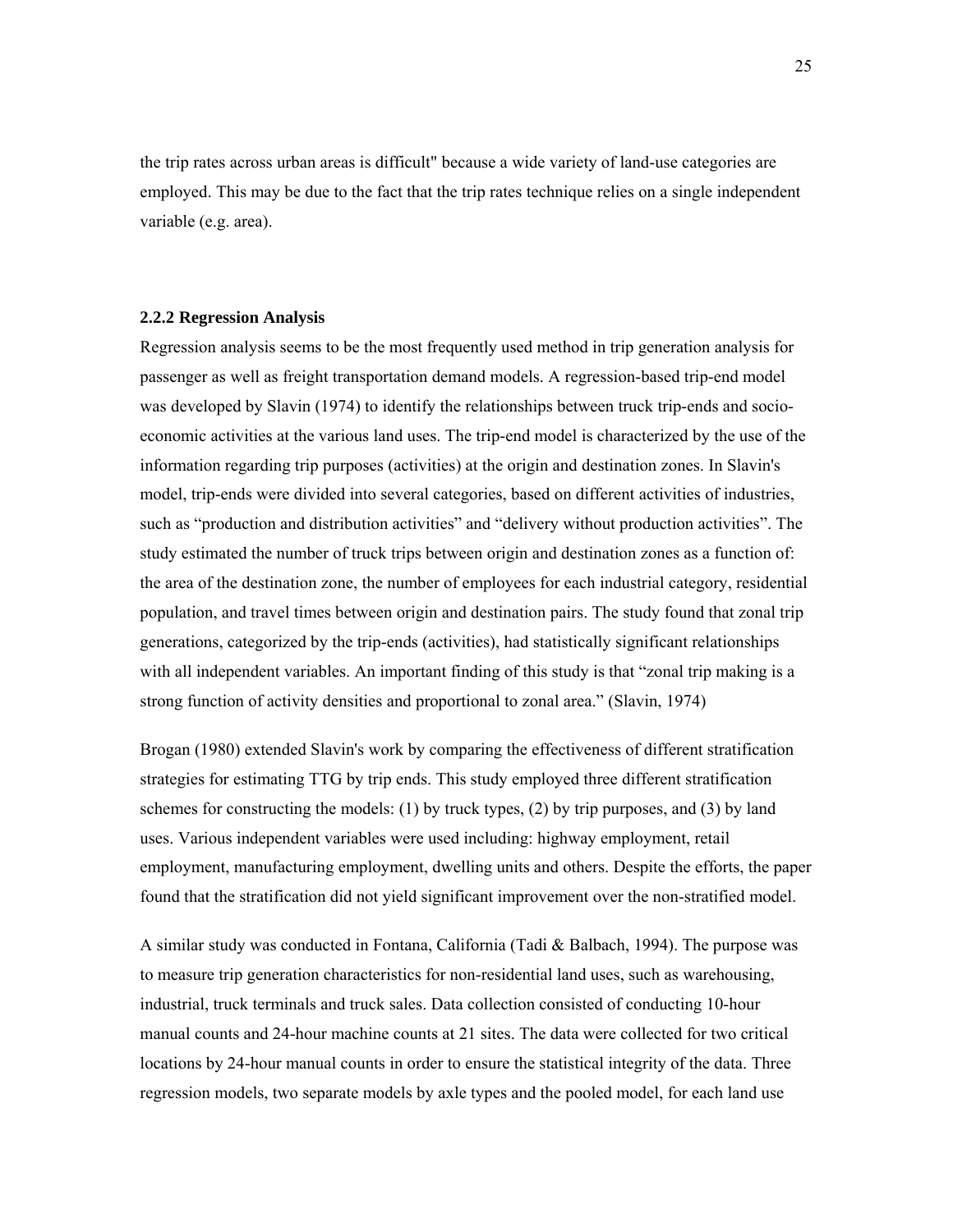were constructed. Each model was a function of the building area or total site area. The statistical results were not satisfactory due to the small sample size.

Recent studies tend to focus more on the analysis at the site-specific level. Al-Deek et al. (2000) developed a trip generation model for predicting the levels of both inbound and outbound cargo truck traffic at the Port of Miami. The daily totals of truck trips were collected for a period of several months during 1996 and 1997. The model was estimated as a function of the number of imported or exported containers. The analysis result was statistically significant. In addition, a single equation autoregressive integrated moving average (ARIMA) time series model was developed. It was found that the model had the potential for success as a long-term forecast of the independent variables.

Holguín-Veras and Lόpez-Genao (2002) calibrated the TTG at marine container terminals based on a nationwide survey of 21 container terminals: eight in the North Pacific region, six in the North Atlantic region, five in the South Pacific region, and two in the South Atlantic / Gulf Coast region. Simple trip generation rates were computed as a function of the areas of container terminals. In addition, regression analysis was used to discover the relationships between the number of one-way truck trips and a set of independent variables such as the container volumes measured in both truck equivalent units (TEUs) and the number of containers. Regression models were developed for two different scenarios: typical days and busy days. The findings from the research were: (1) the number of boxes seemed to be the variable with the highest explanatory power, (2) the land use variables such as terminalarea and the number of berths were found to have only a modest to insignificant impacts. The analyses of both trip generation rates and the regression models indicated that there were statistically significant differences in the patterns of trip generation among the regions.

Fite et al. (2002) conducted a stepwise multiple linear regression analysis to forecast the freight volume for a truckload (TL) trucking firm – J.B. Hunt Transport, one of the world's largest carriers. The study used 107 broad economic and industrial indices, such as the Dow Jones utilities index, S&P 500 stock index, Consumer Price Index, and so on, as independent variables. Nearly three years of historical freight data from J.B. Hunt were collected and used as the dependent variable. The monthly freight data were regressed as a function of economic and industrial indices. The analysis was carried out for three levels: national, regional, and industrial. Although the use of economic indicators at the national or regional level did not provide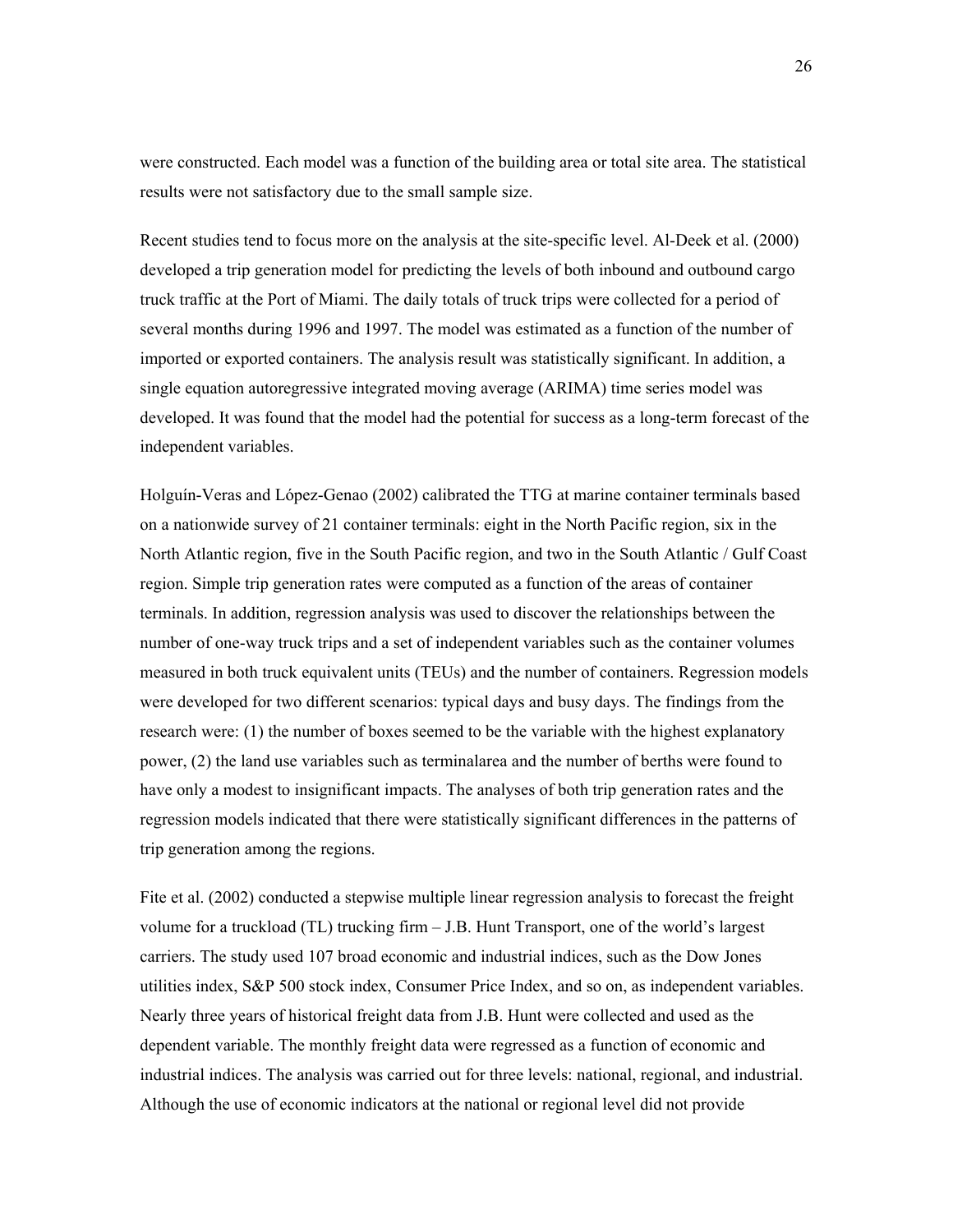statistically satisfactory results, the study recognized the need for a further research on the modeling of freight volumes based on broad economic and industrial factors.

#### **2.2.3 Artificial-Neural Network**

Al-Deek (2001) compared the model that was developed using the regression analysis in his previous research, (Al-Deek et al. 2000) to an artificial neural network (ANN) model with the application of back propagation neural networks (BPN). BPN is an artificial neural network (ANN) model that imitates the functions of human neurons. In BPN, the network consists of neurons (or nodes) and neuron synapses, or connections. It is simulated until the error function of input vectors is less than a preset tolerance.

The objective was to find an accurate model for trip generation and modal selection. The prediction of the number of inbound and outbound truck trips was measured using regression and BPN. The total daily inbound and total daily outbound freight truck trips were used as the dependent variables. The daily volumes of exported and imported freight containers were the independent variables. The model was able to capture the time lag between the inbound trips and outbound trips. For example, today's volume of outbound trips was related to the number of inbound trips three days ago. Various weights, reflecting the days of the week, were applied to the inputs to the BPN. According to t-statistics with the 95% confidence interval for the regression analysis and the BPN, the latter was much more accurate than the linear regression analysis.

In addition to the comparison of the two methods, the model created by the application of ANN was applied to three ports in Florida: the Port of Jacksonville, the Port of Tampa and Port Canaveral (Al-Deek 2001; Klodzinski & Al-Deek, 2003). The purpose was to test the transferability of the ANN modeling technique. At a confidence level of 95% with the data collected from field locations around the ports, the models were successfully developed and validated. As for the selection of appropriate independent variables, which is a critical issue in TTG, the BPN model automatically selected them. In addition, BPN model could detect complex relationships between dependent variables and independent variables. However, the major disadvantage of ANN is the lack of well-defined guiding rules for developing the network, its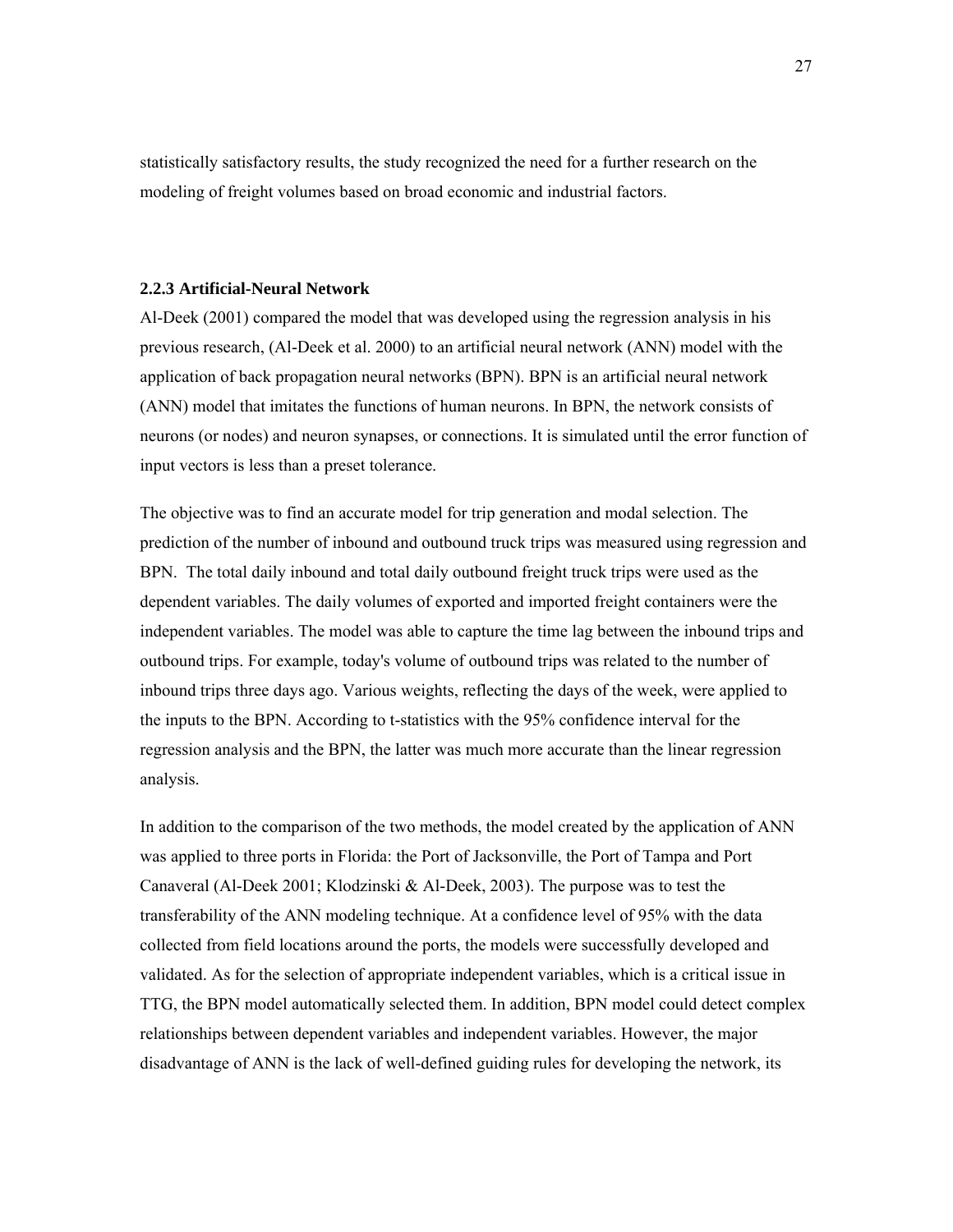dependence on intuition in deciding the model's stopping criteria of simulation, the computational burden, and the requirements for the detailed data.

#### **2.2.4 Origin-Destination Trip Matrix Estimation**

Although trip matrix estimation has been an area of research for some time, the application to freight travel demand model is relatively new. If accurate data for trip matrices are available, it is possible to calculate the accurate trip generation for each point or zone of concern. However, the availability of data poses a significant challenge to researchers, requiring various estimation techniques on the basis of a combination of different data sources and freight attributes.

List and Turnquist (1994) developed a method for estimating multi-class truck trip matrices from three different data sources: (1) link volumes or classification counts, (2) partial OD estimates, and (3) cordon counts. Trip matrices were estimated for three truck classes: van, medium and heavy trucks. They concluded that the truck flow changes were related to the commodities being carried and the physical characteristics of trucks.

#### **2.3 Supply Chain models**

The purpose of reviewing supply chain management (SCM) strategies is related to the scope of this study. The study hypothesizes that TTG is an outcome of a series of strategic business decisions regarding thesupply chain. Thus, the knowledge of supply chain strategies will help the public sector understand the behaviors of businesses and provide insights into plan and policy developments.

Recent research efforts seem to indicate that the estimation of the number of truck trips has been expanded from the analysis of easily observable data to the incorporation of the behavioral components of business activities. This trend reflects the fact that the relationships between economic activities and transportation flows is not static; rather, these decisions are affected by various strategies of different industries (Iding et al., 2002). In other words, decision characteristics of businesses are latent variables that influence the truck trip generation. This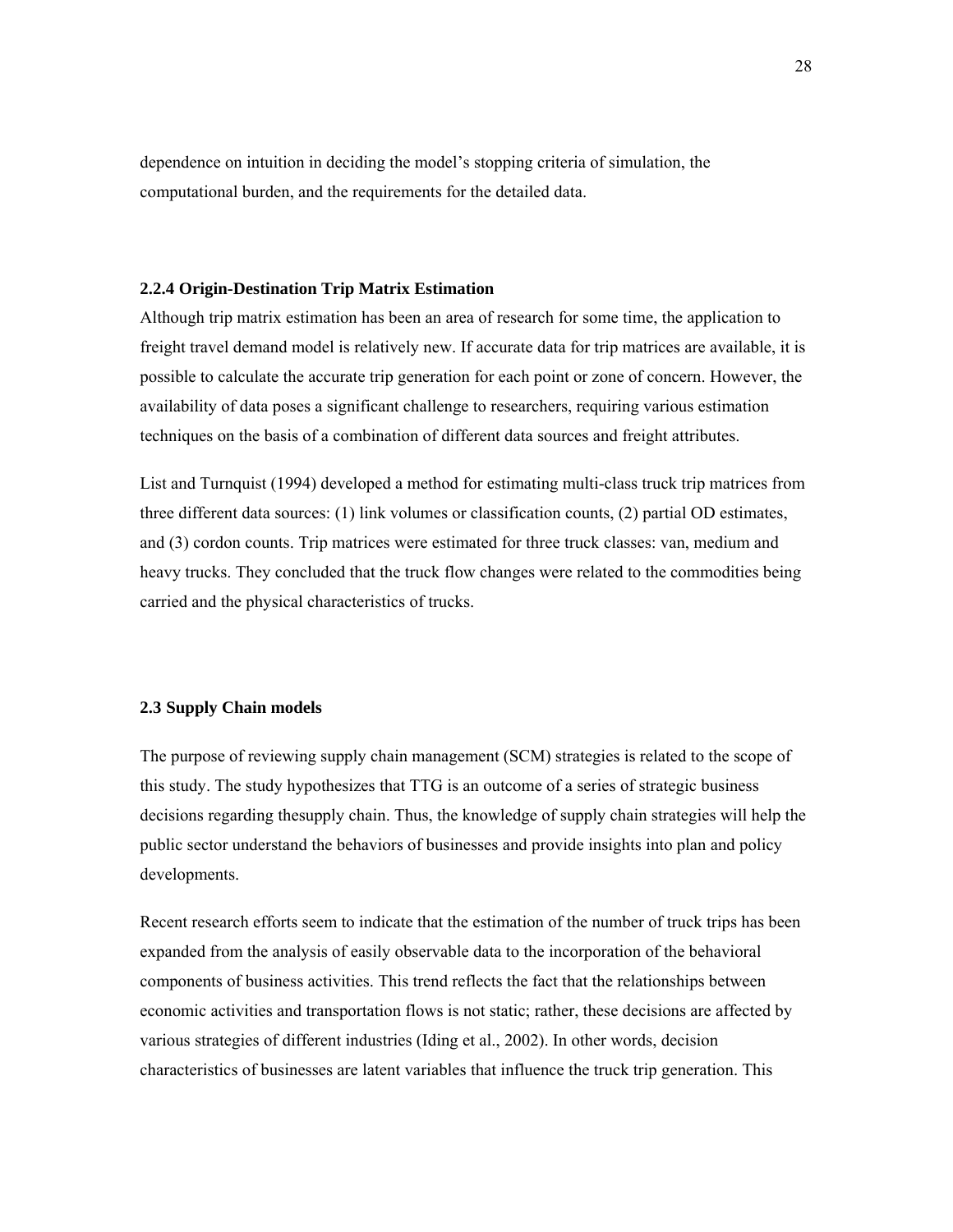section describes the concepts and applications of supply chain, logistics, and activity-based models to freight transportation.

Although detailed components vary by businesses and studies, Mentzer et al. (2001) likened a supply chain to a "pipeline" through which information regarding products, services, financial resources, demands and forecasts flow. Such flows play a role in the coordination of inter-firm decisions such as marketing, sales, research and development, forecasting, production, purchasing, logistics, information systems, finance, and customer service. Transportation management in a supply chain involves the choices of shipping schedules, modes, and timetables, with the objective to minimize the shipping costs (Gaither & Frazier, 1999). Various operations research methods, such as linear and non-linear programming, are used to optimize transportation decisions. The purpose is to minimize the overall cost of transportation, subject to the supply constraints of industries and the demand constraints of consumers (Winston, 1994).

Boerkamps et al. (2000) developed a conceptual model, "GoodTrip model," to estimate freight movements. The model reflects the interactions among markets, actors, and supply chain elements of urban freight movement. The model begins by recognizing the lack of behavioral aspects of traditional freight demand models. That is, the authors try to incorporate the behavioral interactions between consumers' demand on various goods and the responses of shippers, producers, carriers, and other freight-related interests in a supply chain. It was anticipated that considering these interactions would yield a more reliable model of a goods distribution system. The GoodTrip model is the application of the traditional four-step model to the supply chain at the scale that is between zone-based and disaggregated logistics models. The model begins with the estimation of consumer demand, followed by the estimation of goods flow, and the simulation of vehicle tours. Although the model has not yet been mathematically constructed yet, it provides an insight into the future development of freight demand models in that the changes in the supply chain will explain the behavior of freight flows.

Wisner (2003) modeled a supply chain using the structural equation technique that is a confirmatory approach to data analysis requiring a priori assignment of inter-variable relationships. A total of 5470 questionnaires were distributed to 1500 supply and material managers, 3000 senior managers, and 970 senior European managers of 1500 U.S. manufacturing firm. Based on 556 usable responses from the survey, four structural equation models were created: models for supplier management strategy, customer relationship strategy,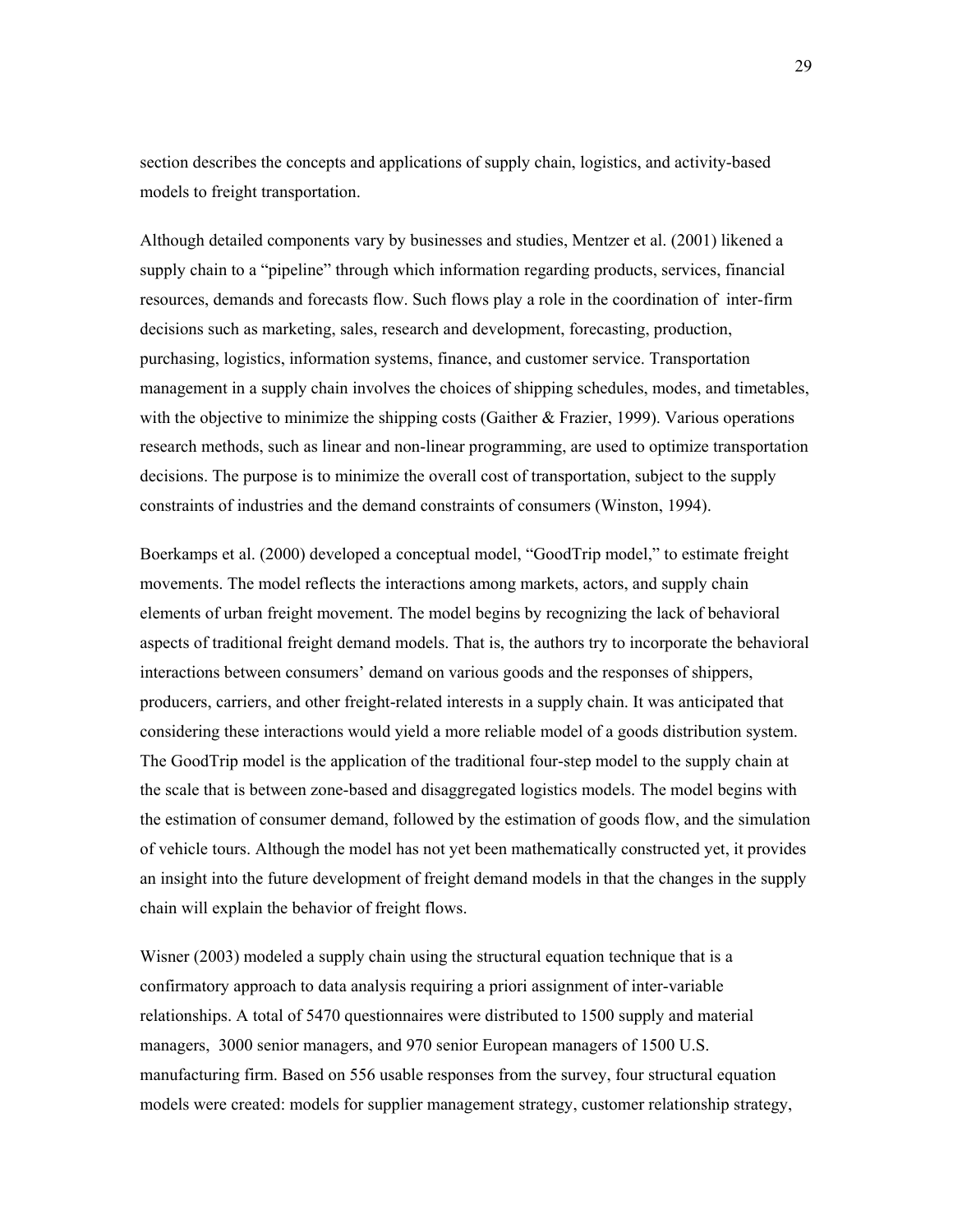supply chain management strategy, and firm performance. The assumption of the study was that the strategies and the variables related to the supplier, customer, and supply chain, influence a firm's performance. The model revealed the impacts of the variables of supply chain components on firm performance. However, as the authors admitted, it was not clear whether the model is statistically significant since "there is no single test of significance for structural equation models that can absolutely identify a correct model given the sample data" (Wisner, 2003).

Another interesting study is the application of the network equilibrium model to a supply chain. Nagurney et al. (2002) created a hypothetical network model of a supply chain consisting of two manufacturers, two retailers and two consumers. It was assumed that there is a flow of only one homogeneous product. The objective function was created to minimize the cost functions of firms and the handling costs of retailers. This model oversimplified the real world, yet provided insights with regard to the truck travel demand model. The cost function is the appropriate approach to estimate the flow of shipments between firms and retailers yet is usually ignored in TTG modeling.

The supply chain can be defined as the extension of logistics strategies of firms in which the logistics system consists of three decision hierarchies: strategic, tactical and operational (Winser, 2003; Miller & de Matta, 2003). The first two strategies involve the long-term (2 or more years) and mid-term (1-2 years) strategies of a firm. The operational strategy includes inventory, distribution, production, and transportation decisions. Since the operational strategy seems to provide detailed information of firm's activities, an in-depth review of this strategy should be carried out.

Further reviews of the research on the operational strategy suggested that there may be an explicit relationship between product and transportation. Most studies are based on network optimization, which tries to minimize transaction costs that include production, sales, and bargaining costs. The purpose of the network optimization is to identify the relationships between the capacity of a firm or warehousing, and management strategies (e.g. production costs and production rates) and transportation demand (Miller & de Matta, 2003; Khouha, 2003; Disney et al., 2003; Miranda & Garrido, 2004).

For Example, Miller and de Matta (2003) provided the conceptual relationships for the hierarchical decision structure of a firm; (1) at the strategic level, the firm creates strategies for its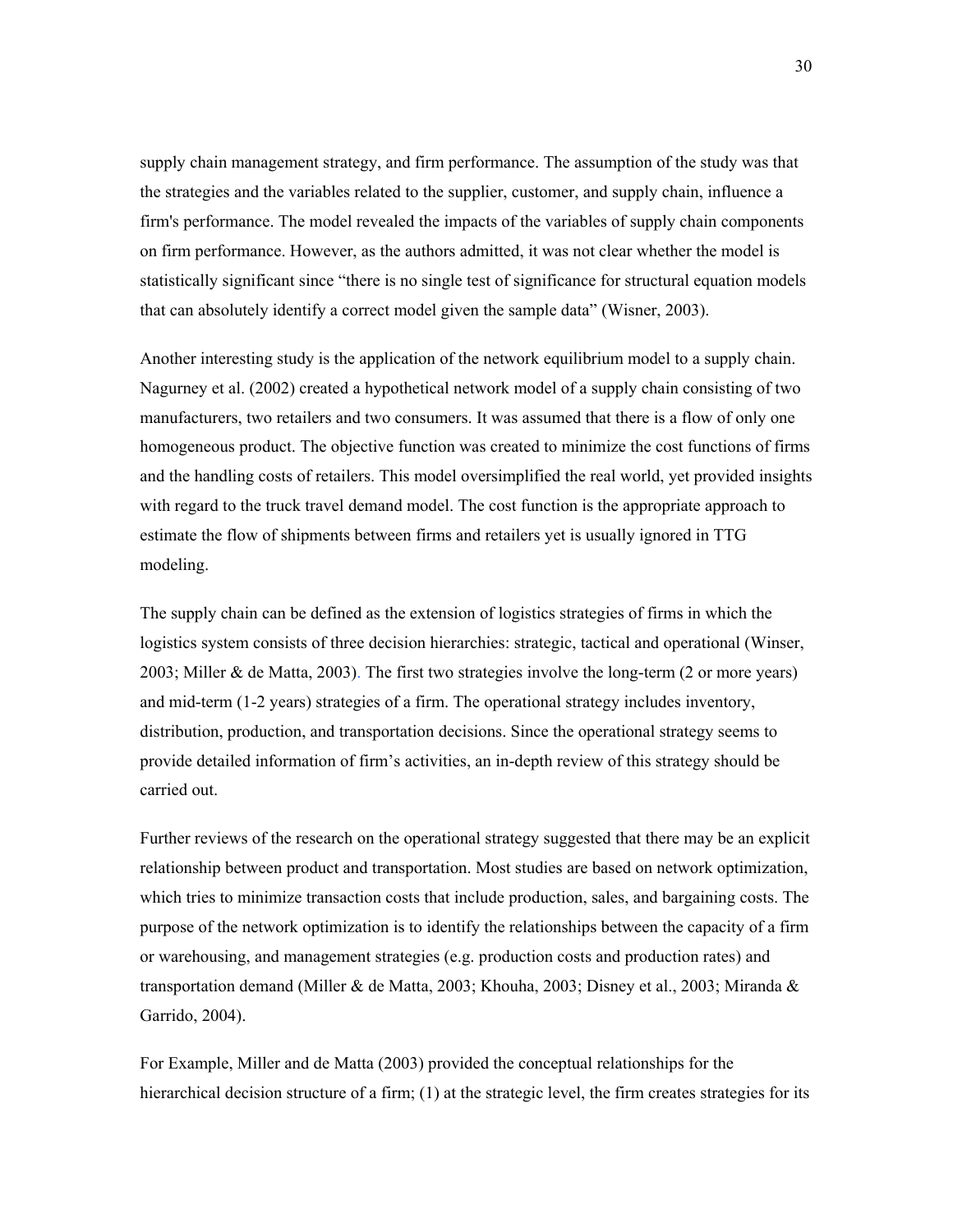"profitability, growth, and market position," (2) this strategy is then reflected in determining the allocation of supply chain components such as distribution centers (DCs), production line capacity, and the location of the firm, and (3) finally, production and transportation schedules are decided. In addition, the multi-level manufacturing network consisting of two geographically separated plants was formulated and tested by integrating production and transportation schedules. The model was based on the evaluation of "major production, transportation, and inventory costs."

In the SCM studies mentioned above, transportation was treated as a cost component to be minimized while facilitating the flows of goods and services. However, decision variables of each firm could not be identified since the models treated each member of a supply chain as nodes within the whole network. Thus, dealing with the whole supply chain network is not desirable for identifying the decision variables for an individual firm that is a part of the supply chain.

#### **2.4 Chapter Summary and Implications for the Study**

In this chapter, several types of TTG techniques were reviewed.

(1) The difference between the commodity-based and trip-based approaches is the unit of measurement. Since the commodity-based approach does not directly measure the number of truck trips, the trip-based approach should be employed for this study.

(2) The trip rate method is a simple approach to measure trip generation. However, it is not reliable for the forecasting purpose since trip rates based on land area vary significantly from region to region and even within a region (Tadi & Balbach, 1994; Fischer & Han, 2001).

(3) Regression analysis was identified as the dominant approach for estimating TTG. Despite its popularity, there seems to be no agreement on the independent variables that should be used to estimate TTG. However, recent research at the site-specific level suggests that the analysis for a specific site can produce consistent results and can be transferred to other sites with similar characteristics. This suggests that a disaggregated level of analysis employing regression model may yield a good result.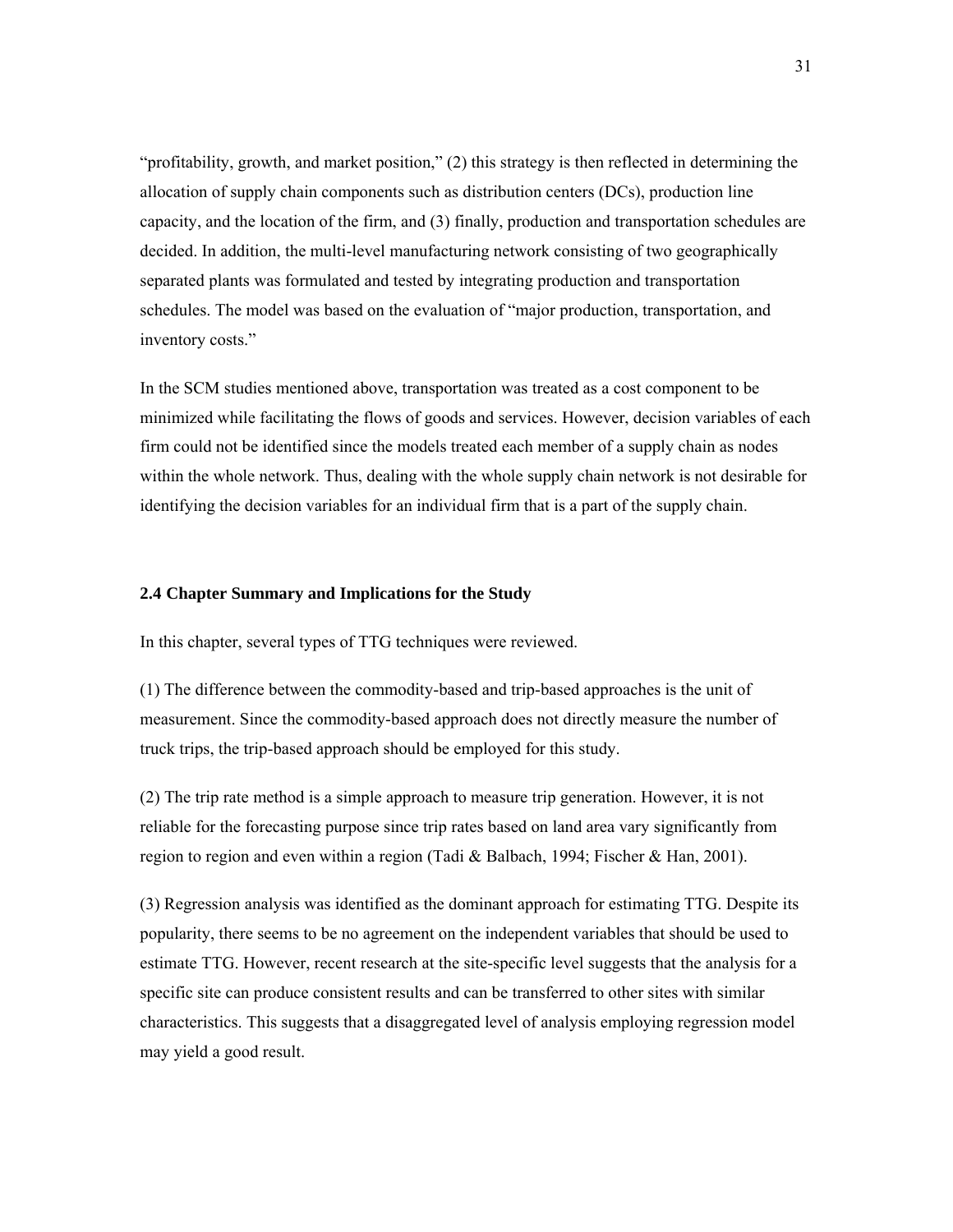(4) The application of the ANN produced better results than regression analysis (Al-Deek, 2001; Klodzinski & Al-Deek, 2003). However, the long process of trial and error, absence of defined rules for network design, and, consequently, the reliance on the researchers' intuition are problematic. In addition, the data requirement and measurement complexity are other obstacles. Nevertheless, if detailed data can be collected from individual businesses, ANN presents a potential.

(5) The estimation of O-D matrices tries to overcome the lack of data. Even though the disaggregate approach may exponentially increase the size of the matrices and, consequently, costs, time, and complexity of analysis, with accurate data, this approach may be appropriate for estimating trip generation for each point or zone of interest. However, as common in freight transportation planning, the availability of the data poses a significant challenge.

(6) In SCM, transportation is treated as a cost component to be minimized. Since a firm is considered as a node of a supply chain network, individual behaviors of a firm cannot be analyzed. In this sense, dealing with a whole network is not desirable for this study. On the other hand, incorporating behavioral aspects of logistics systems seems to provide an alternative for estimating truck trips. Although a substantial amount of detailed data are required, a more accurate analysis is probably possible. Despite the difficulty of collecting data and constructing a model, the promise of this approach lies in the fact that understanding business behavior will help the identification of appropriate set of independent variables for explaining the TTG.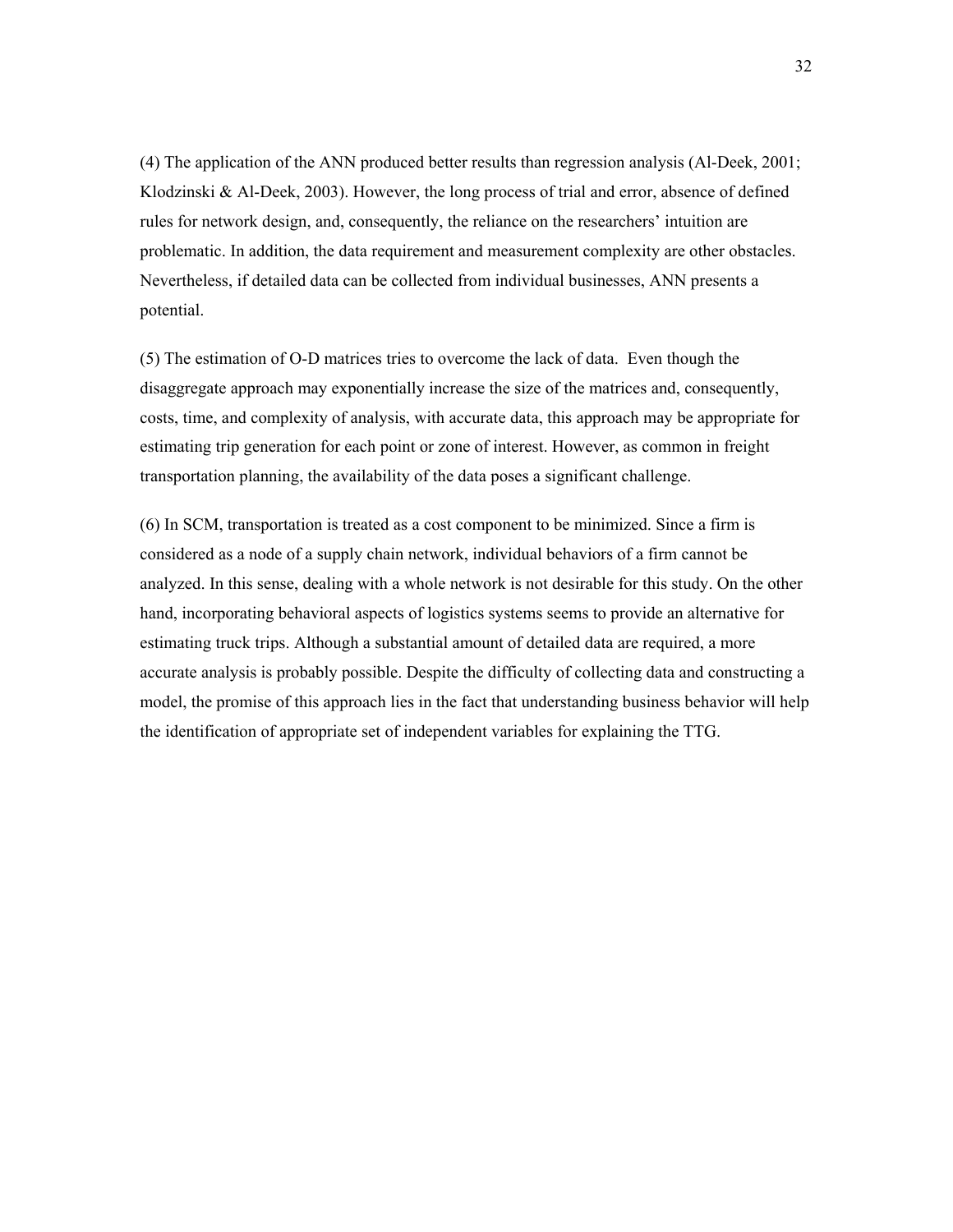## **3 . DEVELOPMENT OF RESEARCH FRAMEWORK**

This chapter discusses the development of the conceptual framework of the TTG model. The discussion begins with the examination of the relationship between the characteristics of a supply chain and TTG in section 3.1. Section 3.2 provides the justification for conducting the TTG analysis at the disaggregate level. In section 3.3, the TTG analysis framework and assumptions used in this study are developed based on the information obtained through the literature review and preliminary interviews with field experts. This chapter concludes with a summary of the discussions in section 3.4.

#### **3.1 Supply Chain and Freight Transportation**

This study frames TTG based on the relationships between truck trips generated and economic activities. At the individual business level, the number and type of freight truck trips within a given time period can be regarded as an outcome of a series of business decisions about products, sales, locations, supply chain management, (SMC) (Iding et al., 2002) as well as social and market conditions in which the business operates. As reviewed in the previous chapter, past TTG studies mainly captured the effects of the latter factors using variables such as store sizes and number of employees.

A supply chain is a process that makes effective use of flows of information, such as material, production, sales and other decision-making processes, "starting with raw materials and ending with finished products delivered to the ultimate customer" (Gaither & Frazier, 1999). Figure 3-1 is a conceptual supply chain of a manufacturer, which consists of a manufacturer, suppliers, and consumers. Suppliers can be raw material providers, manufacturers, importers, and others. Consumers may include the end-consumers, DCs, retailers, wholesalers, and others. The box on the center is the logistics decision-making components of a business. Strategic, tactical, and operational decision-makings comprise the logistics system (Winser, 2003; Miller and de Matta, 2003). Based on the decision hierarchy of the logistics system, the business makes various decisions on inventory, distribution, production, sales, and replenishment or routing schedules to retail chains. The transportation component is a part of the firm's profit maximization behavior in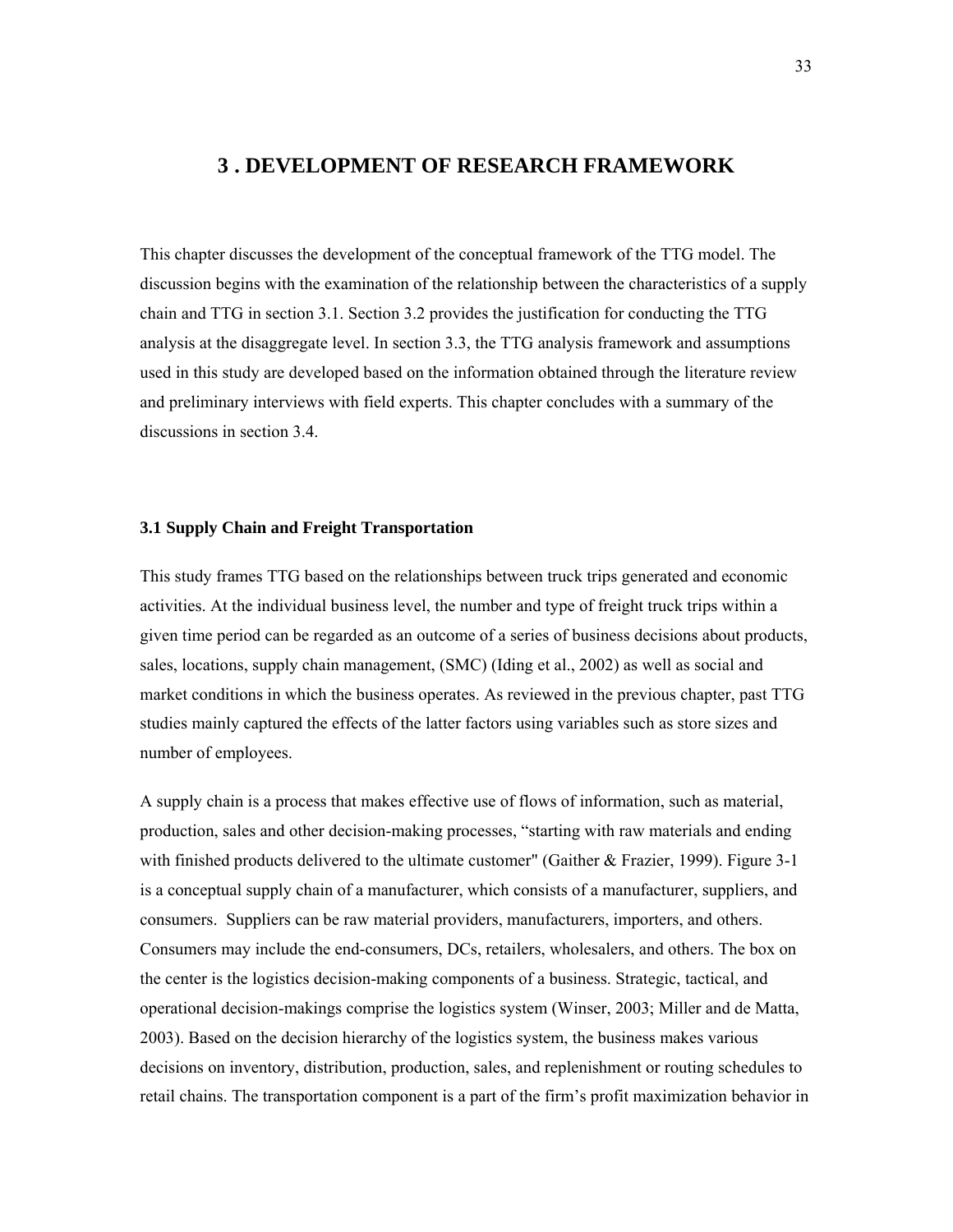the supply chain. However, businesses do not operate in a vacuum. Their decisions are partly dictated by external factors. For example, businesses must respond to the conditions of various factor markets (e.g. labor, real estate, energy, and products and services being sold), consumer preferences, and government regulations. Consequently, truck trips connecting suppliers, firms, and customers are influenced by the complex interaction among those decisions, factors and constraints.

The effective management of the transportation component is a critical factor of supply chain performance (Bowersox et al, 2002). Since the planning and control of the transportation part of the supply chain critically affect the number of truck trips, estimating TTG based on activityrelated variables of a firm's supply chain and logistics strategy will provide a comprehensive framework that is based on reality.



**Figure 3-1 Conceptual Supply Chain and Truck Trip Generation**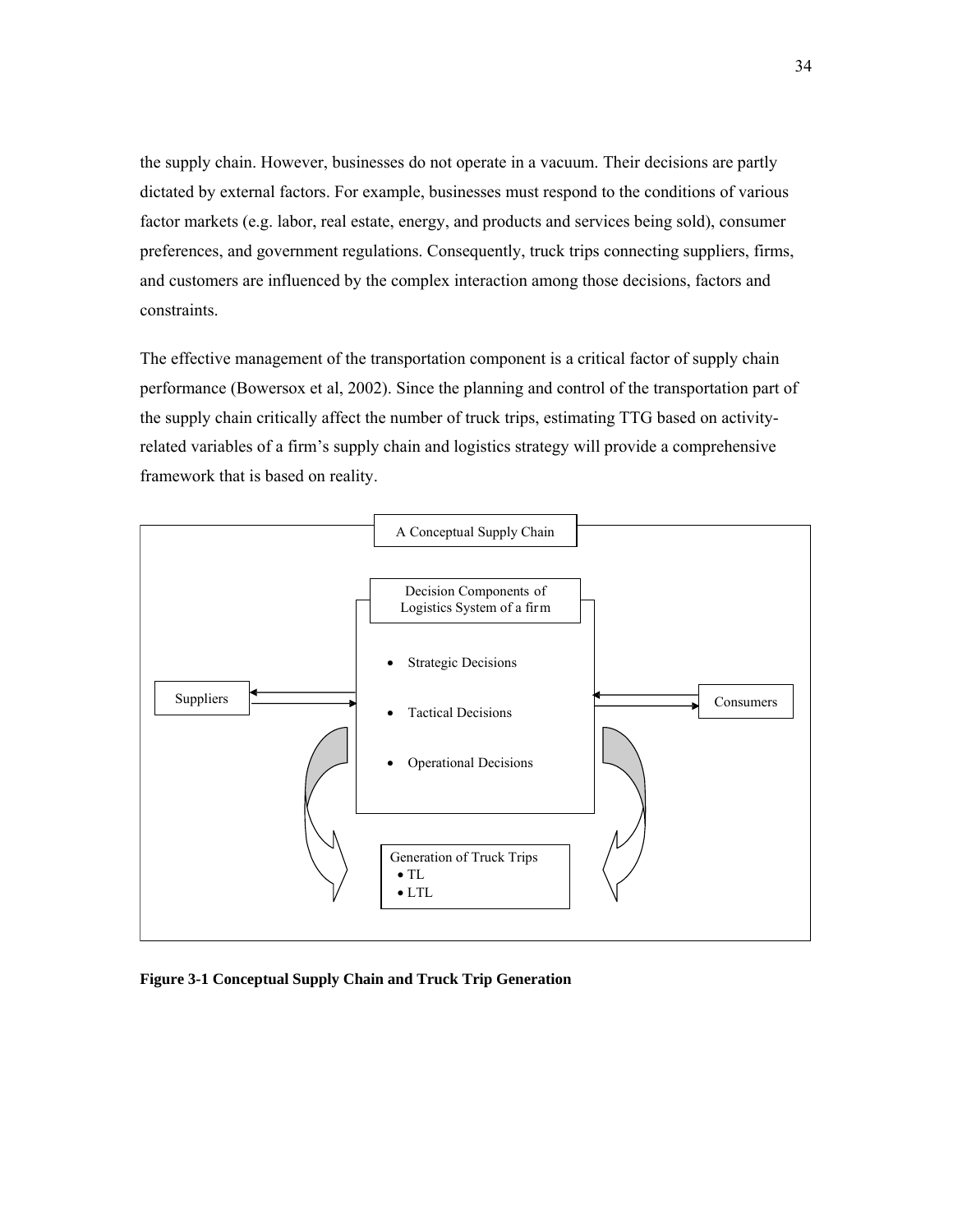#### **3.2 Justifications for the Disaggregate Approach**

In the previous chapters, the lack of publicly available data and appropriate approach were identified as the most problematic issues in the past TTG studies. The use of spatially aggregated variables is prone to produce large aggregation errors since the models cannot capture heterogeneous characteristics of individual trip generators. In the manner that is analogous to the construction of the market demand curve in microeconomics, the demand model for truck trips should be constructed by aggregating the trips estimated at individual business level.

Since it is not practical to develop a TTG model for each business, even the disaggregated approach requires some type of aggregation scheme that identify the subjects with similar characteristics such that a single model can be applied for all the businesses within the same group. In other words, the models will be transferable among the businesses in the same group. Consequently, if it is possible to identify the proper taxonomy for forming the sectors that only include the businesses that share similar SCM strategies, the models will be transferable within each sector. It should be noted that the proper definition of the sector may not be related to the various industrial classification systems (e.g. Standard Industrial Classification (SIC), North American Industry Classification System (NAICS), etc.). As an example, Figure 3-2 and Figure 3-3 display two different supply chain networks for a retail chain that may share the same SIC or NAICS. Both figures describe the relationships between a retail store and its suppliers or DCs. In Figure 3-2, there are four types of inbound truck shipments associated with a retail store; two shipments are made from suppliers' DCs, one from a retailer-owned DC and a direct shipment from a supplier. On the other hand, a retail store in Figure 3-3 receives a shipment only from its own DC where all shipments by either less-than-truck-load (LTL) or by truck-load (TL) are consolidated and distributed. While both retail stores sell similar items which should lead to the same SIC classification, because of the way the parent company reports the business activities similar stores are actually identified differently. The relationship between stores and their suppliers cannot be reliably captured by the SIC or NAICS.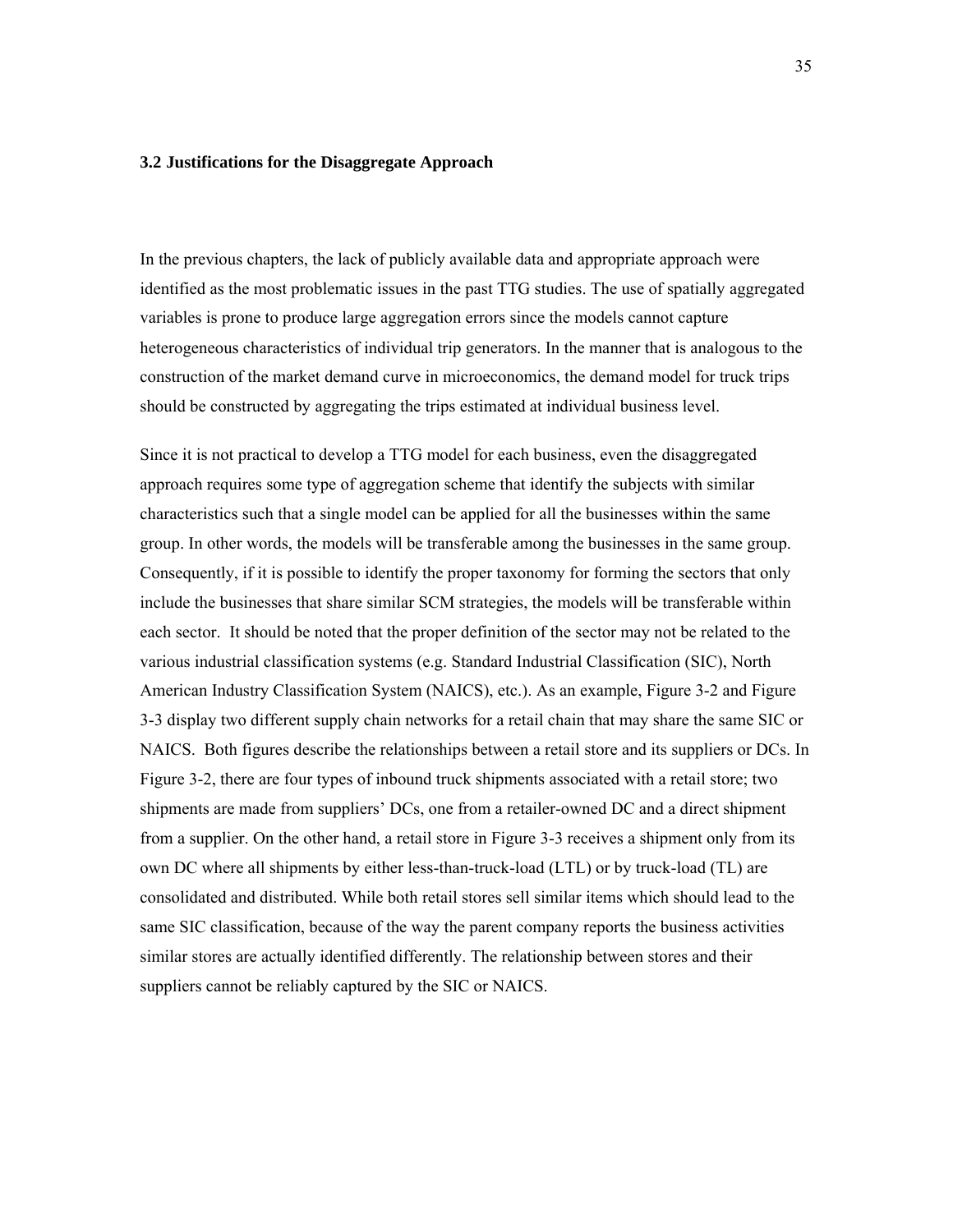

**Figure 3-2 Supply Chain System and Truck Trip to a Retail Store- Example 1** 



**Figure 3-3 Supply Chain System and Truck Trips to a Retail Store - Example 2**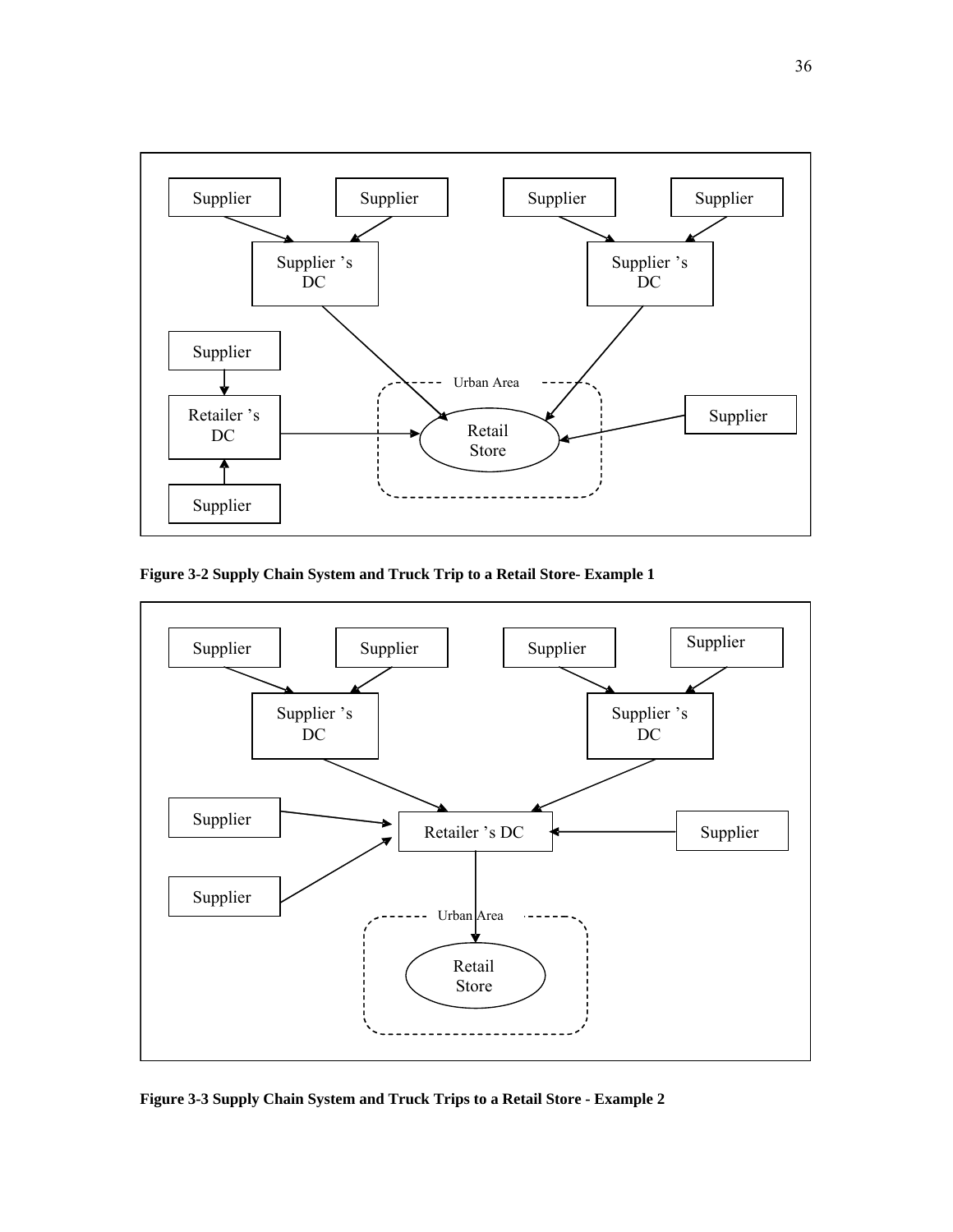### **3.3 A Conceptual Framework of TTG Model**

While the literature review provided a high-level understanding of the relationship between the business decisions, supply chain systems, and TTG, more detailed knowledge of the day-to-day operations of the businesses were needed to formulate an actual model. In order to obtain needed information, preliminary interviews with the experts from a manufacturing plant, a trucking company, and two logistics and supply chain solution providers were conducted. The purpose of the interviews was to obtain feedback on our understanding of the relationship between the TTG and supply chain strategies, develop a model of business' decision-making process and the input factors related to TTG, identify possible data sources, and most importantly, determine industry sectors of interest for this research.

The experts recommended Distribution Centers (DCs) for big-box retail stores as the facilities at which would present the most consistent relationship between business operation and TTG. It was also noted that there would be sufficient volumes to observe. DC's can be rich data sources not only for their own trip generation, but also for the activities of individual big box retail stores because the DC controls and manages the delivery of merchandise to the final retail location. The retail sector provides daily necessities for consumers. Researching this sector provides examples that are easy for the public and planners to relate their own experiences to. It is also a large enough sector to have significant share of the American economy for study purposes.

The interviews provided other vital information. All interviewees agreed that a disaggregate TTG analysis at the site-specific level would be able to capture the activities of individual facilities. Also, grocery stores were eliminated as the possible target for this research, since, unlike big-box retailers, their supply chains are highly decentralized (e.g. use of vender-managed inventory (VMI) system), making data collection extremely difficult if not impossible. Also the experts stated that, in general, major retailers operate their shipping and routing schedules based on highly standardized supply chain management schemes, and thus retailers in different market may share the same characteristics in terms of TTG prediction is concerned.

One of the interviewees provided two important insights on the development of the model framework. First, the interviewee emphasized the importance of employee and facility size as the proxies for estimating the number of truck trips. His remark was consistent with many past studies reviewed in Chapter 2. Second; the most important variable that the interviewee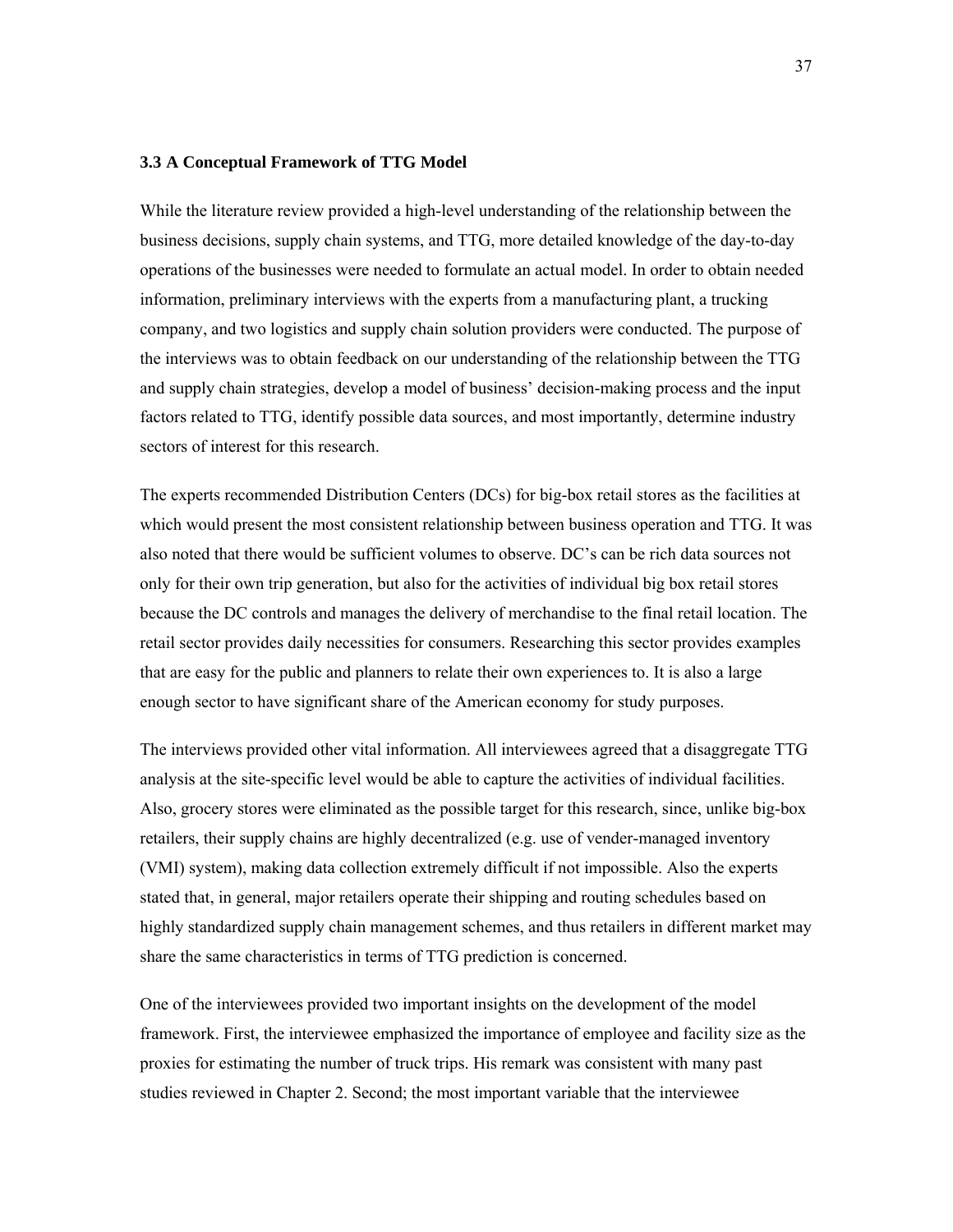emphasized was customer demand. According to him, sales forecasts have a direct impact on TTG since businesses usually adjust SCM strategies to meet the future customer demand. Figure 3-4 shows an example of how the sales volume forecasts affect the decision on delivery schedules. This company plans the level of production based on the sales volume forecasts for their chain of stores. The production level is the basis of planning for inputs such as raw materials. Finished goods are moved to the warehouses, and then are shipped to each store based on the delivery schedule so that the stores receive just the right (or projected) amount of merchandise.



**Figure 3-4 Demand Responsive Supply Chain System** 

The framework of TTG model for the retail businesses, depicted in Figure 3-5, is based on the following assumptions: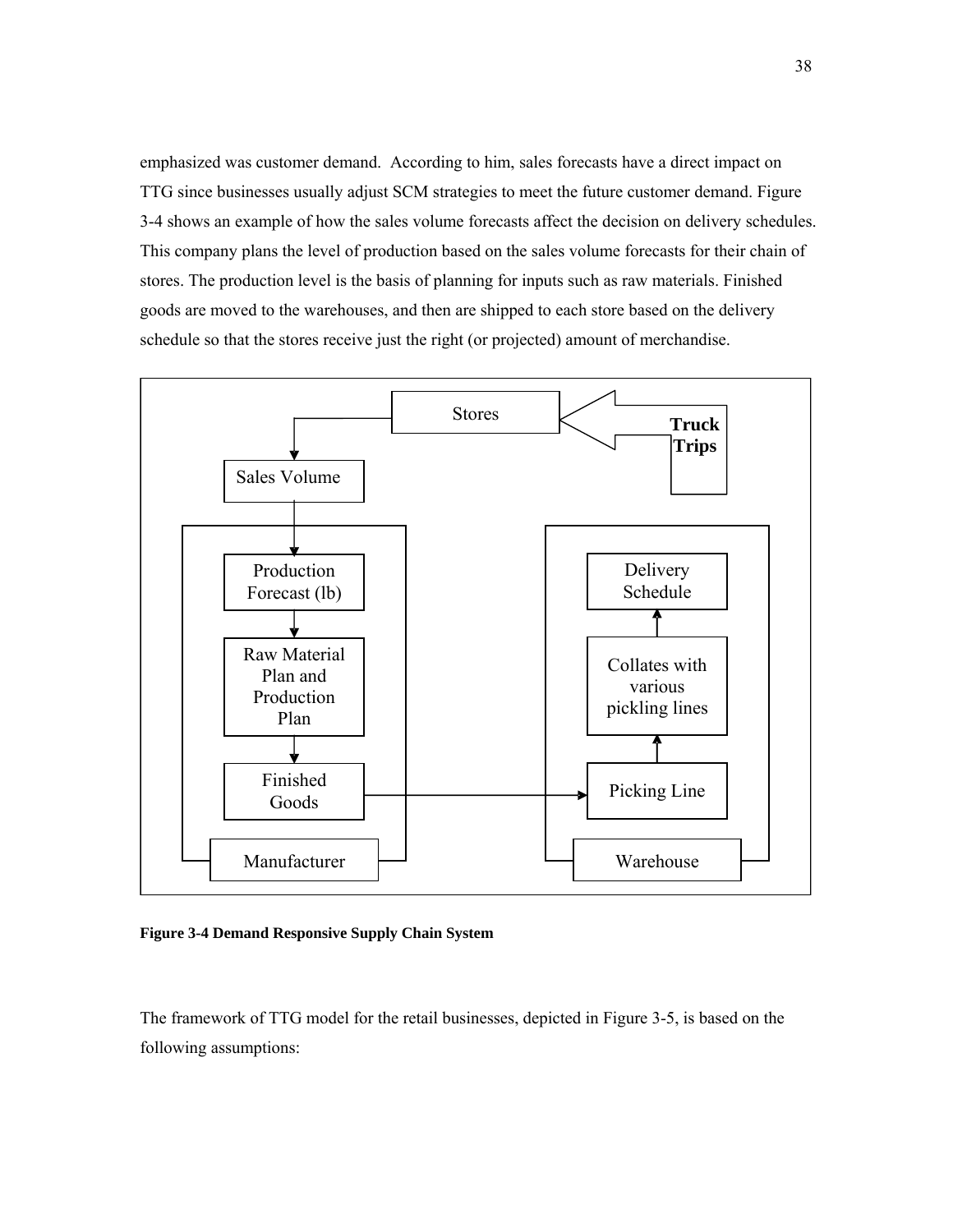- TTG depends on business decisions which try to optimize the supply chain. That is, the number of truck trips is directly related to the activities at individual facilities where the strategies and actions may depend on the unique circumstances in order to maximize a facility's efficiency and profit by minimizing cost. Such strategies may translate to storespecific information, for example, number of employees, store size, sales volume forecast, and location of stores, the availability of loading and unloading facilities, and others physical site attributes.
- An important indicator of store performance is the sales volume that depends on consumer demand. Thus, socioeconomic characteristics of the market area of the store are related to the TTG.

The small box on the top of the figure implies that the starting point for the TTG model is the consumer demand for different types of goods. However, the inclusion of numerous commodities in a model is probably not feasible in most cases since the trade-off between the data requirement and the marginal improvement in the accuracy of the model predictions may not be favorable. Instead, it is assumed that there are four types of commodities: fast-moving and slow-moving goods in terms of the velocity of inventory turns and weigh-out and cube-out goods in terms of size and weight of the shipments.

The bottom of the middle box shows the variables that need to be considered in the TTG modeling process. These variables are classified as either long-term or short-term factors. The long-term factors include such variables as physical constraints of a facility and human resources. In this model, these variables are empirically tested in order to see if they are useful predictors for the TTG estimation. On the other hand, short-term factors are associated with the daily operation of the business. Variables such as replenishment schedule and sales volume are the most important variables. The variation of the sales volume over time will show the seasonal variations in business operation that may be related to the number of truck trips.

Three boxes on the bottom of the figure represent suppliers of commodities. As noted earlier, there are several different shipment patterns between a retail store and suppliers or DCs. Only three types of inbound shipments to a retail store are depicted.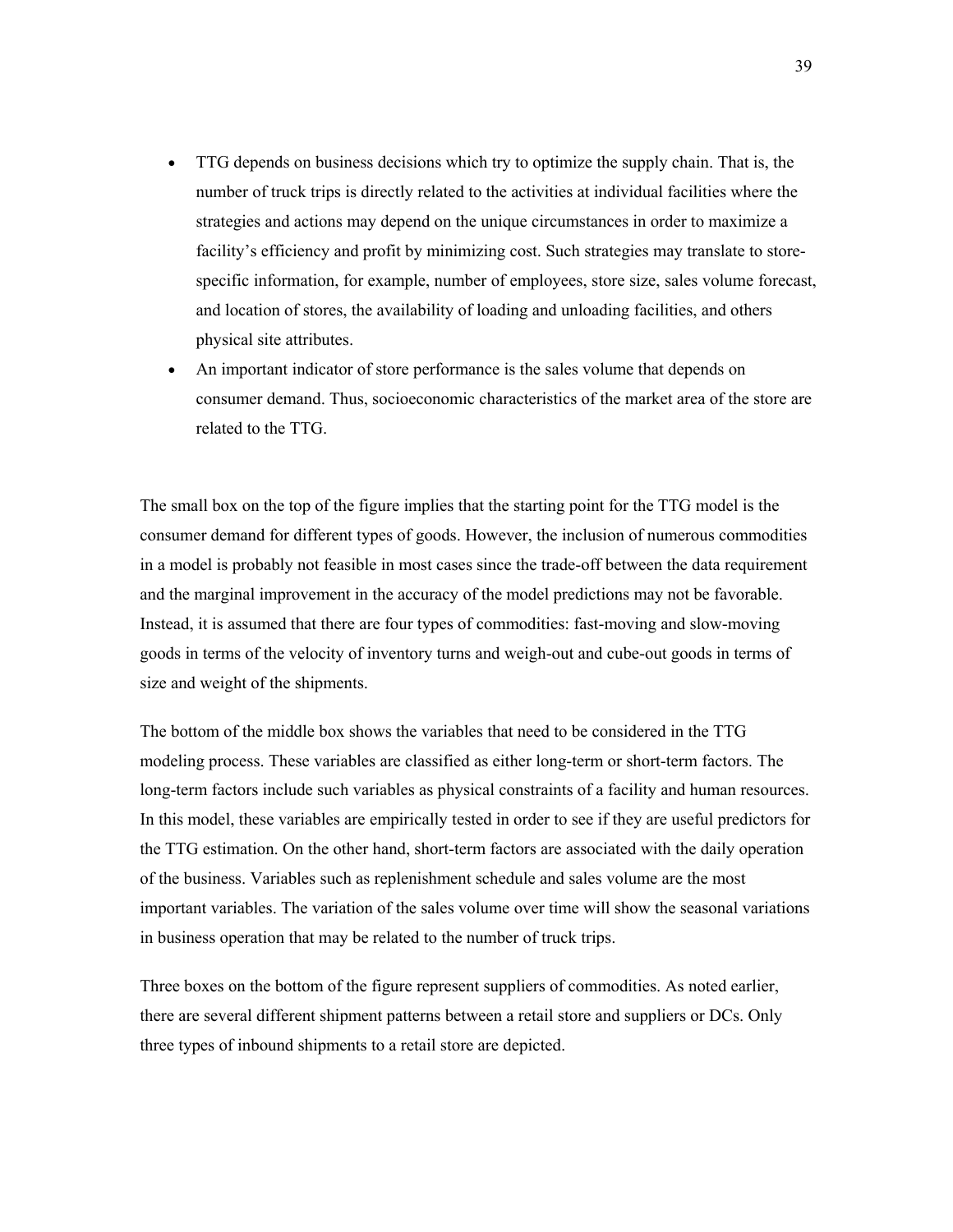

Flow of Transportation

------------

**Figure 3-5 Conceptual Model of Truck Trip Generation**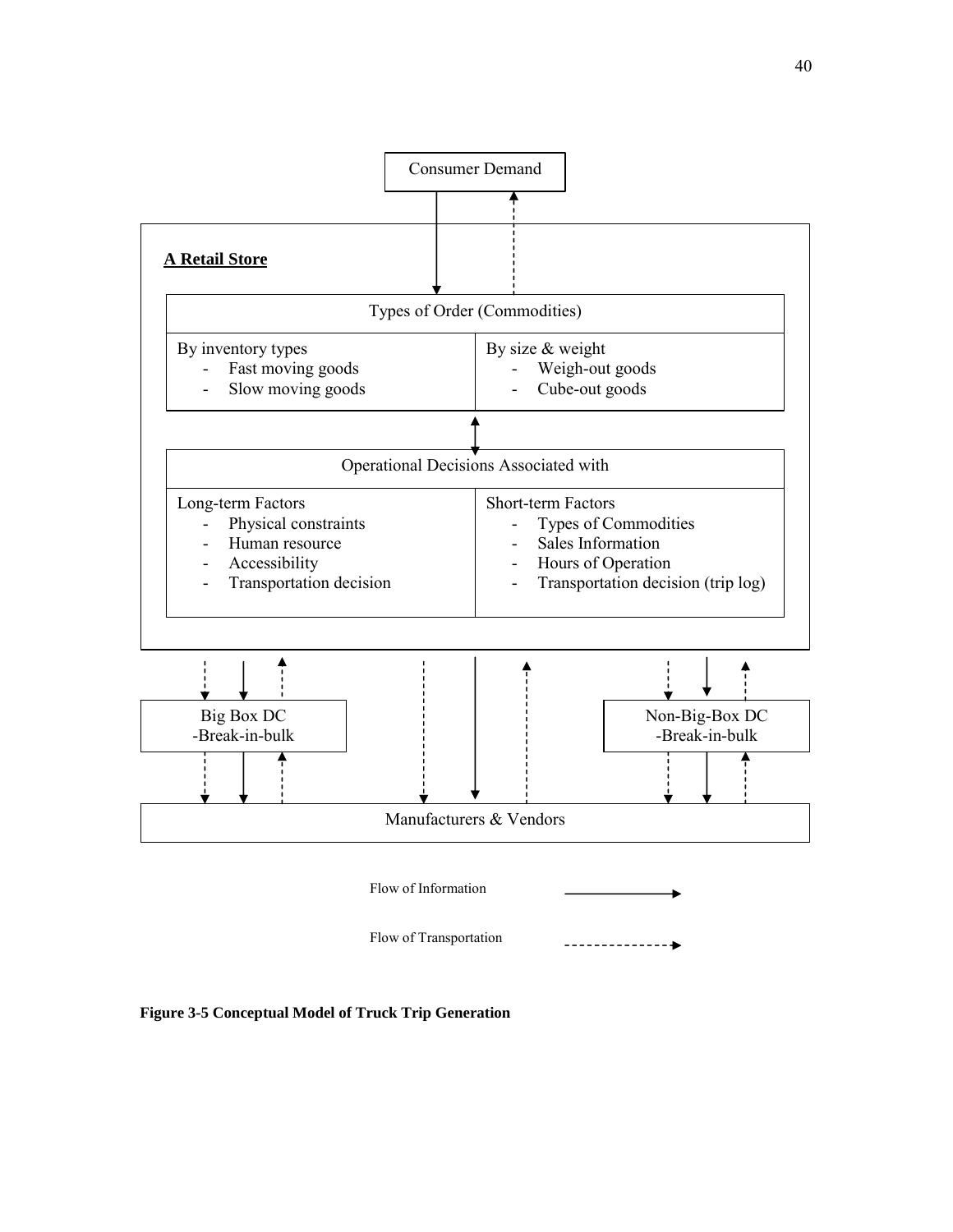# **3.4 Chapter Summary**

This chapter has provided the framework for TTG modeling that this study will employ. The discussion began with a simple model of the supply chain of a business. Then, the justifications for constructing the model at the disaggregate level were presented. Then the information obtained from the interviews of industry experts and their implications for the TTG model were discussed. Finally, a specific model for the retail sector, the target sector for this study, was developed and key assumptions were derived.

The next chapter discusses the strategies that were used to collect the data that are necessary to calibrate the model depicted in Figure 3-5 and conduct quantitative analyses.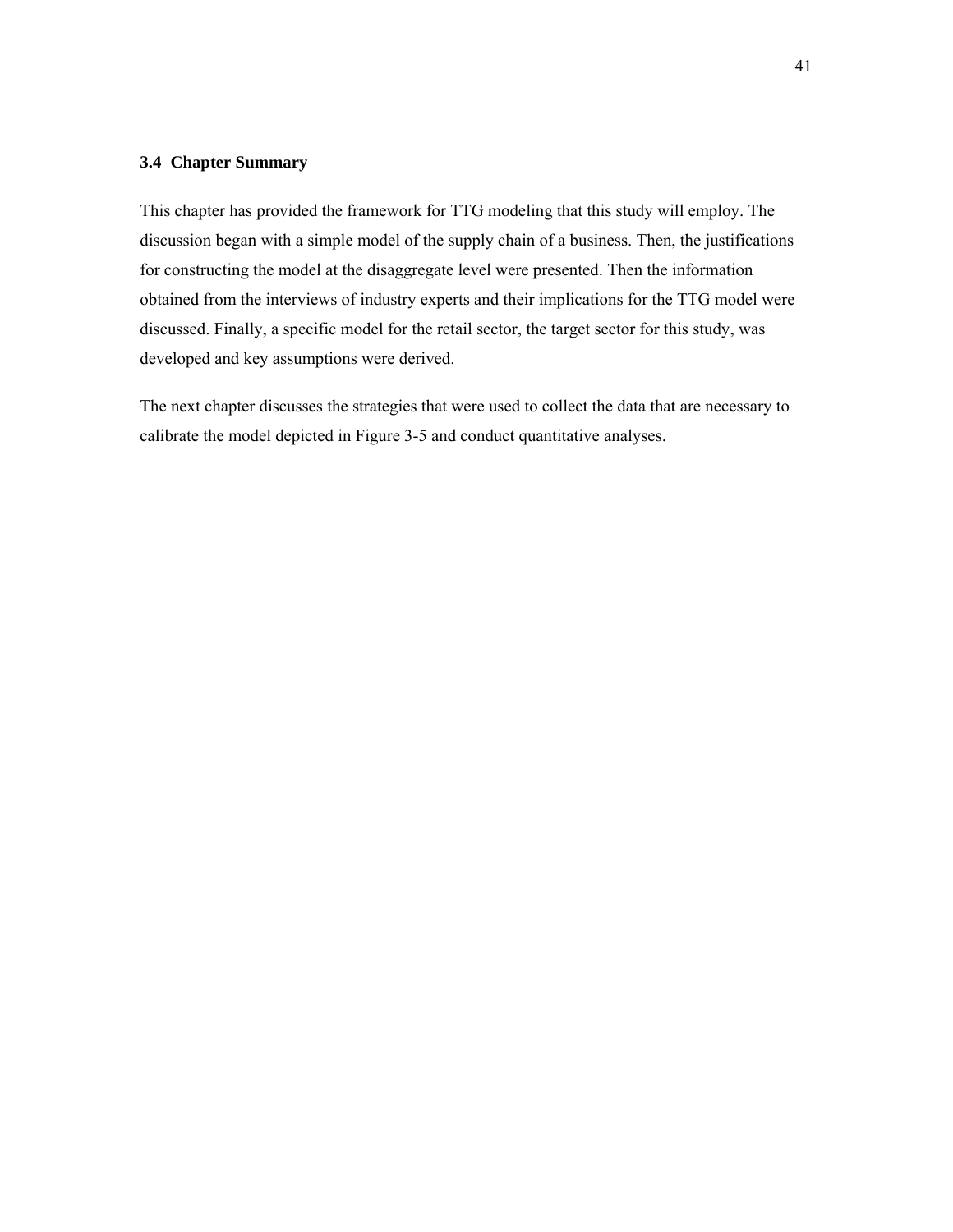# **4 . DATA COLLECTION STRATEGIES**

This chapter discusses the strategies used to obtain the data needed to calibrate the TTG model for big-box retailers. The steps of data collection were carefully designed as an exploratory research process as explained in the following sections. First, available public data sources are reviewed in section 4.1. Then, sections 4.2 and 4.3 discuss the efforts that developed the contact list and the data wish list. Detailed data collection steps are presented in sections 4.4 and 4.5. The chapter concludes with a summary of the data collection efforts.

## **4.1 Search for Available Data Sources**

To construct the model presented in Chapter 3, following data are required:

- The number of truck trips from the DC to stores (i.e. routing schedule or replenishment schedule)
- Types of Commodities by: inventory types (i.e. fast-moving vs. slow-moving), and by volume-to-weight ration (weight-out vs. cube-out).
- Store operation-related information
- Physical constraints (i.e. floor space, number of docks, number of doors, etc.)
- Number of employees
- Sales volume
- Consumer demand

Since commercial data sources are expensive and are often of questionable quality, the first step was to scour the public sources for these data. Publicly available data offer many advantages besides the cost. In most cases, they offer higher level of statistical reliability, or at a minimum better documentation, than commercial data. Usually, they are accompanied by the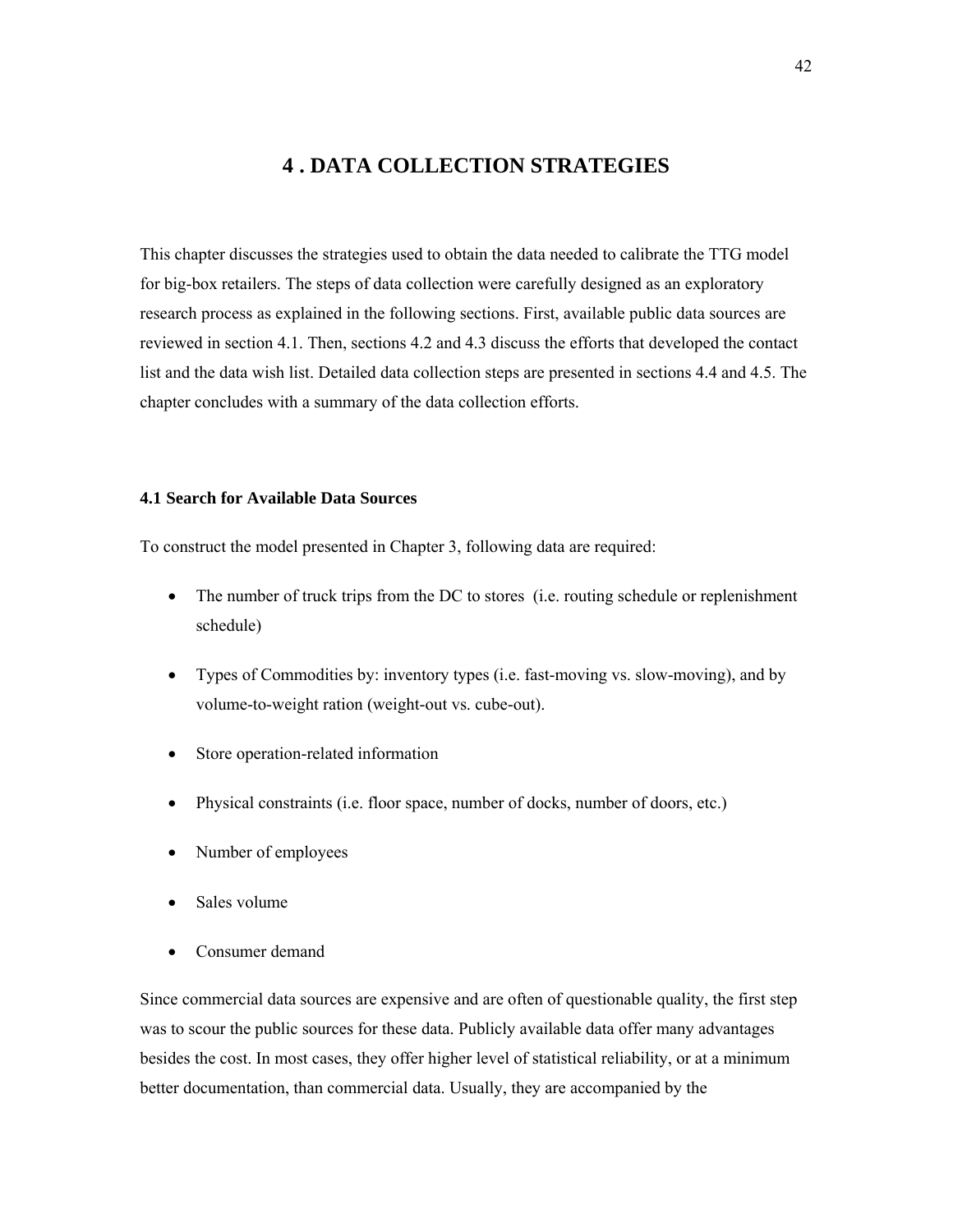documentation on data collection strategies, statistical reliability, and potential problems, which is often not the case for commercial data sources. For some types of data, such as socioeconomic characteristics, public sector can be the main source. In contrast, existing public sources on freight data suffer from various problems. The website of the Bureau of Transportation Statistics (www.bts.gov) provides freight-related information such as rail waybill sample (in a summarized form), inland water freight movement, and the Commodity Flow Survey (CFS). The CFS is probably the most well-known data set. It includes the data, which are collected from a survey of shippers, on the flow of commodities by mode of transportation (BTS, 2005). It is conducted every five years, and the 2002 CFS is the most recent release. The commodities are classified using 5-digit Standard Classification of Transported Goods (SCTG) code. Value, tonnage, tonmiles, and mode of shipment are provided. Also, limited origin and destination information between states or selected metropolitan area is publicly released. However, the biggest weakness of the CFS is that metropolitan area is the most detailed geographical level available. Another disadvantage is that the CFS is a survey of shippers and does not report the data in terms of trips. This has been criticized in literature because the CFS-based models cannot capture the empty trips and trip chains (Fisher & Han, 2001; Holguin-Veras et. al. 2001).

Aggregate data regarding sales, facility size, and annual sales volume are available from the Census Bureau. The most well known survey is the Economic Census that is published every five years. The Economic Census provides information on "Nation's economy once every five years, from the national to the local level." (US Bureau of Census, 2005) Industry sectors are classified based on North American Industry Classification System (NAICS). Information on the number of establishments by employment size (in classes) is available at the six-digit NAICS level for each zip code. However, the facility-level information is not available.

The socioeconomic data are available from the Census of Population by the U.S. Bureau of Census. The data are released every 10 years. The most recent census was conducted in 2000 (U.S. Bureau of Census, 2005). The census contains various socioeconomic characteristics such as population (e.g. total, race, age, sex, household, family, etc.) and income (e.g. aggregate

43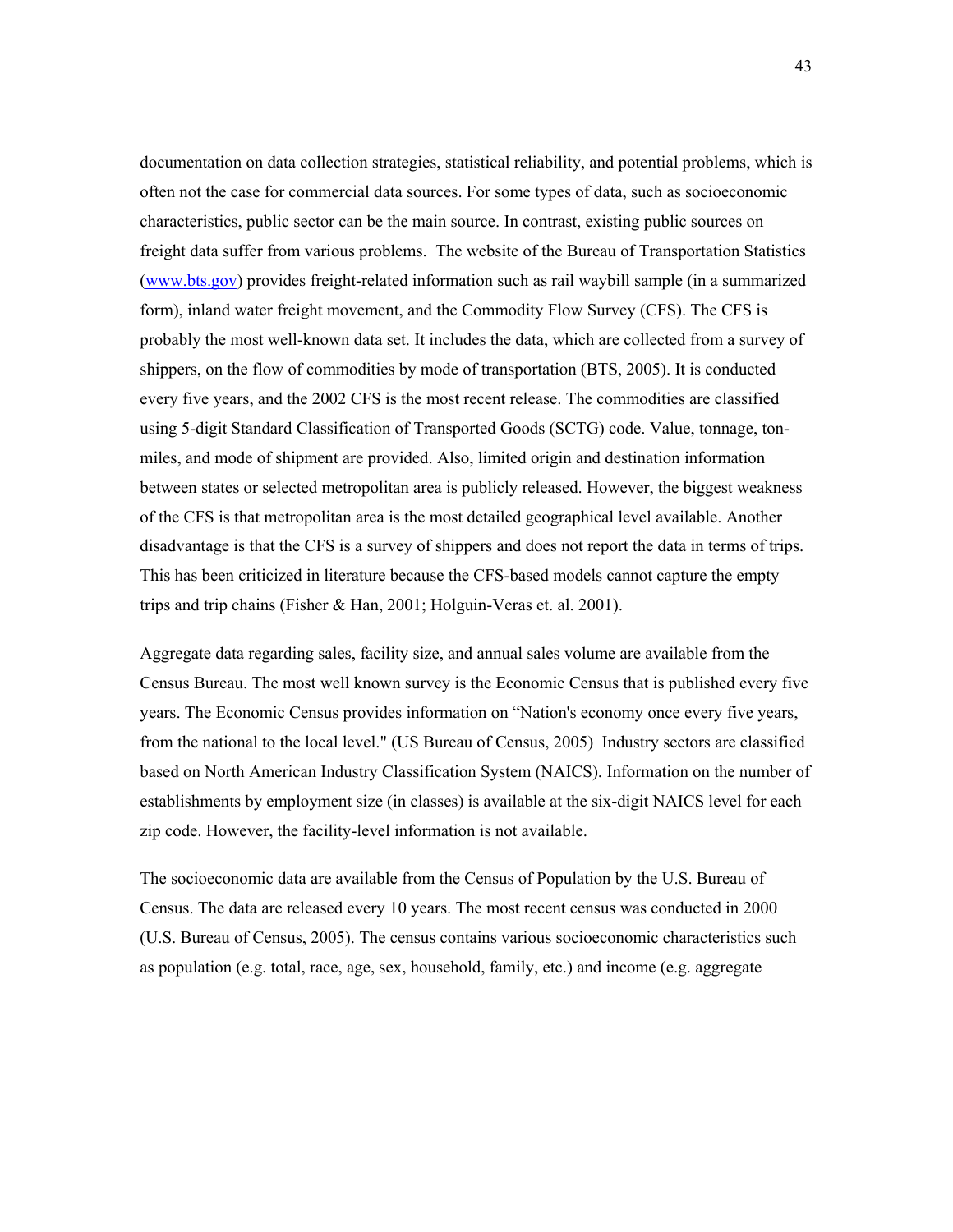income, median household income, etc.). Twelve types of census files are available at the various levels of census geography<sup>2</sup> (U.S. Census, 2005).

Travel behavior data can be obtained from 2001 National Household Travel Survey (USDOT, 2004). The data are available for downloading as a spreadsheet or a raw data from the web site maintained by the Bureau of Transportation Statistics (BTS, 2005). The survey covers personal daily trips including long distance trips. Specifically, person and household trips are surveyed by trip purposes.

The data on the number of employees, sales volume and store size in square feet, were purchased from InfoUSA, which is a private firm that collects and sells a variety of business information (InfoUSA, 2005). There were three reasons for purchasing this data. First, the number of employees, sales, and store size are not publicly available. In addition, the research team experienced difficulty in collecting this data from the DCs and stores directly. There were some concerns about confidentiality and there were some occasions where other business departments held this data. Second, it offered a higher level of accuracy. A small sample of data was purchased from another source of business data, and it contained too many missing values for the store size, and was not usable. Moreover, the number of employees is categorized by range, making the data less useful. By contrast, the information for 88 percent of surveyed stores (See Table 5-2 in Chapter 5) was available from InfoUSA.

## **4.2 Creating Contact Information**

l

Considering the amount of resources available and following the recommendation made during the preliminary interviews, it was decided that the data collection efforts would focus on the DCs and retail stores in the Midwestern states. A free website operated by Hoovers (www.hoovers.com) provided, for major businesses in the U.S., detailed information including: name, brief descriptions, and competitors of the business (APPENDIX A).

 $2^2$  The basic hierarchy of the census geography is: nation, regions, divisions, states, counties, census tracts, block groups, and blocks in order of size. The detailed information can be found at the U.S. Census Bureau web site.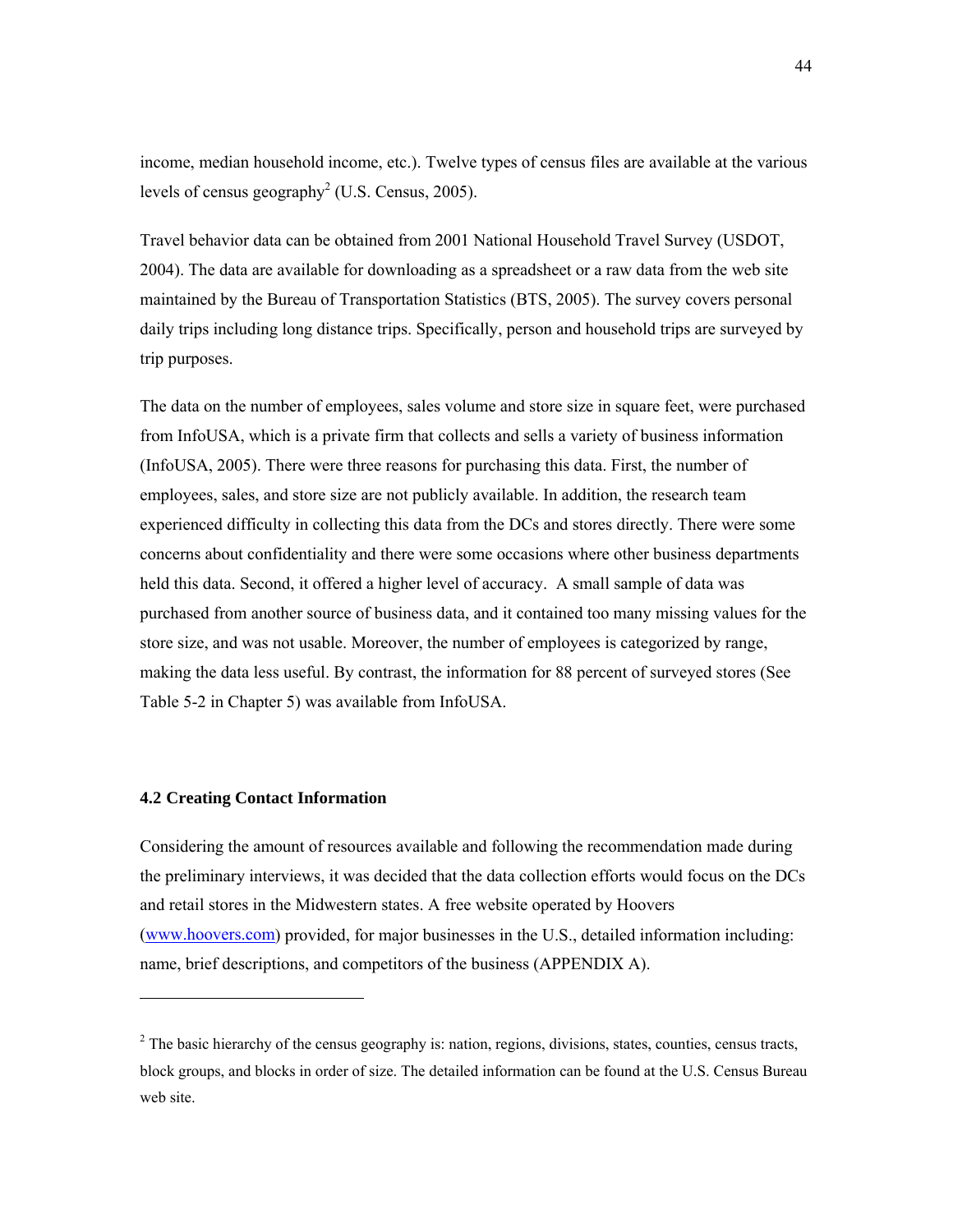Because of the time limitation, it was clearly impossible to cover the entire retail sector. Thus, our strategy targeted the sectors that sell limited types of commodities with high levels of homogeneity in size and weight. This strategy was used because a small number of commodity types would likely to mean a simpler supply chain and more importantly, less data collection. The homogeneity in size and weight would reduce the need for collecting the data on the mix of the merchandise sold, and also permit the use of the total sales (in dollars) as the proxy for the size and weight of goods sold. After considering these factors, footwear retailers, wholesale-type general retail chains, and home furnishing stores were selected as the main targets for the survey.

The next step was to create a sampling frame by generating a contact list for potential survey subjects. This research focused only on the retailers with a nationwide chain of stores because they provided an opportunity to collect a large amount of data from a single contact. It should be noted that small neighborhood-type stores may operate completely different supply chains, and thus the model developed here needs to be applied with a caution. In addition, it was assumed, based on the preliminary interviews, that major retailers operated shipping and routing schedules based on a highly standardized supply chain management scheme relative to smaller businesses, therefore the findings from a study of larger retailers may be transferable to other major businesses with similar characteristics.

The addresses of 150 retailers were obtained relatively easily through the business websites on the Internet. However, the contact information for potential data sources, that is, the personnel in logistics or supply chain management position within each company, was difficult to obtain. Thus, the membership directories of professional organizations in the field of logistics, retail, and supply chain were used to identify several contacts within each firm and to obtain the phone numbers and e-mail addresses for those contacts.

## **4.3 Data Wish List**

In parallel with the creation of the contact list, the research team generated a data wish list (APPENDIX B). The purpose of the wish list was to communicate, to the potential respondents, the types of data needed for the analysis and also suggest possible sources where the information could be found. Once the businesses agreed to participate in the survey, the wish list was sent along with instructions for delivering the data. Compared to using a survey instrument, this approach provided the contacts more flexibility in terms of the format and the means to deliver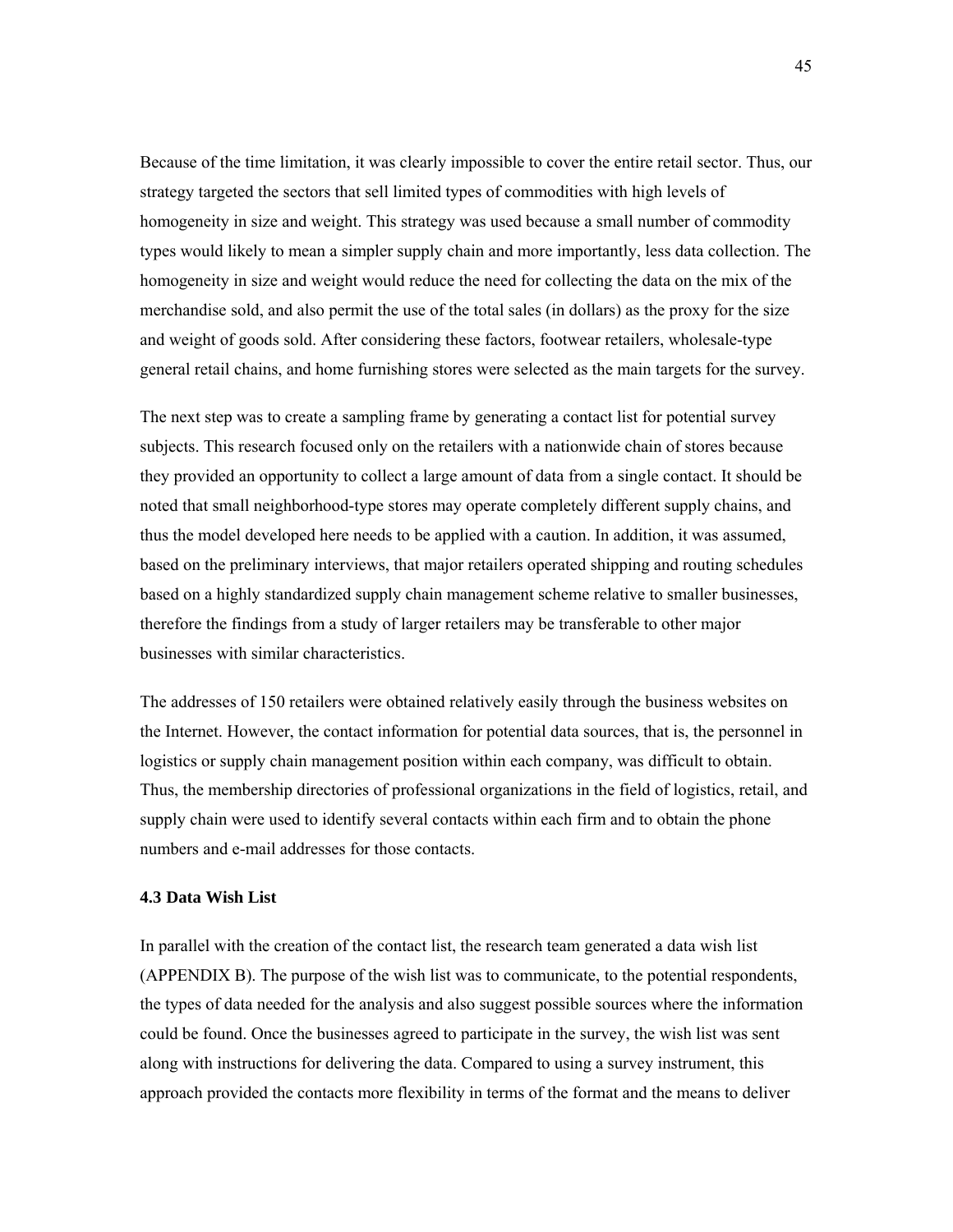the data. The drawback was that it required a considerable amount of follow-up with phone calls or other means to go over the list to ensure that the contacts had a clear understanding of the data being sought and to make necessary arrangements to obtain them

The language in the wish list had to be carefully developed and refined in order to clearly convey what the research team needed. For example, the most critical material was a "travel diary" between a DC and retail stores. Although travel diaries are common tools used by transportation planners to collect travel information, it was found that logistics professionals normally referred to them as "route schedules" or "replenishment schedule".

### **4.4 Supplemental Survey**

In addition to the main data collection effort using the contact directory and the data wish list, which relied mostly on phone calls and e-mails to the DC managers, the second approach – store visits and phone calls to individual stores – was conducted. As described in the following sections, two approaches were used in a manner that complements each other.

### **4.5 The Survey**

### **4.5.1 Distributing Questionnaire: Contact List and Data Wish List Approach**

Once the contact list and the data wish list were created, several rounds of phone calls were made to each contact. Each company was contacted 3-5 times. About 50% (37 in 75) of contacted companies agreed to review the data wish list. As seen in Table 4-1, for the main survey, the data were obtained from only three different retail companies (Furniture Chain A, Shoe Chain A, and apparel chain A). The response rate was extremely low at only 4%.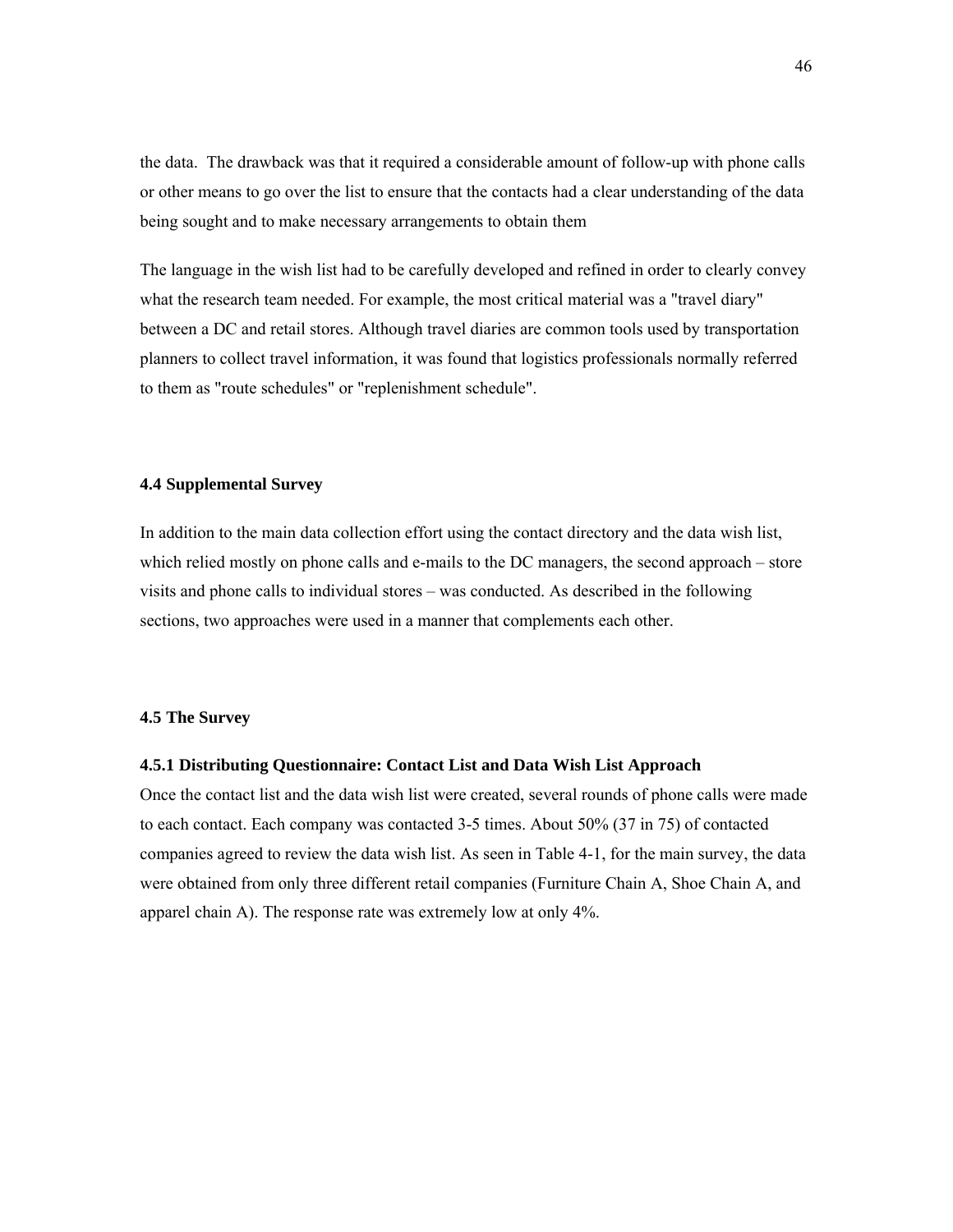| Strategy                                   | Chains      | $SIC^*$ | Response<br>Rate   | Number of<br><b>Stores</b> | Advantage                | Disadvantage                  |
|--------------------------------------------|-------------|---------|--------------------|----------------------------|--------------------------|-------------------------------|
| Distributing                               | Furniture A | 5712    |                    | 76                         | * Detailed               | * Extremely low response rate |
| Survey                                     | Shoe A      | 5661    | $4\%$ (3/75)       | 259                        | replenishment            | * Time consuming              |
| Questionnaire to                           | Apparel A   | 5632    |                    | n/a                        |                          | * No consistent information   |
| Distribution                               | Subtotal    |         |                    | 335                        |                          |                               |
|                                            | Furniture B | 2511    | $100\%$ (4/4)      | 4                          | * Cooperative            | * No detail information       |
|                                            | Furniture C | 5719    | $100\% (6/6)$      | 6                          |                          | * Time consuming              |
| <b>Visiting Stores</b>                     | Furniture D | 2512    | $100\% (6/6)$      | 12                         |                          |                               |
|                                            | Subtotal    |         | $100\%$ (16/16) 22 |                            |                          |                               |
|                                            | Furniture E | 5719    | 26.1%<br>(13/36)   | 13                         | * Somewhat<br>responsive | * No detail information       |
|                                            | Shoe B      | 5661    | 67.5%<br>(27/40)   | 27                         | * Low cost               |                               |
| <b>Phone Survey</b><br>(Individual Stores) | Shoe C      | 5661    | 50% (10/20)        | 10                         |                          |                               |
|                                            | Shoe D      | 3149    | 79.2%<br>(19/24)   | 19                         |                          |                               |
|                                            | Subtotal    |         | 59% (69/117) 72    |                            |                          |                               |
| <b>Total</b>                               |             |         |                    | 426                        |                          |                               |

#### **Table 4-1 Survey Results**

\* The definitions of 4-digit SIC

5712 - Furniture Stores

5719 - Micellaneous Home Furnishings Stores

2511 - Wood Househod Furniture, except upholstered

2512 - Wood Household Furniture, upholster

5661 - Shoe Stores

3149 - Footwear, Except Rubber, Not Elsewhere Classified

On the other hand, the advantage of this strategy is that highly detailed information can be obtained from the interviewees. For example, the research team visited the DC of Furniture Chain A. The DC covers 76 stores in 18 states in the Midwestern and Eastern states. In addition to routing information for a typical week, a day-long meeting provided the research team with valuable insights on the operations of interviewee's company and other DCs in a similar sector. Shoe Chain A provided the routing information for the entire year of 2004 for 259 stores in 23 states.

Despite these cases of success, numerous problems prevented the research team from pursuing this strategy further. First, while the contact list reduced the problem to some extent, it was still problematic to reach the right person within each company. Second, much of the data requested in the wish list were considered confidential by the businesses. Consequently, the decision for providing the data had to be made at a high level even when the data were available, causing delay and an extremely low response rate. Third, in many cases, the businesses had to be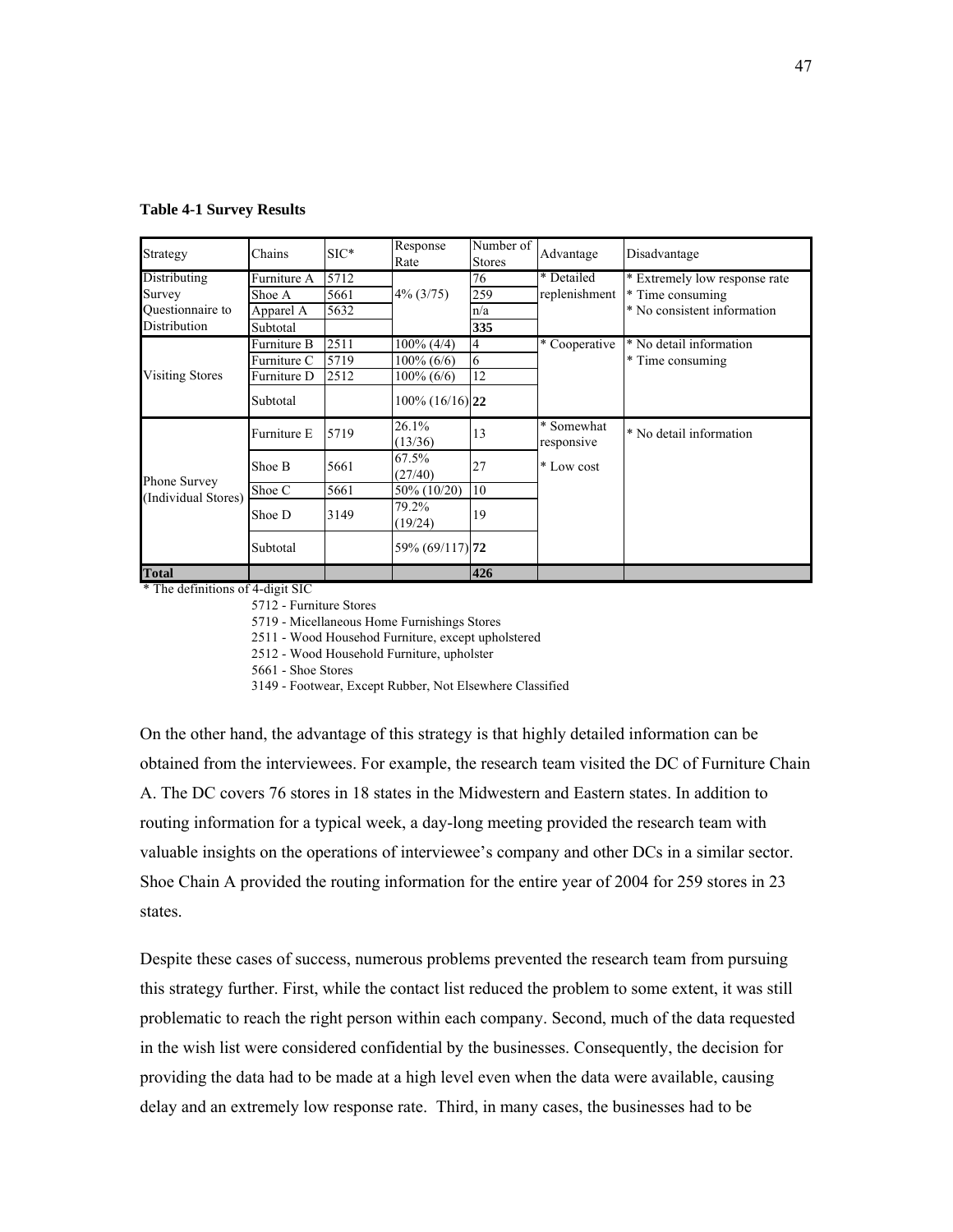provided with a certain incentive or motivation to participate in the study. One possible incentive was to provide the study results or summarized data to the participants so that they could use it as the benchmark. However, this obviously did not entice many businesses to participate. Fourth, detailed information on the number of employees and sales volumes by stores was not available.

### **4.5.2 Store Visit and Phone Survey of Individual Stores**

To supplement the data obtained via surveys, the research team also contacted the stores directly by visiting or calling them. The objectives of this approach were to complement the data obtained by the main survey, and to also verify if the stores in the same sector received the similar number of weekly deliveries with other factors being equal. In addition, the data points were to be used to validate the performance of the TTG model based on the detailed information collected from the main survey. Thus, the competitors of Furniture Chain A and Shoe Chain A were identified from the websites of Hoovers (www.hoovers.com) and Investors Words (www.investorwords.com).

A total of 16 stores in the area were visited. While the response rate of 100 percent was encouraging, it was a resource intensive method (e.g. time and cost). By contrast, the phone survey proved to be quite efficient. A total of 117 stores were called. The overall response rate was 59 percent (69 stores). It was especially encouraging that most of those respondents provided the most cortical information, the number of truck deliveries per week, if not more detailed storespecific data.

### **4.6 Chapter Summary**

This chapter discussed the data collection efforts. Based on the recommendations given by the experts, the research team targeted the DCs of national retail chains. Despite extremely low response rate, two data sets, from Furniture Chain A and Shoe Chain A, provided detailed information on their routing schedules and other variables. The resource requirement and low response rate of the approach prompted contacting individual stores directly by visiting or calling them. With this approach, the response rates were very high; however, only the number of delivery tripsfor each store was available. The next chapter will describe in detail the collected data and the database building process.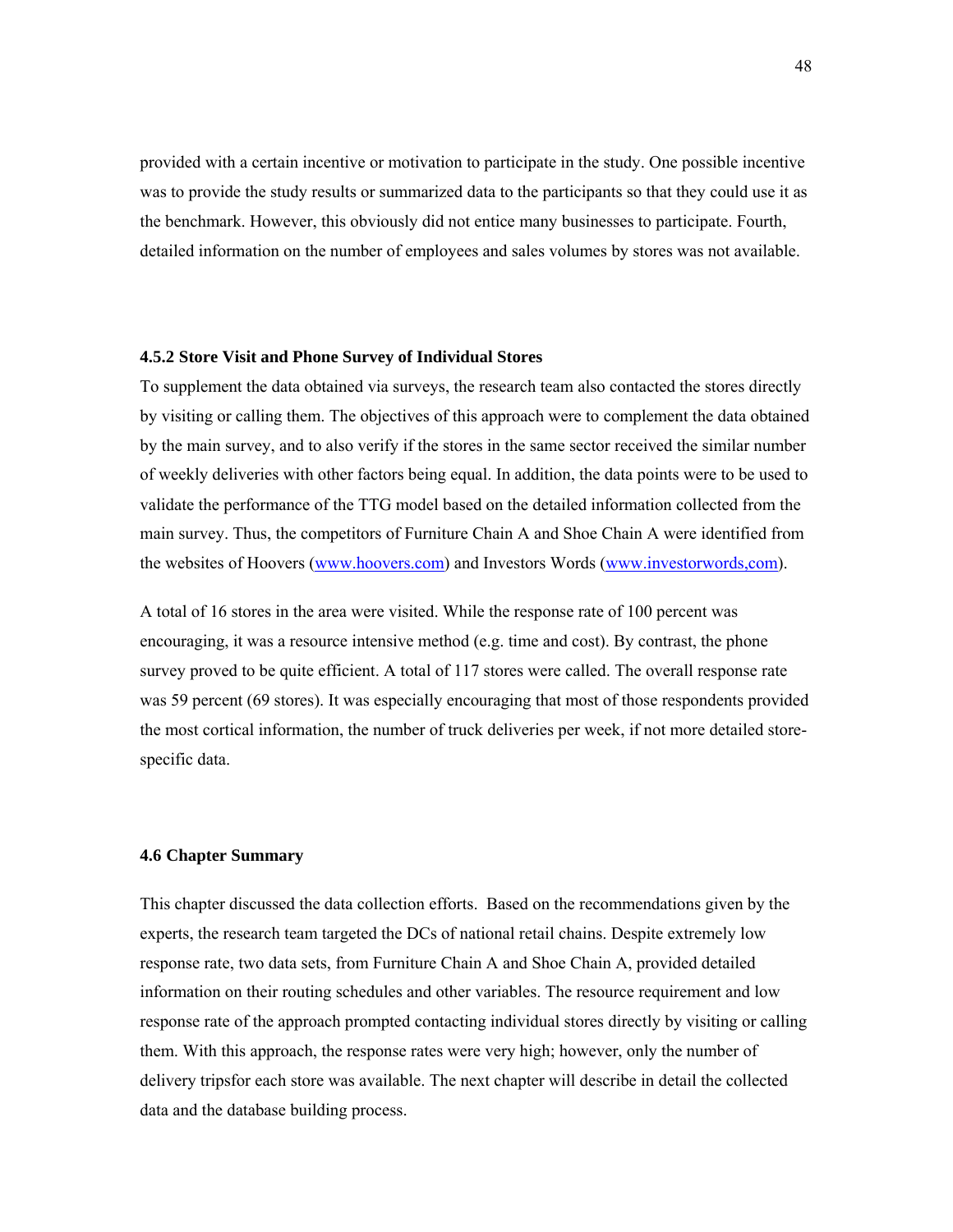# **5 . DATABASE CREATION AND DESCRIPTION**

Four data sets were used in a complementary manner to create the databases for statistical analyses. The first data set is from the survey described in the previous chapter. Although the level of detail and the quality of information varied depending on the survey method and the respondent, trip information on a total of 426 stores was collected. The InfoUSA data provided store-specific information such as the number of employees, sales, and size for the stores in the survey data. The third dataset was the 2000 Census. The census block group level population and income information from Census Summary File 3 (SF 3) was used to compile socioeconomic characteristics of the market areas for the stores in the survey data. The final data were from ESRI Street Map U.S.A. (ESRI, 2004), which provided the address-level map used to geocode the stores, enabling the spatial matching of the SF3 data with the market area of each store. All data were merged in the geographic information systems (GIS).

### **5.1 Description of Data Sets**

### **5.1.1 Survey Data**

As shown in Table 4-1, five furniture chains, four shoe chains, and one apparel chain provided trip information. The data for Furniture Chain A contained the information on 76 stores in 18 states. The dataset included the number of deliveries (one or two per week) to the stores, the number of pallets per delivery, routing schedules for a week of February 11, 2005, store addresses, store location characteristics (off-mall or mall), and store types (combo, conventional, or outlet). Combo stores sell both regular and children's furniture while conventional stores only sell regular furniture. The outlet stores handle returned and out-dated furniture. The DC manager revealed that the company is shifting the stores from the malls to off-mall locations, and those new stores are mostly the combo type.

Shoe Chain A provided detailed daily routing schedules for 259 stores in 23 states for the entire year of 2004. The data contained the number of deliveries per week to each store, the number of cartons per delivery, and the routing schedules. Interestingly, all the stores received one delivery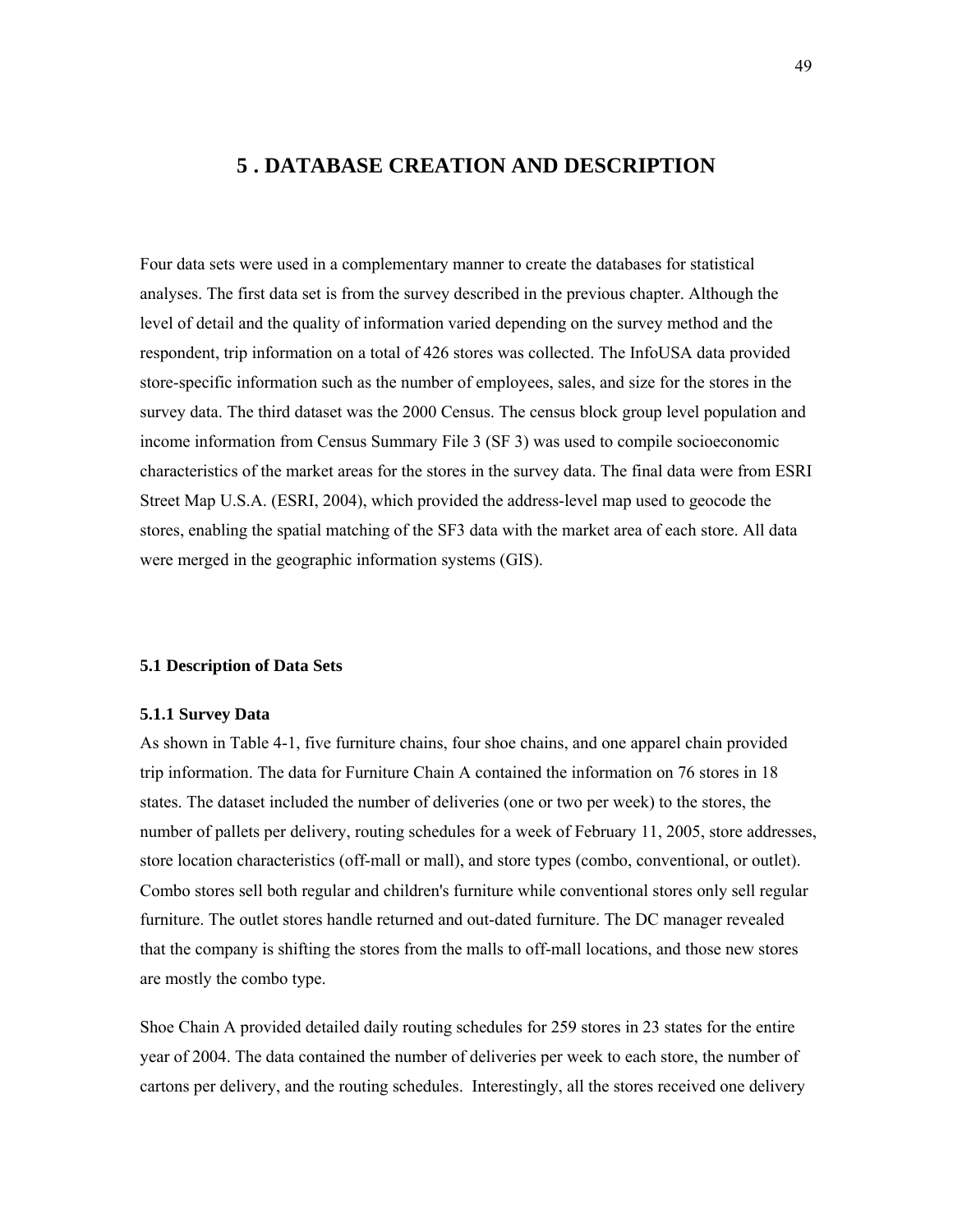a week without exception. In other words, there was no variation in the number of trips. Thus, the data could not be used for the calibration of TTG models. Only the data on the number of cartons delivered was used for exploratory and regression analyses, discussed in Chapters 6 and 7.

Data for an additional 94 stores were collected by visiting stores or making phone calls. In spite of high response rates, only the number of weekly deliveries was obtained for each store, thus limiting the usefulness of the data to the verification of the models. Furthermore, only the Furniture Chain E shows any variation (one to two deliveries) in the number of deliveries per week. In Chapter 7, the dataset for Furniture Chain E was used to verify the transferability of TTG models.

### **5.1.2 Socioeconomic Data**

As stated earlier, one of the assumptions of the study is that the sales volume of a store, which reflects the underlying consumer demand within the market shed, is one of the determinants of the store's TTG rate. Thus, the variables that capture the underlying demand should be examined as the potential independent variables in the TTG model.

The census block group level information in the 2000 Census Summary File 3 (SF3), available from the U.S. Census Bureau web site (www.census.gov), was used to compile the socioeconomic data. SF 3 includes the population by different socioeconomic characteristics such as age, household types, income class, as well as aggregate income, which is often used in market research to measure consumer demand (McCarthy, 2001), and median household income. Table 5-1 presents the 37 socioeconomic variables considered in the TTG model development. With a few exceptions, all the variables are taken directly from the SF3 dataset without adjustments. Modifications include: youth, workforce, and retire were regrouped based on ages, and also low income, mid income, and high income were grouped based on the number of people by income groups.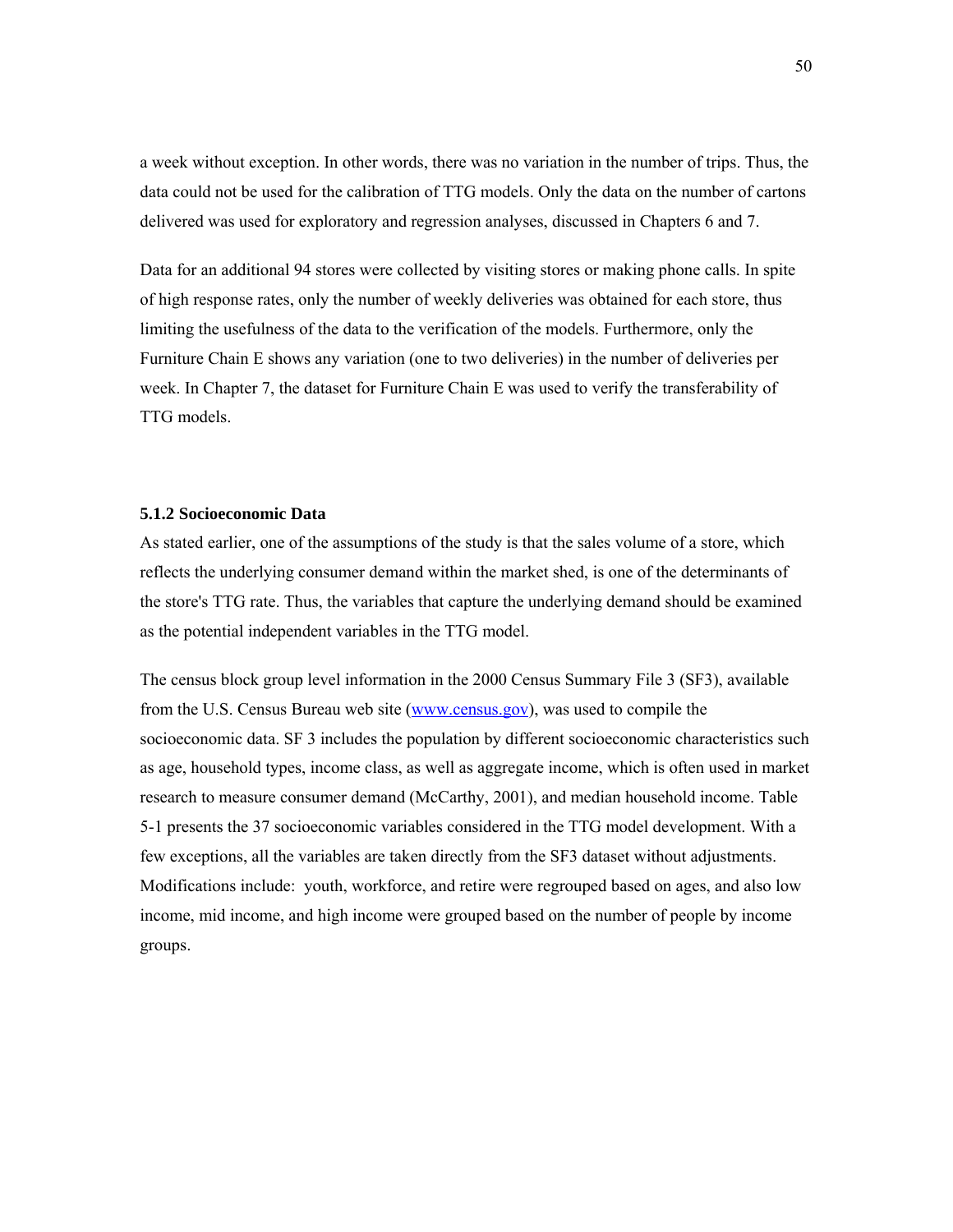| <b>Variables</b> | <b>Description</b>                                                             |
|------------------|--------------------------------------------------------------------------------|
| pop2000          | 2000 population                                                                |
| pop00_sqmi       | Population density                                                             |
| white            | White population                                                               |
| black            | African American populaiton                                                    |
| ameri es         | American Eskimo population                                                     |
| asian            | Asian population                                                               |
| hawn pi          | Hawaiian and Pacific Islander Population                                       |
| other            | Other races                                                                    |
| mult race        | Multiple-race                                                                  |
| hispanic         | Hispanic                                                                       |
| males            | Male                                                                           |
| females          | Females                                                                        |
| med age          | Median age                                                                     |
| med_age_m        | Median age of female                                                           |
| med age f        | Median age of male                                                             |
| households       | Number of households                                                           |
| ave hh sz        | Average household size                                                         |
| hsehld 1 m       | Number of one-person male household                                            |
| hsehld 1 f       | Number of one-person female househod                                           |
|                  | Number of family households with a married couple and related childeren under  |
| marhh chd        | 18 years                                                                       |
|                  | Number of family households with a married couple and no related childeren     |
| marhh no c       | under 18 years                                                                 |
|                  | Number of family households with a man and related children under 18 years but |
| mhh child        | no wife                                                                        |
|                  | Number of family households with a woman nad related childeren under 18 years  |
| fhh child        | but no husband.                                                                |
| families         | Number of families                                                             |
| ave fam sz       | Average family size                                                            |
| hse units        | Number of housing units                                                        |
| vacant           | Number of housing units that are vacant                                        |
| owner occ        | Number of housing units that are occupied by the owner                         |
| renter occ       | Number of housing units that are occupied by renters                           |
| mincome          | Median Income (\$)                                                             |
| aincome          | Aggregate income (\$)                                                          |
| youth            | Number of people under 21 years old                                            |
| workforce        | Number of people between 21 and 64 years old                                   |
| retire           | Number of people over 65 years old                                             |
| lowincome        | Number of households whose household income is less than \$35,000              |

**Table 5-1 List of Socioeconomic Variables**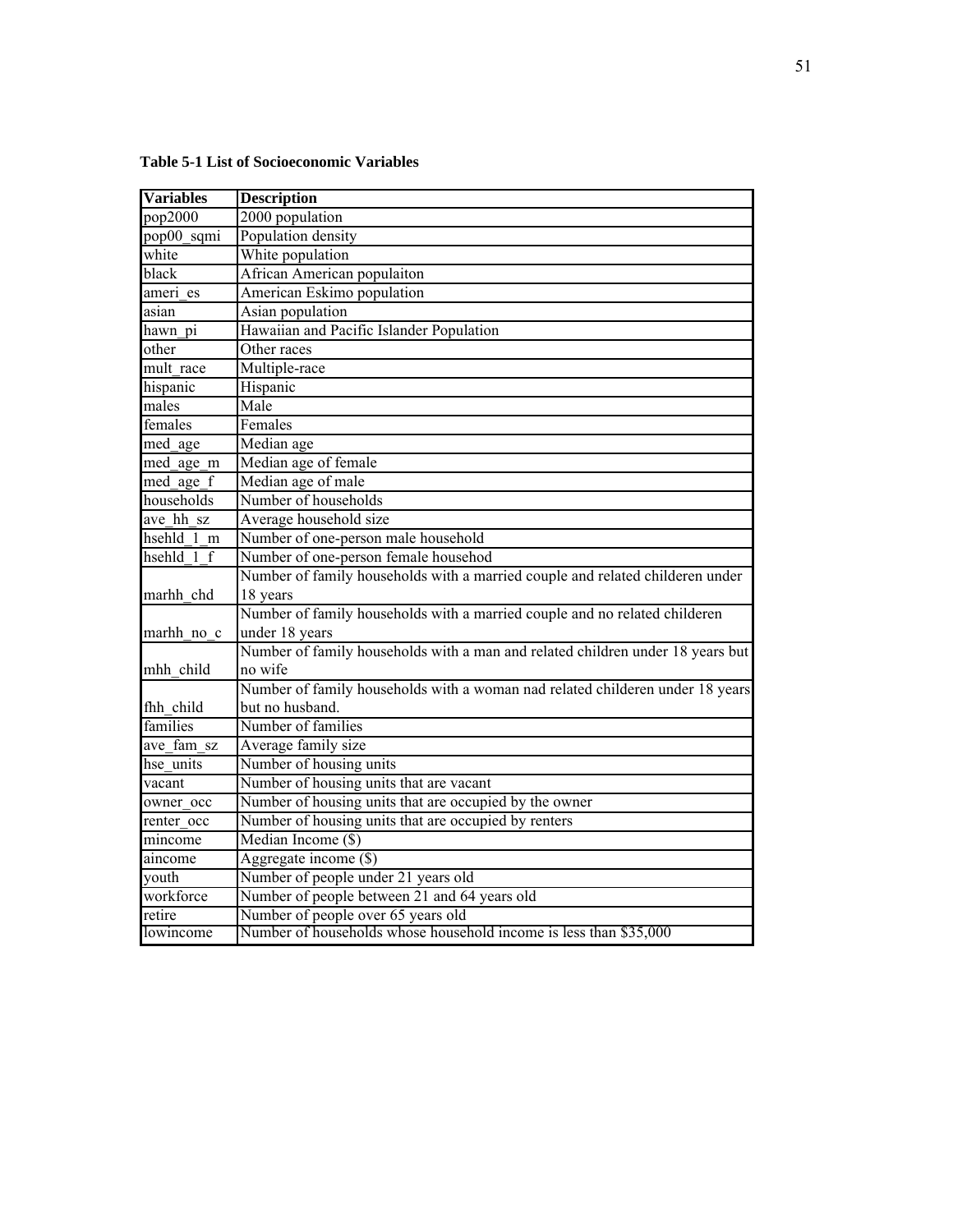### **5.2 Database Building Process**

This section describes how the datasets from different sources were merged to form a single dataset. Figure 5-1 is a graphical representation of the database building process that consists of three steps. These steps were performed separately for each store chains.

## **5.2.1 Geocoding**

In this step, called "geocoding<sup>3</sup>", each store was assigned geographical coordinates that correspond to its street address. ESRI Street Map U.S.A was used as the base map for this process. Of 426 stores, 97.9 percent, or 417 stores, were successfully geocoded. Specifically, all 76 stores of Furniture Chain A, and 247 out of a total of 259 stores belonging to Shoe Chain A were correctly geocoded.

## **5.2.2 Buffer Creation**

-

Second task is to create a buffer for each store. The buffer is created to represent the market shed, or the area within which the store attracts customers. Since each driver uses a "cost-minimizing approach to individual travel behavior and the generation of multiple purpose trips (Pipkin, 1995)," if other conditions being equal, a driver may choose the store within a shortest distance. That should lead to a natural formation of a market area (more commonly known as "market shed" in transportation field) for each store. The market areas were estimated in ArcGIS by creating a circle, having a radius equal to a certain travel distance, with the geocoded coordinate of each store at the center. Travel distance was determined based on the lengths of shopping trips reported in the 2001 National Household Travel Survey (NHTS) data (U.S. DOT, 2004).

<sup>&</sup>lt;sup>3</sup> "Geocoding is the process of assigning a location, usually in the form of coordinate values, to an address by comparing the descriptive location elements in the address to those present in the reference material. Addresses come in many forms, ranging from the common address format of house number followed by the street name and succeeding information to other location descriptions such as postal zone or census tract" (Crosier, 2004)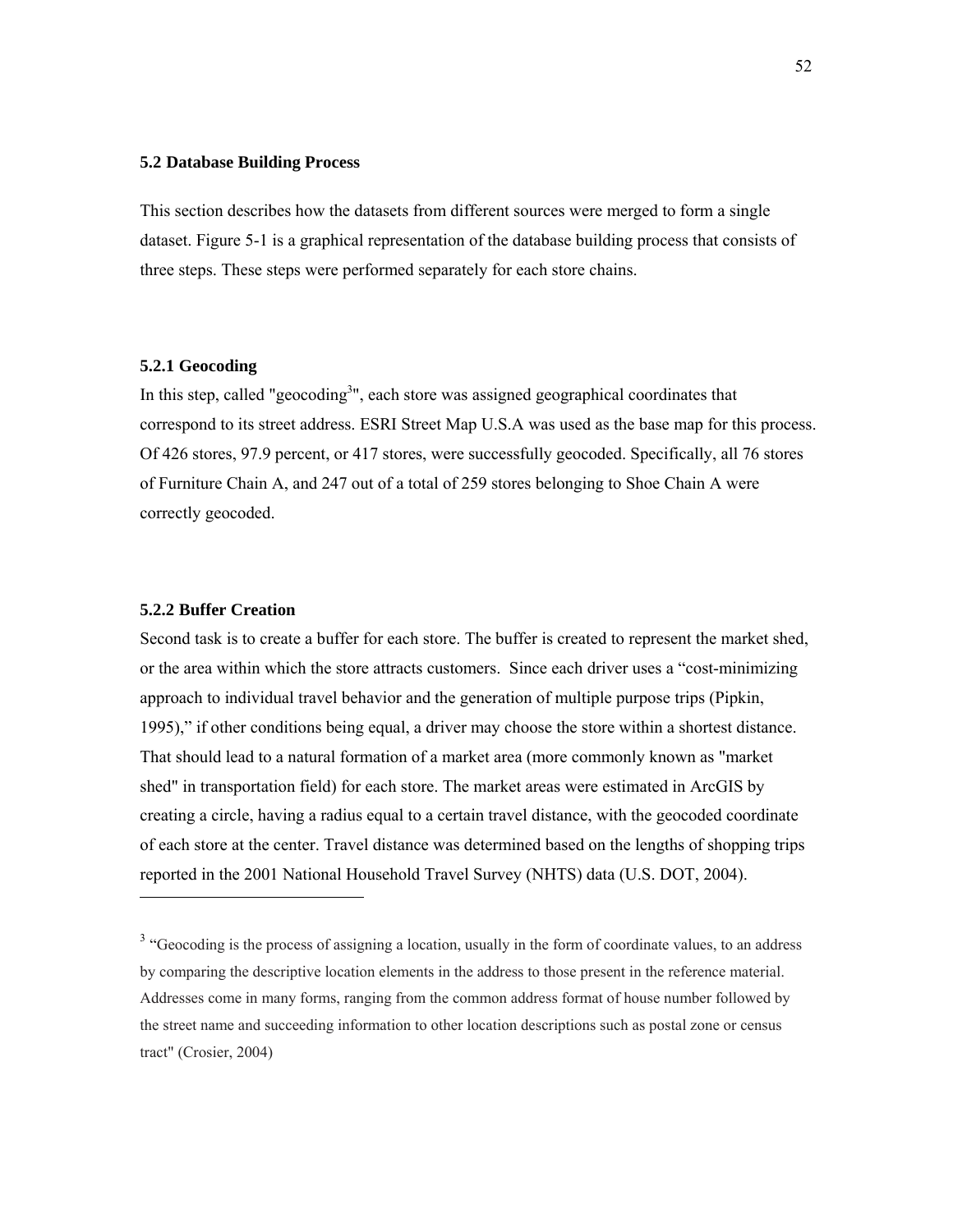

**Figure 5-1 Flow Chart of Database Building Process** 

The NHTS data summarizes passenger travel characteristics by various trip purposes and demographic categories. As in the Census, NHTS provides travel characteristics by location such as urban, suburban and rural areas. The 75th percentile of reported shopping trip lengths in the urban areas, after removing outliers, was calculated to be 6 miles. Thus, this value was used to create a buffer, with a 6 mile radius, around each store in ArcGIS.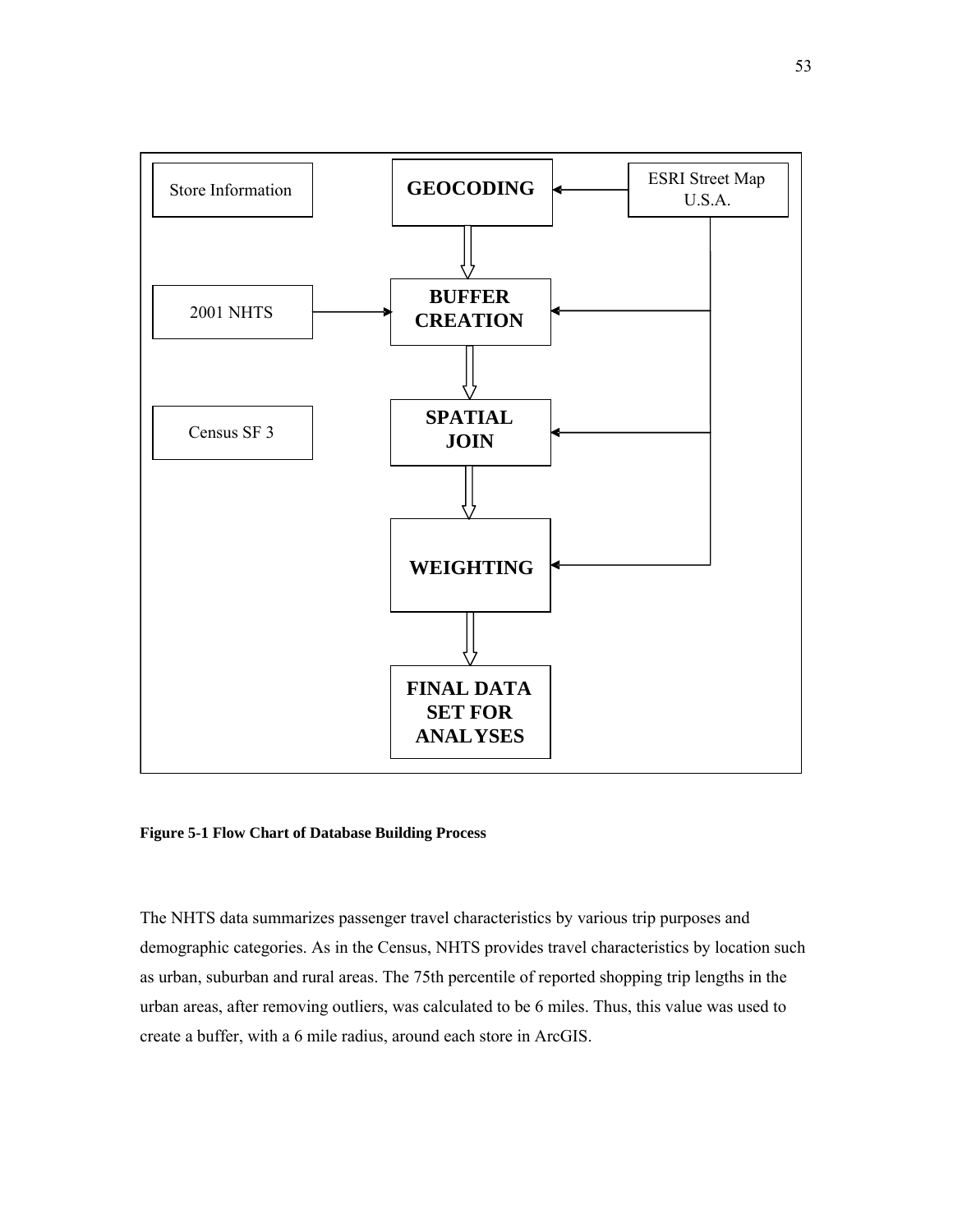### **5.2.3 Spatial Join**

In this step, buffers were superimposed on the GIS layer for the census block groups. The block groups that either intersected or were within each buffer were identified and spatially joined with the buffer. Then, the socioeconomic information from the 2000 Census SF3 for each block group was attributed to each buffer using the block group ID numbers.

### **5.2.4 Weighting**

At the end of the procedure described in the last section, the dataset included, for each store, store characteristics, socioeconomic information of market areas, and geographical coordinates. Each buffer contained a number of block groups, some right next to the store and others far away. It was reasonable to assume that the residents of the nearby block groups have greater impact on the merchandise sales at the store than those living far away simply because the latter should be less likely to travel to the store.

In order to quantify the effect of the distance between the residential location and the store, following four weighting schemes were applied to the socioeconomic data:

- Weight 1: No weight
- Weight 2: Inverse of distance
- Weight 3: Inverse of distance squared
- Weight 4: Inverse of distance cubed

The aerial distance between the store and the centroid of each block group, calculated in ArcGIS, was determined using the coordinates of both points.

## **5.2.5 Missing Values**

Missing values found in the data sets for this research could not be replaced with any of commonly used techniques such as average value, past information, or historical trends.(Buchheit, 2002). Thus, missing variables were simply removed from the data set. Table 5-2 summarizes the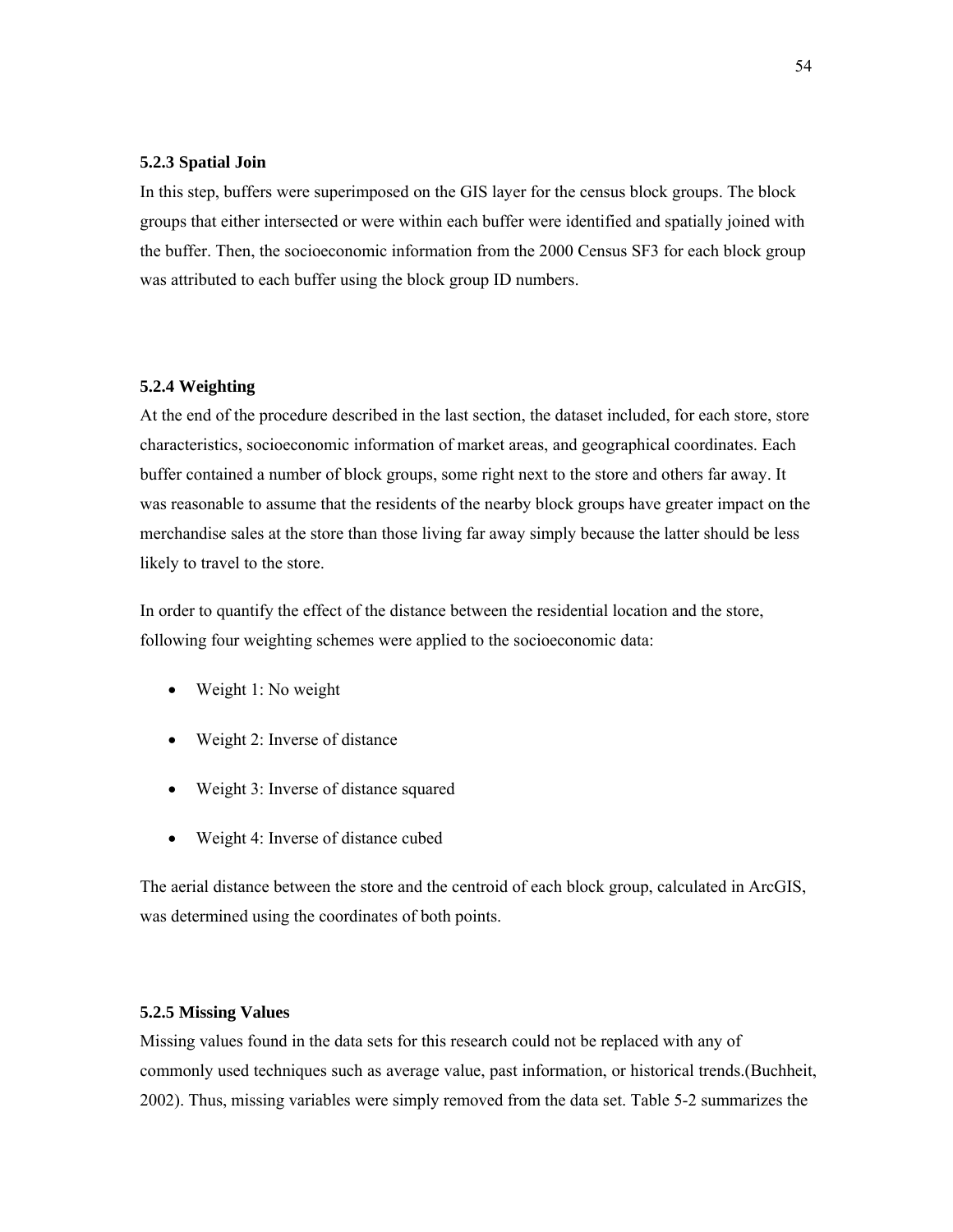usable values after deleting missing values. The second column shows the number of data points for which TTG information was obtained. The columns 3 to 6 present the number of usable data points (and percentages if there was any missing values) for each of four types of datasets that were used to create the final dataset. Nine rows with chain names represent data sets from the surveyed stores. The last column shows the percentage of usable observations after removing missing values.

|                   | <b>Truck Trips</b> | Geocoded<br>Observations | Number of<br><b>Deliveries</b> | Delivery<br>Units | InfoUSA   | Usable<br><b>Observations</b> |
|-------------------|--------------------|--------------------------|--------------------------------|-------------------|-----------|-------------------------------|
| Furniture Chain A | 76                 | 76                       | 69 (91%)                       | 76                | 64 (84%)  | 58 (76%)                      |
| Furniture Chain B |                    | 4                        | 4                              | NA                | $2(50\%)$ | $2(50\%)$                     |
| Furniture Chain C | Iб                 | 6                        | 6                              | NА                | 4(67%)    | 4(67%)                        |
| Furniture Chain D | 12                 | 12                       | 12                             | NA                | 4(33%)    | 4(33%)                        |
| Furniture Chain E | 13                 | 13                       | 13                             | NA                | 11(85%)   | 11(85%)                       |
| Shoe Chain A      | 259                | 242 (97%)                | 221 (85%)                      | 242               | 240 (93%) | 207 (80%)                     |
| Shoe Chain B      | 27                 | 27                       | 27                             | NA                | 24 (89%)  | 24 (89%)                      |
| Shoe Chain C      | 10                 | 10                       | 10                             | NA                | $9(90\%)$ | $9(90\%)$                     |
| Shoe Chain D      | 19                 | 19                       | 19                             | NA.               | 16(84%)   | 16(84%)                       |
| Total             | 426                | 417 (98%)                | 381 (89%)                      | $308(100\%)$      | 374 (88%) | 335 (79%)                     |

**Table 5-2 Usable Observations** 

(xx %) - percent of original data points that are usable

## **5.3 Chapter Summary**

This chapter presented the process of dataset development. Four datasets were integrated using the ArcGIS to create the final database. Four different weights were applied to socioeconomic variables to account for the effects of distance to the store, producing a total of four data sets. The detailed analyses, using this dataset, will be discussed in Chapters 6 and 7.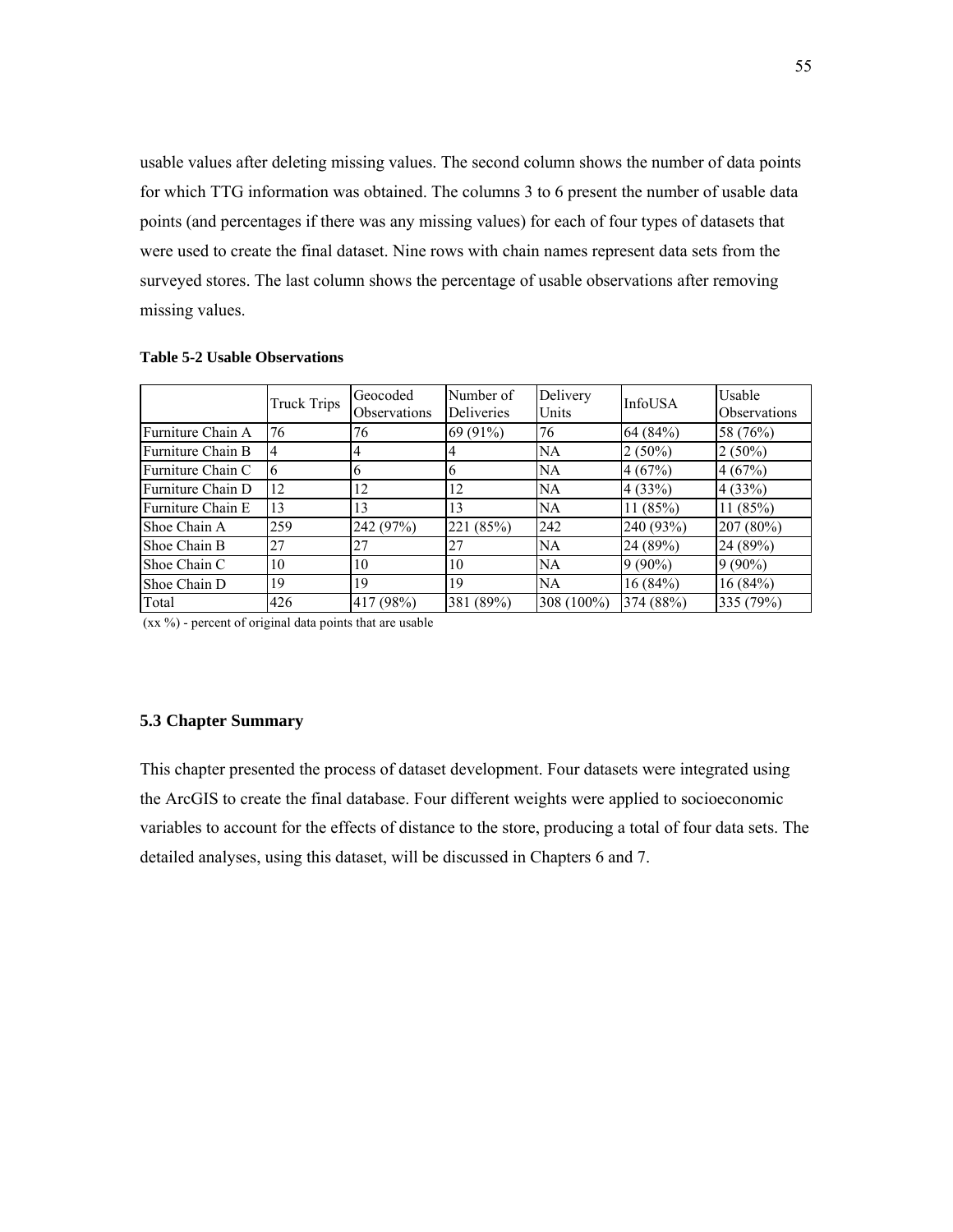# **6 . EXPLORATORY DATA ANALYSIS**

The goal of this chapter is to describe surveyed data sets. The chapter begins with a brief discussion of the findings from the surveyed datasets. Then, section 6.2 examines various dimensions of the Furniture Chain A dataset. Then, the Shoe Chain A dataset is explored in section 6.3. The insights obtained from the exploratory analyses facilitated the construction of the TTG models.

### **6.1 Findings from the Surveyed Data**

Table 6-1 summarizes the number of delivery trips to the stores for each of nine retail chains. Several interesting trends were revealed. First, all surveyed retailers have a highly standardized routing schedule, supporting one of the basic assumptions of this study. Except for Furniture Chains A and E, all the stores of other seven chains receive the same number of deliveries throughout the year. There is no variation in the replenishment frequencies among the stores of each company. For Furniture Chains A and E, some stores receive only one delivery per week while the others receive two deliveries per week. Such standardization is made possible by consolidating and managing all the replenishments through the company owned DCs, which is similar to the system depicted in Figure 3-3. Second, an evidence of the shift from push to pulllogistics was found in Furniture Chain C. All the stores of this chain receive daily parcel shipments on the weekdays. The research team was informed that until the spring of 2005, Furniture Chain C used the replenishment schedule similar to other chains (two weekly shipments by semi-tractor trailers). The purpose of the change was to quickly respond to changing consumer demands. Third, the data indicate that Standard Industrial Classification (SIC) is not an effective scheme to categorize the businesses in terms of their TTG characteristics. Especially, this is the case for the furniture stores. Only two of five furniture chains share the same SIC numbers. It should also be noted that Shoe Chain D is categorized as manufacturer although it is generally recognized as a discount shoe store chain just like other three chains in the dataset.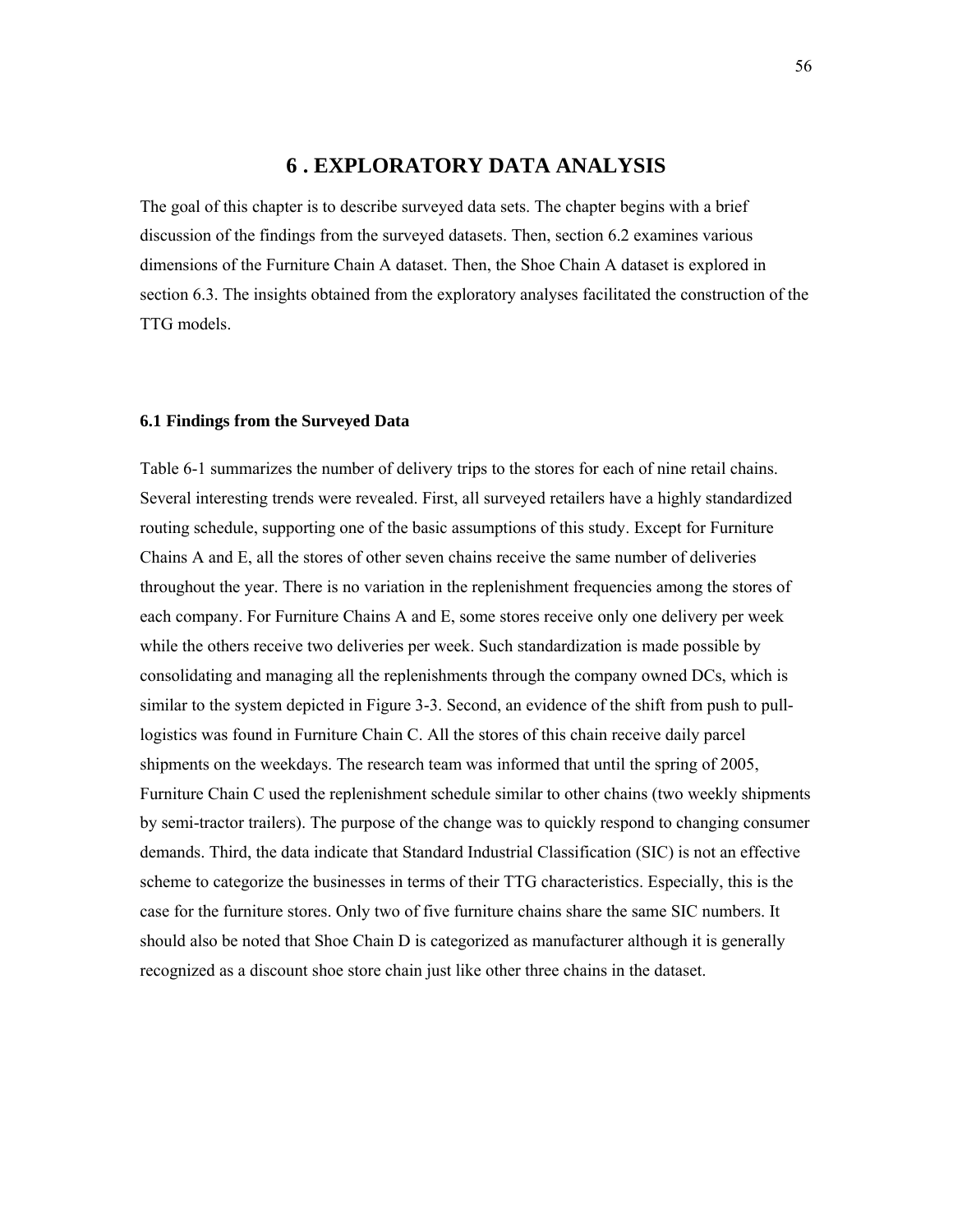## **6.2 Furniture Chain A**

### **6.2.1 Store Locations**

The distribution center for Furniture Chain A covers 76 stores in 18 states in Midwestern and Eastern parts of the U.S. Illinois has 17 stores, followed by Ohio (16 stores), Michigan (8 stores), and Indiana (7 stores). Stores receive one or two weekly deliveries throughout the year. For this chain, the most important information for tracking the performance of each store is the number of pallets delivered per week. In other words, a pallet is the basic unit of measurement for recording the volume of sales and approximate dollar value of each shipment, and also determining the number of trucks required for a delivery.

|           | Chains | Number of  | Truck Types | Coverage per | <b>SIC</b> |
|-----------|--------|------------|-------------|--------------|------------|
|           |        | Deliveries |             | routing      |            |
| Furniture | A      | $1$ or $2$ | Semi        | 2-4 stores   | 5712       |
|           | B      |            | Semi        | n/a          | 2511       |
|           | C      | 5          | <b>UPS</b>  | n/a          | 5719       |
|           | D      |            | Semi        | n/a          | 2512       |
|           | E      | $1$ or $2$ | Semi        | n/a          | 5719       |
| Shoe      | A      |            | Semi        | 3-5 stores   | 5611       |
|           | B      | 2          | Semi        | n/a          | 5611       |
|           | C      |            | Semi        | n/a          | 5611       |
|           |        |            | Semi        | n/a          | 3149       |

**Table 6-1 The Number of Weekly Deliveries per Store** 

According to the interviewee, the average dollar value of furniture per pallet is \$515. Up to 28 pallets can be shipped in a 53-foot container. Most trucks leave the DC when they are approximately full. Thus, it is possible to approximate the number of truck trips originating from the distribution center by dividing the total number of pallets by the load capacity of a truck. However, with this data, it is not possible to approximate the number of truck trips to each store, since each truck can cover 2-3 stores in a single trip, or "a route". In this dataset, the maximum number of pallets that a store received is 18.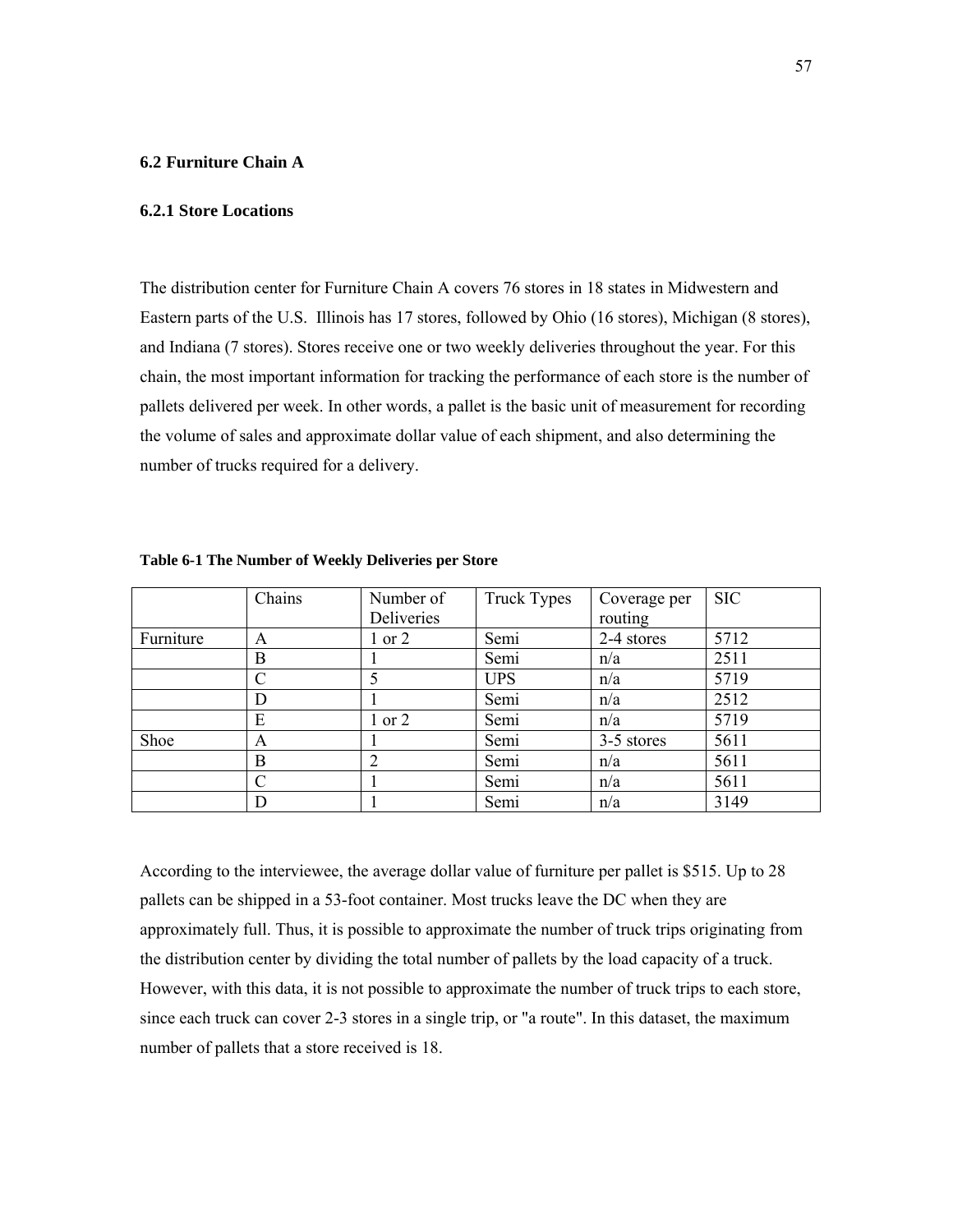The data source revealed during the data collection that the company categorizes each store by type (conventional, combo, and outlet) and location (mall and off-mall). He/she also revealed that the company designed the replenishment schedule partly based on those characteristics. The stores with characteristics such as Combo and/or off-mall tend to receive two replenishments per week. This is partly driven by the sales volume, which tends to be higher for combo and/or offmall stores, and also the company's overall strategy to target the market segment that is attracted by those types of stores.

## **6.2.2 Relationship between Delivery Frequency, and Store Types and Locations**

The data on the number of pallets delivered per week were available for 69 stores. As discussed previously, the trip frequency for this chain is highly standardized. Fifty one stores, or 74 percent, receive one delivery and the remainder, 18 stores (26 percent), receive two deliveries. Furniture Chain A has three types of stores (combo, conventional, and outlet stores) and two location characteristics (off-mall and mall).

Figure 6-1compares the replenishment frequencies by location characteristics of the stores. While the majority of the stores receive one delivery a week, the graph indicates that off-mall stores are more likely to receive two weekly deliveries. Figure 6-2 compares the frequencies by store types. Compare to other two types, 9 of 10 combo stores receive two deliveries per week. Figure 6-3 compares replenishment frequencies by both store type and location. The figure reveals that seven out of eight stores that are both combo type and off-mall receive two weekly deliveries. This information will be used in the model building, discussed in Chapter 7.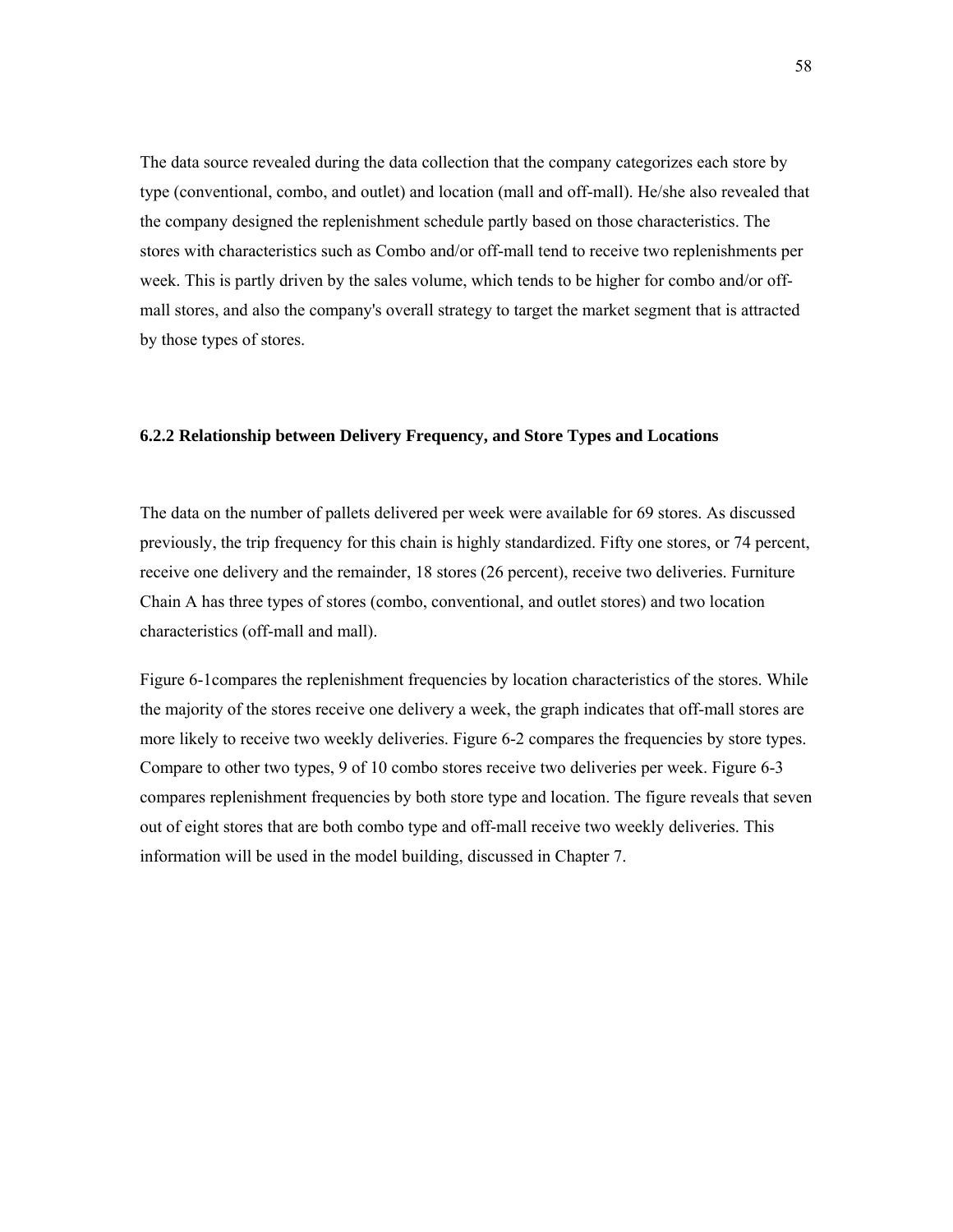

**Figure 6-1 Delivery Frequencies by Location Types - Furniture Chain A** 



**Figure 6-2 Delivery Frequency by Store Type - Furniture Chain A**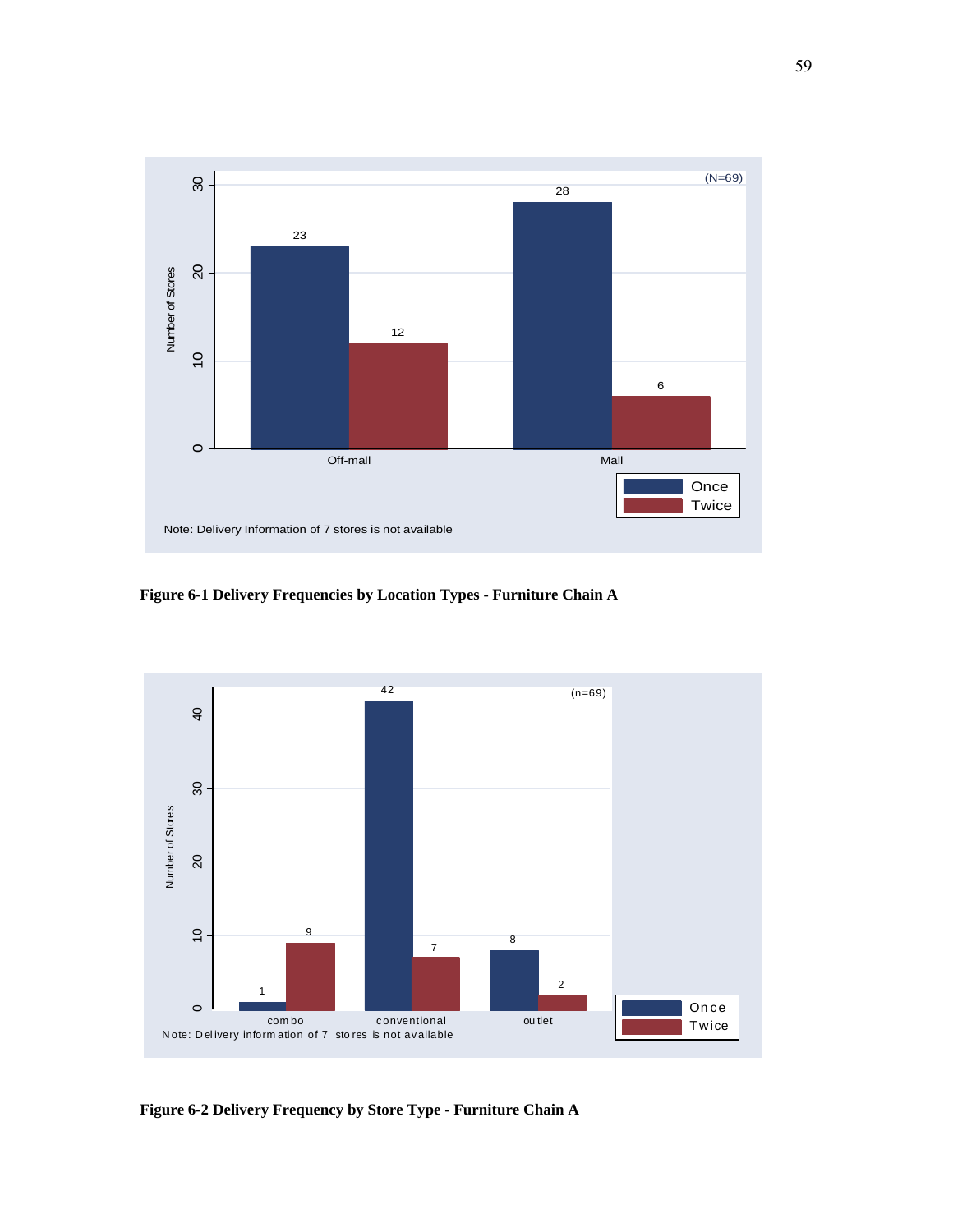

**Figure 6-3 Delivery Frequency by Location and Store Type - Furniture Chain A** 

# **6.2.3 Relationship between Weekly Pallets, Delivery Frequency, Store Types and Locations**

This section considers an additional dimension by analyzing the number of pallets delivered. Table 6-2 summarizes the data on the number of pallets delivered. The overall average is 9.01 pallets per delivery, with a minimum of 4 pallets and a maximum of 16 pallets. Since 18 stores receive two weekly deliveries, the average number of pallets per week is also computed. The average number of pallets per week is 11.06 with minimum of 6 pallets and maximum of 32 pallets.

**Table 6-2 Summary of Pallets Delivered - Furniture Chain A**

|                      | Mean |      | Min | Max |
|----------------------|------|------|-----|-----|
| Pallets per delivery |      | רי ר |     |     |
| Pallets per week     | 06   | 4.64 |     |     |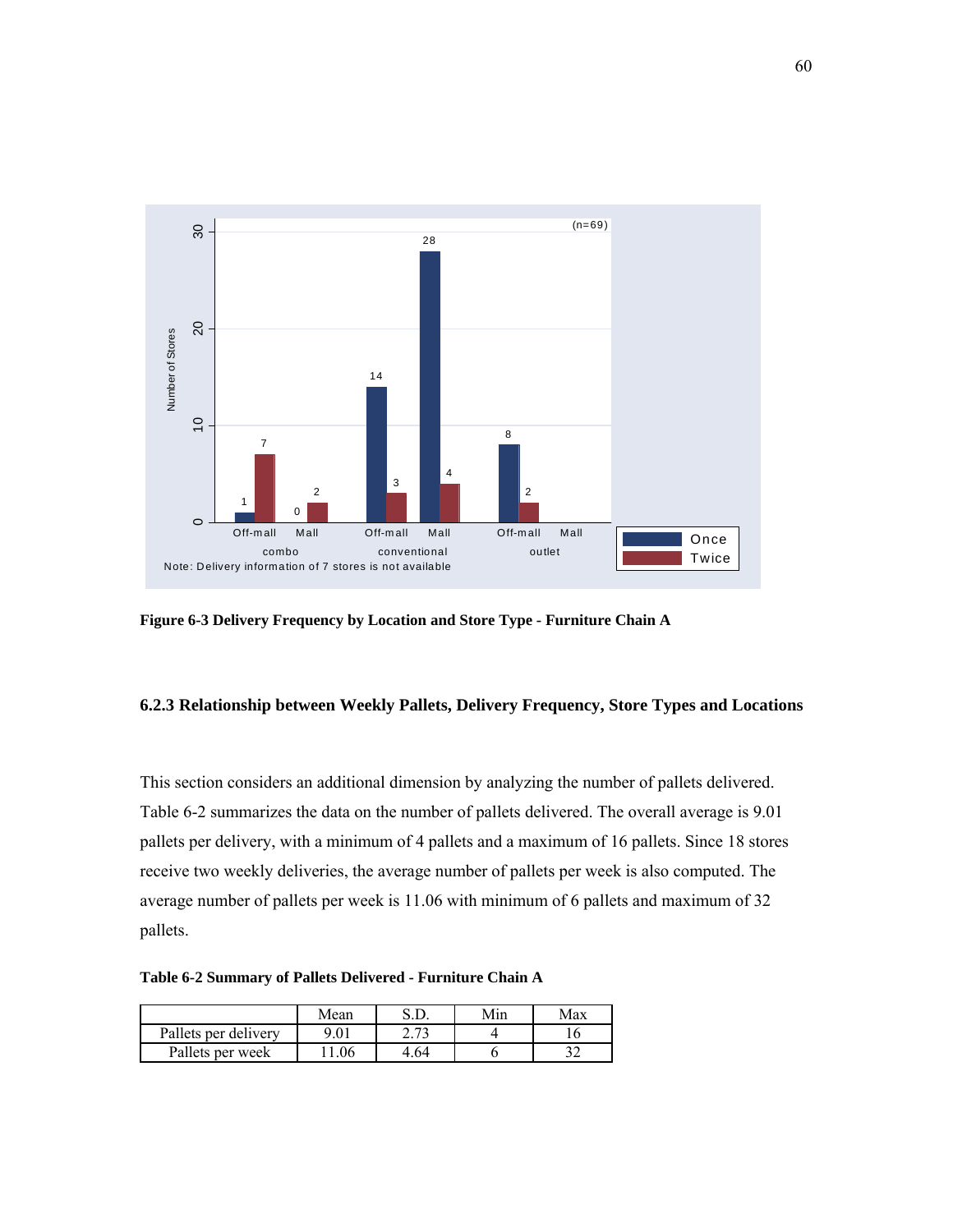When store type and location type are considered, complex relationships can be observed. Figure 6-4 shows the number of pallets delivered per week by store types and location characteristics. The numbers 1 and 2 on the x-axis represent delivery frequencies. In the figure, CO, CV, O stand for combo stores, conventional stores, and outlet stores, respectively. According to the graph on the upper left side, off-mall combo stores receive fewer pallets per week than the stores in malls. The conventional stores, shown in the upper right corner, in off-mall stores seem to receive more pallets per week than their mall-based counterparts. As far as the trip frequencies are concerned, it is very clear that off-mall based combo stores are highly likely to be two-delivery stores. However, in terms of the number of pallets per week, the relationship is somewhat unclear.



**Figure 6-4 Delivery Frequency and Pallets Delivered - Furniture Chain A** 

## **6.3 Shoe Chain A**

Shoe Chain A has only one DC that covers 259 stores in 23 states mostly in the middle part of the U.S. Twenty three stores are located in Illinois, followed by Indiana (19 stores), Texas (18 stores), and Missouri (16 stores).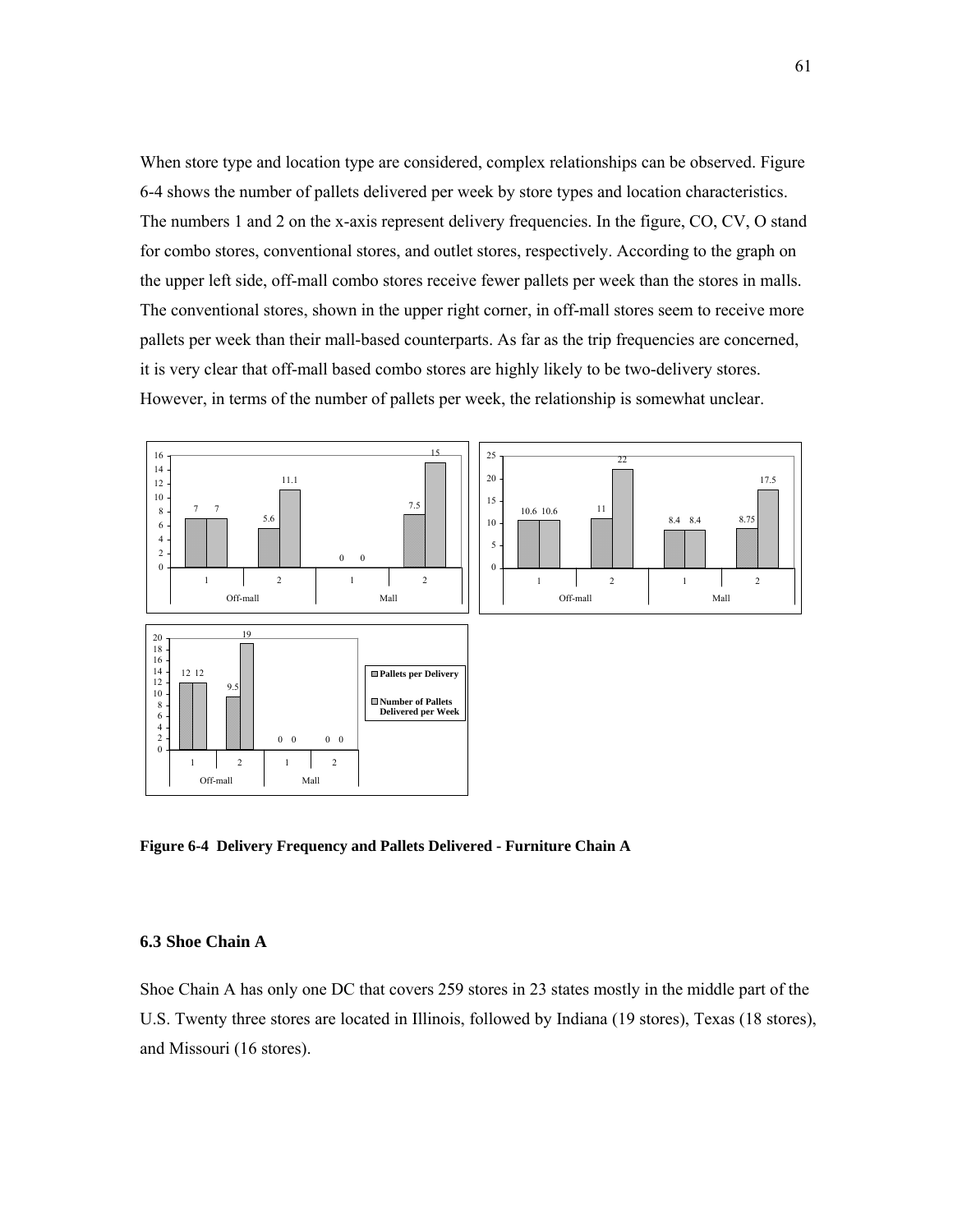The most interesting information in this data set is the variation in the number of cartons per delivery. A carton is the unit of shipment that contains between 6 pairs to 15 pairs of shoes depending on the size of the shoes. Thus, the number of cartons is the important information for the company to track the trend of consumer demand. According to the contact person at Shoe Store A, the average weight per carton is 22 pounds and the average weight per trailer load is 26,400 pounds. This equates to about 1,200 cartons per truckload.

On average, the stores receive 286 cartons per delivery, as shown in Table 6-3. The data show broad range as indicated by the fact that maximum number of carton is about 4.5 times as many as the minimum. However, the standard deviation is reasonably small relative to the mean. This implies the existence of extreme values. Additional analysis that divided the dataset into new (i.e. opened in 2004) and existing stores showed that the new stores often received extremely high number of cartons. This is due to the special pre-opening deliveries that were made to stock the new stores. For the TTG analysis, these pre-opening trips should be excluded since they are only temporary phenomena.

**Table 6-3 Average Number of Cartons per Delivery per Store - Shoe Chain A** 

|        |   | . |
|--------|---|---|
| $\sim$ | ∼ |   |

Figure 6-5 displays the seasonal variation in the number of cartons shipped from the DC. Each of the twelve data points in the graph represents a month (from January to December). Interestingly, there seem to be three peak seasons in a year, coinciding with Easter, back-to-school, and Christmas. The graph indicates that the peak of replenishments, to meet the demand for those three occasions, occurred one to two months earlier. Thus, a very small amount of cartons were actually shipped in December, because the peak, which occurred in November. As mentioned earlier, all the stores receive exactly one delivery per week all year round. With the existence of seasonality in demand, as shown in the figure, the adjustments were made in terms of the load factor when the trucks leave the DC, and/or the number of trucks used. This calls for a rather sophisticated planning.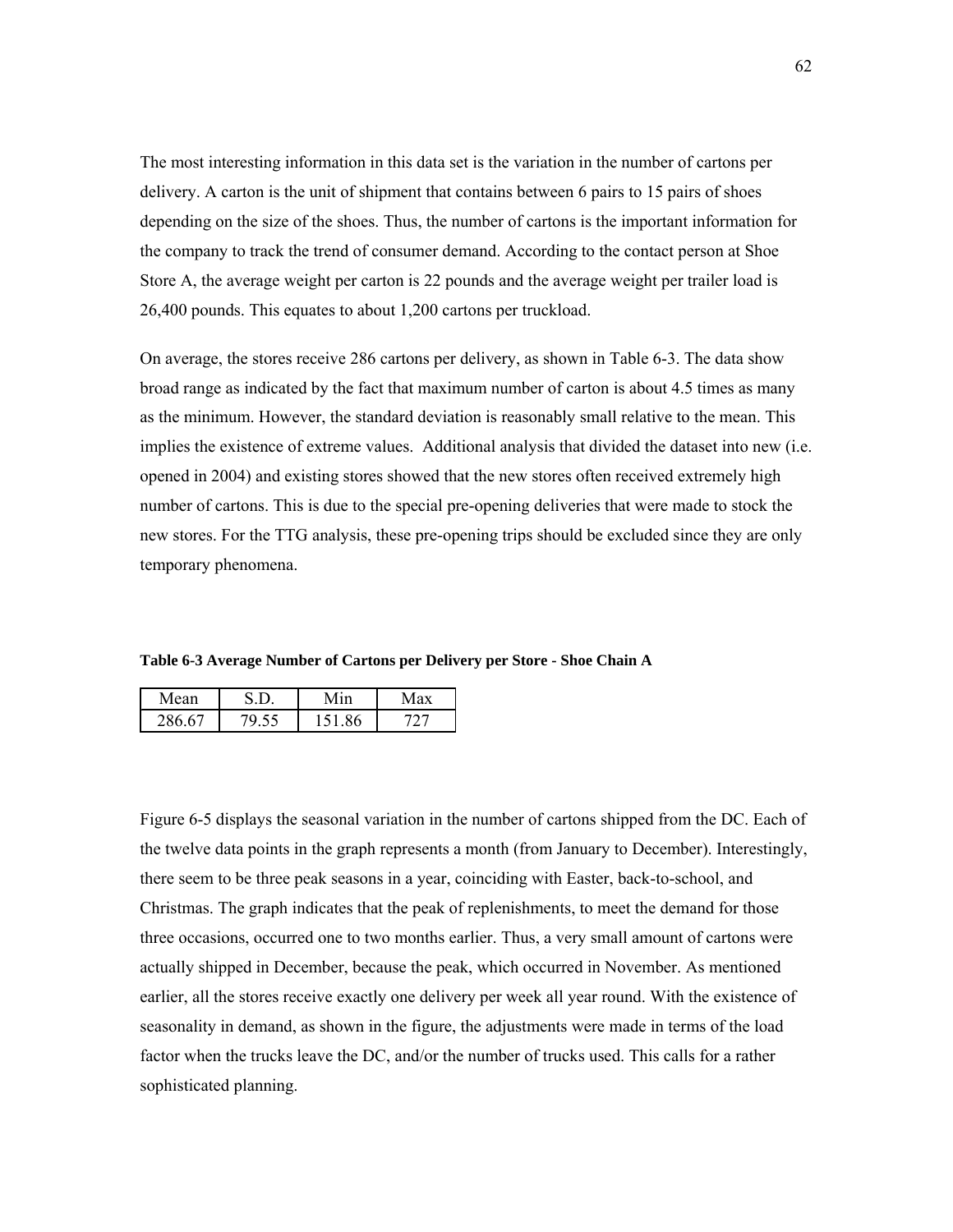

**Figure 6-5 Total Number of Cartons Shipped from Distribution Center by Month - Shoe Chain A**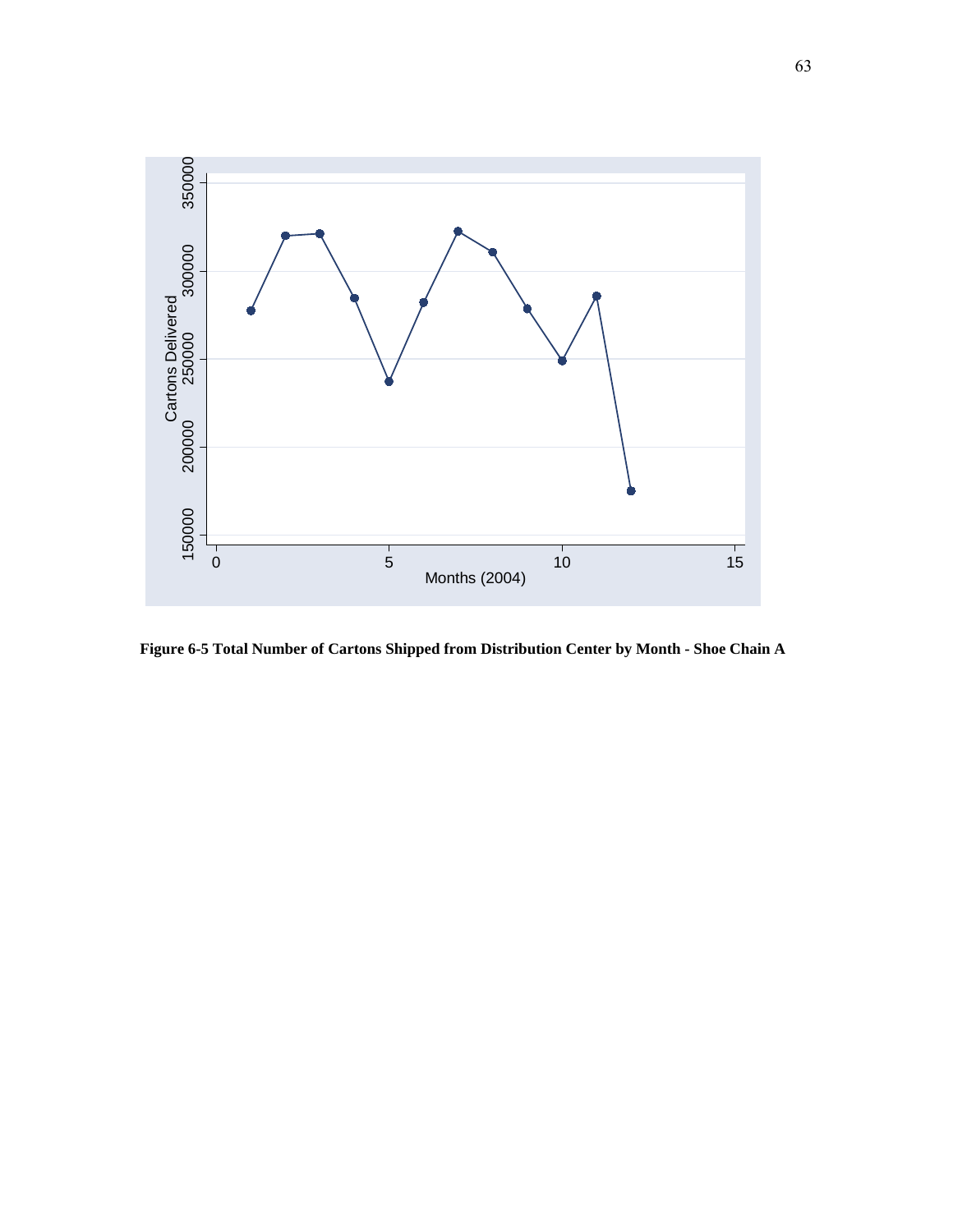# **7 . MODEL ESTIAMTION AND RESULTS**

## **7.1 The Roadmap to Model Building**

In this chapter, two distinct groups of models are developed. The first group of models, formulated by the multiple regression technique, examines the relationships between delivery units (e.g. pallets) and store and socioeconomic information. The second groups of models attempt to predict the delivery frequency, or delivery trips by trucks, using binary logit regression using the same variables. Due to the data limitation, the second type of models was developed only for Furniture Chain A.

The independent variables examined in this study can be classified into two classes. The first class consists of store-specific information. For Furniture Chain A, variables such as the number of employees, annual sales volume, store size in square feet, location characteristics, and store types were obtained. However, only the first two were available for Shoe Chain A. Detailed descriptions of the store-specific variables are given in Table 7-1. Two store size classes (*size 1* and *size 2*), two location characteristics (*mall1* and *mall2*), and three store types (*stchar1, stchar2, and stchar3*) were coded as dummy variables.

| <b>Variables</b> | <b>Descriptions</b>                      |
|------------------|------------------------------------------|
| id               | Store identification number              |
| employee         | Number of employees                      |
| sales            | Annual sales volume (\$)                 |
| size1            | Store size in square feet: 0-9,999       |
| size2            | Store size in square feet: 10,000-39,999 |
| mall1*           | Store Location: Off-Mall-based stores    |
| $mall2*$         | Store Location: Mall-based stores        |
| stchar1**        | Store type: Combo                        |
| stchar2**        | Store type: Conventional                 |
| stchar3**        | Store type: Outlet                       |

#### **Table 7-1 Store-Specific Information**

\* Available only for Furniture Chain A and E

\*\* Available only for Furniture Chain A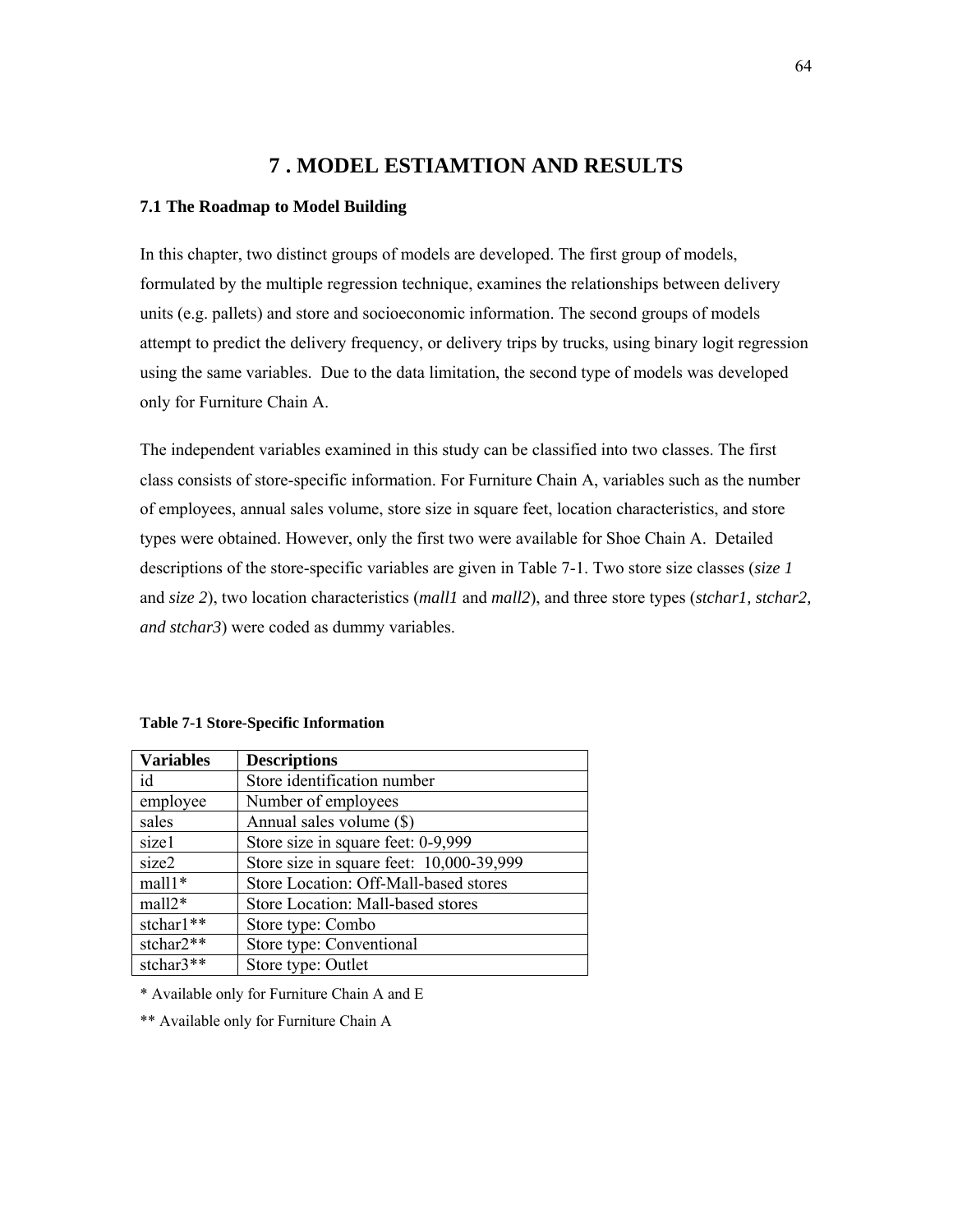The second class of independent variables contains socioeconomic characteristics of the market area for each store that consist of the variables related to the population and incomes of the residents. The development of the dataset is discussed in Chapter 5.

The models are developed in a four-step procedure, displayed in Figure 7-1. The first step builds a model using only the store-specific information. Then, the models that include only the socioeconomic variables are constructed in the second step. As discussed in Chapter 5, different weighting schemes were used to generate a total of four separate socioeconomic datasets. Thus, four separate models were developed in this step. Also, variable selection processes were applied in this step. In the third step, the independent variables from the first and the second steps were considered at the same time to build the best model for each weight type. Finally, those four competing models were compared to identify the best model. Both multiple regression and binary logit model analyses for this research adhered to this procedure.

### **7.1.1 Multiple Regression Models for the Amount of Merchandise Delivered**

As mentioned earlier, for the first group of models, multiple regression analysis was conducted to examine the relationships between delivery units and store and socioeconomic information. There are several standard assumptions associated with the multiple regression analysis. Most of these assumptions are required when applying the multiple regression to a sampled data set from a population. Since each of the datasets used in this study covers the entire population (i.e. all the stores covered by the surveyed distribution center are included), not randomly sampled stores, requirements such as normality and homogeneity of error terms does not apply. Multiple regression was used simply to find the best fit model. Essentially, the multiple regression was used solely as a line-fitting technique, not to perform statistical inference.

Thus, it does not make sense to seek the fulfillment of all of the standard regression assumptions. Instead, this research tried to avoid one problem that is still relevant when dealing with the population data, multicollinearity. It occurs when two or more independent variables in a model are highly correlated. When multicollineraity is present, the interpretation of the partial coefficients may not be valid.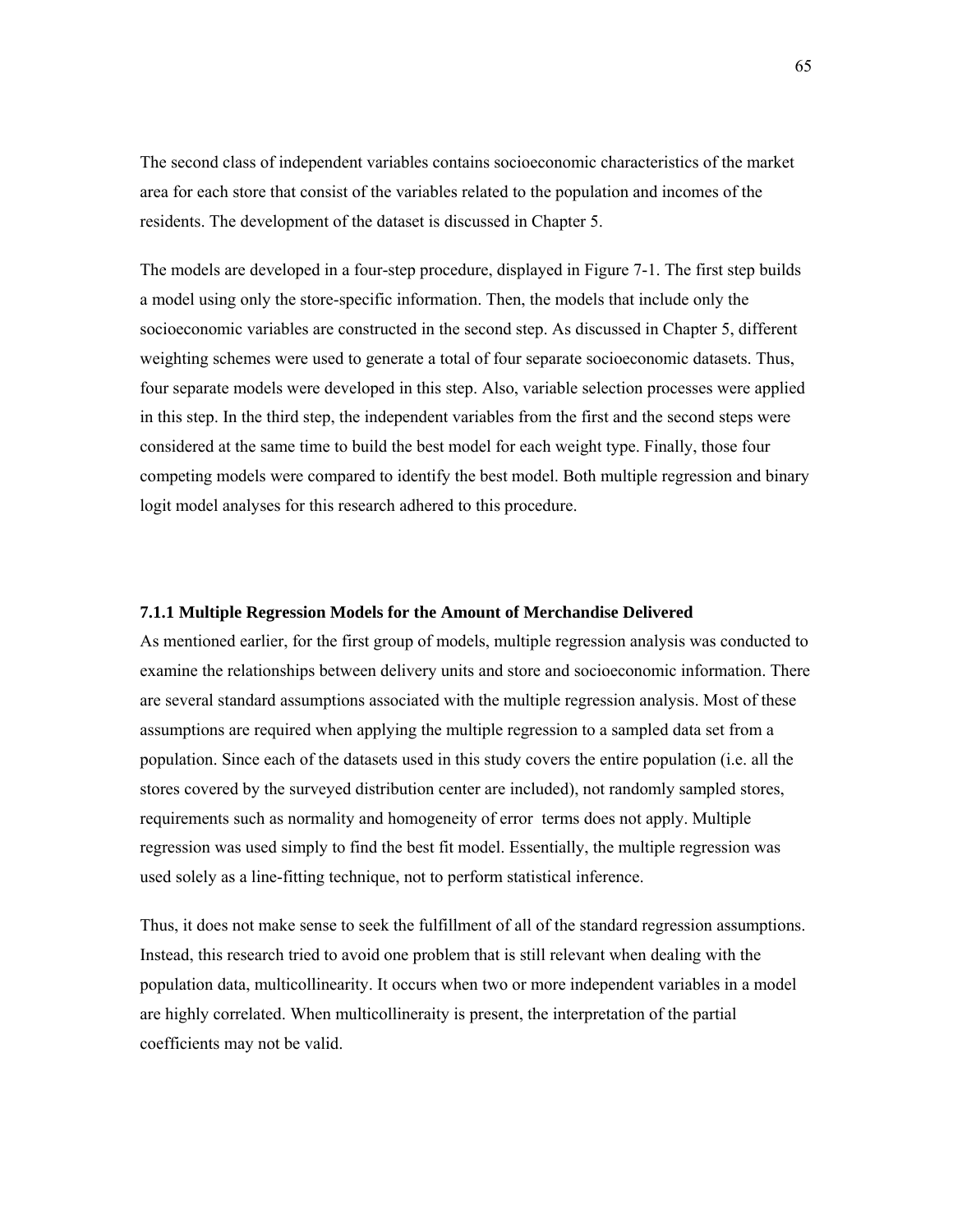

**Figure 7-1 Model Building Process**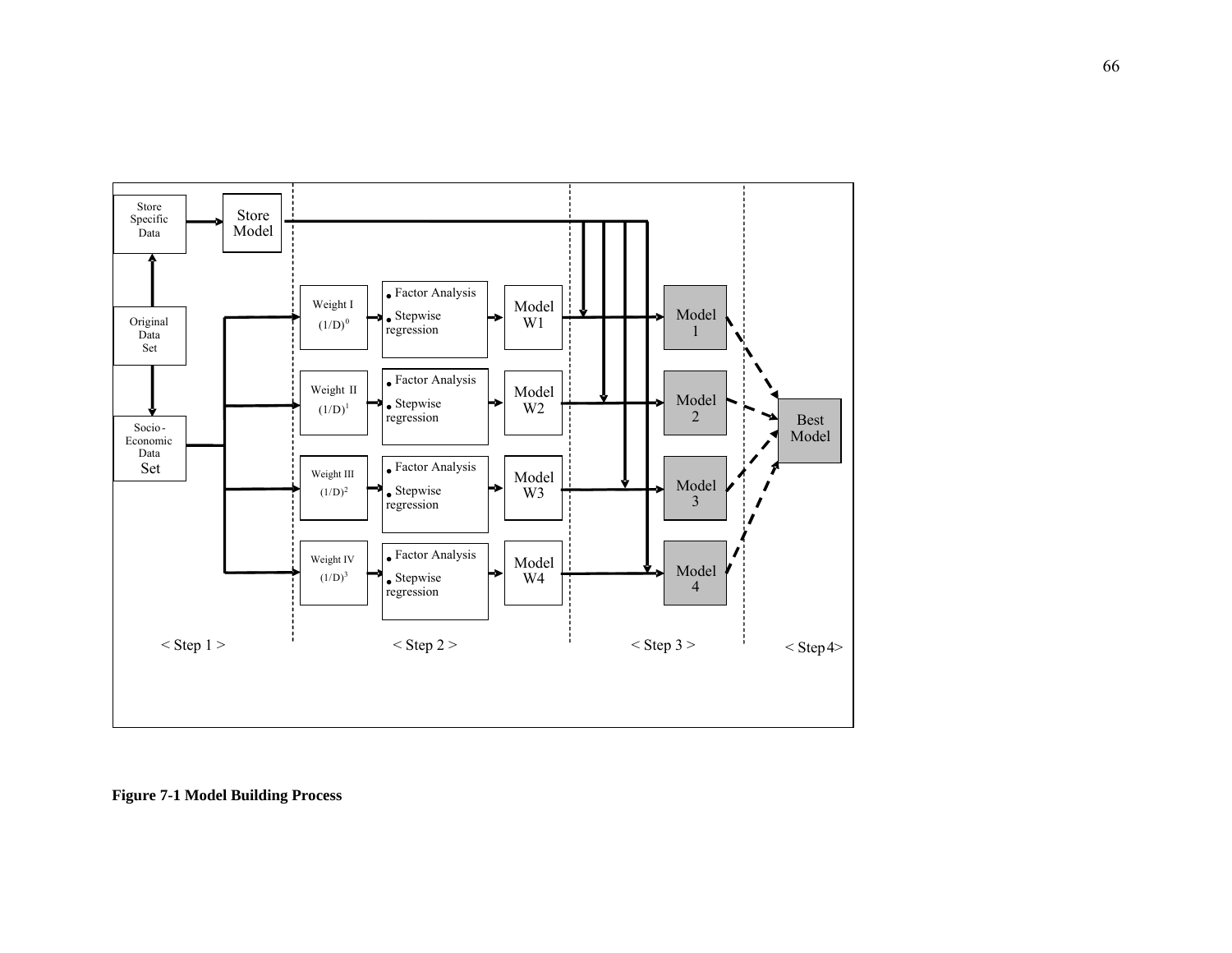The presence of multicollinearity was diagnosed with variable inflation factor  $(VIF)^4$ , Pearson correlation between independent variables, and the reasonableness of the coefficient estimates. For both store-specific and socioeconomic variables, various transformations were applied to address the multicolinearity problem and also improve the fit of the model.

R-squared measures the goodness of fit of a regression model. It is often interpreted as the proportion of the total variation in the dependent variable accounted for by the independent variables. The R-squared is a "nondecreasing" function of the number of independent variables (Gujarati, 2003)." In other words, R-squared keeps increasing as more independent variables are added to the model. Thus, when two models with different numbers of independent variables are being examined, it is difficult to compare the R-squared values. Alternatively, adjusted R-squares, which account for the number of independent variables, were used.

## 7.1.1.1 Variable Selection Procedures

-

The datasets included 37 socioeconomic variables. With this many variables to consider, a systematic strategy for selecting the independent variables was needed to streamline the process. Unfortunately, there is no universally accepted approach to determine how many and what variables should be included or removed from the model (Gujarati, 2003). Model building is a mix of science and art that inevitably involves researchers' subjective judgments. Nevertheless, there are several tools that can aid researchers to build the models with desirable traits. In order to select the set of variables that offer a high level of fit while avoiding multicollinearity, stepwise regression and factor analysis were employed to aid the process. Those two techniques provided a starting point for the variable selection procedure that involved a lengthy trial and error process before the final models are identified. A brief description for each of those two techniques is given below.

<sup>&</sup>lt;sup>4</sup>. VIF is a measure of identifying the multicollinearity of independent variables. When VIF is over 10 the variables should be further investigated

<sup>(</sup>http://www.ats.ucla.edu/stat/stata/webbooks/reg/chapter2/statareg2.htm) .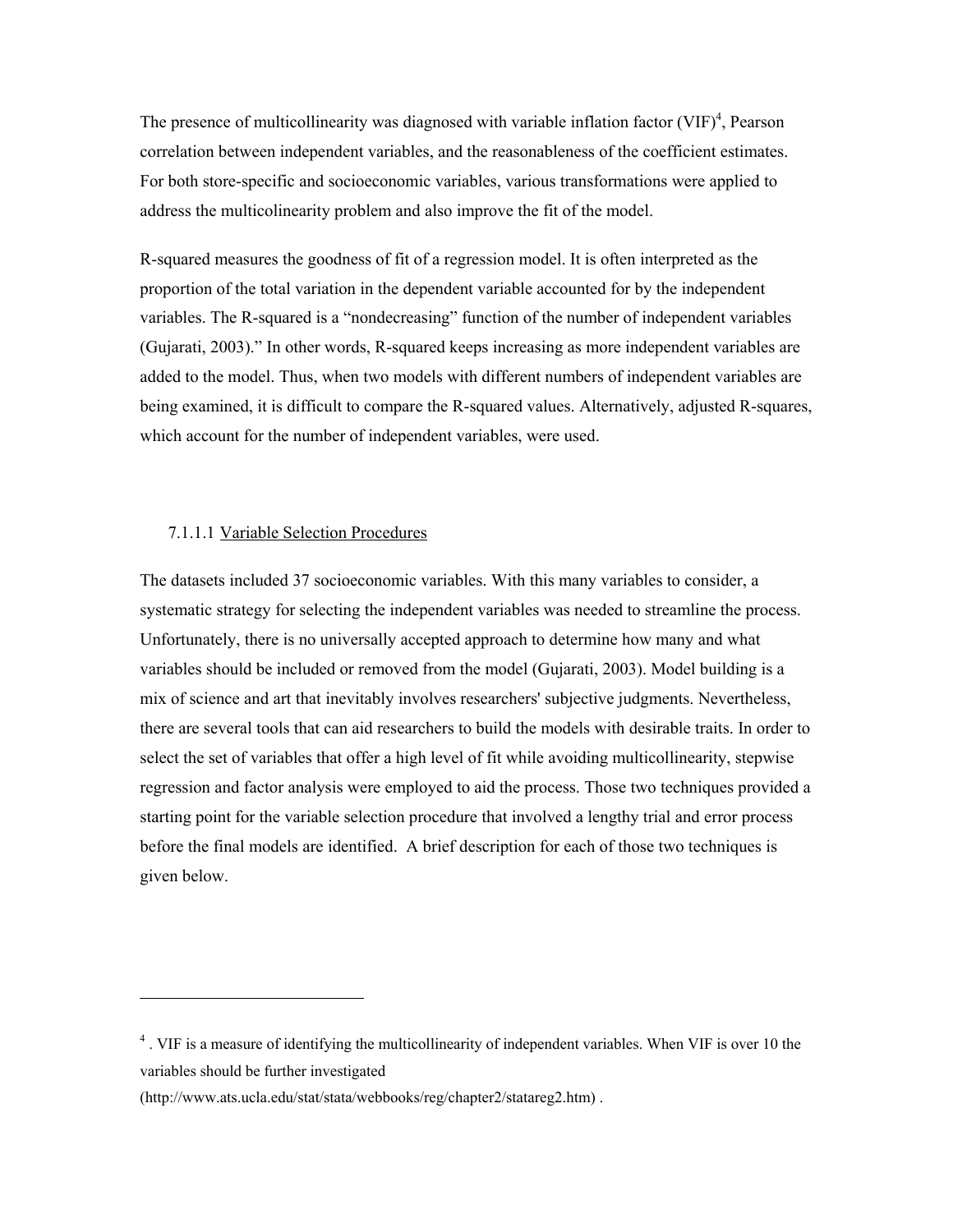### 7.1.1.2 Stepwise Regression

As a variable selection method, the most useful method is probably "the best subset regressions (Sen and Srivastava, 1990)" that considers all possible combinations of independent variables. However, the availability of resource limited the application of the method for this research. As an alternative, stepwise regression was used. Three techniques of stepwise regression are backward elimination, forward selection and stepwise procedure. The backward elimination starts with all independent variables (37 variables for this research) in the model and eliminates the less significant variables one at a time. The reverse of the backward elimination is the forward selection. A combination of two procedures is the stepwise procedure. All three methods rely on the significance levels of the coefficient estimates and linear correlations between the potential independent variables and the dependent variable to make the selection.

As will be seen later, the best model selected from stepwise regression often has a mulicollinearity problem. Nevertheless, the set of variables identified from this process can be a good starting point.

### 7.1.1.3 Factor Analysis

The purpose of factor analysis is "the orderly simplification of a number of interrelated measures (Child, 1990)." In other words, it helps researchers to determine whether the correlations between a set of observed variables can be explained in terms of a small number of artificial, or latent, variables called "factors". In addition, by examining the "loading", or the linear correlation between each variable and a factor, researchers can identify one or more variables that have a strong relation with each factor. APPENDIX C describes the steps of the factor analysis.

Sometimes, a procedure called factor rotation is carried out to explicitly determine the factors. The rotation reformulates the factors so that the loadings on the few initial variables are as large as possible (Rabe-Hesketh and Everitt, 2003). Rotation is mostly used to create a set of loadings that are more interpretable. In this study, rotation was performed with a constraint that the resulting factors are orthogonal to each other. Finding influential factors and examining the loadings are helpful exercises when constructing a regression model, since the researchers may be able to avoid selecting redundant independent variables.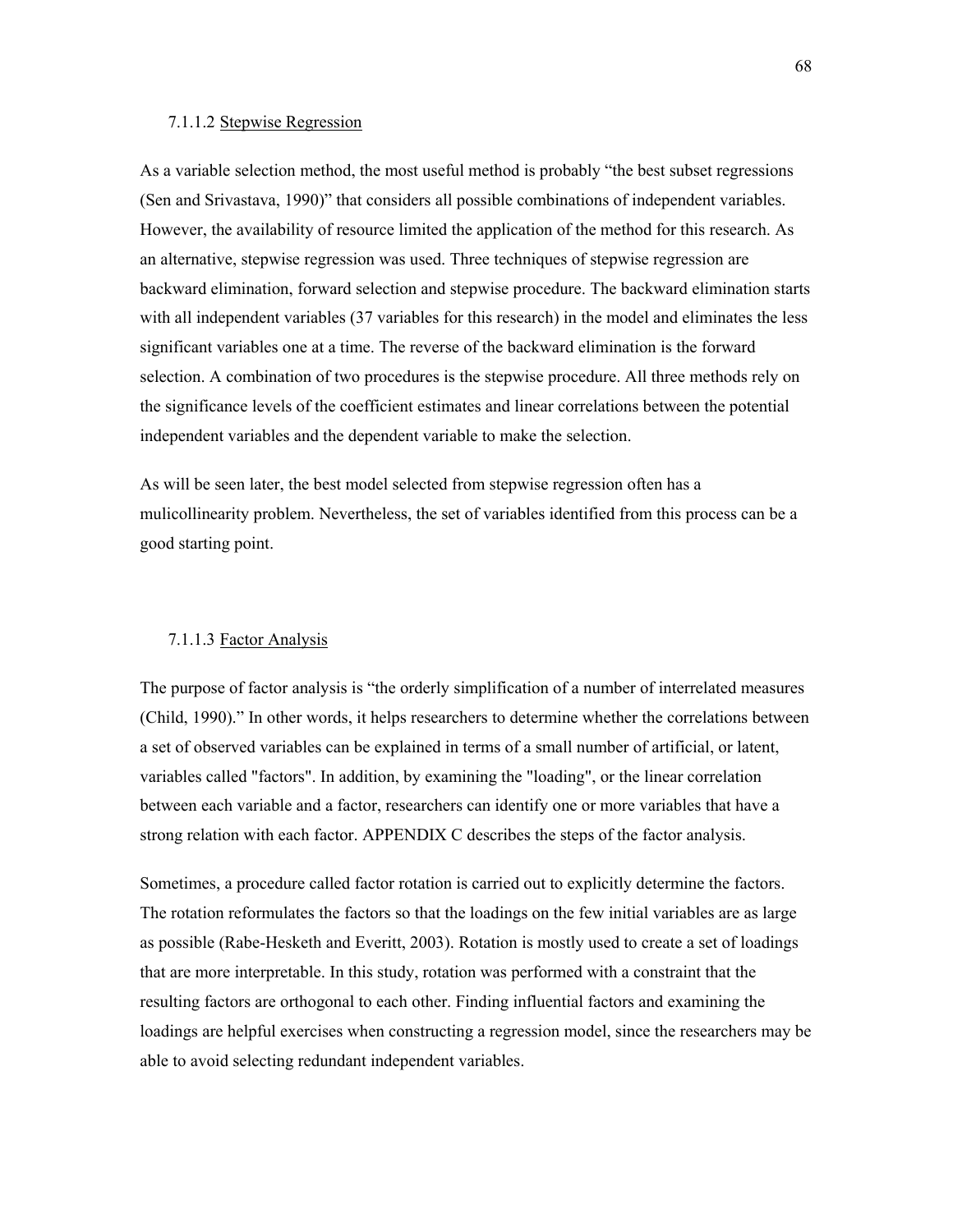#### 7.1.1.4 Model Selection Criteria

Throughout the multiple regression analyses, four criteria were used for evaluating the models. First and foremost, as discussed before, multicollinearity should be avoided. Second, the signs of the regression coefficients should be reasonable. Third, high R-squared and adjusted R-squared are desirable. Fourth, additional goodness of fit tests should be used to supplement the R-squared and adjusted R-squared. Long and Freese (2003) at Indiana University have created a STATA command that calculates various post-estimation statistics that include the criteria for evaluating competing models. Among them we used Akaike's Information criterion (AIC) and Bayesian Information Criterion (BIC). Like adjusted R-squared, AIC imposes a penalty to the model when adding an additional independent variable. Specifically, the deviance of the model, which is the log-likelihood of the model multiplied by -2, is adjusted by adding the number of parameters in the model times two. When comparing competing models, the one with the lowest AIC is preferred. The BIC is also used for model selection. Like AIC, it considers the effects of the number of independent variables in the model. BIC is calculated by adding the natural logarithm of the sample size multiplied by the number of parameters in the model. Thus, the smaller the BIC, the better the model fit.

### **7.1.2 Building Predictive TTG Models**

In contrast to the model for delivery units, the TTG models that predict the number of deliveries could not be constructed with the ordinary least square (OLS) technique due to its unique distribution. Since the delivery frequencies are clearly "count" data, the Poisson and Negative Binomial models were initially used. However, as discussed in APPENDIX F, neither model produced good results for the Furniture Chain A dataset because of the unique distribution of the dependent variable with only two possible outcomes, one or two deliveries per week. Both Poisson and Negative Binomial regressions compute the probability of zero delivery, making those models unreasonable for the data set.

For this reason, binary logit model was used. The model is arguably the most well known model for analyzing discrete choice situations. The model assumes that the probability of choosing one alternative over the other is a function of the independent variables. For example, in a two-mode situation, the probability of driving a car over the other mode, say a bus, can be formulated as a function of travel time, income, and other variables that capture the characteristics of the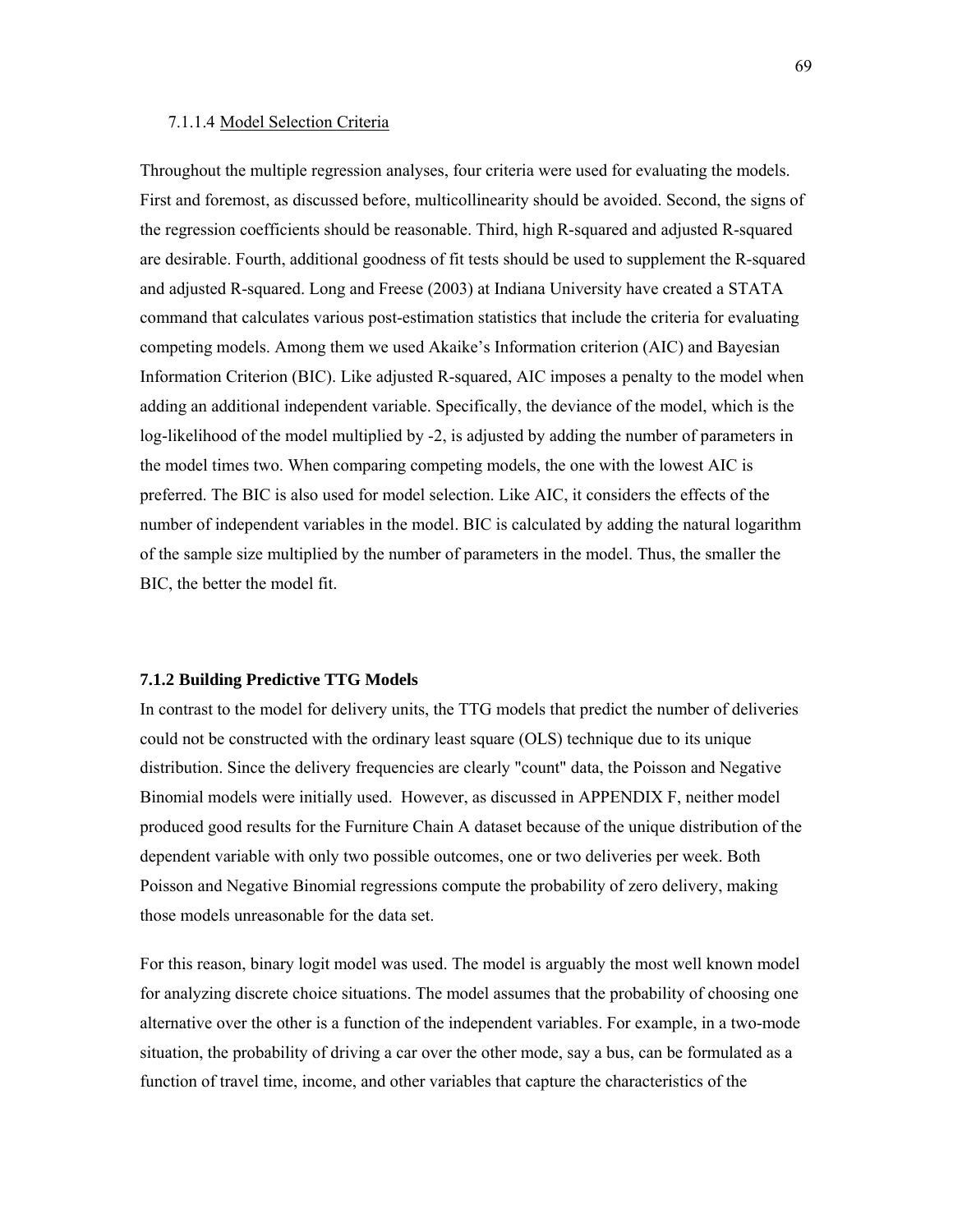alternatives as well as the traveler demographics. For this research, it is assumed that the number of deliveries that a store receives is determined by the decisions that the Furniture Chain A has made as a part of business operation strategy. While it is not possible to model the operation strategy directly, it is hypothesized that it can be approximated by store-specific and socioeconomic variables.

### 7.1.2.1 Model Selection and Validation

Several selection criteria were used for the logit model. First, like the linear regression, redundancy among independent variables should be avoided. Second, the signs of the regression coefficients should be reasonable. Third, sensitivity and specificity of the model were taken into consideration. Sensitivity is the probability of correct predictions of positive events (coded as 1), which is two deliveries per week for this research. On the other hand, specificity is the probability of correct predictions of negative events (coded as 0), which is one delivery per week for this research. Thus, the dependent variable for each store in the dataset is coded as either 0 or 1. Sensitivity and specificity measure the ability of the model to replicate both majority and nonmajority responses. In addition, the overall probability of correct predictions was considered. Fourth, the receiver operating characteristic (ROC), shown in Figure 7-2, was considered. The ROC curve shows the tradeoff between the probability of correct classification of positive events (sensitivity) and the probability of false positives (i.e. incorrect classification of negative events), which is 1-specificity. The area underneath the graph indicates the predictive power of the model. When the area underneath the line, called the "ROC curve" is 1, it indicates perfect predictive power. The ROC curve is constructed by connecting the coordinates (y-value is sensitivity and xvalue is 1-sensitivity) for various values of "cutoff points", or in this case, the threshold value of the probability predicted by the logit model to predict the response. For example, in the upperright corner of the plot, where the sensitivity is 1, "1-specificity" is also 1. This means that by setting the threshold probability value for predicting the stores with two deliveries per week to zero, all the stores are predicted to receive two weekly deliveries.as. This will result in correct prediction for all the stores that actually receive two deliveries per week, but none of the stores with once a week delivery will be predicted correctly. This graph can also be used to determine the appropriate cut-off value to make binary classifications. For this research, the cut-off value of 0.5 is used. In the binary case, the cut-off value of 0.5 seems to be intuitively appropriated. For the fifth criterion, AIC and BIC methods discussed previously were also used.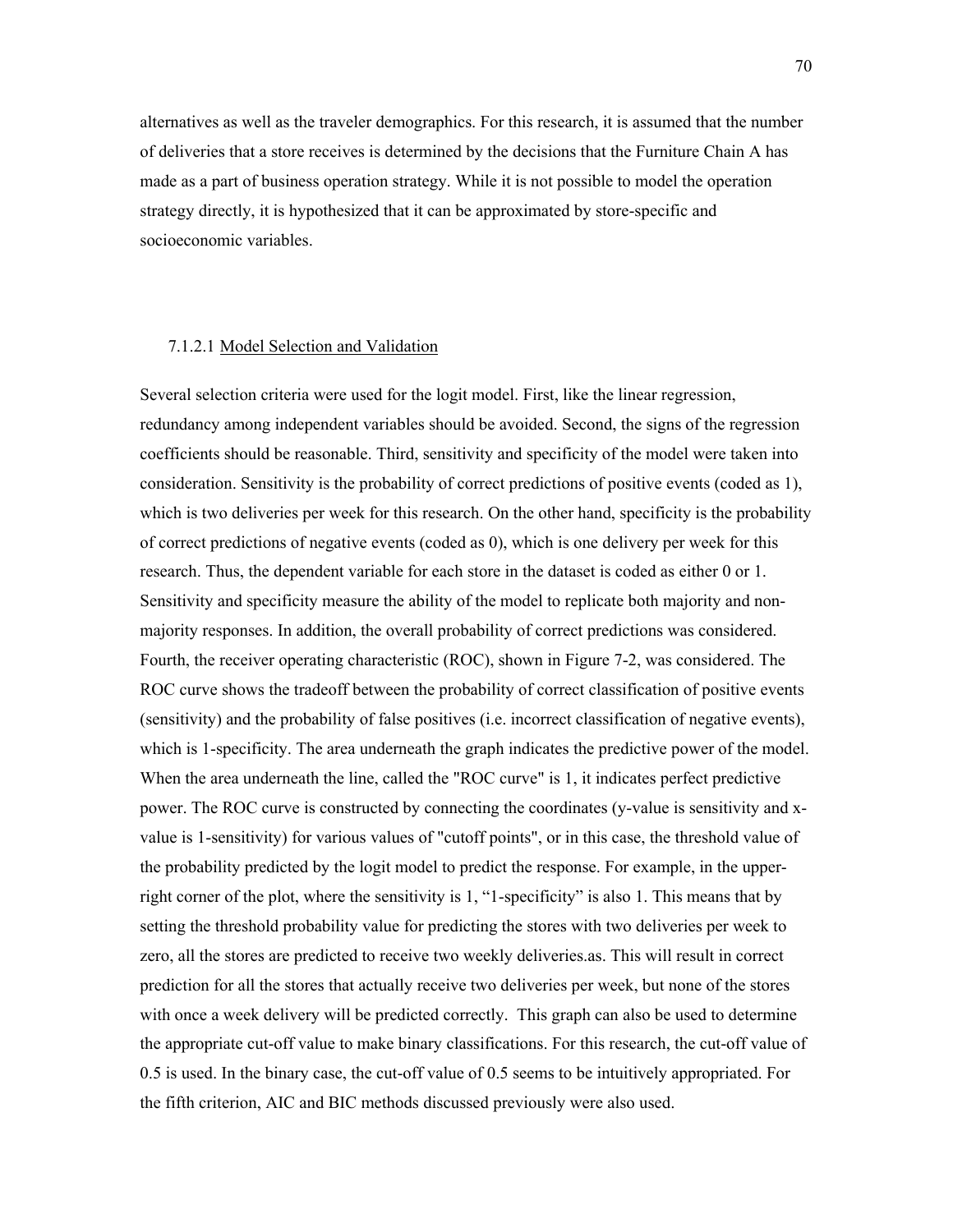

**Figure 7-2 Receiver Operating Characteristics Curve** 

## **7.2 Model for the Amount of Merchandise Replenished**

Two datasets, from Furniture Chain A and Shoe Chain A, were examined separately using the multiple regression. The purpose of the analysis was to identify the relationships between the amount of merchandise delivered and store-specific information and socioeconomic characteristics. The aim of these efforts is to ascertain whether it is possible to estimate the demand for merchandise, as captured by the weekly number of delivery units to each store, from observable variables. Since the demand for merchandise should be intimately related to the number of truck trips made to each store, quantifying demand will greatly facilitate the estimation of the TTG.

As discussed in the previous chapter, the analysis consists of four steps. Before proceeding to the detailed discussion of each model, it should be mentioned again that the standard regression assumptions are not relevant for this dataset since the data points came from a single chain. In other words, two datasets represent population, i.e. all the stores in the territories of the surveyed distribution centers. Thus, standard requirements for a linear regression such as homoscedasticity, normality and others are not meaningful in this case.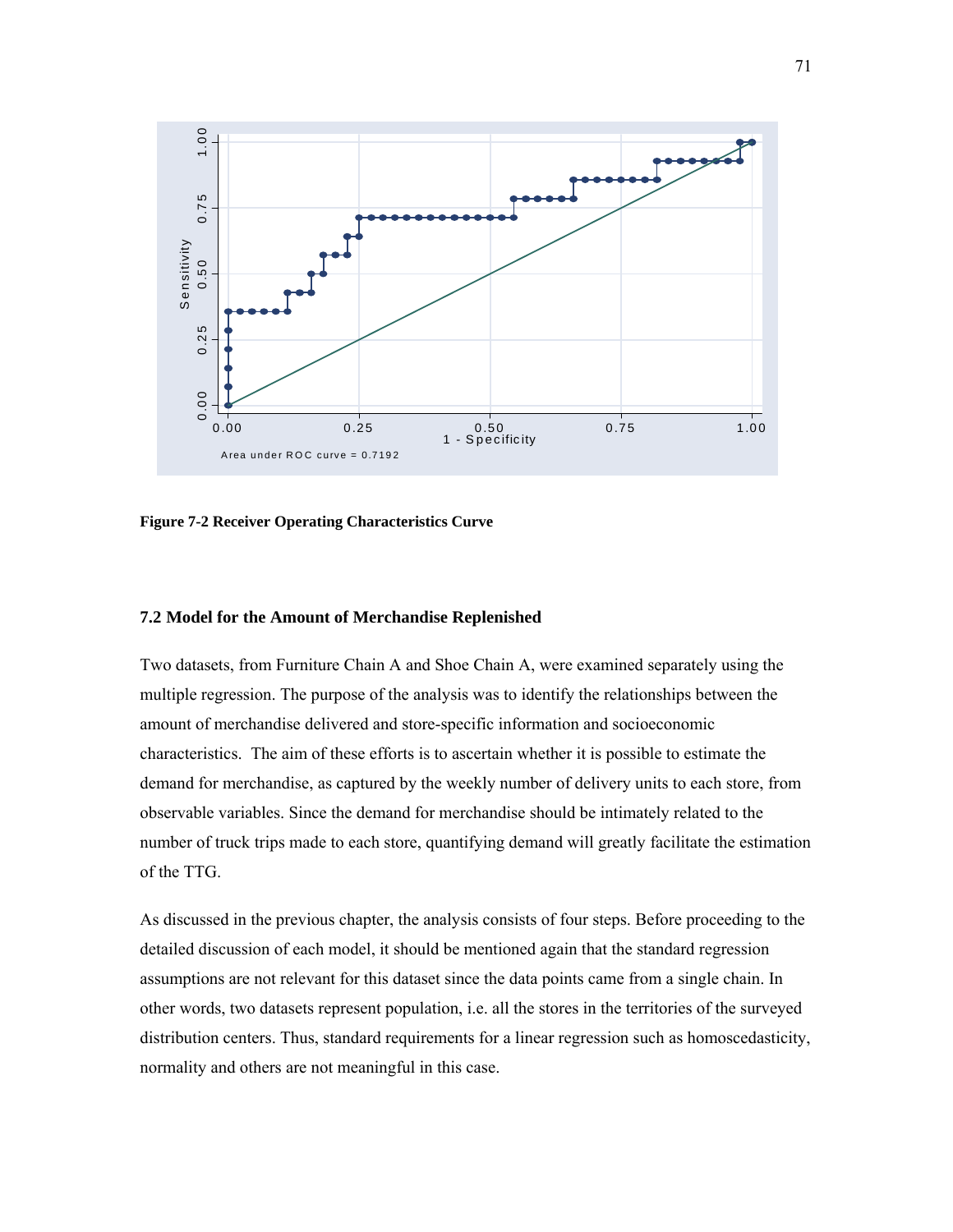### **7.2.1 Furniture Chain A**

7.2.1.1 Models with Store-specific variables

The four best models examining the impacts of store specific variables are exhibited in Table 7-2. These models were developed through lengthy try-and-error process that involved a number of different combinations of transformed and non-transformed independent and dependent variables. Throughout the process, R-squared and the reasonableness of the signs of coefficients were used as the key measures of the effectiveness. Log-transformation of the dependent variable seemed to improve the model's performance, thus all the models in Table 7-2 are fitted for "logwkpallet" (log transformed number of pallets per week) as the dependent variable. The levels of fit are consistently poor. However, some interesting findings were produced. The signs of the coefficients are reasonable except for *sqsale* (squared sales) in Model 2. Model 4, which included only the store type and *logemp*, log transformed *employment*, produced the best adjusted R squared. Model 3 that included store location variable, *mal1l*, and Model 1 that included all the variables, show lower adjusted R-squared in comparison. Thus, adding those variables does not improve model's performance. The number of employees was the most effective variable for explaining the variation in the delivered merchandise. On the other hand, *sqsale,* which had a strong linear relationship with the number of employees, seems mostly irrelevant, a surprising result.

| <b>Variable</b> | <b>Model 1</b> | <b>Model 2</b> | <b>Model 3</b> | <b>Model 4</b> |
|-----------------|----------------|----------------|----------------|----------------|
| logemp          | 0.0457         | 0.0527         | 0.0561         | 0.0455         |
| sqsale          | 0.0006         | $-0.0004$      |                |                |
| mall1           | 0.0455         |                | 0.0440         |                |
| stchar1         | 0.1610         | 0.1776         | 0.1602         | 0.1785         |
| stchar3         | 0.3023         | 0.3291         | 0.3017         | 0.3302         |
| constant        | 2.1289         | 2.1690         | 2.1313         | 2.1681         |
| R-squared       | 0.1406         | 0.1373         | 0.1406         | 0.1373         |
| Adj. R-squared  | 0.0580         | 0.0722         | 0.0757         | 0.0894         |

**Table 7-2 Regression with Store-Specific Variables - Furniture Chain A** 

Dependent variable: *Logwkpallet*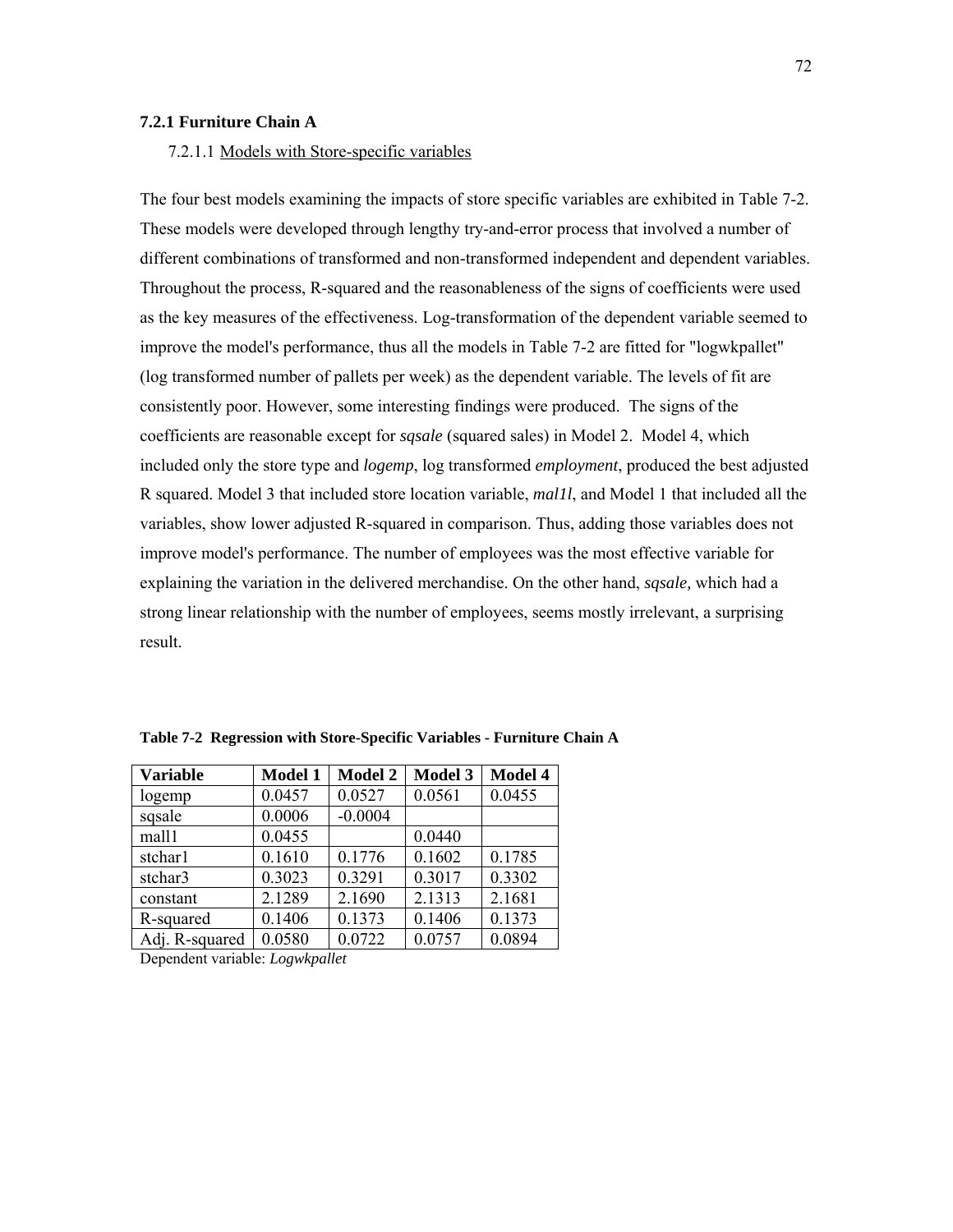The models discussed in this subsection use the socioeconomic variables with four different types of weight (including no weighting) for socioeconomic variables as well as the store-specific variables. The best model was identified for each of the weighting schemes and compared. As mentioned earlier, Factor analysis and Stepwise regression were used to filter the socioeconomic variables.

Table 7-3 compares the best model from each of four weighting schemes. For all the models, the dependent variable is the log of the number of pallets delivered per week to stores (*logwkpallet*). These models were selected based on various criteria including: R-squared values, reasonableness of coefficients, and absence of multicollinearity among independent variables. As far as Rsquared and adjusted R-squared are concerned, the first model, unweighted, produced the best results. Also, Akaike's information criteria (AIC), for the first model is the smallest, indicating it as the best fit model. In addition, Bayesian Information Criteria (BIC), of the first model is the smallest. Taking into account all these criteria, the unweighted model, Model 5, seems to be the best model. However, the negative sign of the coefficient for the *logemp* is problematic. It is obviously unintuitive and also inconsistent with all other models including the ones reviewed in the previous section. For this reason, Model 5 was not identified as the best model.

Model 6 performed second best in all criteria except for BIC. The signs of the coefficients are reasonable. This model shows positive effects of the number of employees and median income, as well as the negative impact of low-income population on the number of pallets delivered. The interpretation of median age is difficult since it is transformed (as an inverse of the square root of the median age). The positive coefficient estimate for this variable implies a negative association with the dependent variable. It should be noted; however, that this does not directly mean a higher median age of the market shed is related to a lower amount of merchandise delivered because this variable is weighted by the inverse of the distance between the store and each Census block group in the market shed. Thus, the influence of the spatial distribution of the elderly (or young) population within the market shed, might have produced the positive coefficient. Finally, location characteristics and store types are related to the weekly volume of pallets delivered to the stores. These results agree with the findings from the preliminary interviews documented in Chapter 6.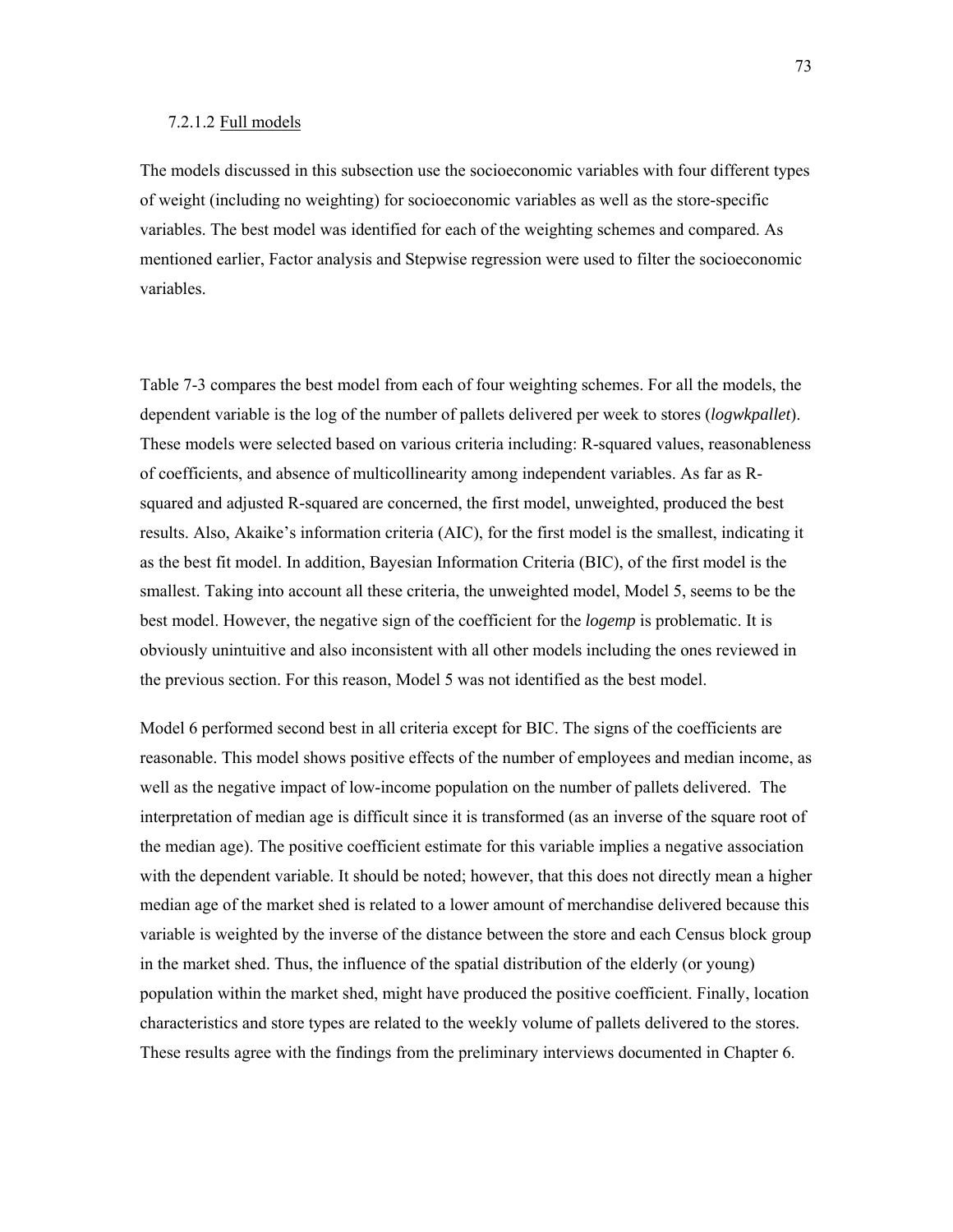Model 7 and 8 also produced reasonable signs of coefficients. However, except for BIC, these models are inferior to the Models 5 and 6. As a result, the Model 6 was identified as the best among four alternatives.

|                                 | Model 5   | Model 6     | Model 7   | Model 8   |  |
|---------------------------------|-----------|-------------|-----------|-----------|--|
|                                 | Weights   |             |           |           |  |
|                                 |           |             |           |           |  |
| <b>Variables</b>                | No weight | 1           | 1         | 1         |  |
|                                 |           | Dist        | $Dist^2$  | $Dist^3$  |  |
| logemp                          | $-0.0437$ | 0.0427      | 0.0023    | 0.0032    |  |
| sqrt(density)                   | $-0.0012$ |             |           |           |  |
| (median age) cubed              | 6.66E-06  |             |           |           |  |
| 1/(average househod size cubed) | 4.3621    |             |           |           |  |
| sqrt(median income)             | 0.0042    |             |           |           |  |
| mall1                           | 0.0344    | 0.0555      | 0.0156    | 0.0118    |  |
| stchar1                         | 0.2450    | 0.1693      | 0.1897    | 0.1914    |  |
| stchar3                         | 0.3642    | 0.1626      | 0.1563    | 0.1482    |  |
| $1/\sqrt{sqrt}$ (median age)    |           | 36.8899     |           |           |  |
| median income                   |           | 2.20E-09    |           |           |  |
| low income population           |           | $-2.30E-09$ |           |           |  |
| log(african american)           |           |             | $-0.0393$ | $-0.0438$ |  |
| log(average household size)     |           |             | 0.0113    |           |  |
| log(median income)              |           |             |           | 0.0294    |  |
| constant                        | 0.7740    | 1.9014      | 3.0343    | 2.6861    |  |
| R-squared                       | 0.3223    | 0.2616      | 0.2110    | 0.2179    |  |
| Adj R-squared                   | 0.2117    | 0.1583      | 0.1182    | 0.1259    |  |
| <b>AIC</b>                      | 0.510     | 0.561       | 0.593     | 0.584     |  |
| <b>BIC</b>                      | $-187.3$  | $-186.5$    | $-186.7$  | $-187.2$  |  |

#### **Table 7-3 Comparing Four Best models - Furniture Chain A**

# 7.2.1.3 Findings

- The model using the inverse of distance as the weight for socioeconomic variables was identified as the best overall performer.
- When considering only the store-specific variables, it was found that the log of *employee*, store locations and types are positively associated with the log of the number of pallets delivered to stores. The coefficients indicate that off-mall store location, and also the combo and outlet stores tend to receive higher number of pallets per week. Meanwhile,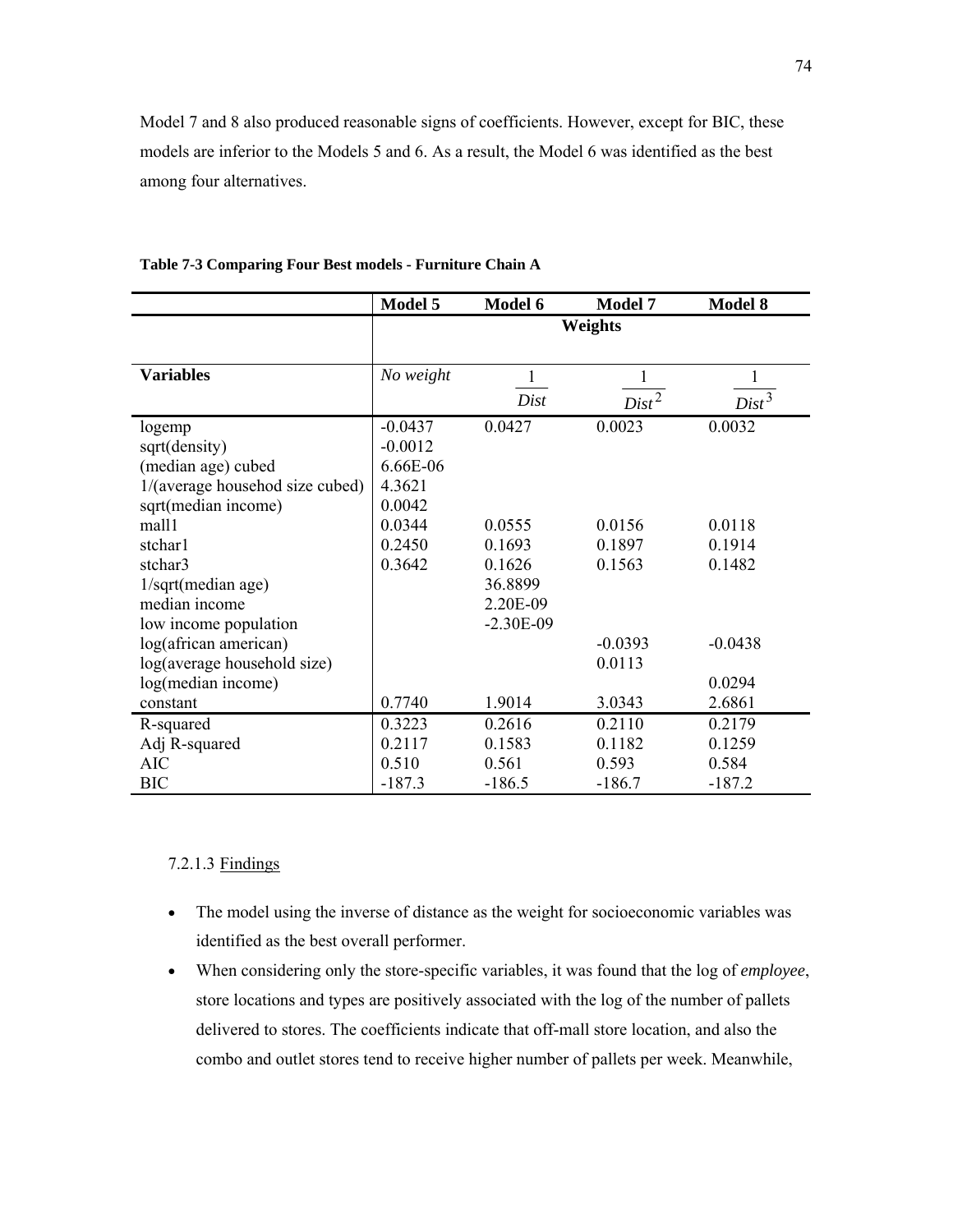the model suggests that it is unlikely that *sales volumes* are related to the number of pallets delivered.

- Log transformation of the dependent variable, weekly pallets, produced better results regardless of the weights used.
- Store specific variables, *employee, sales, size, mall,* and *stchar,* alone cannot sufficiently explain the number of pallets delivered. However, adding these variables to the models with socioeconomic variables produced better results in terms of R-squared.
- Lastly, as the DC manager identified, the number of pallets delivered is positively associated with the median income and negatively associated with the number of low income people in the market shed.

#### **7.2.2 Shoe Chain A**

In this section, the development of the models for Shoe Chain A is discussed. Shoe Chain A has one distribution center that covers 259 stores in 23 states. The dependent variable was the number of cartons of shoes delivered to each store per week. Only two store specific variables, employee and (*employee*) sales volume (*sales*), were available. However, like Furniture Chain A, 37 socioeconomic variables were considered. After removing missing values, 207 stores were used for the regression analyses. As was for Furniture Chain A, four types of weights were applied to socioeconomic variables. As was in previous sections, the first series of regressions used only the store-specific variables. Then, the full models were developed.

#### 7.2.2.1 Models with Store-Specific Variables

Table 7-4 presents three possible models using two store-specific variables. Transformation was not performed since the dataset fitted well with linear models. The levels of fit, judged by Rsquared, are considerably higher than that for the Furniture Chain A models. However, Model 9 shows negative coefficient estimate for *Sales* variable. This is partly caused by the fact the there was a strong linear correlation between *employee* and *sales* as shown in the plot included in APPENDIX D. The comparison between Model 10 and Model 11 indicates that *employee* is a strong determinant of the number of cartons delivered. Meanwhile, *sales* seem to have a very weak association with the number of cartons delivered.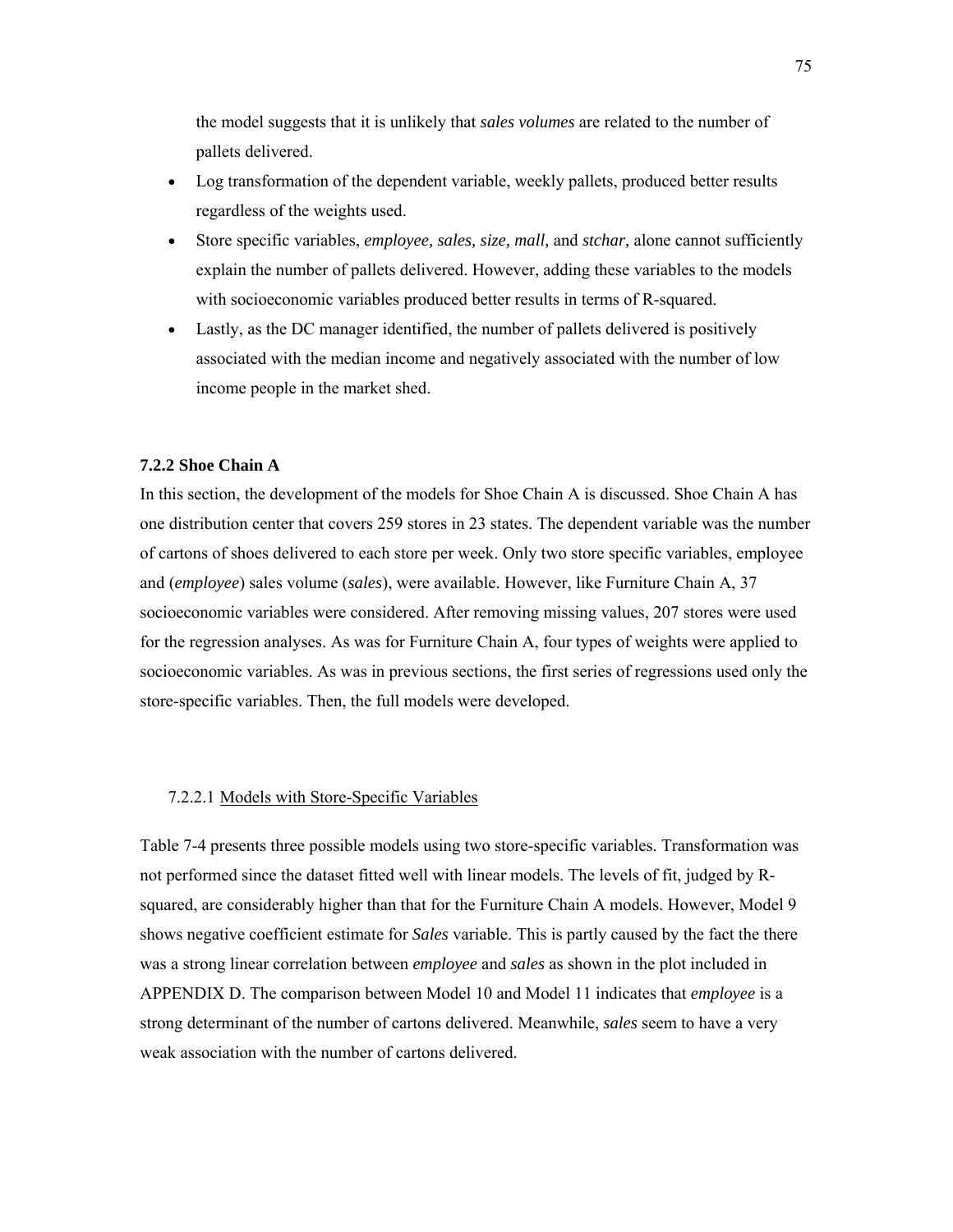|               | Model 9   | Model 10 | Model 11 |
|---------------|-----------|----------|----------|
| employee      | 6.0101    | 5.8551   |          |
| sales         | $-0.0011$ |          | 0.0103   |
| Constant      | 206.5956  | 206.2482 | 263.9847 |
| R-squared     | 0.3942    | 0.3935   | 0.0897   |
| Adj R-squared | 0.3883    | 0.3905   | 0.0853   |

**Table 7-4 Regression with Store-Specific Variables - Shoe Chain A** 

#### 7.2.2.2 Full Models

As described earlier, the building of the full model, with both store-specific and socioeconomic variables, was performed using Factor Analysis and stepwise regression as the starting points. However, those two techniques did not provide useful directions in the selection of the independent variables since stepwise regression resulted in no independent variable (i.e. all the variables were rejected), and Factor Analysis failed to identify strong factors. In general, there were considerable overlaps among the factors. Due to these difficulties, the development of the models relied on the trial and errors process to find the best models for all four weights.

Table 7-5 summarizes the best model under each of four weighting schemes. Dependent variable for all the models was the number of cartons delivered to each store per week. All the models performed considerably better than the models for Furniture Chain A. However, it should be noted that the model fit did not improve significantly from the addition of socioeconomic variables. In fact, R-squared of the model that include only *employee* (0.391) is not much different from those shown in this table, underscoring the importance of the number of employees as the explanatory variable for the amount of shoes sold.

Although the R-squared value of Model 12 is the highest, the differences among the models are marginal. However, Model 12 seems to be the best performer since it shows the best scores in all the criteria. The sign of *median age* seems reasonable, since the chain focuses on the younger people as potential customers. The positive coefficient for the variable, *youth*, also supports this interpretation.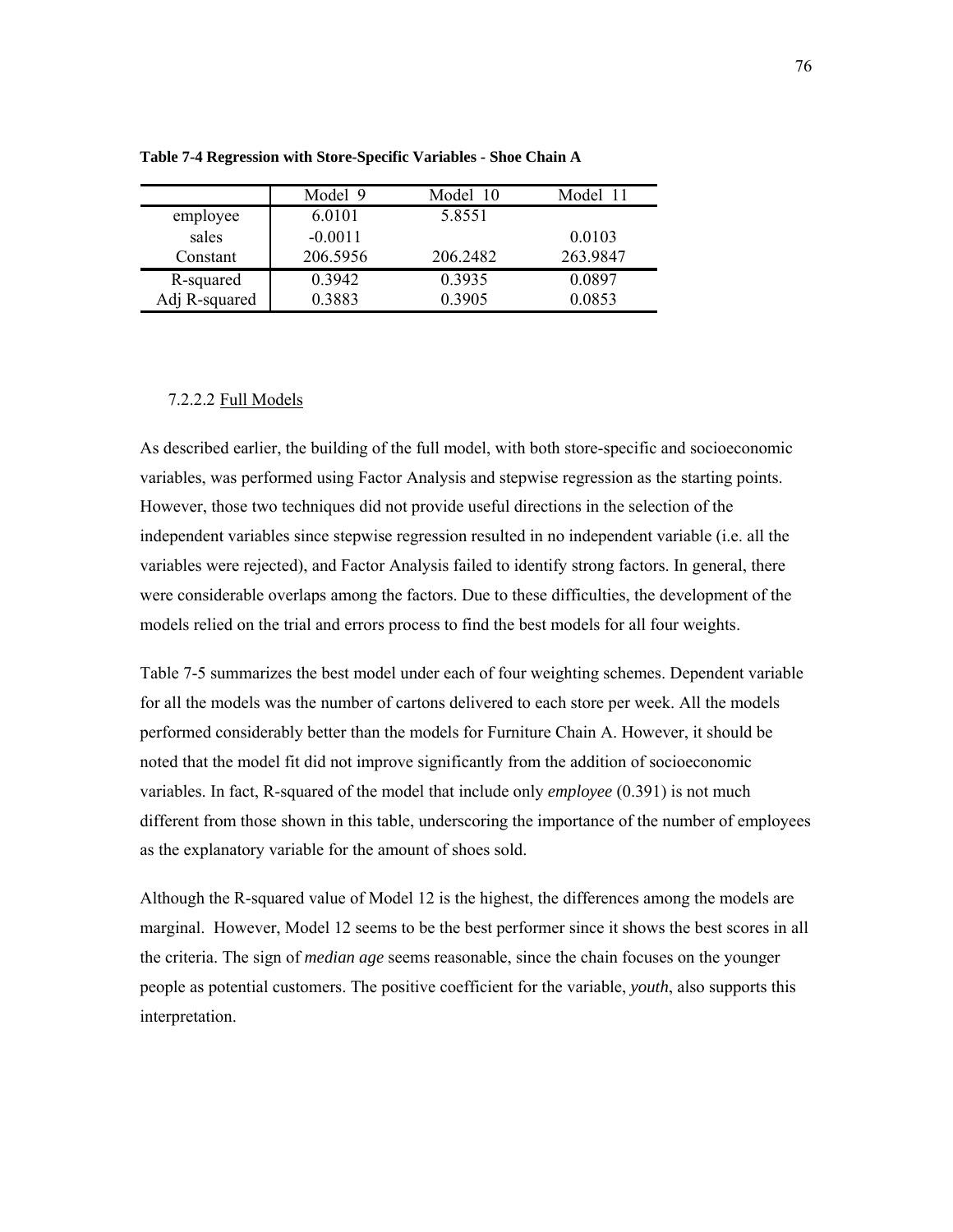| Variables               | Model 12  | Model 13 | Model 14 | Model 15 |
|-------------------------|-----------|----------|----------|----------|
| employee                | 5.5516    | 5.7130   | 5.7939   | 5.8009   |
| high income             |           | 0.0000   |          |          |
| median age              | $-2.3948$ | 0.0003   |          |          |
| medina income           |           | 0.0000   | 0.0000   |          |
| density                 |           |          | 0.0000   | 0.0000   |
| white                   |           |          | 0.0000   | 0.0000   |
| black                   |           |          | 0.0000   | 0.0000   |
| 1/(avg. hh. Size) cubed | 757.0660  |          |          |          |
| youth                   | 0.0002    |          |          |          |
| Constant                | 127.9035  | 211.0439 |          | 124.2188 |
| R-squared               | 0.4247    | 0.4090   | 0.4042   | 0.4050   |
| Adj R-squared           | 0.4133    | 0.3973   | 0.3893   | 0.3933   |
| Mean VIF                | 1.1800    | 5.0000   | 2.8200   | 1.2100   |

#### **Table 7-5 Comparing Four Best Models - Shoe Chain A**

# 7.2.2.3 Findings

- The unweighted model performed best. This is mostly a result of the weak influences of socioeconomic variables, to which the weights were applied.
- The number of employees is the key independent variable that explains the variation in the number of shoe cartons delivered to each store. In fact, R-squared of the model that includes only *employee* is not much different from that of the full models.
- The age of the population within the market shed seems to have a negative impact on the number of shoes delivered. This is not surprising since Shoe Store A targets younger population as the market.

#### **7.2.3 Summary of Store-Specific Variable Models**

Regression analyses for Furniture Chain A and Shoe Chain A were carried out. In terms of Rsquared, the model for Shoe Chain A, performed significantly better, indicating stronger linear relationships between *cartons* and selected independent variables. Also, both models suggest the number of employees is the key independent variable that greatly affects the fit of the model. This is more so for Shoe Chain A, than for Furniture Store A. In contrast, we could not find clear evidence of the relationship between *sales* and the amount of merchandise delivered to the stores. Finally, probably the most significant finding is that for Furniture Chain A, the variables related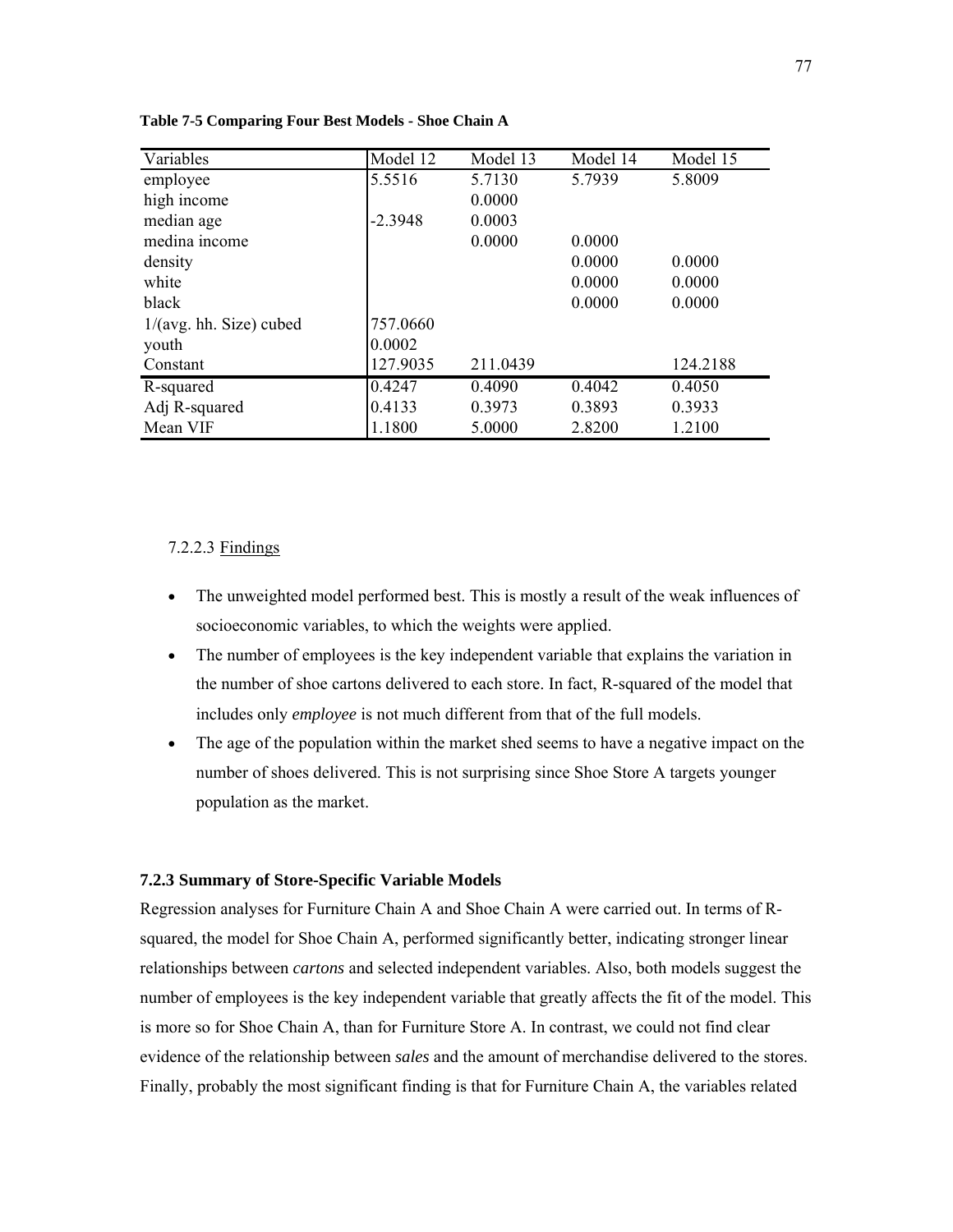to store type and location did not have as strong impact as we expected despite the fact that our data source indicated that those factors were key determinants of the sales.

#### **7.3 TTG Models**

-

This section attempts to build a TTG model using the Furniture Chain A dataset. The model assumes the frequency of delivery trips to the stores (from the DC) is dependent on both the store-specific variables, that are assumed to be the proxies for firm's decision-making behavior, and the socioeconomic characteristics of the market shed, which represent the potential demand for the goods being sold at the stores.

Since the data are for the individual retail stores, each delivery generates two trip ends, inbound and outbound<sup>5</sup>. It should be noted that it is unlikely that the stores included in the dataset receive additional truck trips since all the merchandise replenishment is performed through DCs. The only exception may be the use of parcel carriers to replenish small items, which was identified in the survey. Parcel delivery, is becoming a rather common practice. Our dataset did not include parcel delivery data,

It may seem that if one can predict the amount of merchandise delivered to each store, as we did in the last section, the number of truck trips required to deliver those items can be derived easily. However, that would be the standard commodity-based model. The hypotheses described in Chapter 3 that were validated by the interview with the DC manager contend that the operational decisions by the business determine the frequency of delivery trips even when the demand for the merchandise is fixed.

As opposed to the exploratory nature of the regression analysis described in the previous section, this effort focuses on developing the model with the best predictive capability. In this type of application, once a model is calibrated with the baseline dataset and satisfies the predefined model selection criteria, it should be applied against a separate set of data to test the transferability and predictive capabilities. We used the data from Furniture Chain E for this purpose.

<sup>&</sup>lt;sup>5</sup> Since truck trips can be considered as non-home based, this can be also defined as one attraction and one production trip ends.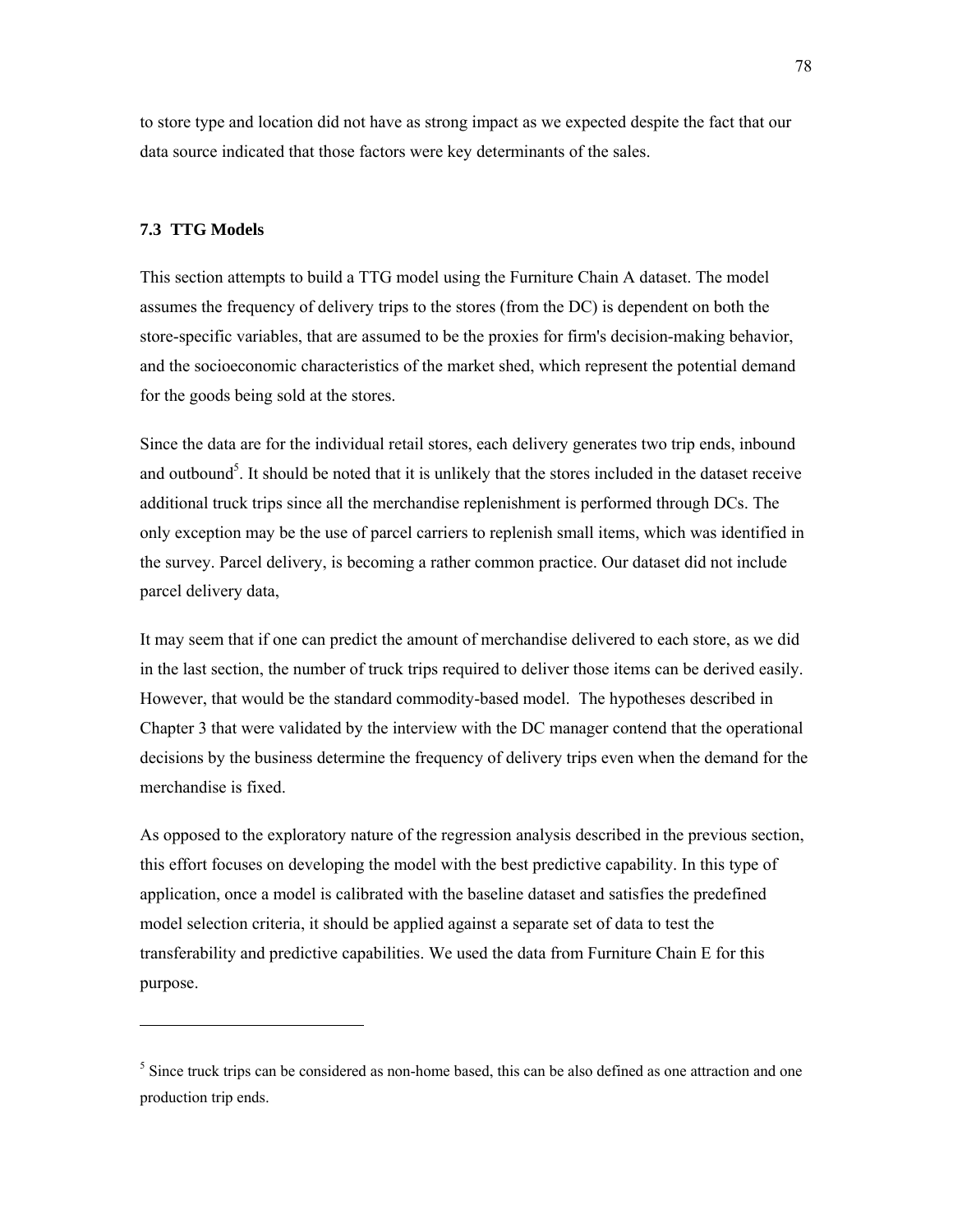#### **7.3.1 Poisson Regression and Negative Binomial Regression**

Prior to the construction of the binomial logit models, two other types of models(Poisson and Negative Binomial models), often used to regress the frequency data,, were tested. Even though the dependent variable is certainly a count data, these models were not successful. This is because these models always include zero trips that does not exist in Furniture Chain A's dataset. The Negative binomial model is often used to address the overdispersion problem that is quite common in Poisson models since it assumes that the mean and variance are the same. However, overdispersion was not observed in this dataset, and also the fit of the negative binomial model was not satisfactory. A detailed discussion on Poisson and negative binomial regression analysis with the Furniture Chain A dataset can be found in APPENDIX F.

#### **7.3.2 TTG Model with Store-Specific Variables**

This section attempts to build a binary logit model with only the store-specific variables. For Furniture Chain A, they are: the number of employees, annual sales volume, store location characteristics and store types.

Table 7-6 compares five different models. The first three models, Models 16, 17 and 18, that are shown in the three columns on the left, examine the influence of *employee* and *sales* variables. The performance is generally poor. Pseudo R-squared values are low, and more importantly, all three models predict almost all the stores to be one-delivery-per-week type. Thus, the sensitivities<sup>6</sup> (percent of correct predictions for stores with two deliveries per week) are extremely low. Thus, even though specificities (percent of correct predictions for stores with one delivery per week) are it is achieved by sacrificing the sensitivity. As noted previously, estimated probability of 0.5 was used as the threshold value for classifying each store into either one delivery or two deliveries per week. Lastly, receiver operating characteristic (ROC) scores, show adequate, but not excellent, predictive powers of the models. For Model 19, the dummy variables for store location and types were added to Model 16. The dummy variable, *mall1*, indicates the

-

 $6$  See Section 7.1.2.1 for the definition of specificity and sensitivity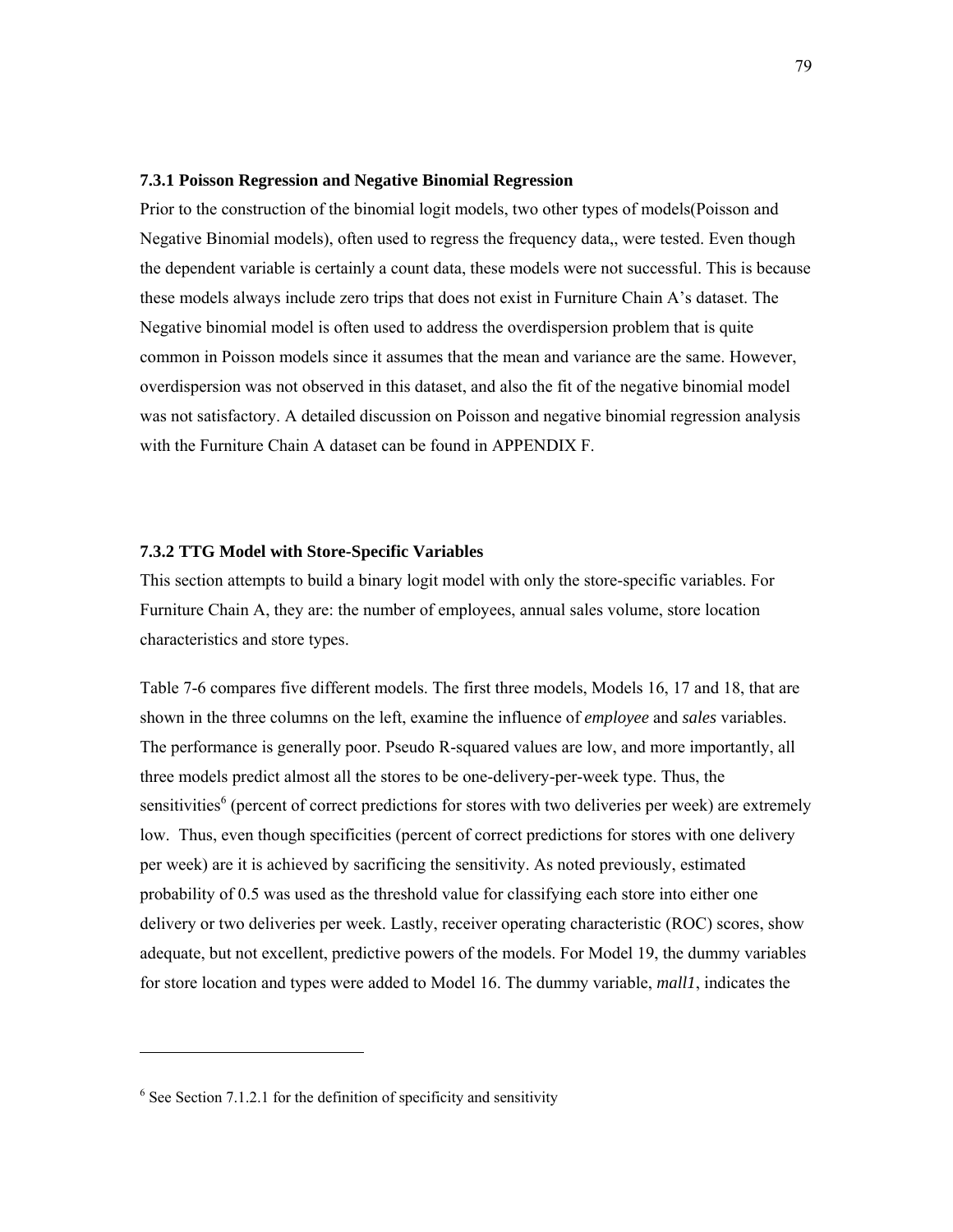stores in off-mall locations. Dummy variables, *Stchar2* and *stchar3*, represent conventional type and outlet type stores, respectively.

As shown, in all aspects, Model 19 showed a substantial improvement over the previous three models. It has a much higher pseudo R-squared value. Sensitivity indicates that 50 percent of two-delivery-per-week stores were correctly predicted a remarkable improvement over the aforementioned models. The overall probability of correct classification is almost 88 percent. In addition, the ROC is close to 0.9, indicating a high predictive power. As the performance of Model 20, with only the store type and location variables, indicates, these variables are effective predictors of delivery frequencies. Even though the pseudo R-squared is lower than that of Model 19, it predicts the delivery frequencies almost equally well. In fact, the model's performance show that with the knowledge of store type and location alone, one can correctly predict the delivery frequency for over 85 percent of the stores.

| Variables             | Model 16  | Model 17  | Model 18  | Model 19    | Model 20  |
|-----------------------|-----------|-----------|-----------|-------------|-----------|
| Employee              | 0.0352    | 0.0805    |           | $-10.52388$ |           |
| <b>Sales</b>          | 3.47E-07  |           | 5.06E-07  | 5.38E-05    |           |
| mall1                 |           |           |           | 0.6583      | 0.2406    |
| stchar2               |           |           |           | $-109.0505$ | $-3.8885$ |
| stchar3               |           |           |           | $-107.6011$ | $-3.6354$ |
| Constant              | $-2.0525$ | $-1.8837$ | $-1.9961$ | 104.6751    | 2.0086    |
| Pseudo R <sub>2</sub> | 0.0211    | 0.0137    | 0.0199    | 0.4536      | 0.2853    |
| Sensitivity           | 7.14%     | $0.00\%$  | 7.14%     | 50.00%      | 50.00%    |
|                       | (1/14)    | (0/14)    | (1/14)    | (7/14)      | (9/18)    |
| Specificity           | 100.00%   | 97.73%    | 100.00%   | 100.00%     | 98.04%    |
|                       | (44/44)   | (43/44)   | (44/44)   | (44/44)     | (50/51)   |
| $%$ correct           | 77.59%    | 74.14%    | 77.59%    | 87.93%      | 85.51%    |
| classification        | (45/58)   | (43/58)   | (45/58)   | (51/58)     | (59/69)   |
| ROC.                  | 0.5909    | 0.5950    | 0.5698    | 0.8969      | 0.7696    |
| $n =$ number of obs.  | 58        | 58        | 58        | 58          | 69        |

**Table 7-6 TTG Model with Store-Specific Variables - Furniture Chain A** 

Compared to the first three models, all aspects of the predictive power are superior for the last two models. In addition, the signs of the coefficient estimates indicate that the stores in off-mall locations are more likely to receive two deliveries per week. Also, compared to the combo stores (*stchar1*), conventional (*stchar2*) and outlet (*stchar3*) stores are less likely to receive two deliveries per week. This implies that information on location and store types improves the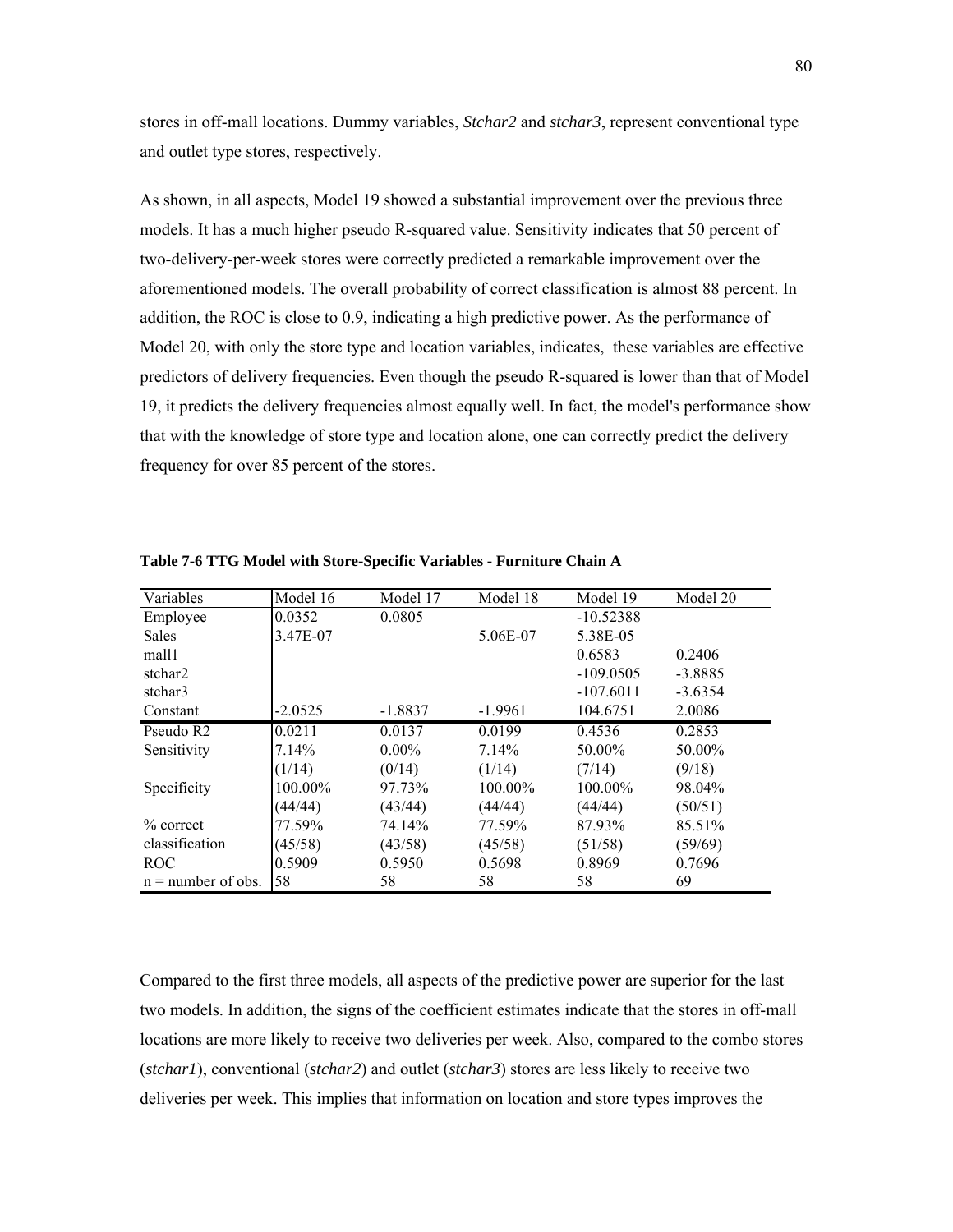prediction of the frequency of truck trips. The data shown in the cross-tabulation, Table 7-7 support this finding. The number in each cell represents the share among the stores with the characteristics indicated by the column and row headings that receive two deliveries per week. For example, the figure in the "combo/off-mall" cell indicates that 87.5 percent of the combo stores located in off-mall locations received two weekly deliveries. The row totals (the last column) show that 34 percent of stores in off-mall locations received two deliveries per week, whereas it is only 17 percent for the stores in malls. Also, the column totals (the last row) show that 90 percent of combo stores, 14 percent of conventional stores and 20 percent of outlet stores received two deliveries per week. The data indicate that combo stores are highly likely to be twodelivery-per-week type, compared to other two store types. Furthermore, all combo stores in a mall receive two delivery trips without exception.

| Table 7-7 Share of Stores Receiving Two Deliveries per Week |  |
|-------------------------------------------------------------|--|
|-------------------------------------------------------------|--|

|                   |          | Store Types |              | Total  |       |
|-------------------|----------|-------------|--------------|--------|-------|
|                   |          | Combo       | Conventional | Outlet |       |
| Location          | Off-mall | 0.875       | 0.176        | 0.200  | 0 343 |
| Characterist Mall |          | 1.000       | 0.125        | 0.000  | 0.176 |
| Total             |          | 0.900       | 0 143        | 0.200  | 0.261 |

#### **7.3.3 TTG Model**

Like the multiple regression analysis, four types of weights for socioeconomic variables were tested. However, the models using two of the weights, inverse of distance squared and inverse of distance cubed, performed extremely poorly, and were eliminated. Since these weights severely penalize the Census block groups that are far from the store, this poor performance suggests that the socioeconomic characteristics of the immediate vicinity of the store do not play an important role in determining the number of delivery trips.

The selection of the independent variables for the logit model relied on the results from the two variable selection techniques, Factor Analysis and Stepwise regression that were performed for the multiple regression analysis. Multicollinearity diagnostics were used to remove the variable with the highest VIF. The predictive powers of the models were used as the primary guidance for selecting the best model.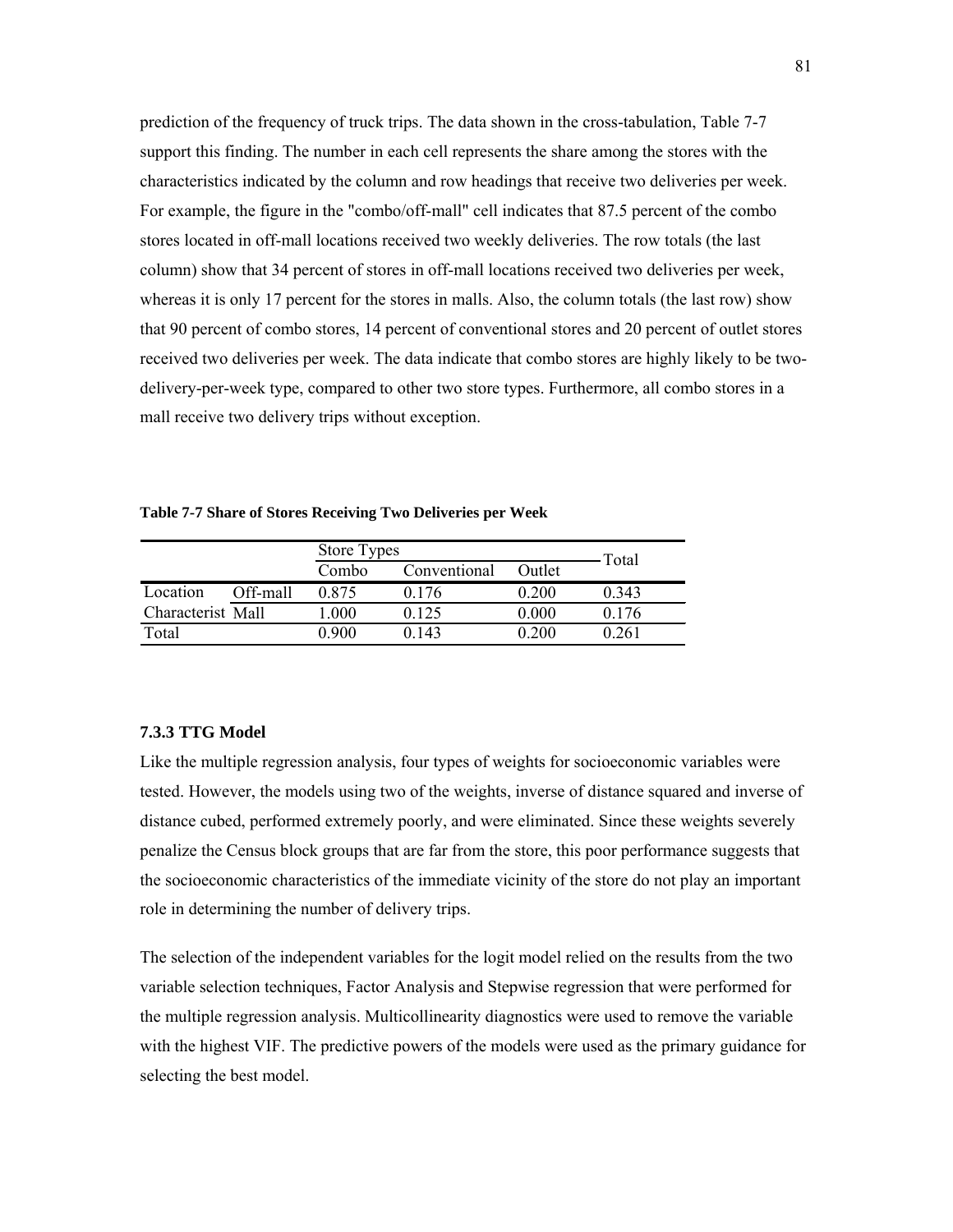After examining a number of potential combinations of independent variables, the two models, shown in Table 7-8 were found to be the best models. In terms of pseudo R-squared, Model 21 is superior; however, since the purpose of this effort is to derive the model with the best predictive capability, much emphasis should be placed on the overall percentage of correct predictions. Model 22 correctly estimated about 91 percent of observations, while Model 21 successfully classified about 88 percent. In addition, sensitivity and specificity figures for Model 22 are slightly better. On the other hand, the ROC is better for Model 21.

The sensitivity values for the models indicate weakness in correctly identifying the twodeliveries-per-week stores. These models were able to identify only 55% to 65% of those stores. Thus, if these models are used in practice, the TTG will likely to be underestimated.

|                | Model 21   |                | Model 22            |
|----------------|------------|----------------|---------------------|
| Weight         | no weight  | Weight         | Inverse of distance |
| N              | 58         | N              | 58                  |
| Variables      | Estimates  | Variables      | Estimates           |
|                |            | sales          | 1.18E-06            |
| employee       | 0.1242     | mall1          | 0.0858              |
| mall1          | 0.9558     | stchar2        | $-22.0636$          |
| stchar2        | $-22.4117$ | stchar3        | $-463$              |
| stchar3        | $-22.4725$ | wlpop00 sqmi   | 8.62E-07            |
| highincome     | 0.0001     | wllowincome    | $-6.47E-08$         |
| med_age        | 0.4602     | wlmed age      | $-0.0000$           |
| sqmincome      | 0.0134     | wlaincome      | $-1.00E-15$         |
| Constant       | $-3.7462$  | Constant       | 18.1270             |
| Pseudo R2      | 0.5602     | Pseudo R2      | 0.5076              |
| Sensitivity    | 57.14%     | Sensitivity    | 64.29%              |
|                | (8/14)     |                | (9/14)              |
|                | 97.73%     |                | 100%                |
| Specificity    | (43/44)    | Specificity    | (44/44)             |
| % Correct      | 87.93%     | % Correct      | 91.38%              |
| Classification | (51/58)    | Classification | (53/58)             |
| ROC            | 0.9221     | ROC            | 0.9042              |

**Table 7-8 Final TTG Models - Furniture Chain A** 

It also should be noted that these two models show only marginal improvements over the storespecific variable models that were presented in Table 7-6. The performance of the best model from that table is almost identical to that of Model 21, which includes socioeconomic variables. This underscores the importance of store-specific variables and also suggests that socioeconomic variables of market shed are not critical for predicting the truck delivery frequencies. The signs of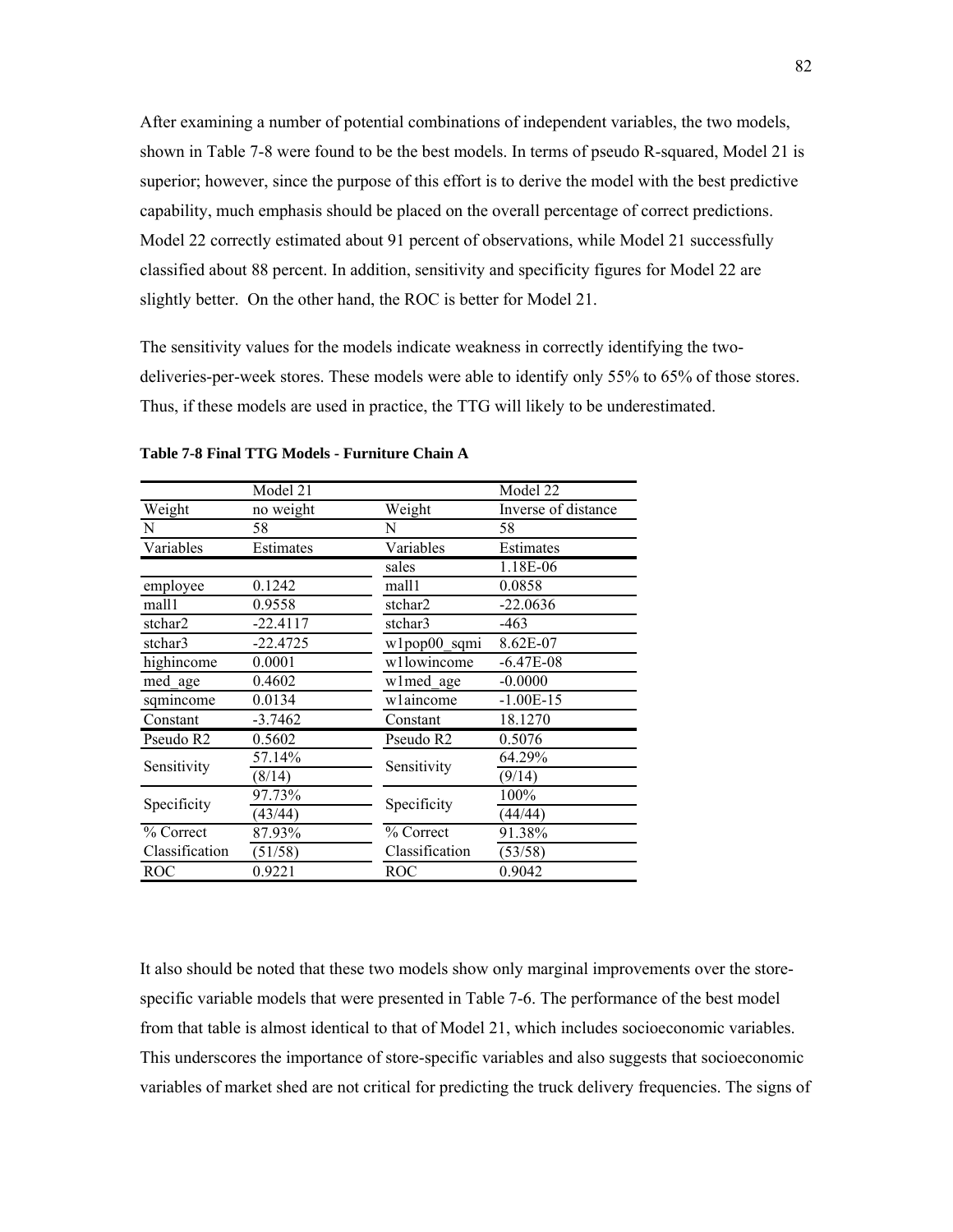coefficient estimates are reasonable. They indicate positive impacts of: income level, population density, the number of employees, and age. The coefficients of the store type dummy variables point to the more frequent replenishment for Combo type stores. Also, off-mall stores, coded by the *mall1* dummy, tend to receive more frequent deliveries.

Table 7-9 shows the performance of several variations of Models 21 and 22. These models were constructed to assess the importance of store-specific variables. For example by comparing Model 21 with its variant without the *employee* variable, it is possible to determine its contribution to the predictive power of the TTG model. The analyses show that the number of employees and sales volumes do not play a critical role in predicting the delivery frequency by trucks.

|                       | Model 21   |            | W/O employee W/O types |                | Model 22    | W/O sales           | W/O types     |
|-----------------------|------------|------------|------------------------|----------------|-------------|---------------------|---------------|
| Weight                |            | No weight  |                        | Weight         |             | Inverse of distance |               |
| N                     | 58         | 69         | 58                     | N              | 58          | 69                  | 58            |
| Variables             |            | Estimates  |                        | Variables      | Estimates   |                     |               |
|                       |            |            |                        | sales          | 1.18E-06    |                     | 1.02E-06      |
| employee              | 0.1242     |            | 0.1003                 | mall1          | 0.0858      | $-0.1501$           | 1.034         |
| mall1                 | 0.9558     | 1.0281     | 1.1691                 | stchar2        | $-22.0636$  | $-4.2704$           |               |
| stchar2               | $-22.4117$ | $-5.7744$  |                        | stchar3        | $-463$      | $-3.9247$           |               |
| stchar3               | $-22.4725$ | $-4.1760$  |                        | w1pop00 sqmi   | 8.62E-07    | 6.48E-07            | 8.29E-07      |
| highincome            | 0.0001     | 0.0000     | 0.0001                 | w1lowincome    | $-6.47E-08$ | $-8.04E - 08$       | $-5.79E - 08$ |
| med age               | 0.4602     | 0.6261     | 0.2423                 | wlmed age      | $-0.0000$   | $-0.0000$           | $-0.0001$     |
| sqmincome             | 0.0134     | 0.0212     | 0.0040                 | wlaincome      | $-1.00E-15$ | 2.20E-13            | 9.72E-14      |
| Constant              | $-3.7462$  | $-27.4889$ | $-14.6557$             | Constant       | 18.1270     | 2.4357              | $-3.0178$     |
| Pseudo R <sub>2</sub> | 0.5602     | 0.4893     | 0.2131                 | Pseudo R2      | 0.5076      | 0.4079              | 0.2182        |
|                       | 57.14%     | 61.11%     | 35.71%                 |                | 64.29%      | 66.67%              | 21.43%        |
| Sensitivity           | (8/14)     | (11/18)    | (5/14)                 | Sensitivity    | (9/14)      | (12/18)             | (3/14)        |
|                       | 97.73%     | 96.08%     | 93.18%                 |                | 100%        | 98%                 | 95%           |
| Specificity           | (43/44)    | (49/51)    | (41/44)                | Specificity    | (44/44)     | (50/51)             | (42/44)       |
| % Correct             | 87.93%     | 86.96%     | 79.31%                 | % Correct      | 91.38%      | 89.86%              | 77.59%        |
| Classification        | (51/58)    | (60/69)    | (46/58)                | Classification | (53/58)     | (62/69)             | (45/58)       |
| <b>ROC</b>            | 0.9221     | 0.9096     | 0.7825                 | <b>ROC</b>     | 0.9042      | 0.8355              | 0.8052        |

#### **Table 7-9 Variants of TTG Models**

Removing those variables from the TTG models reduced pseudo R-squared and ROC, the accuracy of the prediction, measured by the numbers in the bottom four rows in the table, decreased only slightly, or in some cases, improved. In fact, the sensitivities of Models 21 and 22 actually improved slightly when *employee* and *sales* were removed, respectively. It should be noted that the exclusion of these two variables enabled us to use larger datasets, since some of the data points were missing employee counts and sales information. Therefore, a direct comparison of the performance measures requires cautious interpretation.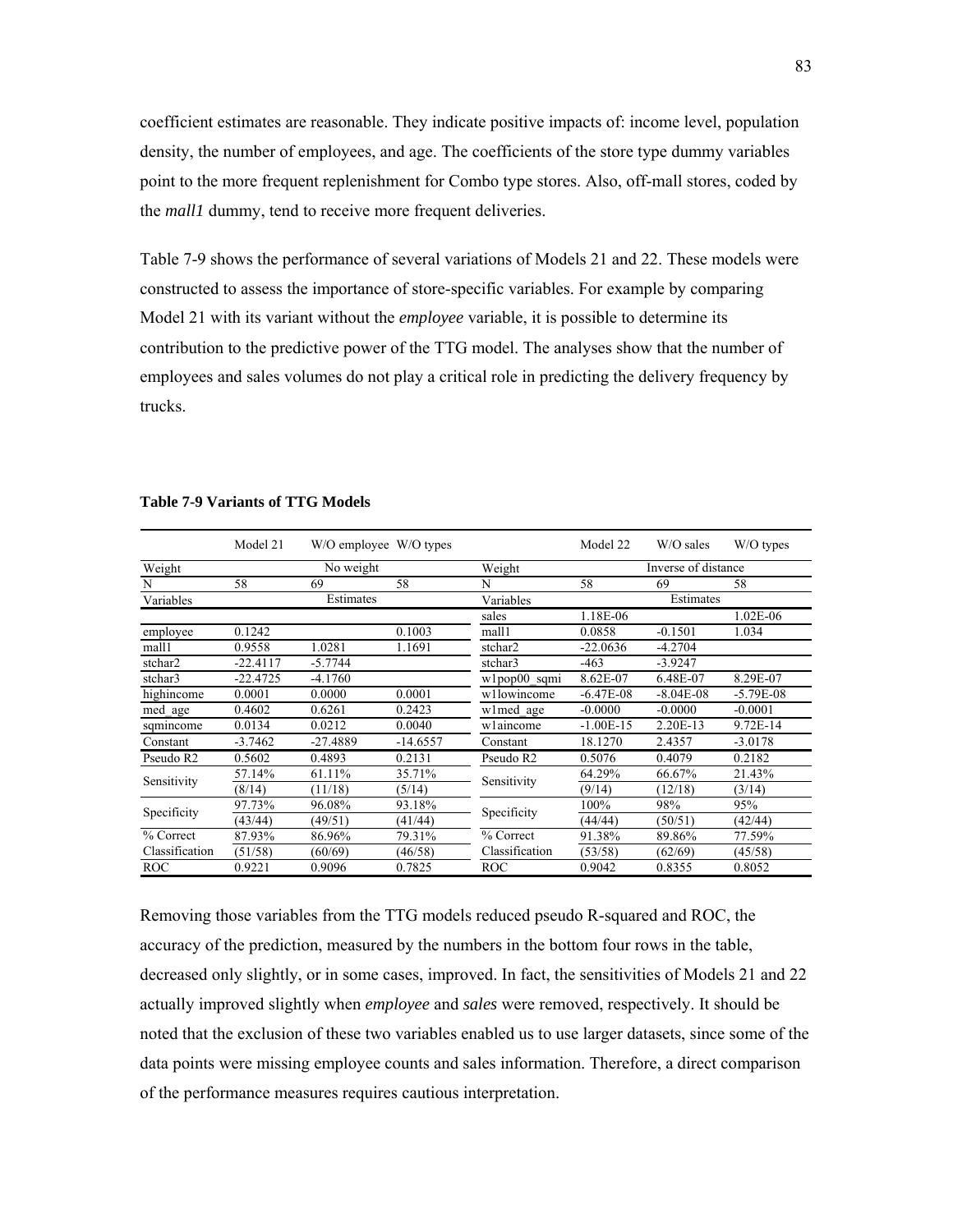In comparison, store type seems to play a crucial role in the performance of the TTG models. The pseudo R-squared drops considerably when the dummy variables for store types are removed from the models. Predictive power, especially the correct classification of two-deliveries-perweek stores, also decreases by a wide margin.

The data for Furniture Chain E stores in the Chicago area were used for validation and also for testing the transferability of the models. As mentioned in Chapters 4 and 5, of the 11 stores in the Furniture Chain E dataset, some stores receive one delivery per week; and others receive two deliveries. Thee store-specific variables were available, *stchar1* (off-mall) *employee* and *sales.*  However, all stores are located in off-mall locations. Also, since all the stores sell nearly identical mixes of merchandise, store types could not be used as an independent variable. Thus, it was not possible to conduct this test for Models 21 and 22, as both include store types as independent variables. Instead, two of the variants that are shown as "W/O types" in Table 7-9, and also two of the best the models that do not include store type or location were tested using the Furniture Chain E dataset.

The results, shown in Table 7-10 indicate that while all four models performed at approximately the same level for the Furniture Chain A dataset, differences became apparent when they were applied to Furniture Chain E. The models that include weighted socioeconomic variables outperformed un-weighted ones. The former classified approximately 64 percent of the delivery frequencies for Furniture Chain E stores while the latter succeeded only about 30 percent of time. Another notable result is that, in contrast to the cases for Furniture Chain A, the models generally overestimated the two-deliveries-per-week stores. Thus, while the models produced decent sensitivity values, their ability to correctly identify one-delivery-per week stores was disappointing. This phenomenon is most likely related to the fact that all of Furniture Chain E's stores in the dataset are off-mall types. One plausible interpretation is that while the location type was one of the factors that were used by Furniture Chain A to determine the replenishment frequency, this was not the case for Furniture Chain E. Furniture Chain A may be using other criteria that are not captured by the models presented. Thus, evidence indicates that the transferability of the models from Furniture Chain A to Furniture Chain E must be questioned even though they are close competitors that sell similar merchandise.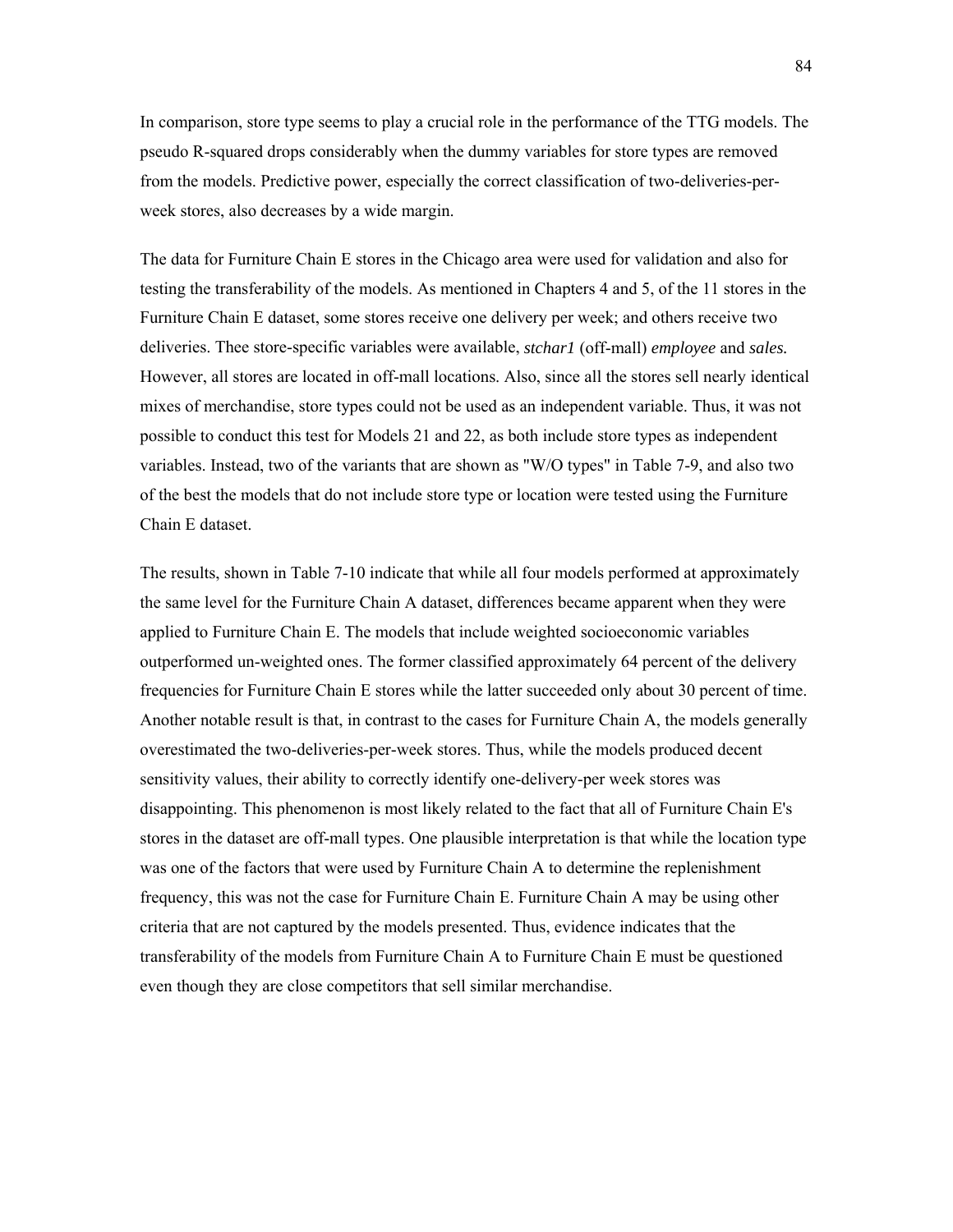|                   |                |             |                     | Model 21 W/O     | Model 22 W/O        |
|-------------------|----------------|-------------|---------------------|------------------|---------------------|
|                   |                | Model 23    | Model 24            | types            | types               |
|                   |                |             | sales.              |                  | sales.              |
|                   |                | employee,   | w1pop00 sqmi,       | employee,        | w1pop00 sqmi,       |
|                   |                | highincome, | w1lowincome.        | highincome,      | w1lowincome.        |
|                   | Independent    | med age,    | wlmed age,          | med age,         | wlmed age,          |
|                   | Variables      | sqmincome   | wlaincome           | sqmincome, mall1 | wlaincome, mall1    |
|                   |                |             |                     |                  |                     |
|                   | Weight         | no weight   | Inverse of distance | no weight        | Inverse of distance |
|                   | Sensitivity    | 35.71%      | 21.43%              | 35.71%           | 21.43%              |
|                   |                | (5/14)      | (3/14)              | (5/14)           | (3/14)              |
| Furniture Chain A | Specificity    | 100%        | 97.73%              | 93.18%           | 95.45%              |
|                   |                | (44/44)     | (43/44)             | (41/44)          | (42/44)             |
|                   | % Correct      | 84.48%      | 79.31%              | 79.31%           | 77.59%              |
|                   | classification | (49/48)     | (46/58)             | (46/58)          | (45/58)             |
|                   | Sensitivity    | 33.33%      | 83.00%              | 66.67%           | 100.00%             |
|                   |                | (2/6)       | (5/6)               | (4/6)            | (6/6)               |
| Furniture Chain E | Specificity    | 20.00%      | 40.00%              | $0.00\%$         | 20.00%              |
|                   |                | (1/5)       | (2/5)               | (0/5)            | (1/5)               |
|                   | % Correct      | 27.27%      | 64.00%              | 36.36%           | 63.64%              |
|                   | classification | (3/11)      | (7/11)              | (4/11)           | (7/11)              |

#### **Table 7-10 Validation and Transferability Analysis**

# **7.4 Summary of Findings**

Since the dependent variable for the Furniture Chain A dataset had only two outcomes, the binary logit model was the most appropriate for this study. Neither Poisson nor negative binomial regressions produced satisfactory levels of fit. However, this finding may not be applicable to other datasets.

Store location and store types are the most influential variables for TTG models. Inclusion of those variables always improved model's predictive power. Of all the variables examined in this study, the store type was identified as the most important predictor of the delivery frequency. Although the models that include the store type variable could not be validated using the Furniture Chain E dataset, it is reasonable to expect that such model would outperform four models that were tested. It should be noted that location and store types are characteristics that are easily observable while many of the variables that were examined in this study can not be obtained easily.

The number of employees, which is often used as the predictor of trip generation, showed a positive association with the delivery frequency. However, it has only a marginal effect on the predictive power of the TTG models.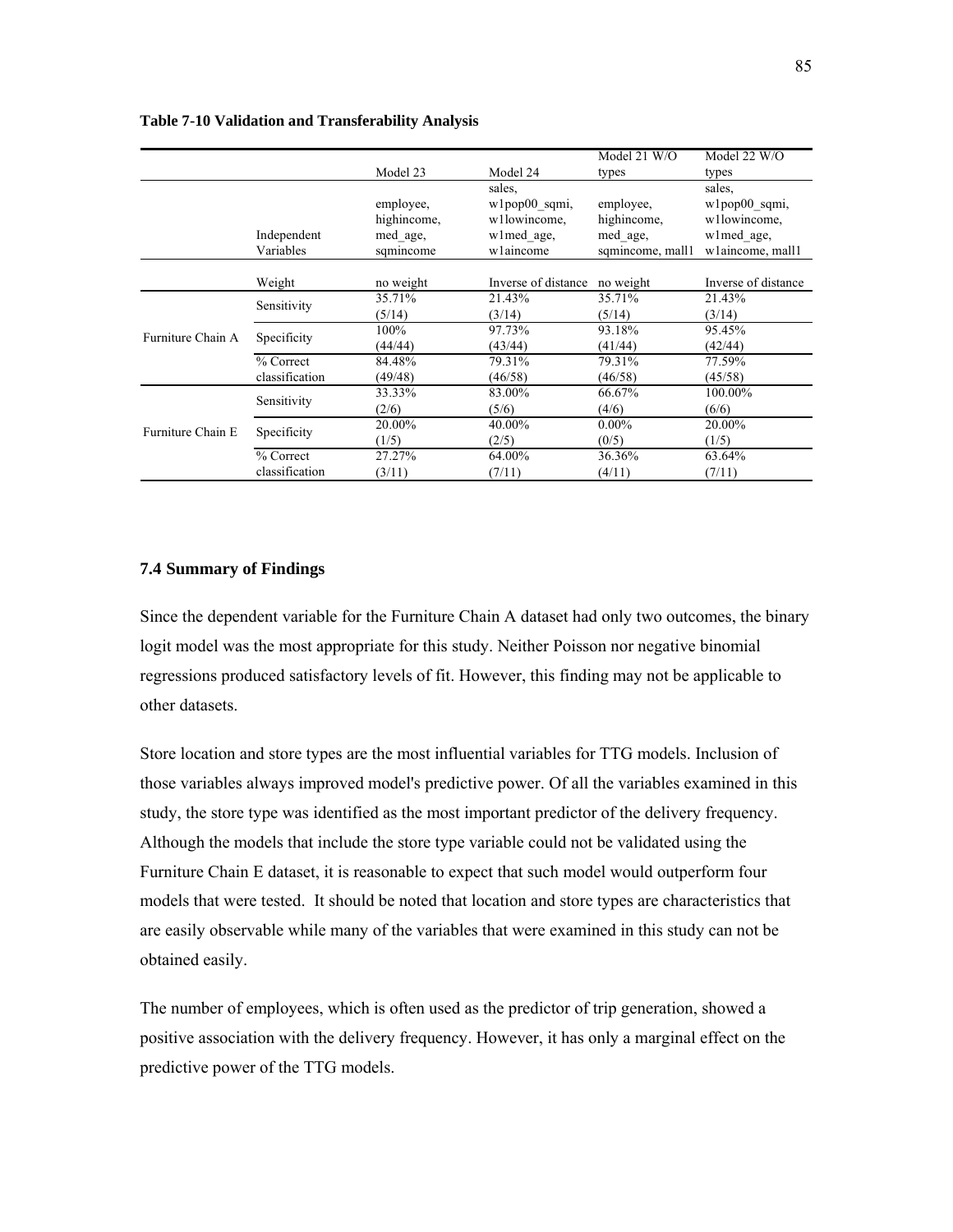Socioeconomic characteristics of market shed, while providing some improvement in the performance of the TTG models, are far less important than the store type and location.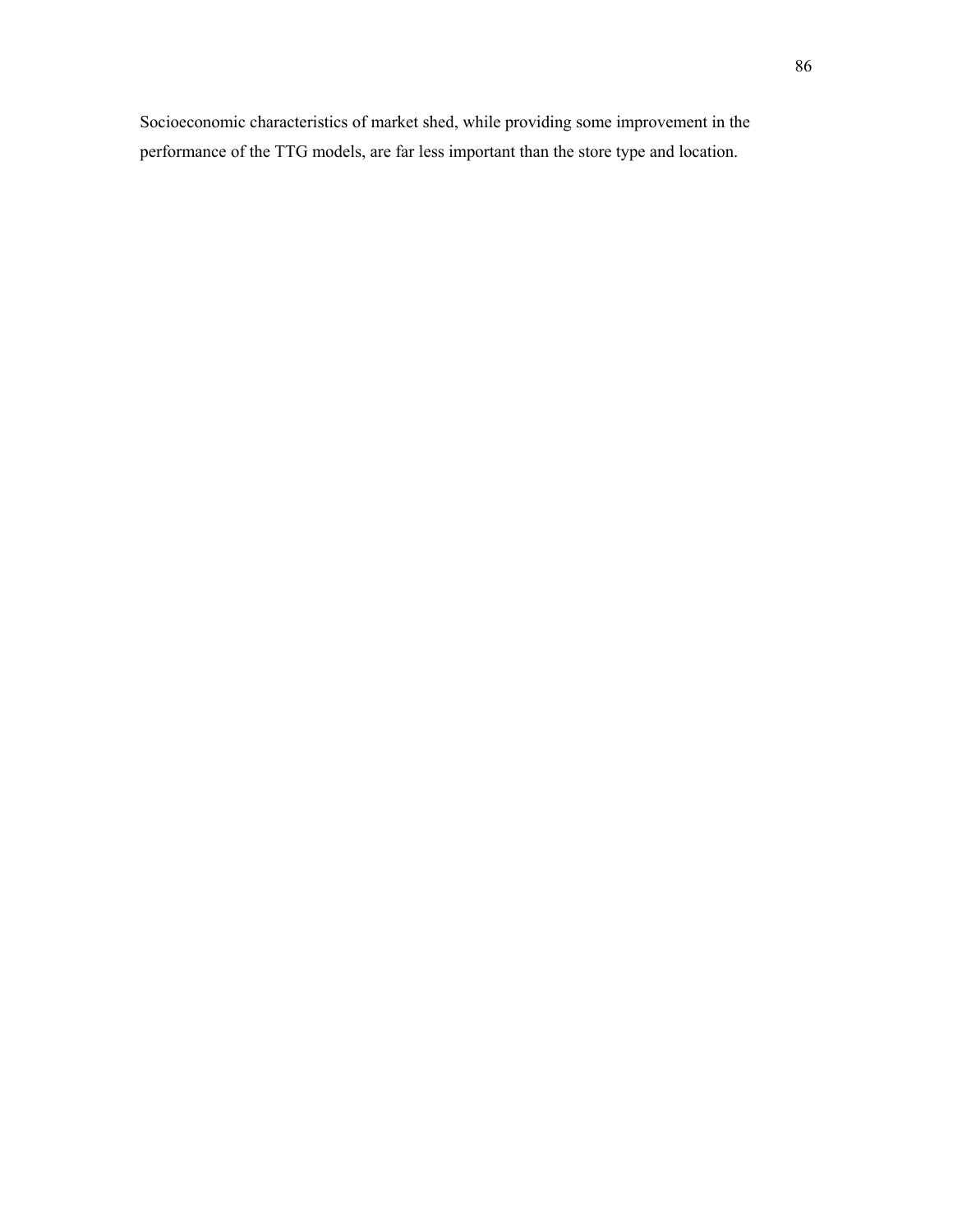# **8 . SUMMARY AND IMPLICATIONS OF STUDY**

#### **8.1 Summary of the Study**

The goal of this study was to develop a new generation of truck trip generation (TTG) model that takes into account the supply chain management and logistics strategies of businesses. As the initial task, to facilitate the development of the data collection strategy and also the conceptual framework of the TTG model, experts from the freight and logistics industries were interviewed. The interviews directed our research toward retail sectors that sell relatively homogeneous merchandise in terms of weight-to-volume ratio, inventory turnover and supply chain system. This eliminated some sectors such as grocery stores.

Data were collected using a combination of instrument-based survey, store visits, and phone calls. While the data collection effort encountered a lack of cooperation from the businesses, in the end, we obtained datasets from two national retail chains (a shoe retailer and a furniture chain), containing a total of 335 stores, that included detailed information on the supply chain strategies and some store characteristics. In addition, supplemental data were obtained from a total of 94 stores belonging to seven different national retail chains.

Using the obtained data, three clusters of analysis were conducted. The first cluster used graphical tools and descriptive statistics to examine the broad trends in the datasets. This analysis identified strong association between store-specific characteristics such as store and site types and the frequency of truck trips to each store for delivering replenishment merchandise.

Statistical analysis of the data involved multiple regression and logit model. The former was used for investigating the relationship between the characteristics of the store itself, the market shed, and the amount of merchandise delivered to each store every week. The latter was used to develop the models that predict the number of truck trips between the retailer's distribution center and stores. It should be noted that the data collected in this study did not allow the use of standard inferential statistics, such as hypothesis tests based on t-statistics. This is because the data, while having many data points, came only from two retailers, and did not constitute a sample. Each dataset included all the stores that were replenished by the distribution center from which the data were obtained. Thus, the goodness of fit measures such as adjusted R-squared, ROC, and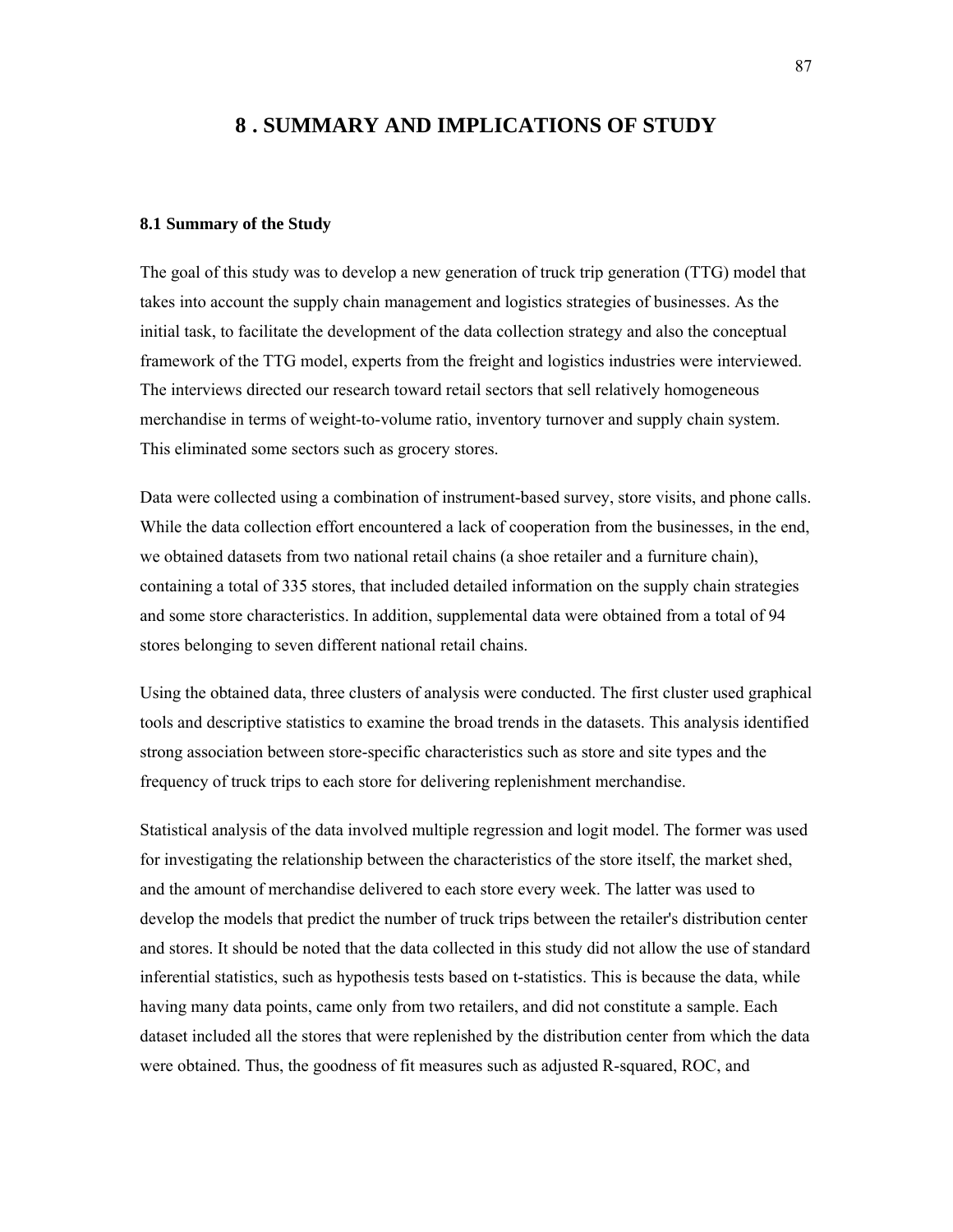proportion of accurate prediction of the dependent variable were used as the main model development and selection criteria.

It was found that the number of employees is an important factor in the estimation of the amount of merchandise delivered to each store. However, the role of the sales revenue was not clear. For the furniture retailer, Furniture Chain A, the role of the store and location types on the amount of merchandise delivered was not strong, contradicting the comments made by a company employee.

A logit model was applied only to the Furniture Chain A's data set due to data limitations. The best model was able to correctly identify over 90 percent of the data points in the calibration dataset (for Furniture Chain A). However, the model performed only adequately, at 64 percent correct, in identifying the stores that received two deliveries per week. The model that used weighted socioeconomic variables of the market shed performed slightly better than the model that used un-weighted socioeconomic variables. When a variant of the best model<sup>7</sup> was applied to the data from a competing furniture chain (Furniture Chain E), it correctly identified 64 percent of the delivery frequencies. The inconsistency of the results, and also the fact that Furniture Chain A and E are very similar in terms of their merchandise and target population suggest that a guideline or classification taxonomy to determine the transferability of the models are needed.

The most notable finding was that including the variables for store types and location always improved the models' performance considerably, while sales and employee count only had marginal effect. In fact, the logit model that included only the store location and type predicted 85.5 percent of the delivery frequencies correctly for the calibration dataset.

#### **8.2 Implications of the Study**

l

The knowledge gained during the data collection process brought valuable insights into the relationship between the business strategies concerning logistics and supply chain management and the TTG characteristics of businesses. The knowledge building process also taught us that a closer cooperation between the private sector and the academia is absolutely critical for the development of better analytical tools to address increasing truck trips in urban areas.

<sup>&</sup>lt;sup>7</sup> Store type had to be excluded from the model since the Furniture E dataset did not include such variable.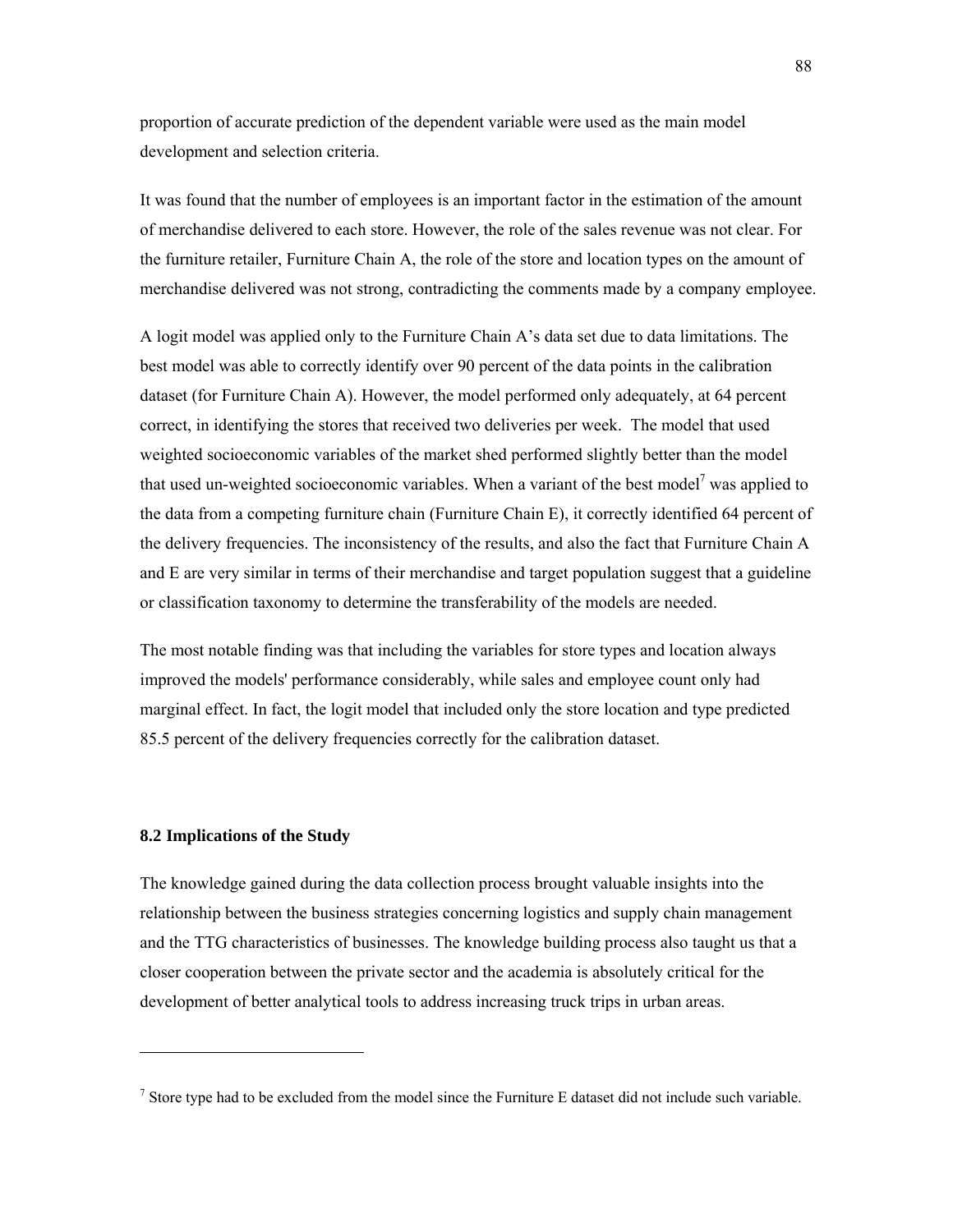The findings from the model building generally supports the conceptual TTG model for big-box retail chains that was presented in Chapter 3 except for the role played by the customer demand. We found that independent variables such as the number of employees and floor space, which have been used as the proxies for store volumes are not necessary good predictors of truck trips. This finding suggests that the current methods for estimating the truck trips generated by newly proposed retail stores, e.g. ITE trip generation rates, are prone to severe errors.

Table 8-1 compares numbers of trip ends estimated by our models to actual number of trip ends and also the figure calculated based on the ITE Trip Generation (ITE, 2003). The detailed description of the calculation using the ITE method is given in APPENDIX G.

|                                       |      | Furniture Chain A Furniture Chain E      |
|---------------------------------------|------|------------------------------------------|
| Number of stores                      | 58   | 11                                       |
|                                       |      | Total number of truck trip ends per week |
| Model $23$ (I-1)                      | 126  | 34                                       |
| Model $24$ (II-1)                     | 124  | 38                                       |
| Model 21 W/O types $(I-4)$            | 132  | 40                                       |
| Model 22 W/O types (II-4)             | 126  | 42                                       |
| ITE (based on number of<br>employees) | 2265 | 588                                      |
| Actual                                | 144  | 34                                       |

**Table 8-1 Comparison of TTG Models Versus ITE Trip Generation Method** 

The comparison reveals that the ITE method severely overestimated the truck trip ends while our TTG models produced reasonably accurate estimates. In particular, our models performed surprisingly well for Furniture Chain E considering the fact that, as discussed in the previous chapter, a relatively small portion of the stores was correctly categorized into one or two-delivery per week. This is due to the fact that even though the models made errors in categorizing the stores, the errors often canceled out each other, and in the end, the total number of stores in each category was close to the actual data.

While the errors associated with the ITE method seem preposterous, in retrospect, they are not too surprising. Firstly, there is no clear definition of "trucks" given by the ITE manual. As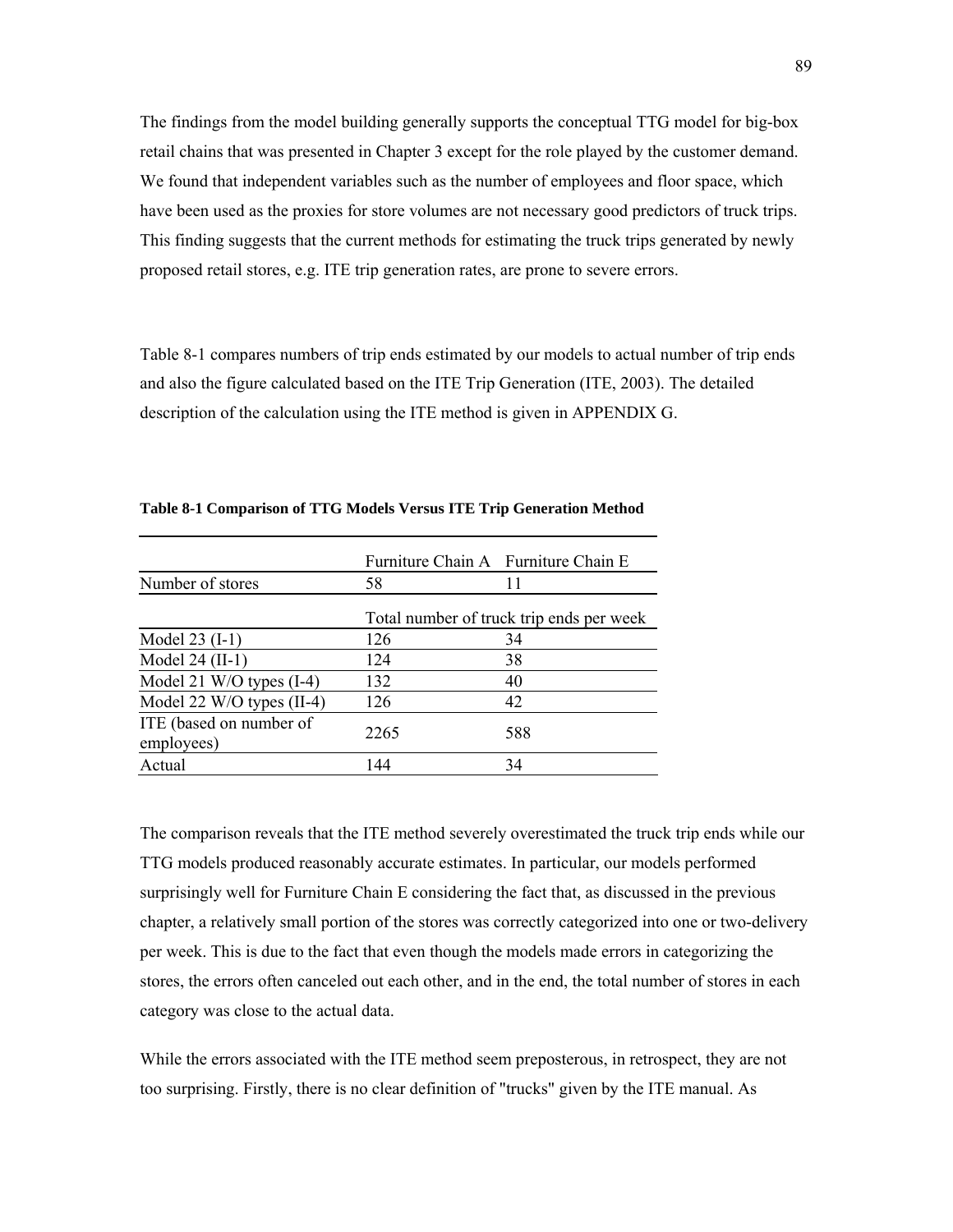discussed in the ITE's "Recommended Practice" (ITE, 2003b), "[t]here are, figuratively speaking, as many definitions of the term "truck" as there are potential uses of truck trip generation data." Thus, the "five percent" figure given by the ITE manual as the share of trip ends associated with trucks may include light duty trucks and parcel delivery vans, which was not included in our data. Secondly, the data in the ITE manual contained only 8 data points. The data also contain both traditional stores and warehouses with showrooms. It is difficult to develop accurate and transferable trip generation model based on such a small dataset with a wide variation among the data points using the linear regression technique. Thirdly, the average number of employees per store was 33 in the ITE data. On the other hand, the average number of employees for our data set was 9.24. Even the largest store in our dataset employed only 24 people. The difference can be explained by the fact that the ITE data were collected in "the late 1970's through mid-1980's" (ITE, 2003), when the business of furniture retail, including the supply chain system, was quite different.

Today, most retail chains use large trucks such as 80,000 pound tractor-trailer units to replenish the stores. They also employ highly standardized routing schedules. Under such system, as long as the volume of merchandise sold at a store is less than the capacity of the trucks, which was always the case in our datasets, businesses are able to set the frequency of replenishments independently from the volume of sales, which may be correlated to the variables used by the ITE method (e.g. number of employees or floor areas). This is especially true today because delivery trucks travel hundreds or even thousands of miles to cover stores in different cities, and routing plans are designed to maximize the efficiency for the entire delivery network. Under such conditions, it is generally not economical to make additional deliveries to a small number of stores. For example, it was found that Shoe Chain A never alters the frequency of shipment for any of the stores even during the peak season. The volume of delivery, not the frequency, was varied to meet fluctuations in demand. Also, of the nine retails chains examined, only two used "discriminating" delivery schedule (i.e. more frequent delivery for some stores). Other chains used fixed number of replenishment for all the stores.

In contrast, the variables concerning the routing schedule decisions were found to play a key role in the prediction of delivery frequencies. During the data collection process, we found that Furniture Chain A's strategy for the routing schedule is partly dependent on the types of stores and also location. The company's overall business strategy is to focus on particular types of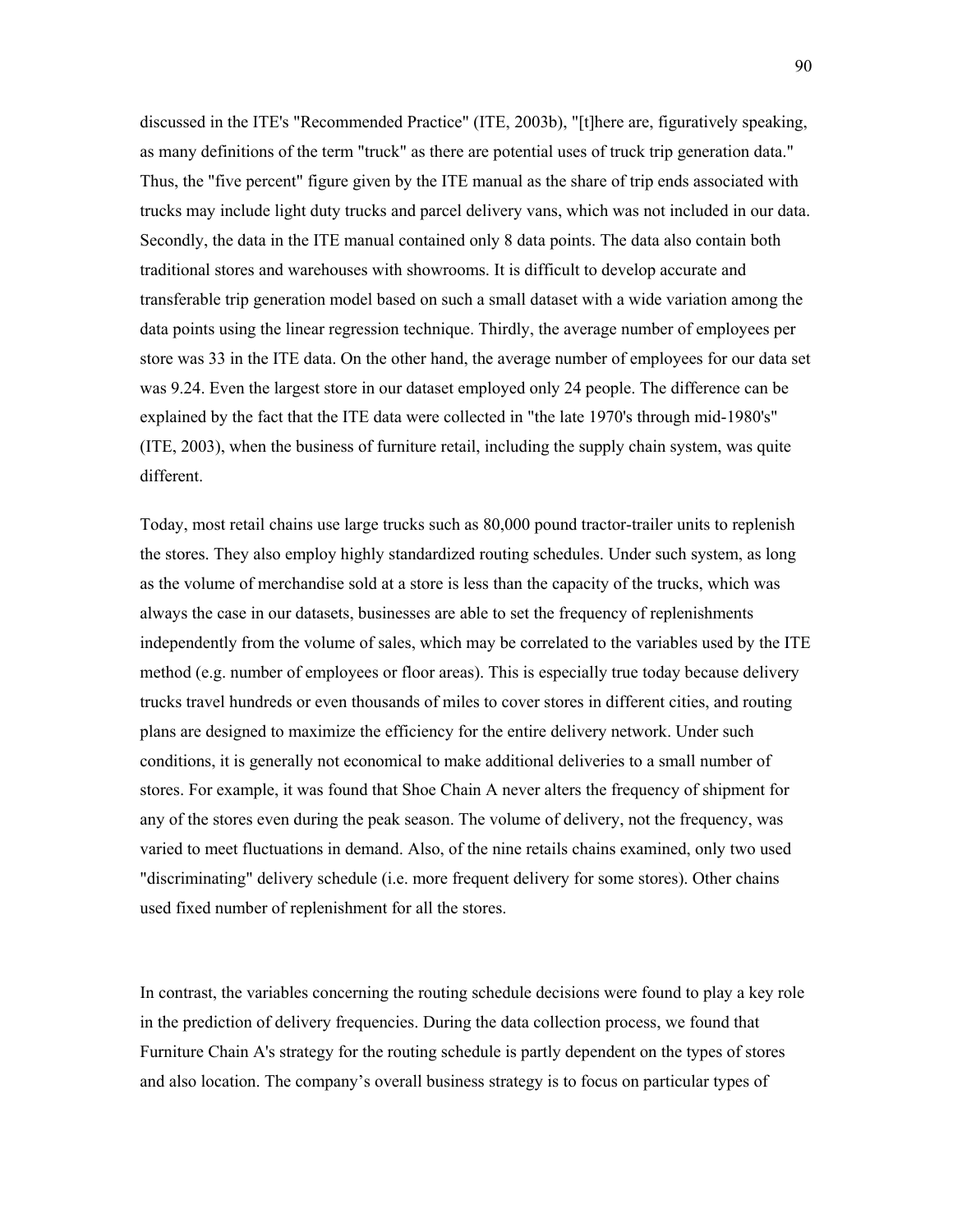customers and products. Placing a greater strategic emphasis on the stores can help accomplish this strategy. Thus, the core assumption that facilitated the development of the TTG models discussed in this report, the presence of a close relationship between the truck trip frequency and business decisions, has been verified.

It should be noted that the data on store and location types are much easier to obtain from observation than the number of employees or store size. Since different retailers may utilize different rules and logic to strategically determine the replenishment frequency, there is no guarantee that those variables are applicable to other cases. However, at a minimum, we have identified a need to identify the variables that capture business strategies for logistics and supply chain management.

Due to data limitations, this study was not able to cover a wide range of retailers. Our analysis found that a model that was developed for a particular retailer based on a strategic decision making process may not be effective for another retailer even if they are close competitors. We also found that classifications such as SIC, NAICS, or those used by private firms did not offer effective taxonomy of the businesses in terms of their TTG characteristics. Thus, for advancing the new-generation TTG model to the application stage, the development of appropriate classification system is imperative. Since such effort will require an enormous amount of detailed data covering many sectors, it may not be achievable without strong support from the public sector and industry trade organizations or individual companies.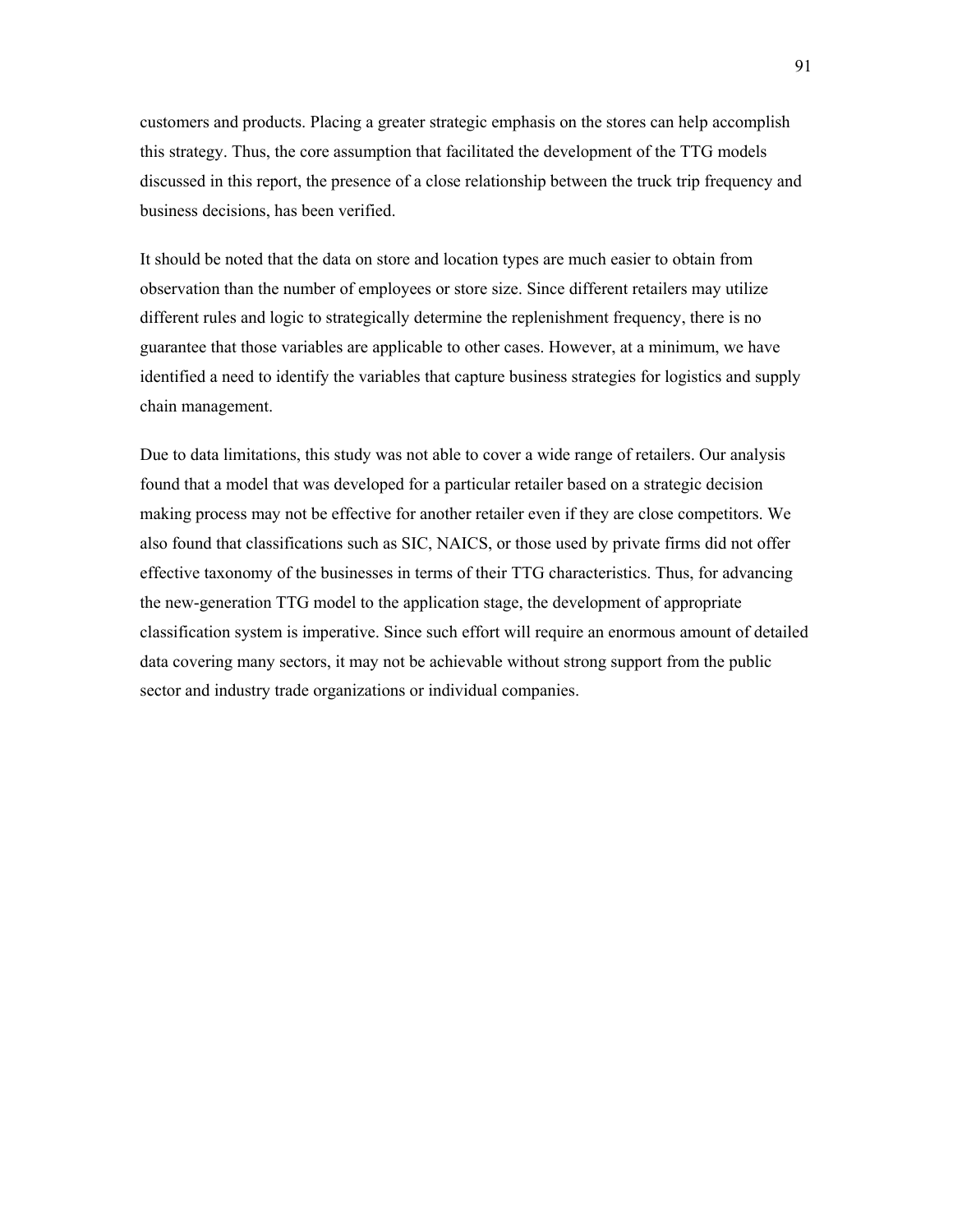*Appendix*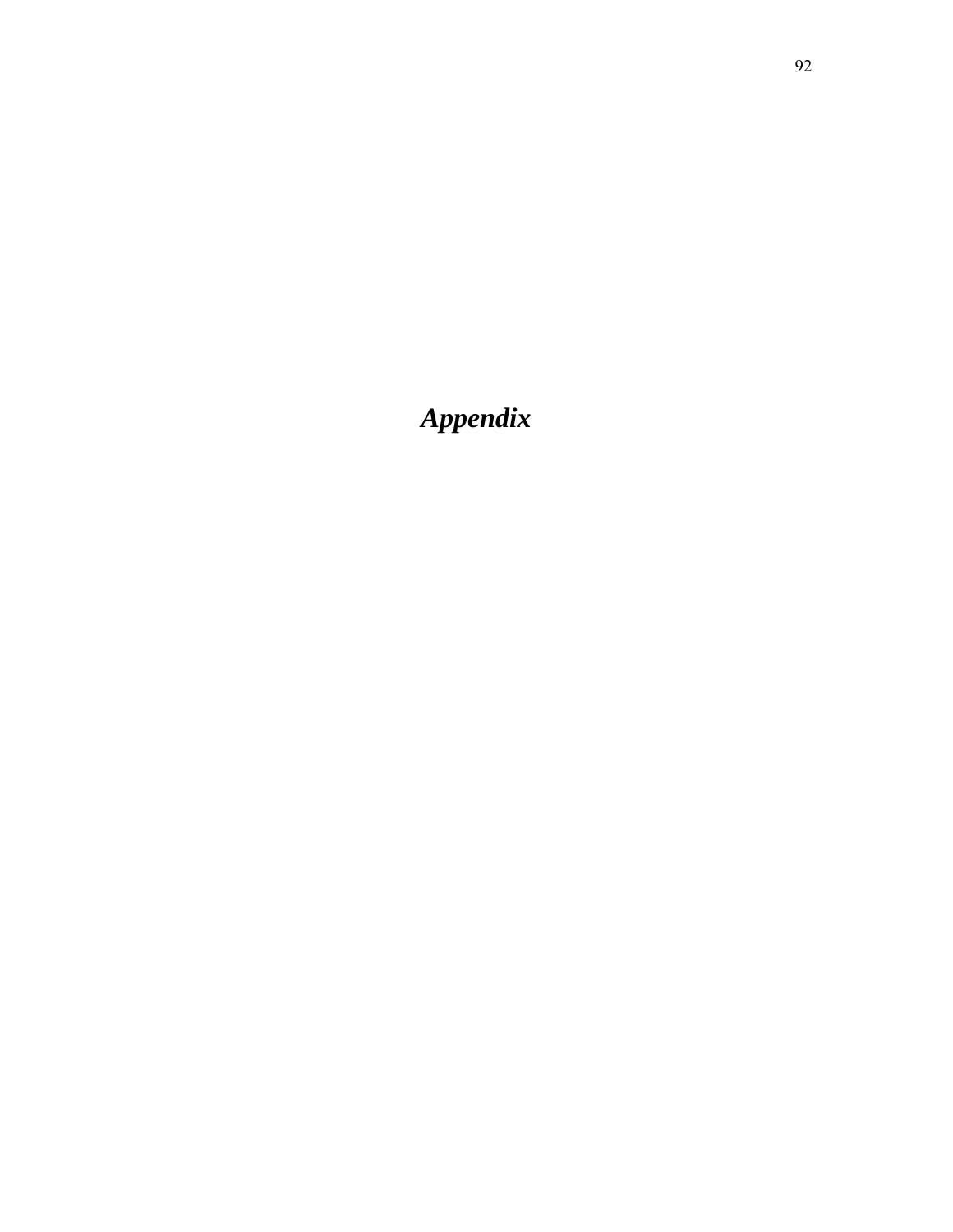# **APPENDIX A. CLASSIFICATION OF RETAIL SECTORS**

| <b>Apparel &amp; Accessories Retail</b>              | Home Furnishings & Housewares Retail                |
|------------------------------------------------------|-----------------------------------------------------|
| Footwear & Related Products Retail                   | Home Improvement & Hardware Retail                  |
| <b>Auto Parts Retail</b>                             | <b>Jewelry &amp; Watch Retail</b>                   |
| <b>Automobile Dealers</b>                            | Military & Government Exchange Retail               |
| <b>Building Materials Retail &amp; Distribution</b>  | Music, Video, Book & Entertainment Retail           |
| <b>Camera &amp; Optical Goods Retail</b>             | <b>Musical Equipment Retail</b>                     |
| <b>Computer &amp; Software Retail</b>                | <b>Nonstore Retail</b>                              |
| <b>Consumer Electronics &amp; Appliances Retail</b>  | Catalog, Mail Order & Television Sales              |
| <b>Convenience Stores &amp; Truck Stops</b>          | Direct Selling                                      |
| <b>Cosmetics, Beauty Supply &amp; Perfume Retail</b> | <b>Internet Retail</b>                              |
| <b>Department Stores</b>                             | <b>Office Products Retail &amp; Distribution</b>    |
|                                                      |                                                     |
| Discount & Variety Retail                            | Party & Holiday Accessories Retail                  |
| Warehouse Clubs & Superstores                        | Recreational Vehicle, Motorcycles & Boat Retail     |
| <b>Drug Stores &amp; Pharmacies</b>                  | <b>Sporting &amp; Recreational Equipment Retail</b> |
| Floor & Window Coverings Retail                      | Golf Equipment Retail                               |
| Floral & Gifts Retail                                | <b>Tobacco Retail</b>                               |
| <b>Gasoline Retailers</b>                            | Toys & Games Retail                                 |
| <b>Grocery Retail</b>                                |                                                     |
| Natural & Specialty Foods Retail                     |                                                     |

Source: www.hoovers.com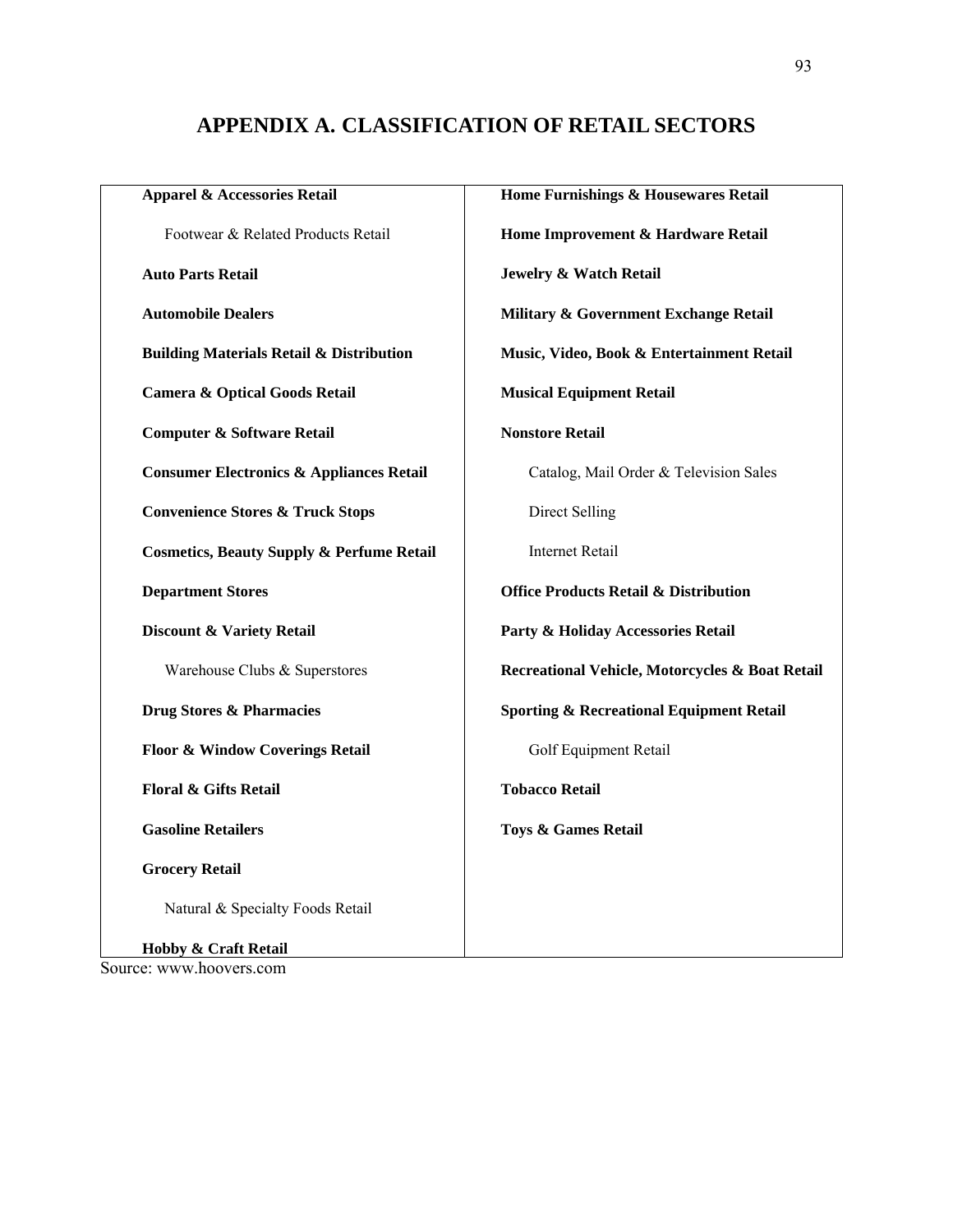# **APPENDIX B. SURVEY INSTRUMENT**

#### Dear

As we discussed over a phone call weeks ago, we are collecting data to conduct a research study that is funded by the U.S. Department of Transportation and the Midwest Regional University Transportation Center at the University of Wisconsin, Madison. The goal of this research is to improve the methodology for estimating the number of truck trips coming in and out of business facilities. The formulas currently used by the municipalities and regional agencies to conduct planning studies of proposed industrial and commercial developments are based on outdated data and methodology. The formulas do not reflect the tremendous improvements in the supply chain management that occurred over the last decade. As a result, the traffic impacts of the truck trips associated with proposed developments are inaccurately estimated.

Aside from the contribution to the academic research, we will disseminate the results of this study through various professional channels to help improve the state-of-the-practice. For a more tangible outcome to your business, you will receive the result of the study that includes selected data items that are aggregated to protect the confidentiality. The research team is planning to collect same information from the various types of business; therefore, you will be able to use such information as a benchmark.

Please read the attached data wish list that we prepared to document the types of information we are looking for. We would like to call you in a few days to see if we can expect your cooperation. We are aware that some of the data may be proprietary, but since we cannot make a judgment on our own, we have generated this list without regard to such concern for now. If you can provide even a part of the data in the list, we will be truly grateful.

For the delivery of the information, we will make the arrangement that will work best for you. If you wish, we can provide an UPS account number that you can use to mail the material, or we can visit your facility to pick up the data or make copies of the documents.

All answers and discussions are confidential and will be used only for the purposes of our research. To assure anonymity, if the responses are written in any format, your (personal and business) identity will be coded with an identification number instead of your true name. In addition, the information collected from the survey is not disclosed to others except in an aggregated form.

We would like to thank you in advance for your time.

| Kazuya Kawamura                    | Hyeon-Shic Shin                    |
|------------------------------------|------------------------------------|
| <b>Assistant Professor</b>         | Ph. D. Student                     |
| <b>Urban Transportation Center</b> | <b>Urban Transportation Center</b> |
| University of Illinois at Chicago  | University of Illinois at Chicago  |
| 412 S. Peoria St. Suite 340        | 412 S. Peoria St. Suite 340        |
| Chicago, IL 60607                  | Chicago, IL 60607                  |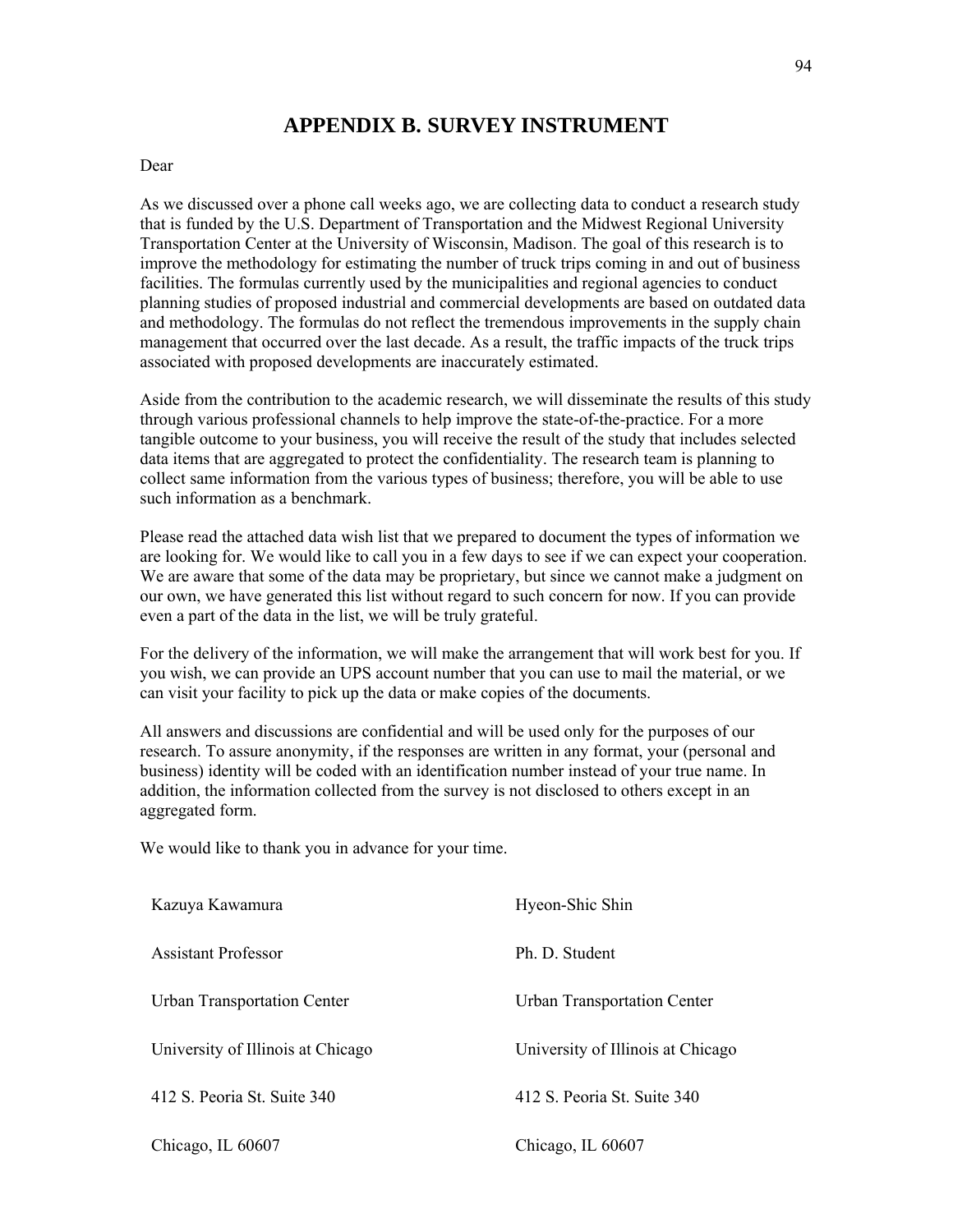## **BUSINESS AND SITE SPECIFIC TRUCK TRIP GENERATION**

# **DATA WISH LIST**

This list includes the data that the research team would like to obtain. As a first step, we are contacting the distribution centers (DCs) because in many cases, the DCs maintain the detailed shipment information to and from each retail store that we are looking for.

## **I. Truck Trip Information**

### **I-1 Coverage**

Information regarding:

- (1) The geographical territory that your DC covers
- (2) The number of stores attached to your DC function

# **I-2 Route schedule**

Information regarding:

(1) The factors that determine the route schedules of the shipments to the stores

(2) All the route schedule patterns (time and location of each stop, travel distance between each stop, frequency of route per week) used by your DC to replenish the retail stores in Illinois, Indiana, Ohio, and Wisconsin. The information for a longer time period (e.g. one year) is preferred. Otherwise, the data from typical days, weeks, months or quarter will be desired (the questions regarding the seasonal variation in the route schedule is addressed below). We assume that such information will capture the characteristics of truck trip generation in your place and retail stores that you serve.

(3) All the seasonal/special route schedules (time and location of each stop, travel distance between each stop, frequency of route per week) used by your DC, and the time periods you use such schedules.

(4) The factors that determine the replenishment frequency for each store

## **I-3 Store replenishment**

For each of the stores in Illinois, Indiana, Ohio, and Wisconsin that are covered by your DC, we would like to obtain the following data.

- (1) The number of replenishment deliveries from your DC per week
- (2) The average cubic feet of shipment per delivery
- (3) The average weight of shipment per delivery
- (4) The average value of shipment per delivery
- (5) The sizes of containers used for shipment
- (6) The average dwell time per stop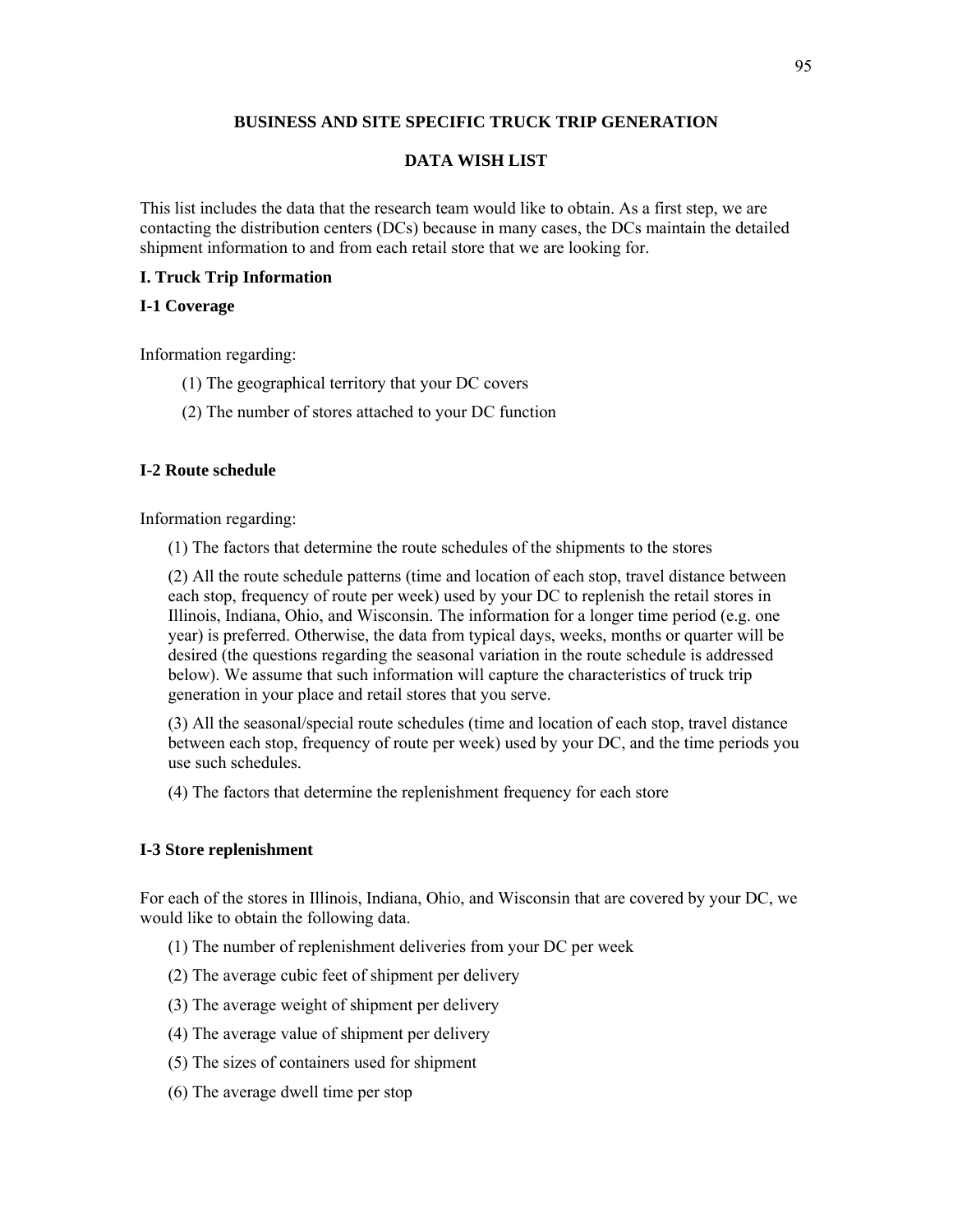(7) The percentage of shipments delivered by outside vendors or other DCs of your company by trips, cubic feet, weight, value

- (8) Schedule for the deliveries by outside venders
- (9) The process of the shipments by outside vendors.

#### **II. Retail Store Information**

For your DC and each of the retail stores within Illinois, Indiana, Ohio, and Wisconsin

- (1) Address
- (2) Gross Floor Space (GFS)
- (3) Number of employees by month
- (4) Number of docs
- (5) Truck parking space size
- (6) Drop lot space size
- (7) Hours of business and operation

## **III. Discussion: Logistics and Supply Chain Information**

It is assumed that the choice of different strategy will influence truck trip generation

(1) What are the factors that determine departure time of shipment?

(2) What types and size of trucks do you have?

(3) In case of for-hire trucks, is there any decision rule for selecting shipment mode between truck-load (TL) and less-than-truck (LTL)?

(4) Many discussions on the new technology and strategies have been made in the areas of supply chain management, logistics, distribution and inventory management. What is the strategy for the efficiency of you distribution network? Do you use any types of DC management tools or technology?

(5) In a supply chain network, the transportation is obviously one of cost components to be minimized. What kind of strategy is used to minimize truck traffic generated in you facility?

(6) Do you use any type of e-commerce such as telephone order and internet? How does it affect your business?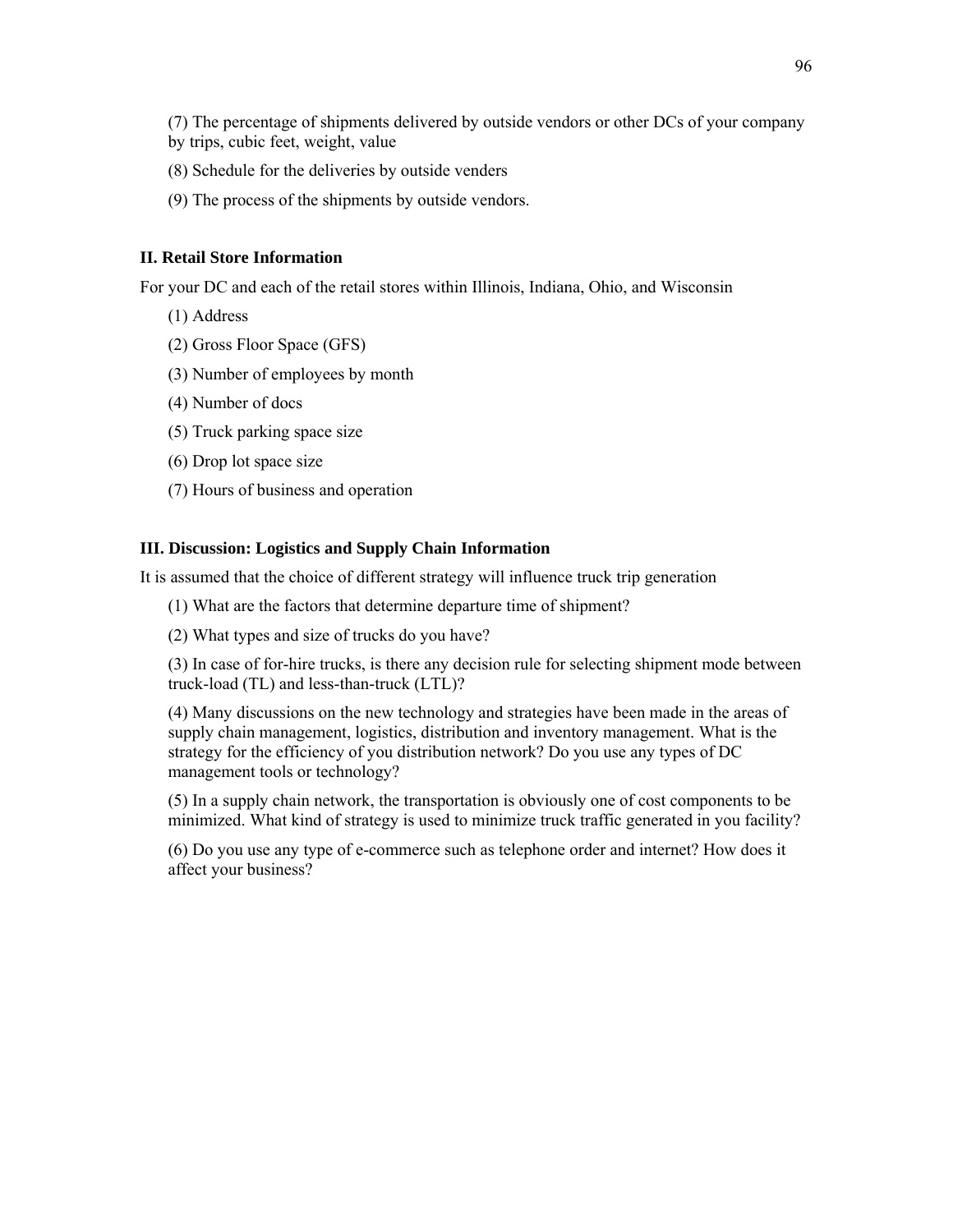# **APPENDIX C. FACTOR ANALYSIS**

Factor analysis is useful when dealing with multivariate analysis. The analysis is a statistical technique that tries to "explain a set of data in terms of a smaller number of dimensions" (Der  $\&$ Everitt, 2002). More specifically, the analysis tries to identify a smaller number of influential variables in the data set in order to reduce the number of variables to a parsimonious set (Lorr, 1983). That is, the analysis tries to reduce number of variables, *p*, to a smaller set of variables. Since the questionnaire for the proposed study asks survey participants about numerous variables, there are possibilities for the data to have a redundant, correlated and complex structure. Thus, a manageable subset must be identified. Factor analysis will reduce the numerous variables to a smaller number of influential variables ordered by factor loadings. For example, if 50 variables are identified from the survey, it is computationally reasonable to create clusters based on a reduced number of factors, rather than based on all 50 variables. The basic structure of factor analysis follows the form of linear multiple regression.

The simple description of the model is as follows:

$$
x_1 = \lambda_{11} f_1 + \lambda_{12} f_2 + \dots + \lambda_{ik} f_k + \mu_1
$$
  
\n
$$
x_2 = \lambda_{21} f_1 + \lambda_{22} f_2 + \dots + \lambda_{2k} f_k + \mu_2
$$
  
\n
$$
\vdots
$$
  
\n
$$
x_p = \lambda_{p1} f_1 + \lambda_{p2} f_2 + \dots + \lambda_{pk} f_k + \mu_p
$$

*Where* ,

(C.1)

 $\mu_i$  = residual terms  $f_i = common factors$  $\lambda_{ij}$  = factor loading for the jth factor for variable *i*  $x_i = dependent$  *variables* 

As a matrix from, the above model will be denoted:

 $\overline{\phantom{a}}$  $\overline{\phantom{a}}$  $\overline{\phantom{a}}$ ⎦ ⎤  $\mathsf{L}$  $\mathsf{L}$  $\mathsf{L}$ ⎣  $\mathsf{L}$ =  $\overline{\phantom{a}}$  $\overline{\phantom{a}}$  $\overline{\phantom{a}}$ ⎦  $\overline{\phantom{a}}$  $\mathsf{I}$  $\mathsf I$  $\mathsf{I}$ ⎣  $\mathsf{L}$ =  $\overline{\phantom{a}}$  $\overline{\phantom{a}}$  $\overline{\phantom{a}}$ ⎦  $\overline{\phantom{a}}$  $\mathsf{I}$  $\mathsf{I}$  $\mathsf I$ ⎣  $\mathsf{L}$  $\Lambda =$  $x = \Delta f + u$ *p*  $\begin{bmatrix} \nu_{pk} \end{bmatrix}$   $\begin{bmatrix} J_k \end{bmatrix}$   $\begin{bmatrix} u_p \end{bmatrix}$ *k u u u f f*  $f = |$   $\vdots$   $|, u = |$   $\vdots$ *where* ,  $\ddots$  $\mathbb{R}^n \times \mathbb{R}^n \times \mathbb{R}^n$  $\cdots$   $\lambda_{1k}$   $\vert$   $f_1$   $\vert$   $u_1$ 1 11  $v_1$ ,  $f = \vert \vdots \vert$ λ λ  $\lambda_{1}$  ...  $\lambda_{1}$ (C.2)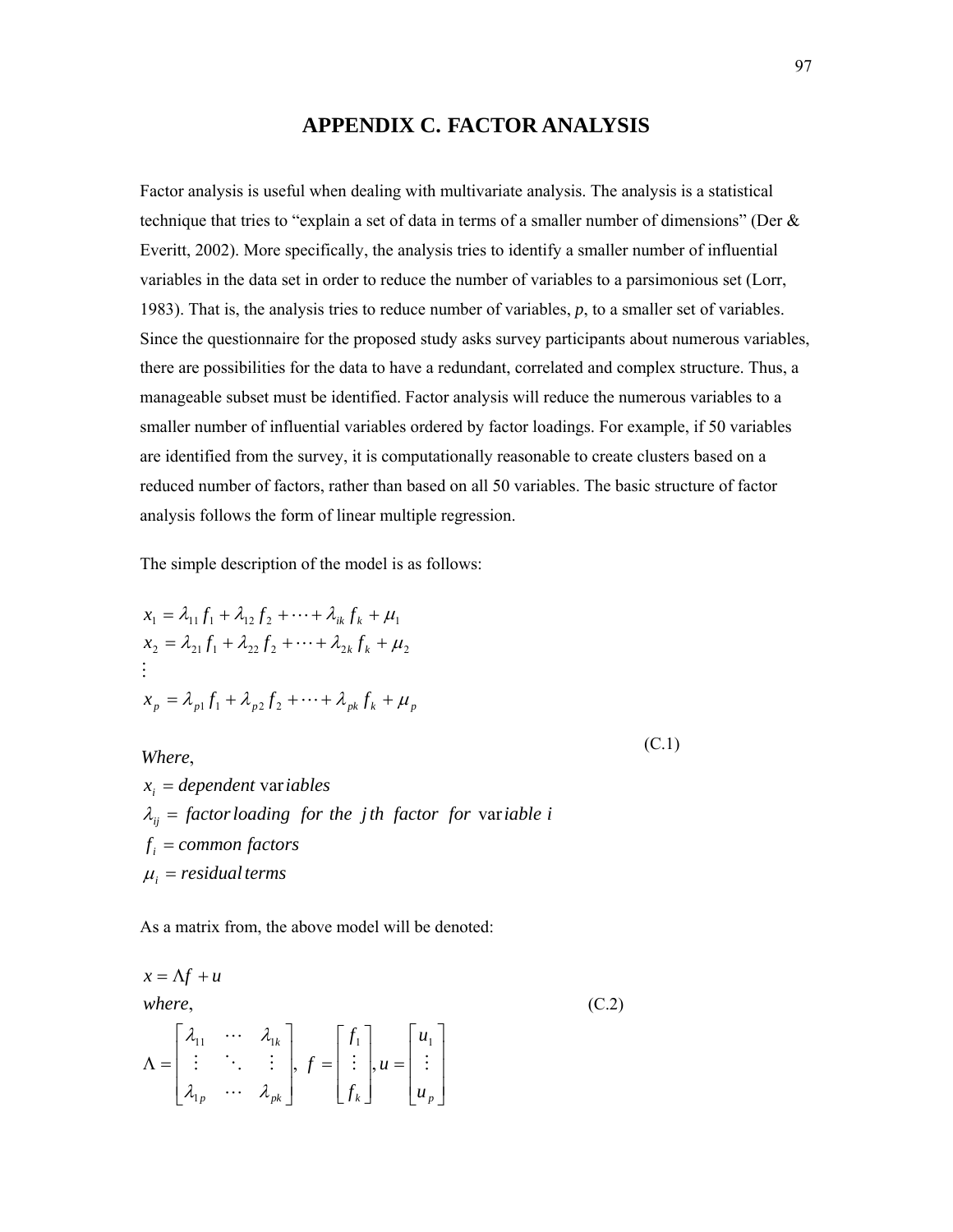The residual terms  $u_1, \dots, u_p$  are assumed uncorrelated with each other and with the common factors. The elements of  $\Lambda$  are referred to as factor loadings. Because factors are unobserved, their locations and scales are arbitrarily fixed, if the factors are standardized with mean zero and standard deviation one.

In this analysis, factor loadings,  $\lambda$ , that are close to one are sought. This suggests that a variable,  $x$ , is largely influence by common factors, explaining the impacts on a dependent variable well. That is, variables with high factor loadings are thought to be highly influential in describing the factor, while variables with low factor loadings are thought to be less influential to the dependent variable.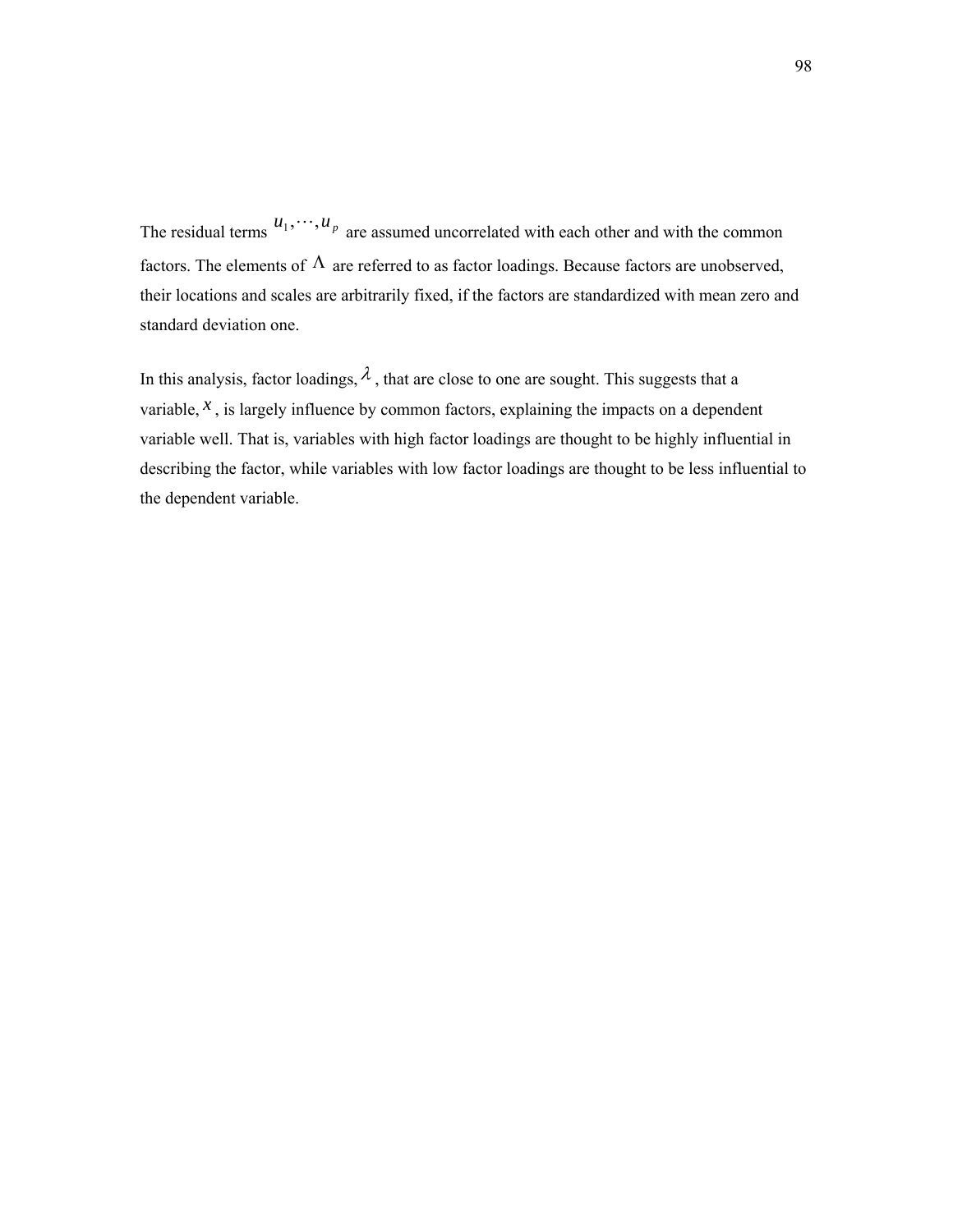# **APPENDIX D. CORRELATION PLOTS: WKPALLET, EMPLOYEE,**

# wkpallet employee sales  $\overline{0}$  20 0 4000000  $10<sub>1</sub>$ 20  $\overline{0}$  10 20  $0 2000000$

# **AND SALES**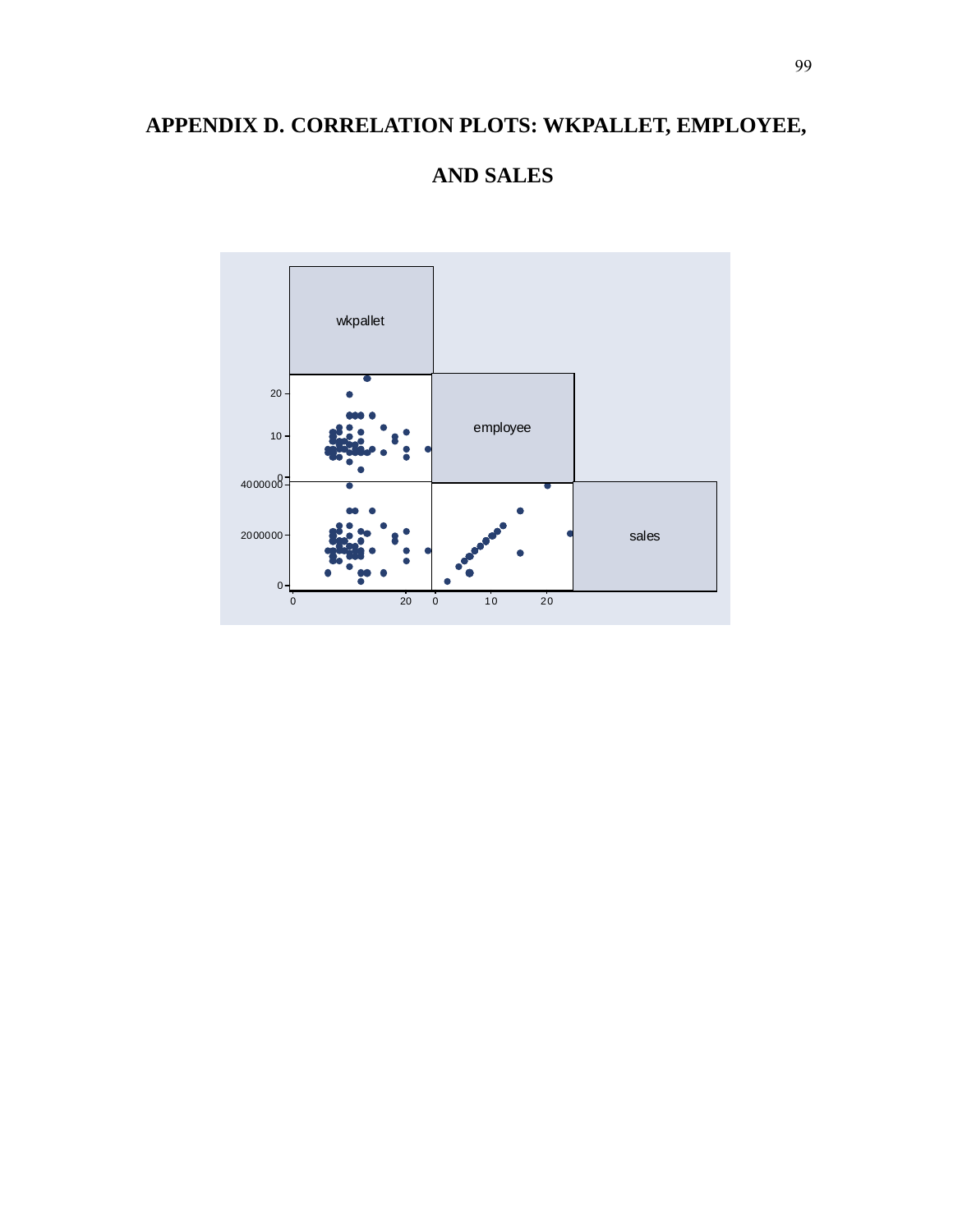# **APPENDIX E. POISSON REGRESSION**

When the data is count, the application of linear regression often results in "inefficient, inconsistent, and biased estimates. (Long and Freese, 2003). Ordinary least square (OLS) may mislead the result. OLS treats the count data as continuous variable; however, the count data is non-negative integer (Long, 1997). Count data indicate the number of times the events have happened. The application of count data is frequently modeled in transportation studies (Washington, Karlaftis, and Mannering, 2003). For example, the number of cars arrived at the toll boots in a given period can be modeled using a Poisson distribution.

The Poisson distribution has a general form:

$$
Pr(y | \mu) = \frac{e^{-\mu} \mu^y}{y!} \quad \text{for } y = 0, 1, 2, \dots
$$
 (E.1)

where,

 $\mu$  = the expected number of events

*y* = the number of events occurred.

The first purpose of the Poisson regression model is to estimate a  $\mu$  - the rate of occurrence or the expected number of times and event will occur over a given period of time. A  $\mu$  has four properties

(1) A  $\mu$  u is the mean of the distribution. As a  $\mu$  increase, the mass of the distribution shifts to the right.

(2) A  $\mu$  is also the variance. In real data, many count variables have greater than the mean, which is called over-dispersion.

(3) As a  $\mu$  increases, the probability of a zero count decreases.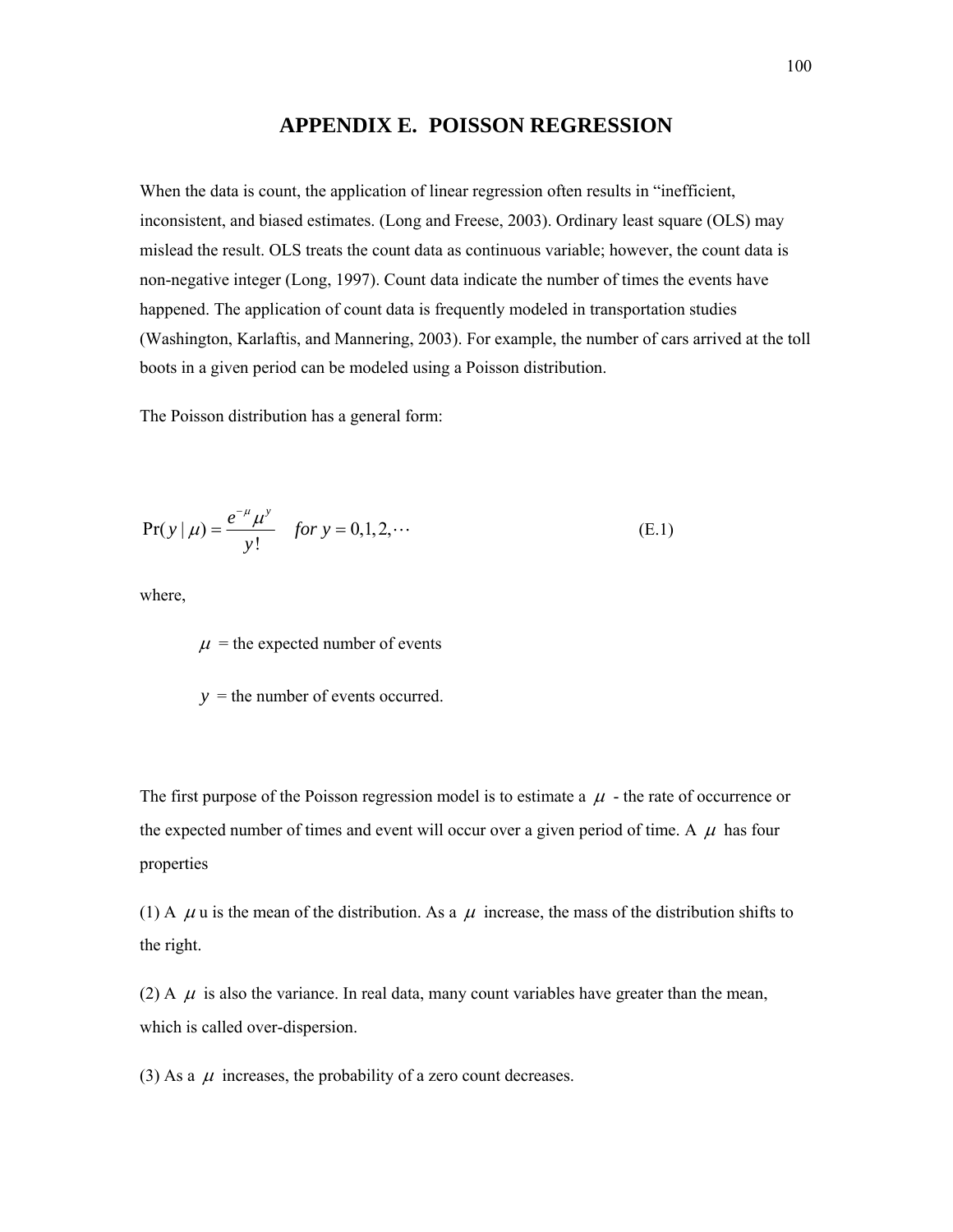(4) As a  $\mu$  increases, the Poisson distribution approximates a normal distribution.

The following is the equation to estimate a  $\mu$ 

$$
\mu_i = E(y_i \mid x_i) = \exp(x_i \beta_i) \tag{E.2}
$$

where,

$$
y_i
$$
 = event  
 $x_i$  = independent variables

# $\beta_i$  = coefficients

Estimated parameters are used to make inference on population or predict the number of events. Maximum likelihood estimates produced Poisson parameters that are consistent, asymptotically normal, and asymptotically efficient.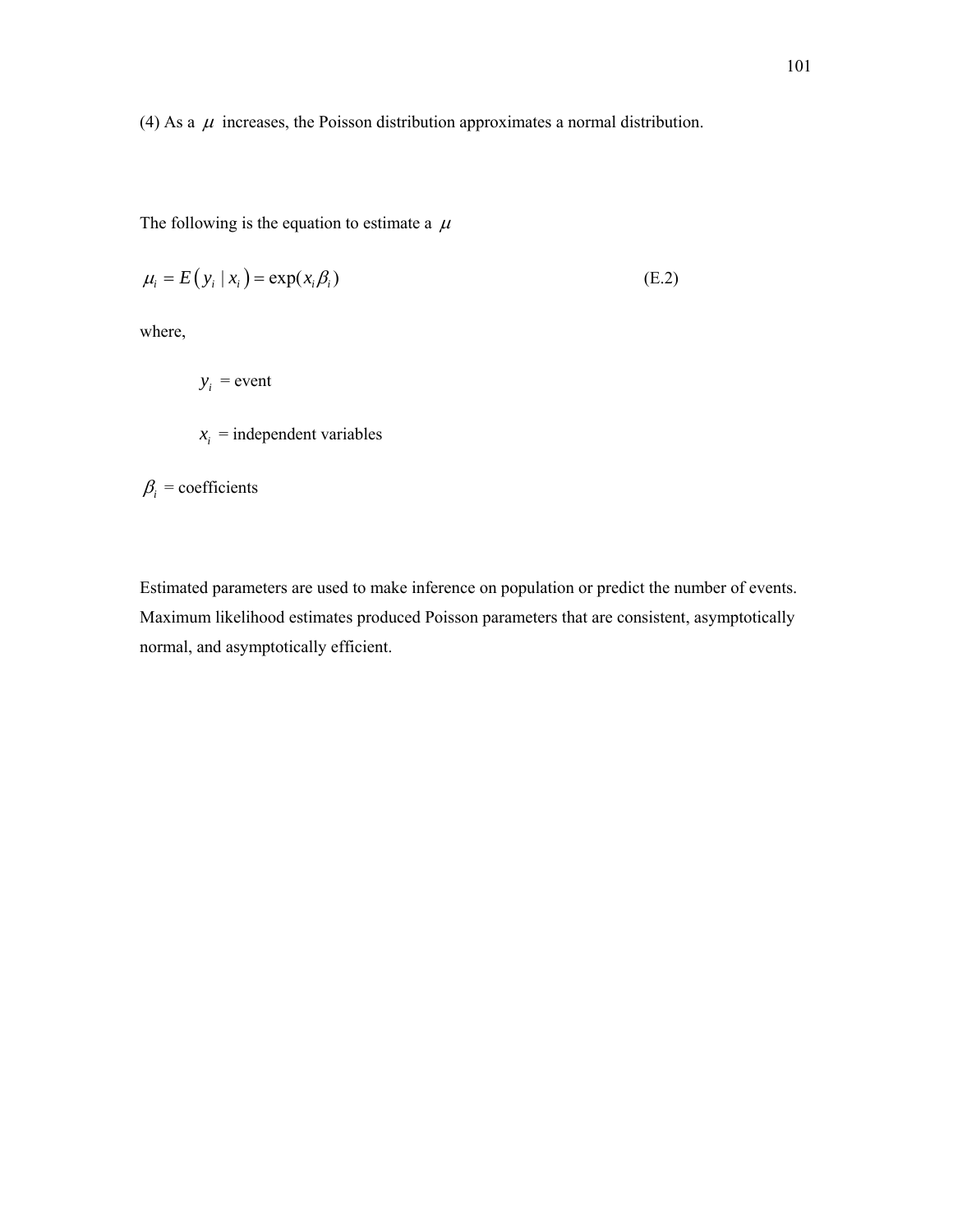# **APPENDIX F. POISSON REGRESSION ANALYSIS AND NEGATIVE BINOMIAL REGRESSION ANALYSIS**

 The number of trips is non-negative integer that can only take the values of one or two. In other words, the number of trips cannot be considered as a continuous variable. Thus, it is worthwhile considering the use of Poisson regression analysis, which is widely used for count data modeling.

In order to see if Poisson regression would predict the number of trips well, the number of trips is regressed on *employees, sales, size dummy, location dummy* and *store types dummy*. As seen in Table E-1, the model does not fit well. Moreover, Figure E-1 compares the observed and predicted shares for the stores with one and two delivery trips, respectively. The observed shares of the one-trip and two-trip stores are about76 percent and 24 percent, respectively while the predicted probabilities are only about 35 and 21 percent, respectively. Since Poisson distribution includes zero count, the model tries to predict the number of zero trips that is nonexistent in the furniture chain data set. This causes under-prediction of one-trip stores.

Negative binomial regression is presented in the second column of Table F-1 to account for the over-dispersion problem of Poisson model, which assumes the variance is equal to the mean. The over-dispersion is a common problem with the Poisson model that occurs when the variance is much larger than the mean of the variables. The over-dispersion of Poisson model makes the model difficult to be fitted to the real-world data (Long, 1997). That is, the Poisson models tend to underestimates the amount of dispersion in the outcome. The negative binomial regression model introduces a new parameter, alpha, to reflect unobserved heterogeneity among observations.

The result is similar to that of the Poisson regression. More importantly, the bottom of the table shows the likelihood-ratio test of an additional parameter, alpha. The null hypothesis is that the additional parameter does not improve the model. In other words, there is no over-dispersion problem in observed data set. The hypothesis test shows the null hypothesis cannot be rejected, concluding that negative binomial regression model is not the proper technique for Furniture Chain A data, too. Even though In conclusion, both Poisson and negative binomial regression models are not appropriate for the data set.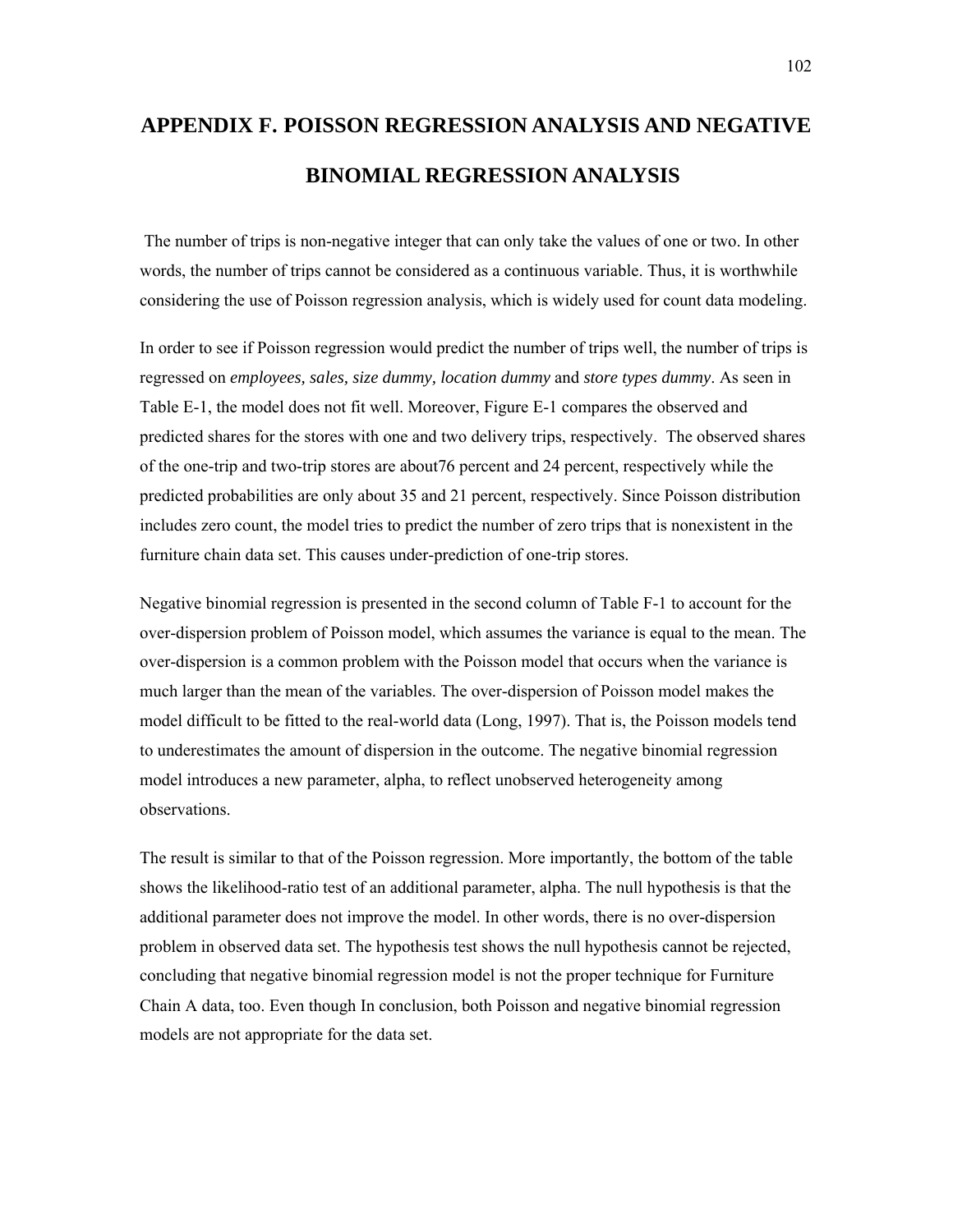| Variables        | Poisson   | Negative Binomial |
|------------------|-----------|-------------------|
| trip             |           |                   |
| employee         | $-0.0158$ | $-0.0158$         |
| sales            | 1.50E-07  | 1.50E-07          |
| size2            | 0.0402    | 0.0402            |
| size3            | 0.0591    | 0.0591            |
| mall1            | 0.0743    | 0.0743            |
| stchar1          | 0.5646    | 0.5646            |
| stchar3          | 0.1118    | 0.1118            |
| constant         | $-0.0692$ | $-0.0692$         |
| Inalpha Constant |           | $-27.4337$        |

Table F-1. Poisson vs. Negative Binomial Models



**FIGURE F-1.** PREDICTED PROBABILITY BY POISSION REGRESSION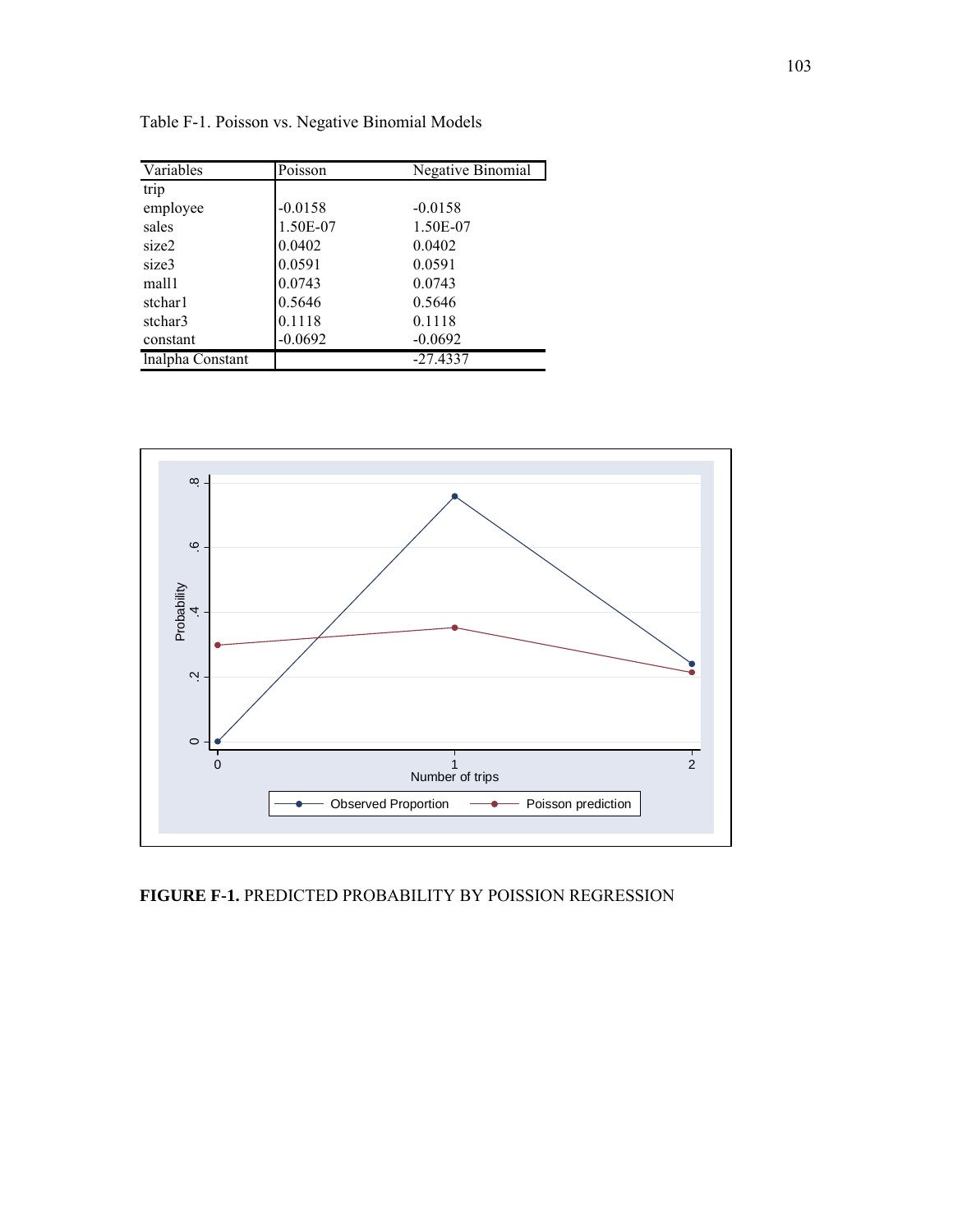# **APPENDIX G. TTG ESTIMATION USING ITE TRIP GENERATION METHOD**

ITE Trip Generation (ITE, 2003) provides average trip rates for different types of land use. Typically, rates are calculated with respect to more than one characteristics of the target land use. For furniture stores, the rates are provided based on gross floor area (per 1000 sqft) and also employees (per employee). For each type, a total of nine models, covering different times of day and days of week are presented.

Since the analysis time period for this study is one week, three models: weekday, Saturday, and Sunday, were used to estimate the number of truck trip ends per week. Also, since exact floor area was not available for Furniture Chain A and E stores, number of employees was used as the independent variable to estimate the number of trip ends.

It should be noted that the ITE manual does not provide separate model for trucks and cars. Rather, it states *"truck trips accounted for approximately 1 to 13 percent of the weekday traffic at the sites surveyed. The average for the sites that were surveyed was approximately 5 percent. (ITE 2003, Volume 3 p. 1648)."* Thus, for calculating the number of truck trip ends, it was assumed that 5 percent of the total trip ends given by the ITE models were trucks.

The average number of trip ends (including trucks and cars) per employee for weekday, Saturday and Sunday are: 12.19, 13.87, and 12.97, respectively. Assuming that 5 percent of total trips ends are trucks, the weekly truck trip ends per employee can be calculated as

Truck trip ends per week per employee =  $(12.19 \times 5 + 13.87 + 12.97) \times 0.05 = 4.3895$ . (G-1)

The total number of employees for all 58 stores of Furniture Chain A is 516. Thus, the total truck trip ends for Furniture Chain A is estimated as

Total truck trip ends per week for Furniture Chain A = 
$$
4.3895 \times 516 = 2265
$$
 (G-2)

Similarly, the truck trip ends for Furniture Chain E, which employs a total of 134 employees in 11 stores, can be estimated as:

Total truck trip ends per week for Furniture Chain  $A = 4.3895 \times 134 = 588$  (G-3)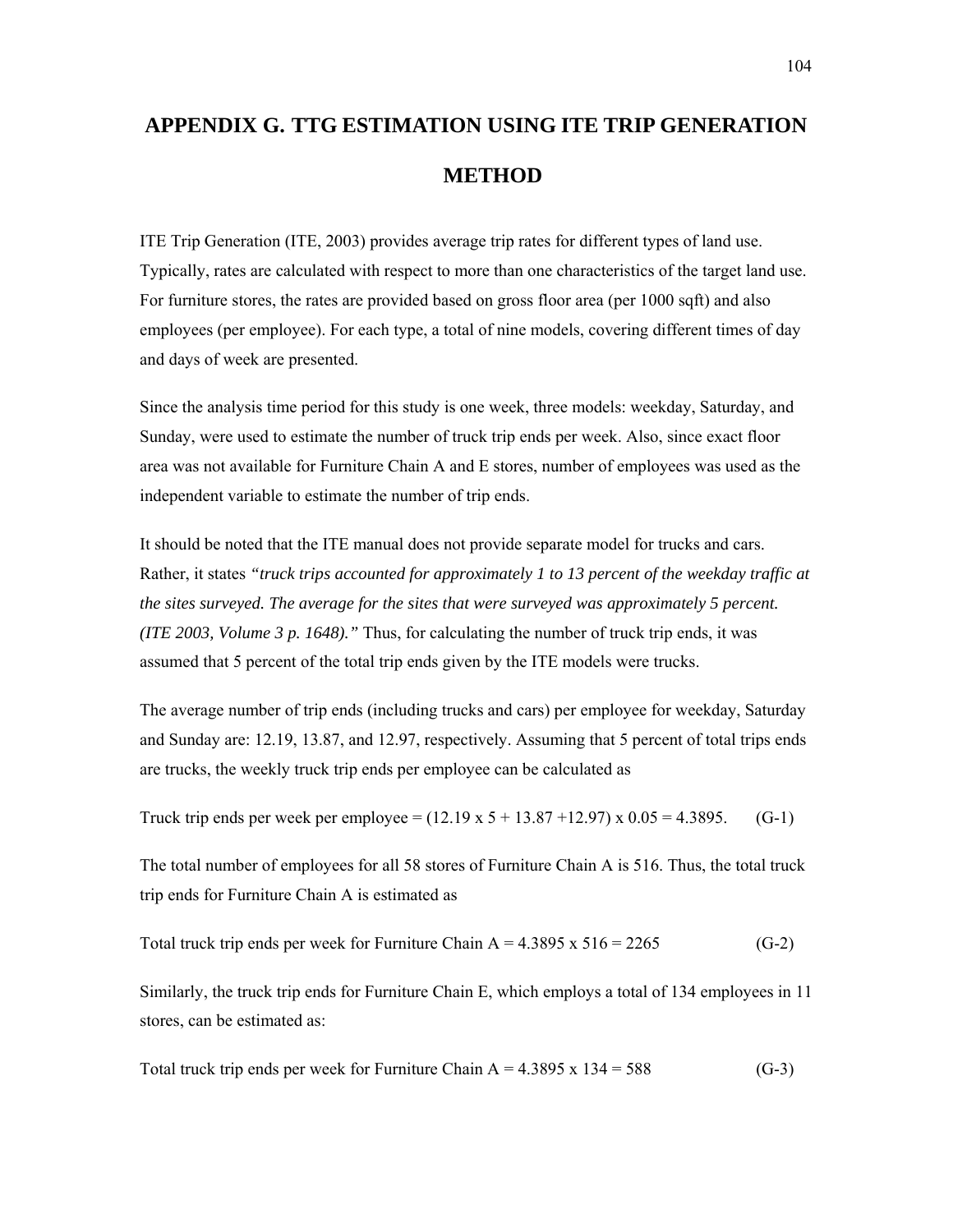#### **References**

Al-Deek, H.M., Johnson, G., Mohamed, A. and El-Maghraby, A. (2000). Truck Trip Generation Models for Seaports with Container and Trailer Operation. Transportation Research Record 1719, 1-9.

Al-Deek, H.M. (2001). "Comparison of Two Approaches for Modeling Freight Movements at Seaports" The ASCE Journal of Computing in Civil Engineering. Vol. 15, No. 4. PP. 309-319.

Boerkamps, J.H.K., van Binsbergen, A.J. and Bovy, P.H.L. (2000). Modeling Behavioral Aspects of Urban Freight Movement in Supply Chains. Transportation Research Record 1725, 17-25.

Bowersox, D.J., Closs, D.J. and Cooper, M.B. (2002). Supply Chain Logistics Management. Boston, MA: McGraw Hill.

Brogan, J.D. (1979). Development of Truck Trip-Generation Rates by Generalized-Land Use Categories. Transportation Research Record 716, 38-43.

Brogan, J.D. (1980). Improving Truck Trip-Generation Techniques through Trip-End Stratification. Transportation Research Record 771, 1-6.

BTS (2004). Freight Shipments in America: Preliminary Highlights from the 2002 Commodity Flow Survey Plus Additional Data. U.S. Bureau of Transportation Statistics. Washington, D.C.; U.S. Department of Transportation.

BTS. (2005). 2001 National Household Travel Survey: Introduction. Available at http://nhts.ornl.gov/2001/html\_files/introduction.shtml. U.S. Bureau of Transportation Statistics. Washington, D.C.; U.S. Department of Transportation. (April 27, 2005)

Buchheit, R.B. (2002). Vacuum: Automated Procedures for Assessing and Cleansing Civil Infrastructure Data. Ph.D. Dissertation, Carnegie Mellon University, Pittsburgh, PA.

Cambridge Systematics, Inc. (1997). A Guidebook for Forecasting Freight Transportation Demand (NCHRP Report 388). Washington, D.C.: TRB. National Research Council.

Child, D. (1990). The Essentials of Factor Analysis. Second Edition. London, UK: Cassell Educational Limited.

Crosier, S. (2004). Geocoding in ArcGIS. Redlands, CA: ESRI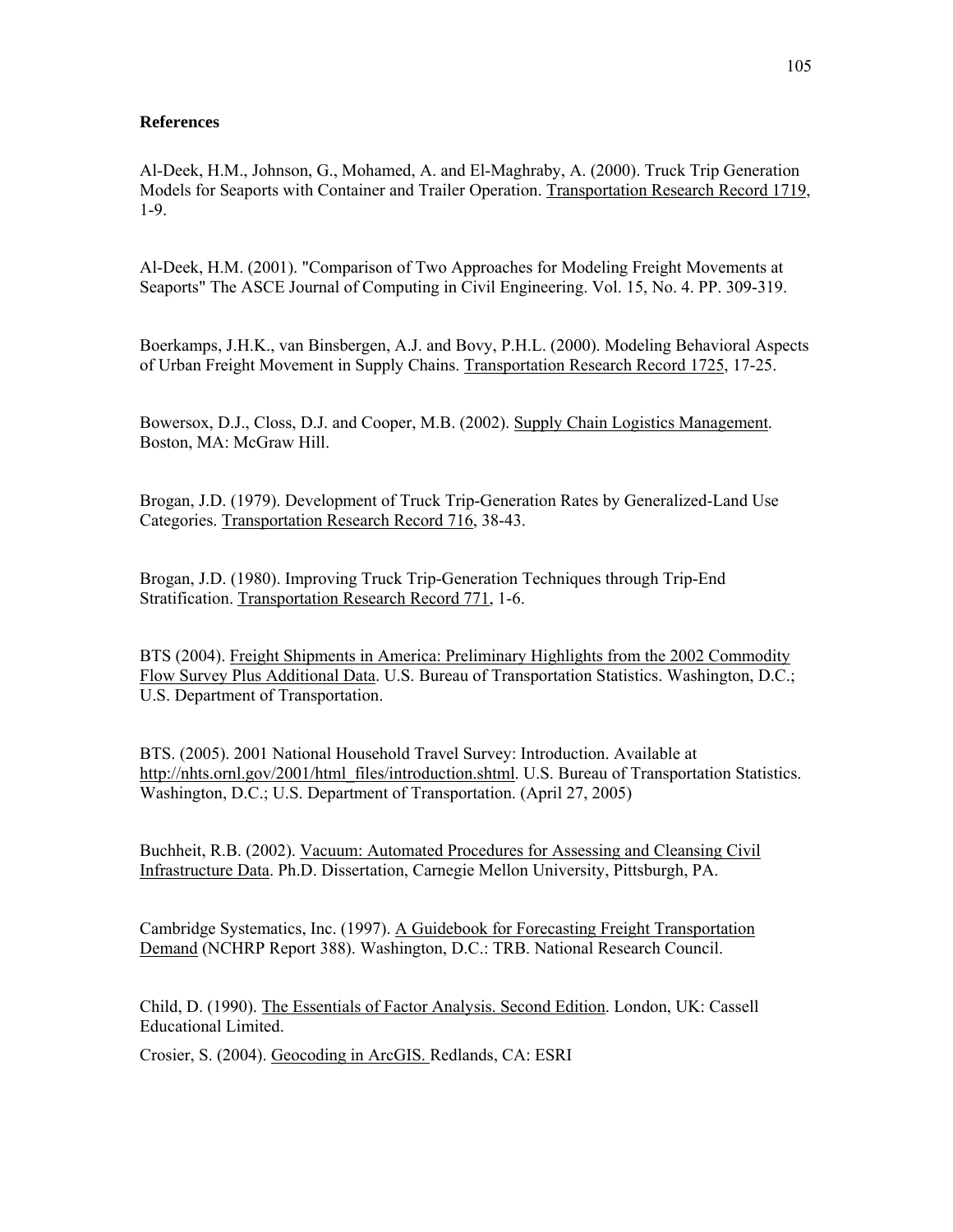Der, G. and Everitt, B.S. (2002). A Handbook of Statistical Analyses Using SAS, Second Edition. New York: Chapman and Hall/CRC.

Disney, S.M., Potter, A.T. and Gardner, B.M. (2003) The Impact of Vendor Managed Inventory on Transport Operations. Transportation Research, Part E, 39, 363-380.

ESRI. (2004). StreetMap USA. Redlands, CA: ESRI.

FHWA. (2002). Freight Analysis Framework. Freight News. Federal Highway Administration. Washington D.C.

FHWA (2004<sup>a</sup>) The Freight Story. Federal Highway Administration. Available at <www.ops.fhwa.dot.gov/freight/publications/freight%20story/freight.pdf> (February 12, 2004).

FHWA. (2004<sup>b</sup>) Freight Analysis Framework. Federal Highway Administration, Available at <http://www.ops.fhwa.dot.gov/freight/adfrmwrk/index.htm> (March 29, 2004).

Fisher, M.J. and Han, M. (2001) Truck Trip Generation Data (NCHRP Report 298). Washington, D.C: TRB, National Research Council.

Fite, J.D., Taylor, G.D., Usher, J.S., English, J.R. and Roberts, J.N. (2002). Forecasting Freight Demand Using Economic Indices. International Journal of Physical Distribution and Logistics Management, 32 (4), 299-308.

Gaither, N. and Frazier, G. (1999). Production and Operations Management. Eighth Edition. Cincinnati, OH.: South-Western College Publishing.

Garrido, R.A. (2001, August). Insights on Freight and Commercial Vehicle Data Needs. Paper presented at International Conference on Transport Survey Quality and Innovation, Kruger National Park, South Africa.  $\langle \text{http://www.its.usyd.edu.au/conferences/intermational conference on transport survey quality}$ and innovation%20(new)/workshop\_papers.htm> (2004, April 14).

Gujarati, D.N. (2003). Basic Econometrics, Fourth Edition. Boston, MA: McGraw-Hill.

Holguín-Veras, J. and Lόpez-Genao, Y. (2002). Truck Trip Generation at Container Terminals: Results from a Nationwide Survey. Transportation Research Record 1790, 89-96.

InfoUSA. (2005) InfoUSA. Available at http://lists.infousa.com/images/ir/ir\_index.html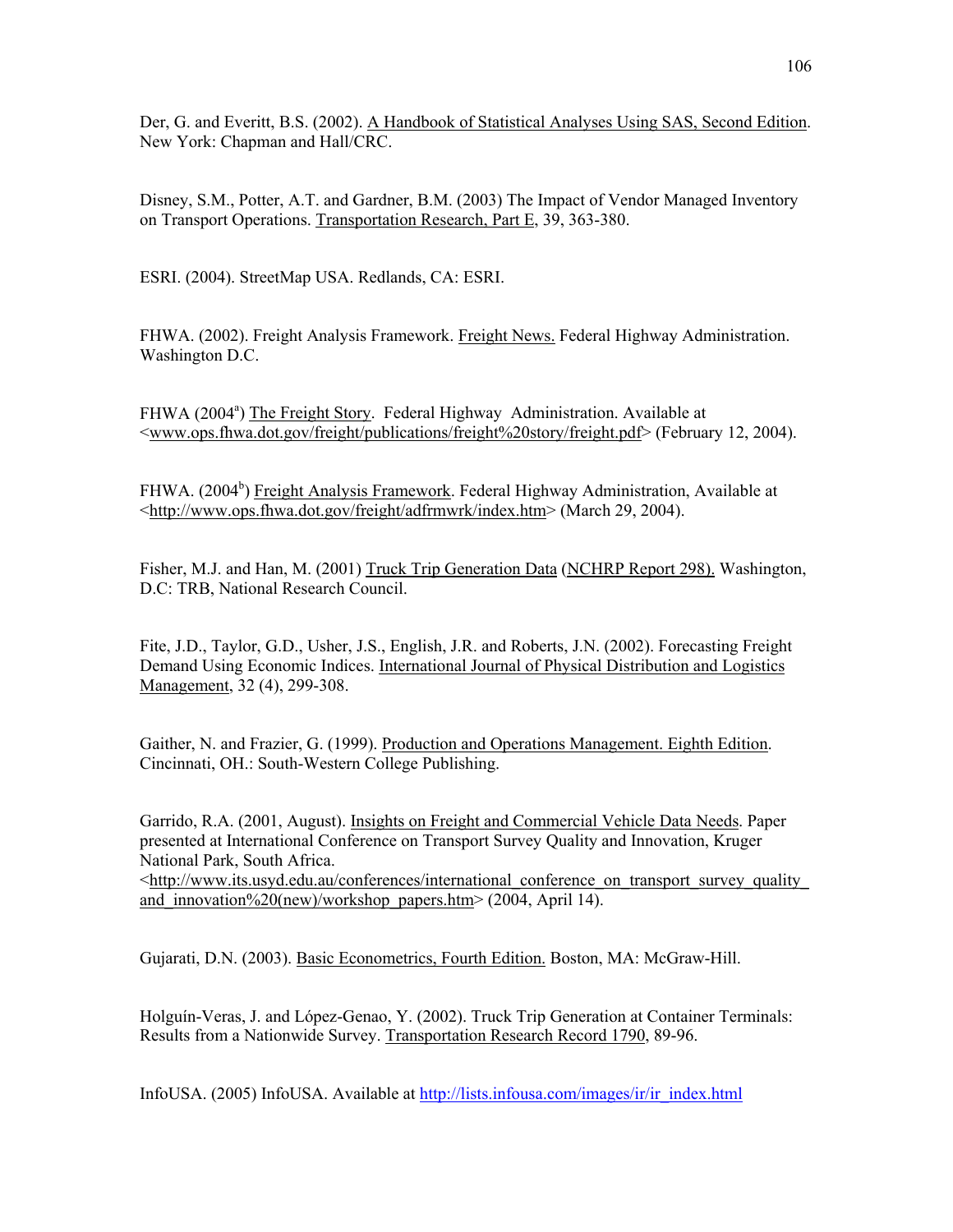(May 19, 2005)

Iding, M.H.E., W. J. Meester, and L.A. Tavasszy. (2002). Freight Trip Generation by Firms. Paper presented at the 42<sup>nd</sup> European Congress of the Regional Science Association. Dortmund, Germany.

ITE (2003). *Trip Generation*,  $7<sup>th</sup> Edition. Volume 1 & 3$ . Institute of Transportation Engineers. Washington, D.C.

ITE (2003b). *Trip Generation Handbook: An ITE Recommended Practice.* Institute of Transportation Engineers. Washington, D.C. pp.106

Klodzinski, J. and Al-Deek, H.M. (2003). Transferability of an Intermodal Freight Transportation Forecasting Model to Major Florida Seaports. Transportation Research Record 1820, 36-45.

Khouha, M. (2003). Optimizing Inventory Decisions in a Multi-stage Multi-customer Supply Chain. Transportation Research, Part E, 39,193-208.

List, G.F. and Trunquist, M.A. (1994) Estimating Truck Travel Patterns in Urban Areas. Transportation Research Record 1430, 1-9.

Long, J.S. (1997). Regression Analysis Models for Categorical and Limited Dependent Variables. Thousand Oaks, CA: Sage Publications.

Long, J.S. and Freese, J. (2003). Regression Models for Categorical Dependent Variables using STATA. Revised Version. College Station, TX: Stata Press.

Lorr, M. (1983). Cluster Analysis for Social Scientists. San Francisco, CA.: Jossey-Bass Publishers.

McCarthy, P.S. (2001). Transportation Economics: Theory and Practice – A Case Study Approach. Malden, MA: Blackwell Publishers, Inc.

Mentzer, J.T., DeWitt, W., Keebler, J.S., Min, S., Nix, N.W., Smith, C.D. and Zacharia, Z.G. (2001). Defining Supply Chain Management. Journal of Business Logistics, 22 (2), 1-25.

Miller, T. and de Matta, R. (2003). Integrating Production and Transportation Scheduling Decision between Two Geographically Separated Plants. Journal of Business Logistics, 24 (1), 111-146.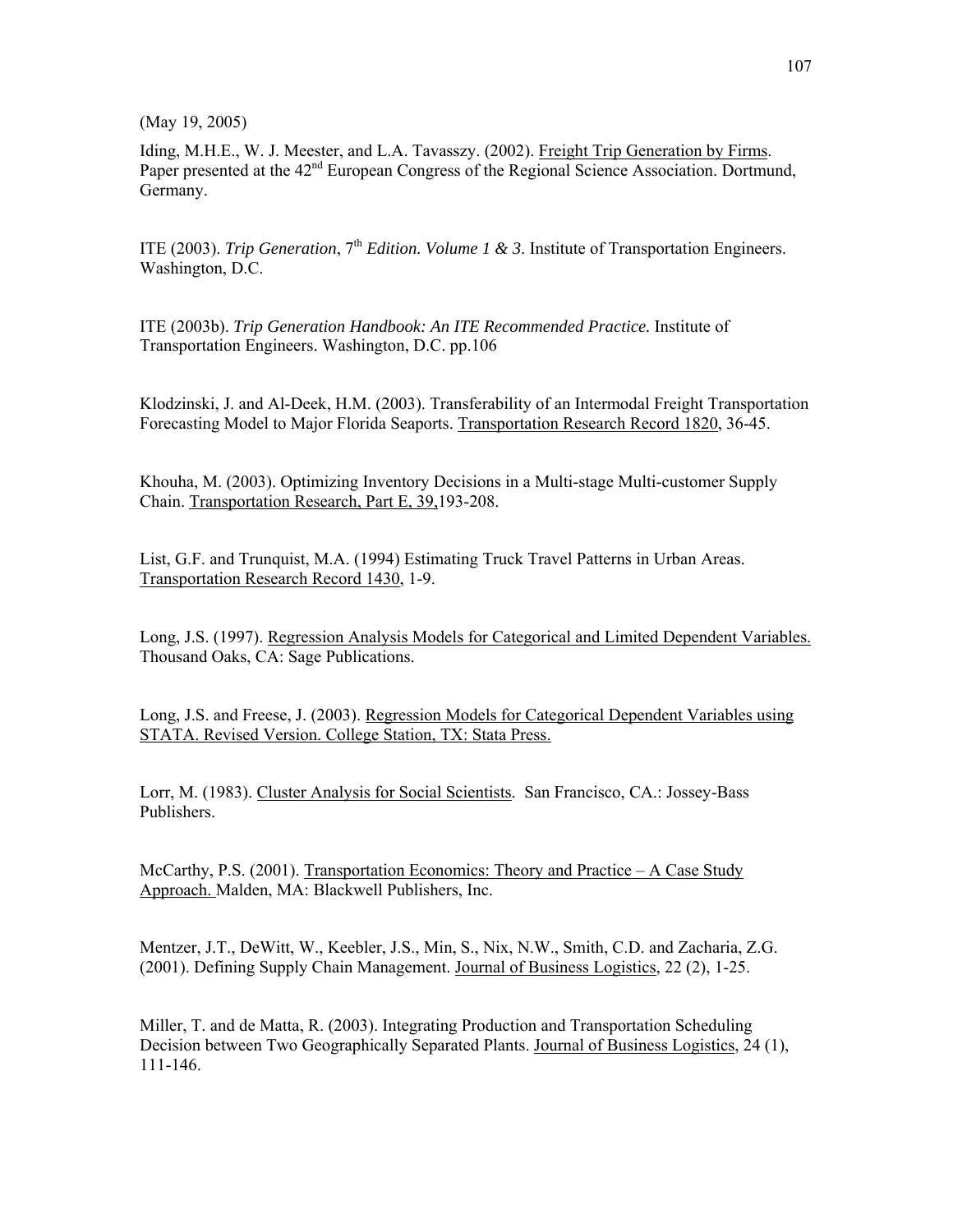Miranda, P.A. and Garrido, R.A. (2004). Incorporating Inventory Control Decisions into a Strategic Distribution Network Design Model with Stochastic Demand. Transportation Research, Part E, 40, 183-207.

Nagurney, A., Dong, J., and Zhang, D. (2002) A Supply Chain Network Equilibrium Model. Transportation Research, Part E, 38, 281-303.

Pendyala, R.M., Shankar, V.N. and McCullough, R.G. (2000). Freight Travel Demand Modeling: Synthesis of Approaches and Development of a Framework. Transportation Research Record 1725, 9-16.

Pipkin. J.S. (1995). "Disaggregate Models of Travel Behavior," in The Geography of Urban Transportation. Ed. (Susan Hanson). New York: The Guilford Press

Sen, A. and Srivastava, M. (1990). Regression Analysis: Theory, Methods, and Applications. New York: Springer.

Slavin, H.L. (1974). Demand for Urban Goods Vehicle Trips. Transportation Research Record 591, 32-37.

Suarez-Villa, L. (2003). The E-economy and the Rise of Technocapitalism: Networks, Firms, and Transportation. Growth and Change, 34 (4), 390-414.

Tadi, RR & Balbach, P. (1994) "Truck Trip Generation Characteristics of Nonresidential. Land Uses". ITE Journal, 64 (7).

TRB. (2002). Regulating Weights, Lengths, and Widths of Commercial Motor Vehicles (Special Report 267). Transportation Research Board. Washington, D.C.

U.S. Bureau of Census. (2005). Your Gateway to Census 2000. Available at http://www.census.gov/main/www/cen2000.html. Washington, D.C.; U.S. Department of Commerce. (August 25, 2005)

U.S.Bureau of Census. (1997). 1997 Commodity Flow Survey (CD-EC97-CFS). Washington, D.C.; U.S. Department of Commerce.

U.S. Congress. (1991). Public Law, no. 240, 102th Cong., December 18, 1991.

U.S. Congress. (1998). Public Law, no. 178, 105th Cong., June 9, 1998